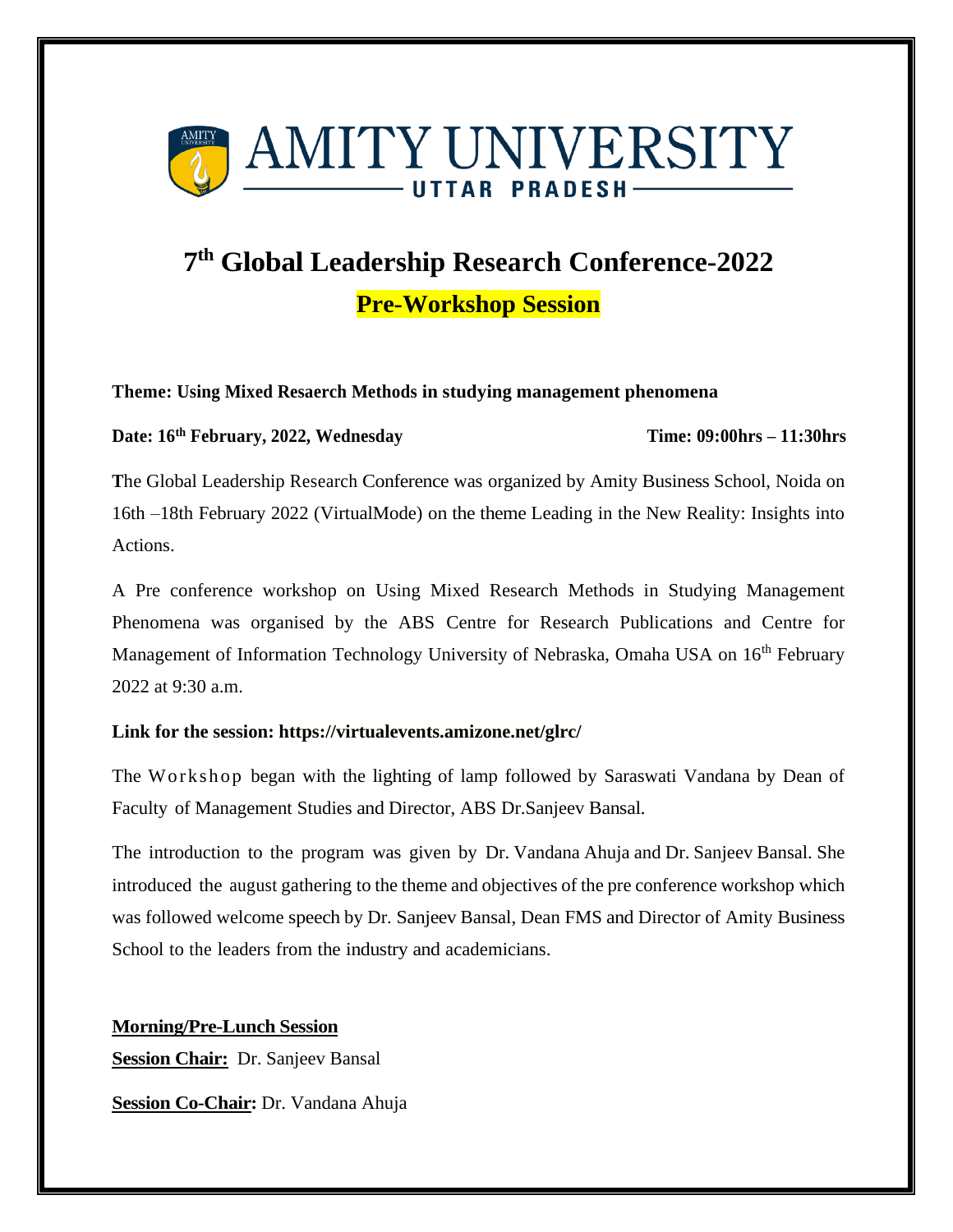### **Session In-charge:** Dr. Amit Kumar Pandey

#### **Student Support Team: Prerna Arora**

The speakers were welcomed with a virtual sapling before the commencement of the workshop.

#### **Introductory Remarks by Session In-charge:**

**Dr. Vandana Ahuja** introduced the objectives of the workshop to the audience. The objectives introduced are as follows: The primary objective of this pre- conference workshop is -To promote the usage of Mixed Research Methods for enhancing the quality of research. -To understand the usage of Mixed Research Methods in exploratory or new areas of research. -To publish quality research.

### **The two speakers in the pre conference workshop were:**

**Speaker 1- Dr. Deepak khazanchi**, Professor and Executive director, Centre for Management of IT (CMIT), University of Nebraska at Omaha.

**Speaker 2- Dr. Dawn Owens** Director, BS Information Technology and Systems, Clinical Associate Professor, Naveen Jindal School of Management. The University of Texas, Dallas.

They spoke about using mixed methods in studying management phenomenon: some data collection and analysis approaches using examples from three research projects abstract: McGrath, Martin, and Kulka's (1982) book on judgment calls in research makes the following four assertions:

- 1) All research methods are seriously flawed.
- 2) The nature of the theoretical problem should determine the choice of methodology.
- 3) If research is conducted appropriately, any methodological choice should lead to the same set of theoretical conclusions.
- 4) Results are the endpoint, not the starting point, of the research process. Drawing on a published research project and two completed doctoral dissertations in the management of IS/IT arena under Dr. Khazanchi' s supervision, in this talk it is proposed that mixed method approaches to management research (research design, data collection, data fusion, and analysis) are very fruitful in studying the complexities and interactions inherent in studying management phenomenon. This becomes particularly relevant in instances where the phenomena under investigation is relatively new and "messy" in that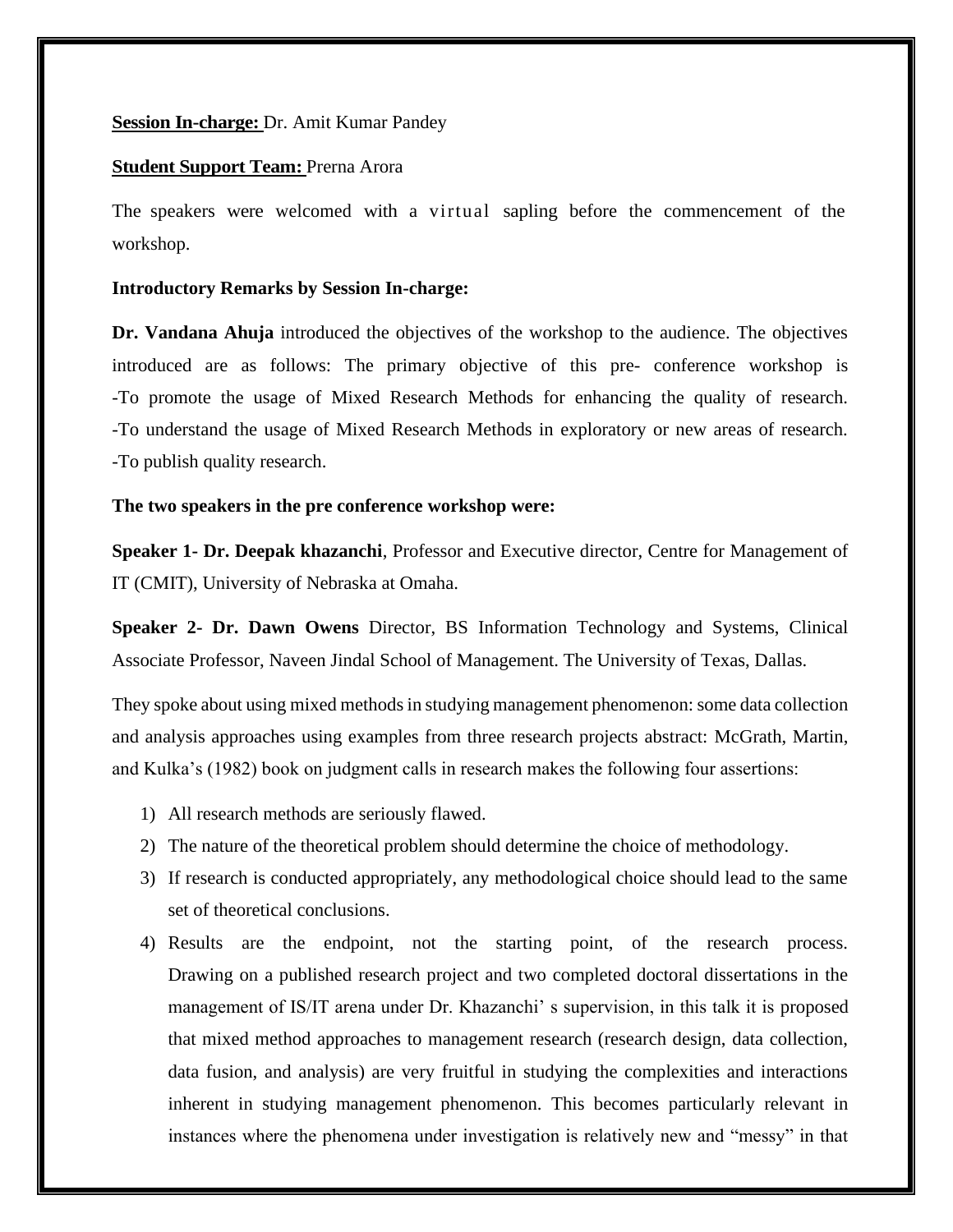lots of opportunities for errors and omissions are possible. Mixed methods can also prove to be valuable in exploratory or new areas of research and provide empirical evidence from multiple sources of data that can be truly triangulated.

**Vote of Thanks:** The Vote of Thanks was given by Dr. Vandana Ahuja.

# **Glimpses of the session:**







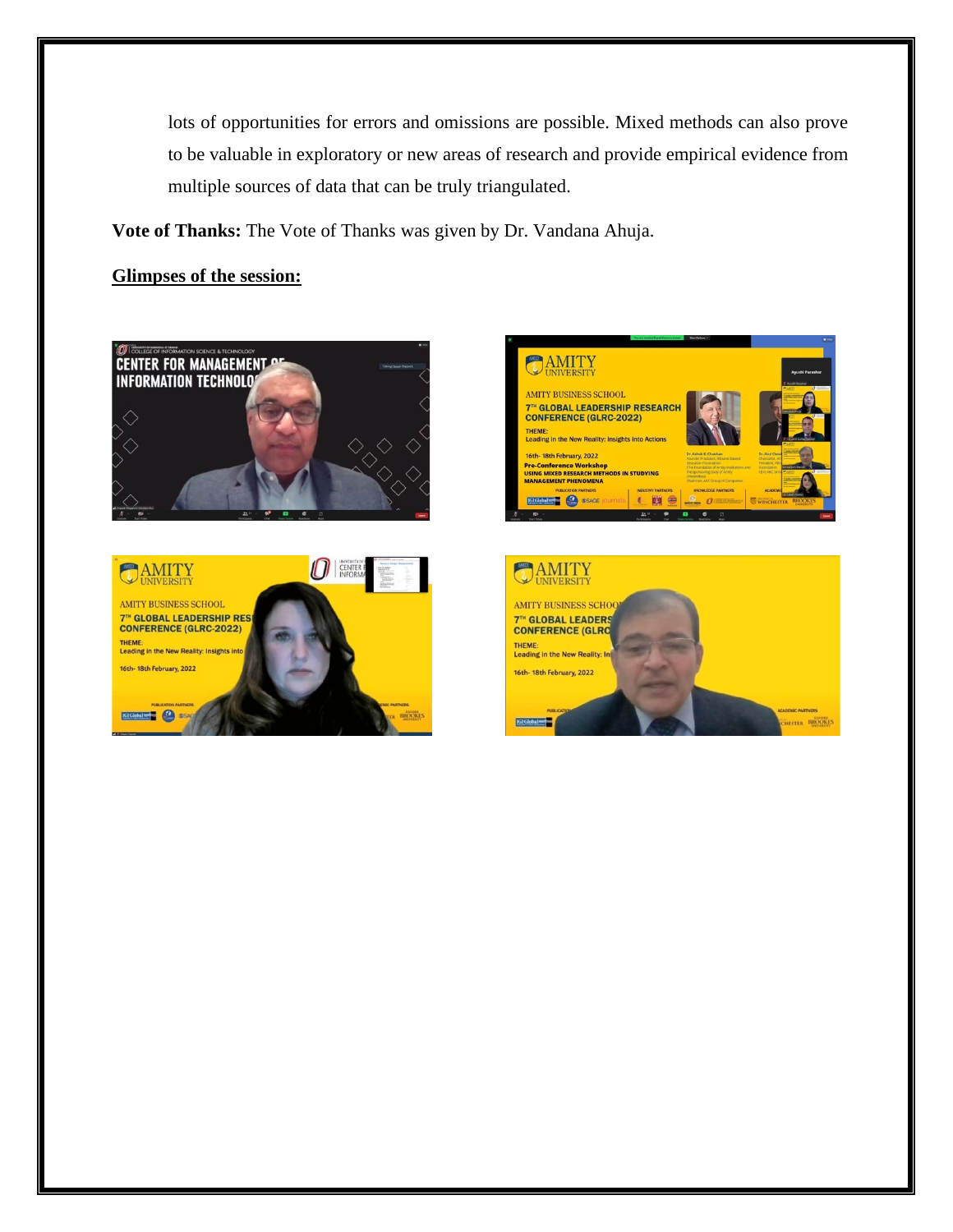

# AMITY UNIVERSITY

UTTAR PRADESH \_\_\_\_\_\_

# **Inaugural Session**

# **Theme: Leading into the new reality, Insights into reality**

**Date: Wednesday, 16th February 2022** 

# **Start Time: 16:00hrs End Time: 18:45hrs**

The 7<sup>th</sup> Global Leadership Research Conference was organized by Amity Business School, Noida on 16th –18th February 2022 (VirtualMode) based on the theme **Leading in the New Reality: Insights into Actions.** The Inaugural Session of the 7<sup>th</sup> Global Leardership Research Conference started at 04:00 p.m. on 16<sup>th</sup> February 2022. The session started with an impressive video on Amity University and Amity Business School that gave vital information on Amity Universe.

Dr. Puja Sareen introduced the theme for GLRC 22 to the august gathering and welcomed the speakers, academecians, research scholars, students and all the guests with the lighting of lamp followed by Saraswati Vandana and a presentation of virtual Tulsi Sapling to the Guests of Honour and Speakers by Dr.Sanjeev Bansal, Dean FMS and Director ABS.

The session started with the **Welcome Address and Introduction to Amity Universe and Amity Business School by Prof. (Dr.) Sanjeev Bansal, Dean FMS, Director ABS and Chairperson GLRC.** Dr. Sanjeev Bansal extended a warm welcome to the august gathering, eminent Chief Guest and Guest of Honour. Dr. Bansal, spoke about the changes caused due to pandemic and focused on three critical areas namely **Climate Sustainability, Digital Transformation, Resilience and Performance in times of turmoil.** He emphasized the significance of the theme of GLRC 2022 with the basic objective to explore issues pertaining to business growth after pandemic.

Dr. Jaya Yadav expressed her gratitude to Dr. Sanjeev Bansal for his welcome address and invited **Dr. Vinamra Jain, Organising Secretary GLRC to present the Outcome Report of GLRC 2021**.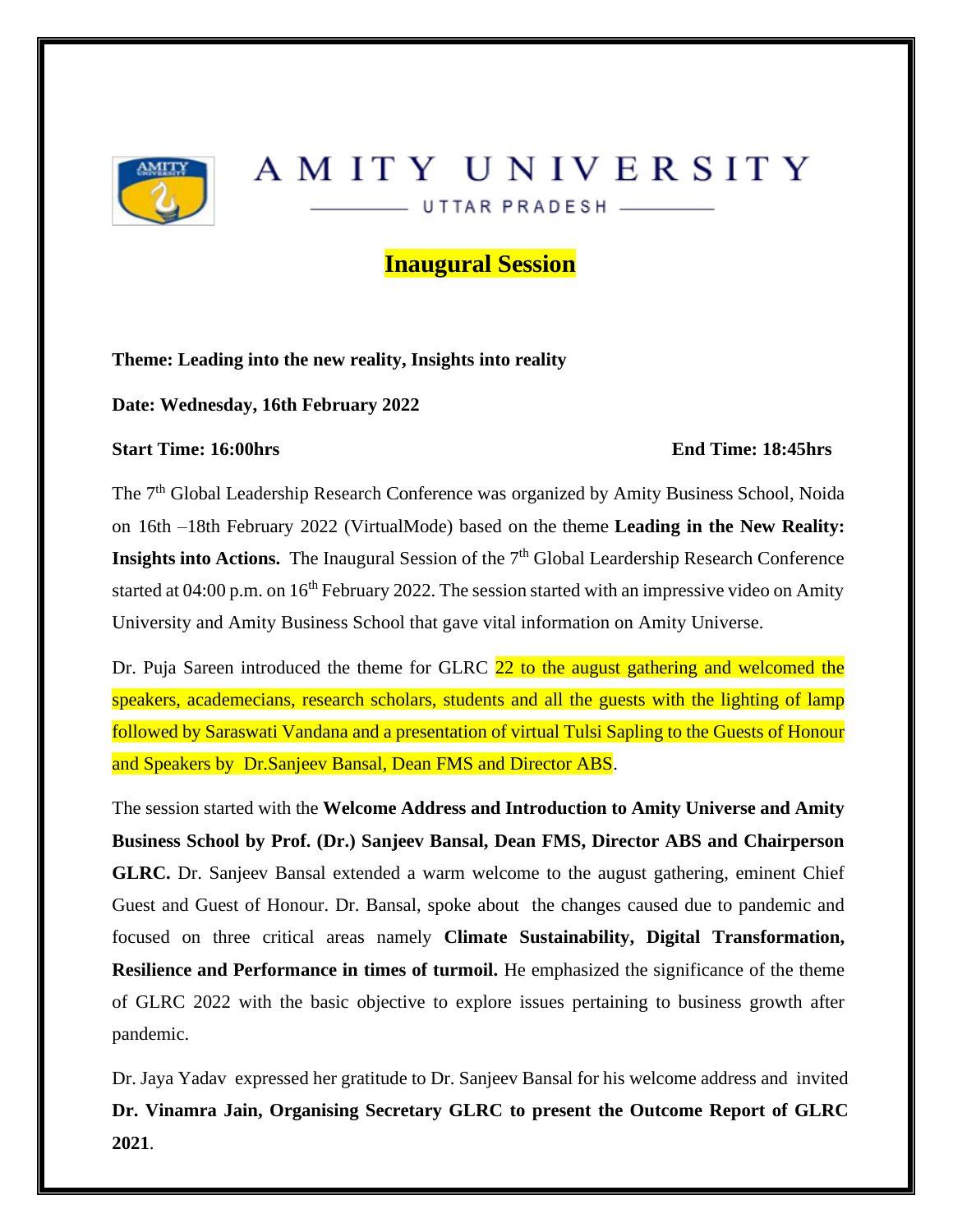The Session progressed with the **Introduction to GLRC 2022 by Prof. (Dr.) Vijit Chaturvedi**, Co-Chairperson GLRC.

Dr. Harminder Kaur Gujral introduced the Vice Chancellor of Amity Univeristy Uttar Pradesh, **Prof. (Dr.) Balwinder Shukla** and invited her to address the audience. Prof. (Dr.) Balvinder Shukla extended a heartiest welcome to the Chief Guest and Guests of Honour. Prof. (Dr.) Balvinder Shukla spoke about the impact of Covid-19 on businesses, individuals and countries. Dr. Shukla suggested that the theme of the conference was apt as the Covid pandemic made the businesses witness unprecedented times. No one was prepared for such an uncertain and unprecedented change and now there is a dire need to revive and restructure businesses. However, there were few businesses that saw remarkable growth in times of the pandemic.

Prof. (Dr.) Balvinder Shukla mentioned how education institutes prepared themselves, trained talent to accustom to the vision of our honourable Prime Minister Shri Narendra Modi, new skill set, competencies and nation building through research, education and innovation. She emphasized that Amity University is meticulously working for strong technical infrastructure, timely completion of academic calendar to ensure that there are no obstacles for students in their corporate career. Internships and training programs are enhancing the skills of the students. Human Value Quarter and NEP 2020 were already inculcated in students as a part of the vision of Amity University. She ended the address by congratulating Dr. Sanjeev Bansal for choosing an impressive theme and conducting the conference with great expertise.

Dr. Jaya Yadav thanked Vice Chancellor Prof. (Dr.) Balvinder Shukla for her address. Dr. Lakhwinder Kaur Dhillon introduced Mr. Sanjeev Sanyal to the audience and invited him to address the audience.

# **Address by Guest of Honour Mr. Sanjeev Sanyal, Principal Economic Advisor, Ministry of Finance (MoF), GoI**

The main focus of the speech of **Mr. Sanjeev Sanyal** was on the process of decision making while dealing with a turbulent environment and an uncertain future. He gave insight into how decisions were made in the last two years during the pandemic and how since the second world war, Covid-19 came as a big shock to all. He gave interesting insights into Barbell Strategy – that combined two different strategies to deal with uncertain and unprecedented times. Mr. Sanjeev Sanyal shared his perspectives on the Indian economy. The GOI initiatives focused on ramping up the economy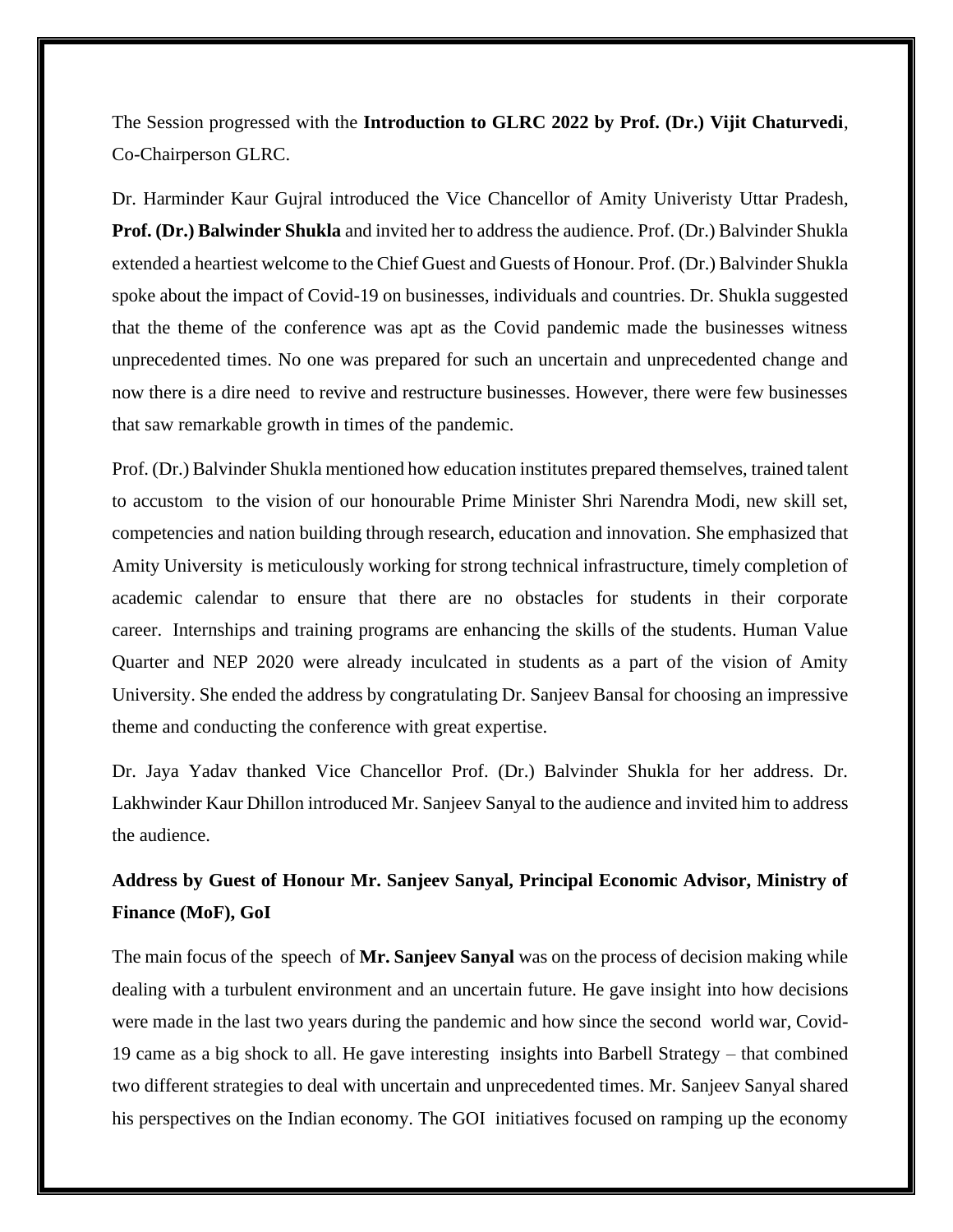and stimulate it towards 8-8.5% growth. A flexible approach for policy making is the need of the hour as it is beyond the ability for humans to forecast unprecedented challenges.

Dr. Puja Sareen thanked Mr. Sanjeev Sanyal for his address and welcomed Dr. Anupama Rajesh to introduce Dr. Karl Moore.

**Address by Dr. Karl Moore, Associate Professor, Desautels Faculty of Management, McGill University, Canada & Associate, Green Templeton College, Oxford University, UK .** 

**Dr. Karl Moore** discussed how the world has reinvented and how people have managed to work their way out after the pandemic. He discussed the strategies of the past and how India led the world and economy during the pandemic. He discussed India is an exceptional country that even after the pandemic , it handled its economy and strategized moves according to the pandemic. He threw light on his book "OK Boomers" that has researched on Millennials and Generation Z and their emphasis on flexible working hours, working from a coffee shop or another remote location, having a voice in important decisions, reshaping the hierarchy, and more. He concluded his speech by suggesting how to turn ideas into actions and to ensure that the implementation of same.A question was put up by Dr. Ashok K Chauhan for Dr. Karl Moore, "What is the solution of the strike of truckers in Canada" to which Dr. Karl Moore replied that the media is portraying the whole situation in a very different way. One cannot break the rules to calm down truckers.

Moving further, Dr. Jaya Yadav welcomed very charismatic Dr. Atul Chauhan for his address to the gathering.

# **Words of Wisdom by Dr. Atul Chauhan, Chancellor, Amity University Uttar Pradesh, President, Ritnand Balved Education Foundation & CEO, AKC Group of Companies**

**Dr. Atul Chauhan,** started his address by congratulating Dr. Sanjeev Bansal and his team for putting up such a successful conference. He expressed his gratitude towards the conference and that GLRC is the most prestigious conference of Amity Business School and Amity University and provides leadership insights to one and many . He talked about the growth of Amity Uiversity due to its leaders working relentlessly in the Amity Family. He discussed that such conferences have a huge impact on industry and academia and appreciated the presence of intellectual powerhouses like Dr. Karl Moore. He further discussed about adapting leadership style to the situation. He talked about how India has handled the pandemic along with the vaccination drive and Mr.Sanjeev Sanyal's focus on barbell strategy and the need to be prepared for the worst. Organizations that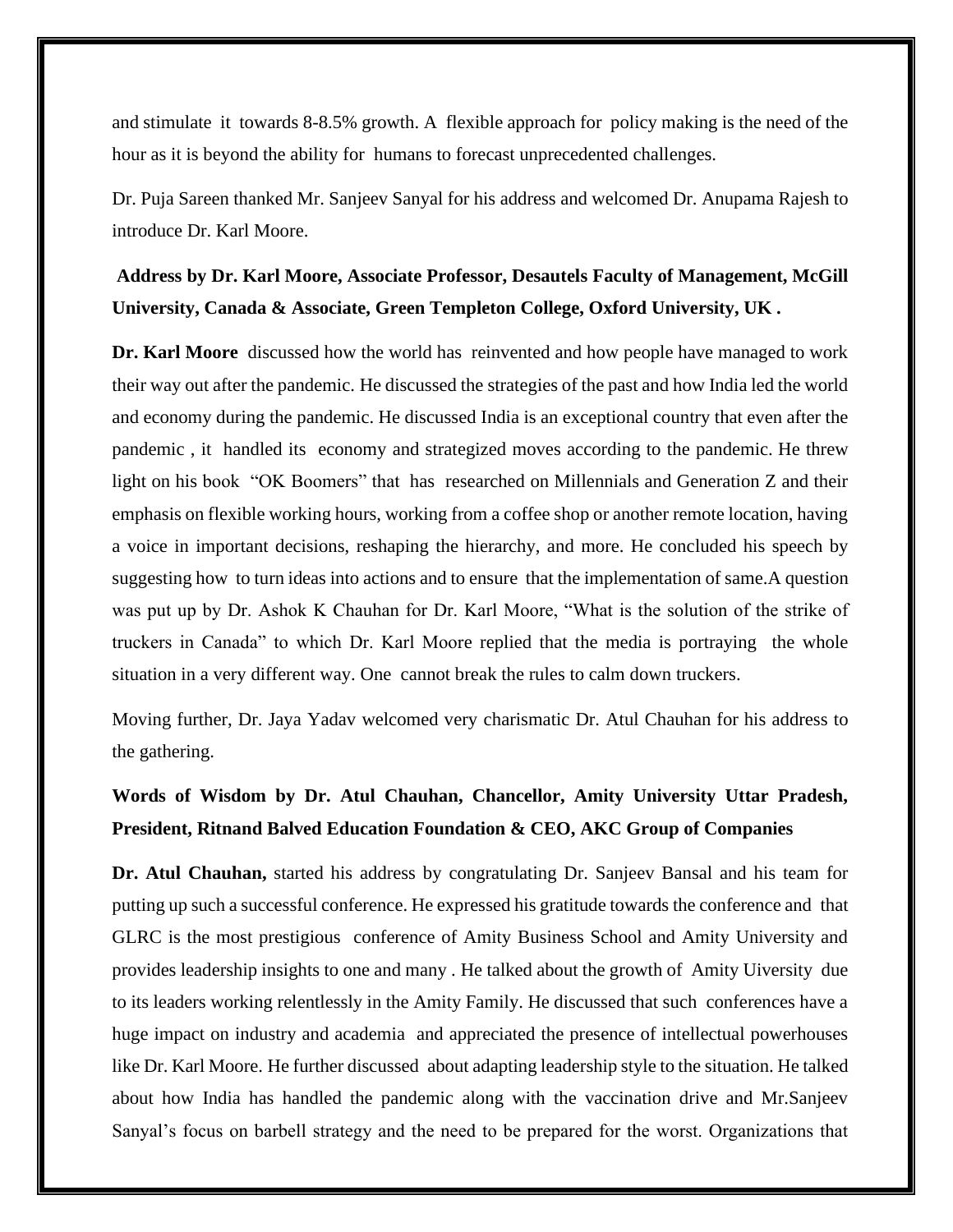were not able to handle their clients or work for the growth of their company failed and companies that were agile were successful. He concluded his speech by throwing light on the growth of Amity University due to the the visionary leadership of our very Respected Founder President Sir, Dr. Ashok K. Chauhan.

The Inaugural Session moved further with Dr. Vijit Chaturvedi introducing **Dr. Sasmit Patra**, Member of Parliament, Rajya Sabha for his address.

#### **Address by Chief Guest: Dr. Sasmit Patra, Member of Parliament (Rajya Sabha)**

**Dr. Sasmit Patra** thanked all the organizers and speakers for inviting him for the conference. He complimented the organisers for an interesting theme .He focused on the following points: the new reality we are looking at, part and parcels of life, steeper timelines and real time transformation needs.He mentioned that policies will change in real time, be it manufacturing sector or public sector enterprises. He further discussed what "The new normal would be" with an aspirational workforce, labor reforms, deregulation of sectors and foreign direct investment. Leadership would not be based on VUCA model or set models. Authentic leadership wil encompass all the leadership style by looking at all the paradigms and work in an adaptive way. He emphasized that research should actually convert into action and the need to walk the talk. India spends only 0.7% of GDP on research and development according to 2018-2019. Austria spends 3.2% and Israel spends 4.5% of its GDP on research and development. He concluded his address by talking about leadership style and the important areas of investment. A question asked by Dr.Ashok K Chauhan to Dr. Sasmit Patra was "What is the difference between corporate leadership and political leadership" to which Dr. Sasmit Patra replied that in corporate leadership the primary leadership is stakeholder. True political leader is responsible to every single voter that has voted for them. True political leaders' goal congruence would be for the people and quoted a line **"Pehele maati fir party"** .

The Session moved further by presenting the Amity Excellence Awards to-

**Dr. Karl Moore**, Associate Professor, Desautels Faculty of Management, McGill University, Canada & Associate, Green Templeton College, Oxford University, UK

**Mr. Nishant Govil**, Managing Director (Head of India – Tech. & Ops), BlackRock

**Ms. Arundhati Mukoo**, Coffee Day Beverages

The awardees gave their acceptance speech and thanked Amity University for conferring them with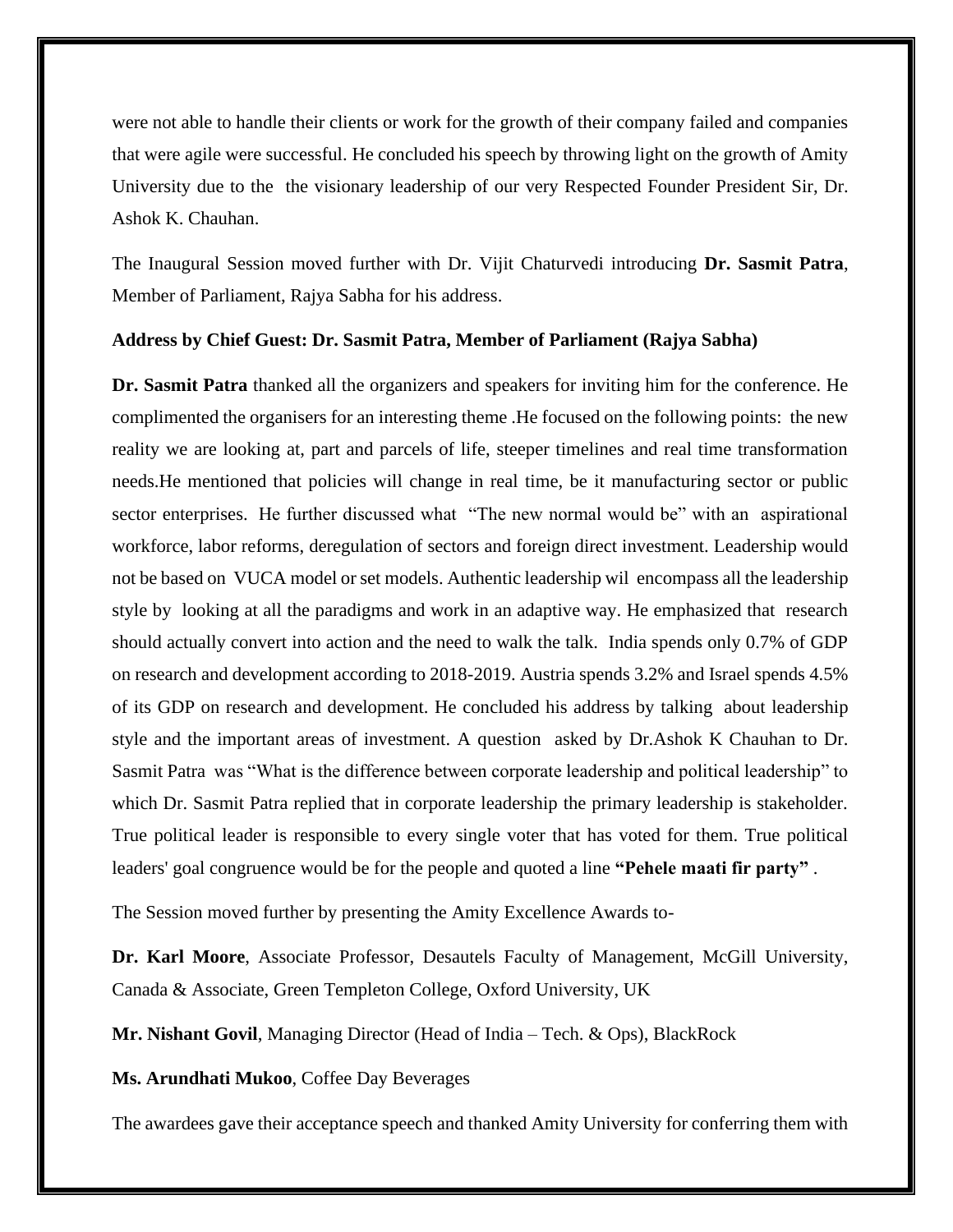such prestigious award. The Sessison was hounoured by the presence and address of our very Respected Founder President Sir **Dr. Ashok K. Chauhan**.

**"Way Ahead & Road Map for the future" by: Dr. Ashok K. Chauhan, Founder President, Ritnand Balved Education Foundation (The Foundation of Amity Institutions and the sponsoring body of Amity Universities) & Chairman, AKC Group of Companies**

**Dr. Ashok K. Chauhan** talked about our charismatic Chancellor Dr. Atul Chauhan as a great leader and thanked the Vice Chancellor Dr. (Mrs.) Balwinder Shukla for her immense contribution to the development of Amity University UP from the past 22 years in the most exceptional way. He further spoke about the various interesting aspects of leadership covered by the speakers in the session and how leadership qualities need to be combined with personal experiences to deal with difficult uncertain times. He extended a vote of thanks to the organizing committee of the conference and shared his plans on expanding the Amity network even further with his wish to open **GERI School of Leadership** soon where GERI stands for **Germany, Europe, Russia & India.** He was amazed with the growth of all Amitians and mentioned that all colleges can teach their students to learn innovation and creativity but what truly makes Amity University different is its sanskars and values. He motivated the audience by saying that with success, a lot of respect can be earned and we must all focus on earning the same. We all must try to learn how to handle new situations, deal with difficult times and become visionary leaders. The main focus of his address was on "Creating opportunities through innovative determination".

**Vote of thanks**: The Vote of thanks was given by Dr. Vinamra Jain, Organising Secretary GLRC 2022.

### **Glimpses of the session:**

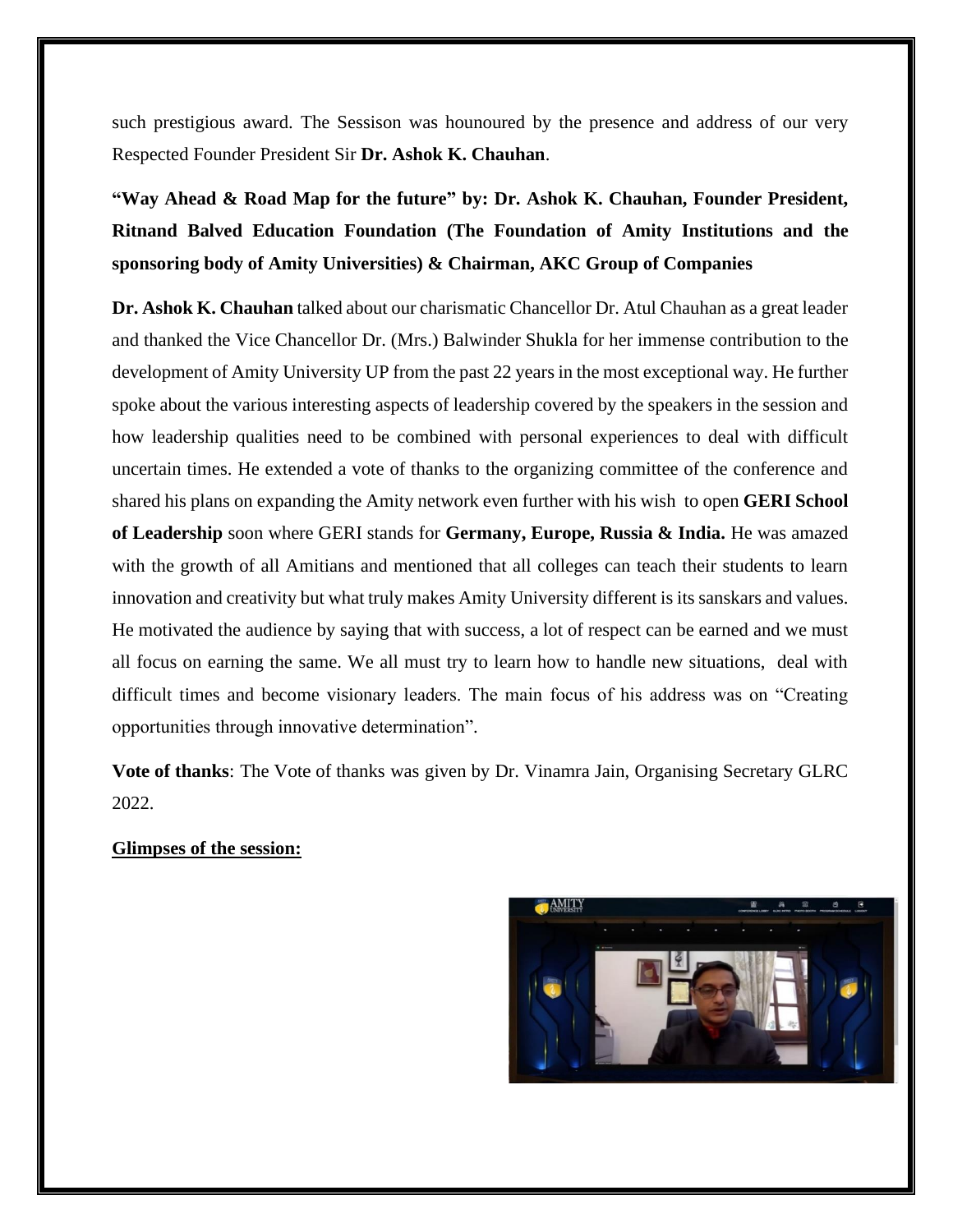





# AMITY UNIVERSITY UTTAR PRADESH

# **7 th Global Leadership Research Conference (GLRC-2022)**

The Global Leadership Research Conference 2022 has been organised by Amity Business School, Noida from 16<sup>th</sup> to 18<sup>th</sup> February. It is the second day of this international level conference and there are a total of 7 tracks namely Operations and Quality Forum, Marketing Forum, Leadership Forum, General Management (Session 1), Marketing Management (Session 1), Human Resource Management (Session 1) and Finance Management (Session 1).

# **Operations & Quality Forum**

**Theme: Leading into the new reality, Insights into reality**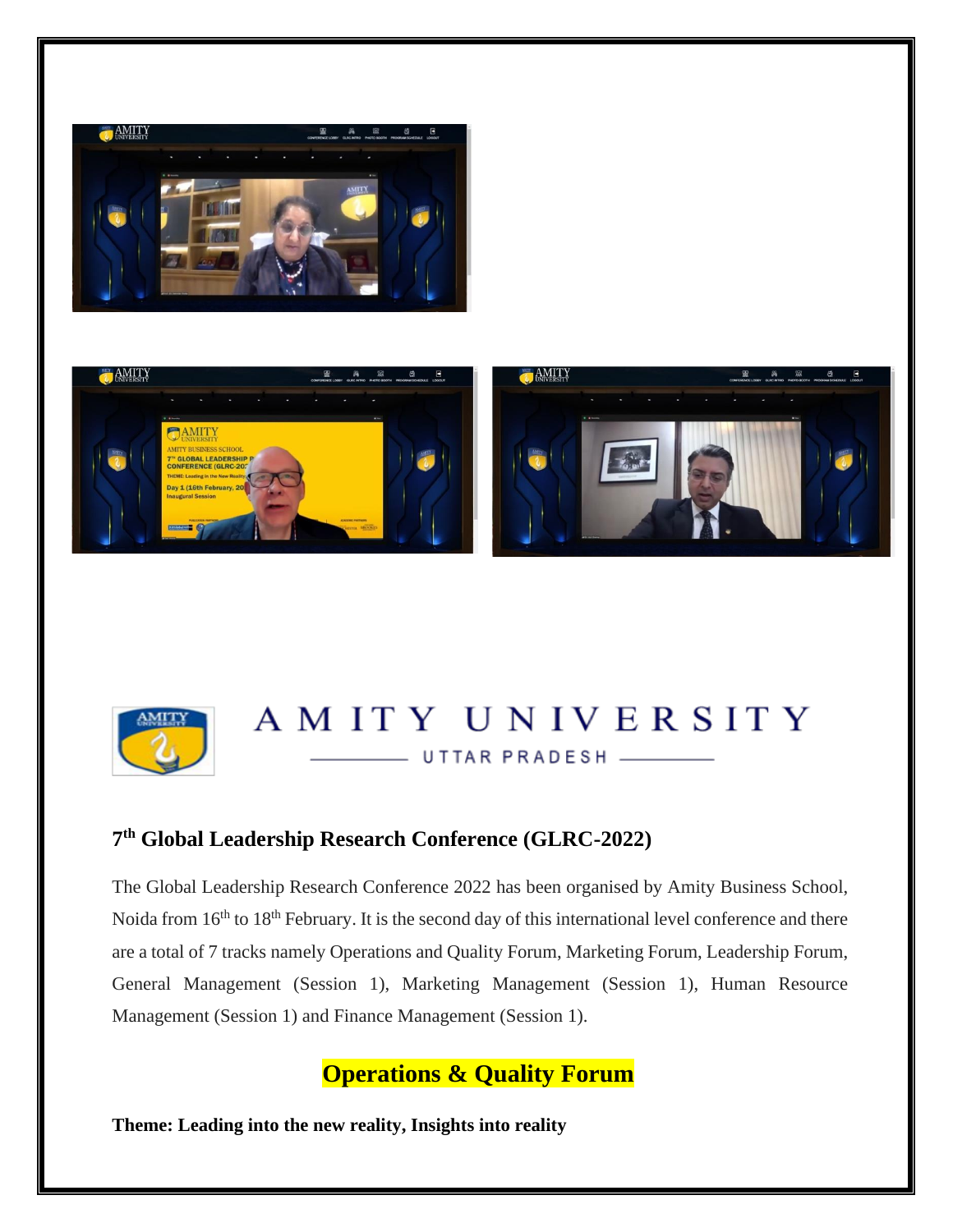#### **Date: Thursday, 17th February 2022**

#### **Start Time: 10:00hrs End Time: 12:00hrs**

The Global Leadership Research Conference was organized by Amity Business School, Noida on 16th –18th February 2022 (Virtual Mode) on the theme Leading in the New Reality: Insights into Actions. The conference theme evoked: Leading into the new reality: Insights into reality. The topics covered in the session included various sub-themes like: sustainability, supply chain, operations and quality management, customer delight, logistics and technological disruption. The Operations and Quality Forum Track began with the lighting of lamp followed by Saraswati Vandana by Dean of Faculty of Management Studies and Director, ABS Dr. Sanjeev Bansal. The introduction to the program was given by Prof (Dr.) Sanjeev Bansal session/track incharge Dr. Sumeet Singh Jaiswal. He introduced the august gathering regarding the operations and quality track which was followed by a welcome speech by Dr. Sanjeev Bansal, Dean FMS and Director of Amity Business School to the leaders from the industry and academicians.

#### **Morning/Pre- Lunch Session**

**Session Chair:** Mr. Rajesh Maheshwari

**Session In-charge**: Dr. Sumeet Singh Jasial

**Student Support Team:** Operation Club, ABS

They were welcomed with a virtual sapling before the commencement of the first Technical Session on Operations and Quality Forum

Session In-Charge, Dr. Sumeet Singh Jasial gave the introductory remarks. Sir gave a brief idea about quality in operations and supply chain management.

#### **Presenter 1:** Mr. Munish Mishra, Director, Manav Energy Group, Noida

#### **Topic: My Experience- Operations and Quality Management**

He spoke about Quality Management, Contingency planning and Importance of maintenance. He also mentioned that words and commitment are extremely crucial and that the ultimate goal is customer satisfaction. Maintaining quality and operations in any organisation is vital.

**Presenter 2:** Mr. Amitabh Shergill, Director Operations, Delhivery, Delhi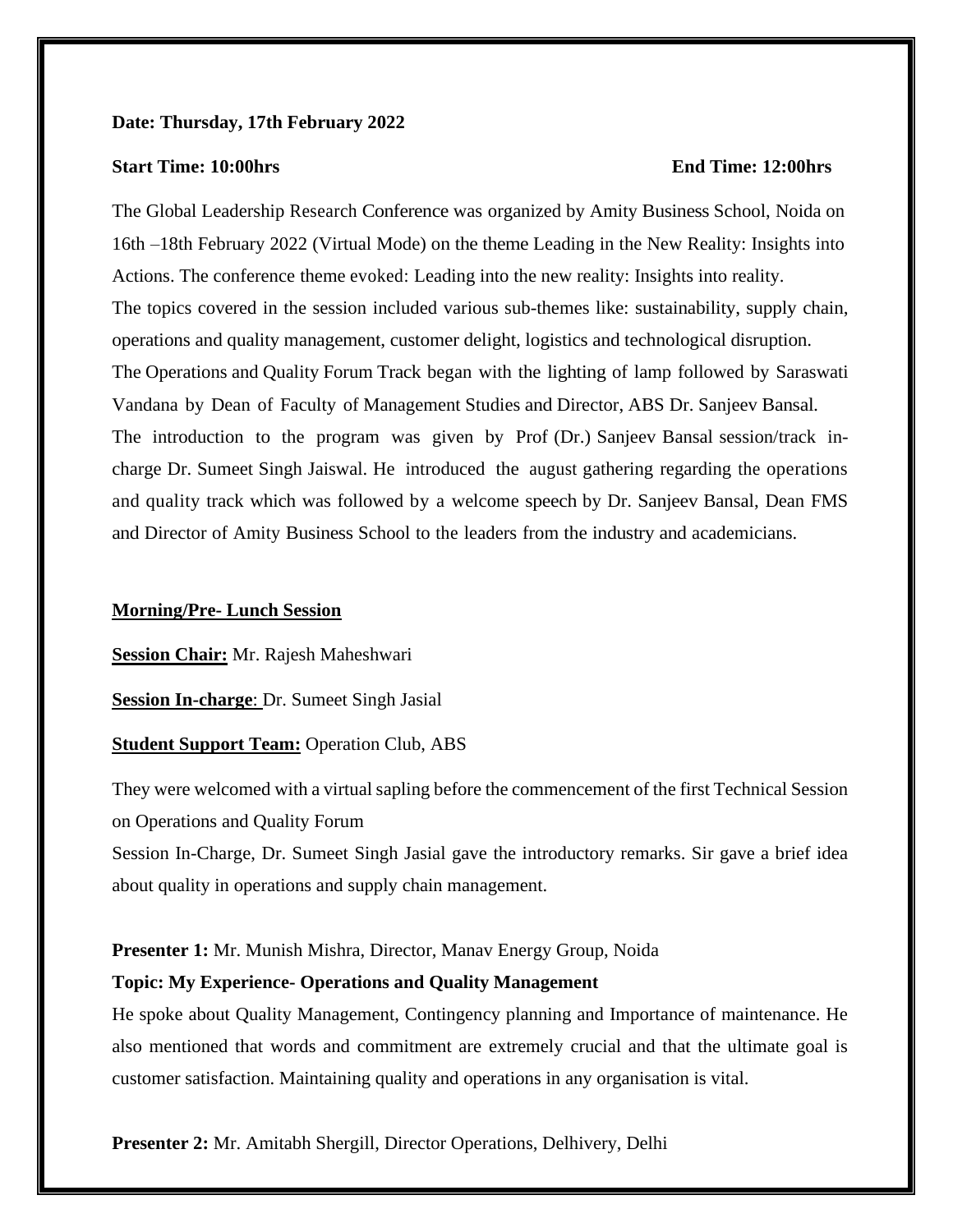#### **Topic: What Delhivery Does**

Sir started the presentation by giving a brief evolution of logistics in India. He also mentioned that Indian E-commerce logistics sector will be worth \$365 billion by 2026. He further talked about life cycle of a shipment and a brief understanding of the fly wheel, logistics and technology which has become cost efficient and innovative using AI.

### **Presenter 3:** Dr., R.S. Rai, Director RPSS and Head QAE, AUUP

#### **Topic: Quality Initiatives by Amity University**

He spoke about how Amity University has established internal quality assurance cell established in the year 2010 and fully functional in the year 2012.

The IQAC in the university is constituted at three levels:

1)University Level

2)Faculty /Domain Level

3)Institutional level

IQAC is the decision-making body and QAE executes the decisions made by the University IQAC

### **Presenter 4:** Mr. Joyveer Dutt, Head ESH and EFG Taskforce, L&T Realty, Mumbai

### **Topic: Operational Excellence and safety- The Interrelation**

Sir started the presentation by talking about importance of real estate market in future, sustainable development and employment opportunities. He also spoke about operational excellence which includes managing the emerging risks, ensuring to meet the customer expectations, all these to get a healthy business bottom line. Sir ended the presentation by talking about how safety at work creates efficiency.

**Vote of thanks** : Dr. Sumeet Singh Jasial gave the vote of thanks where he thanked session chair, speakers, student team, faculties and the IT team of Amity University.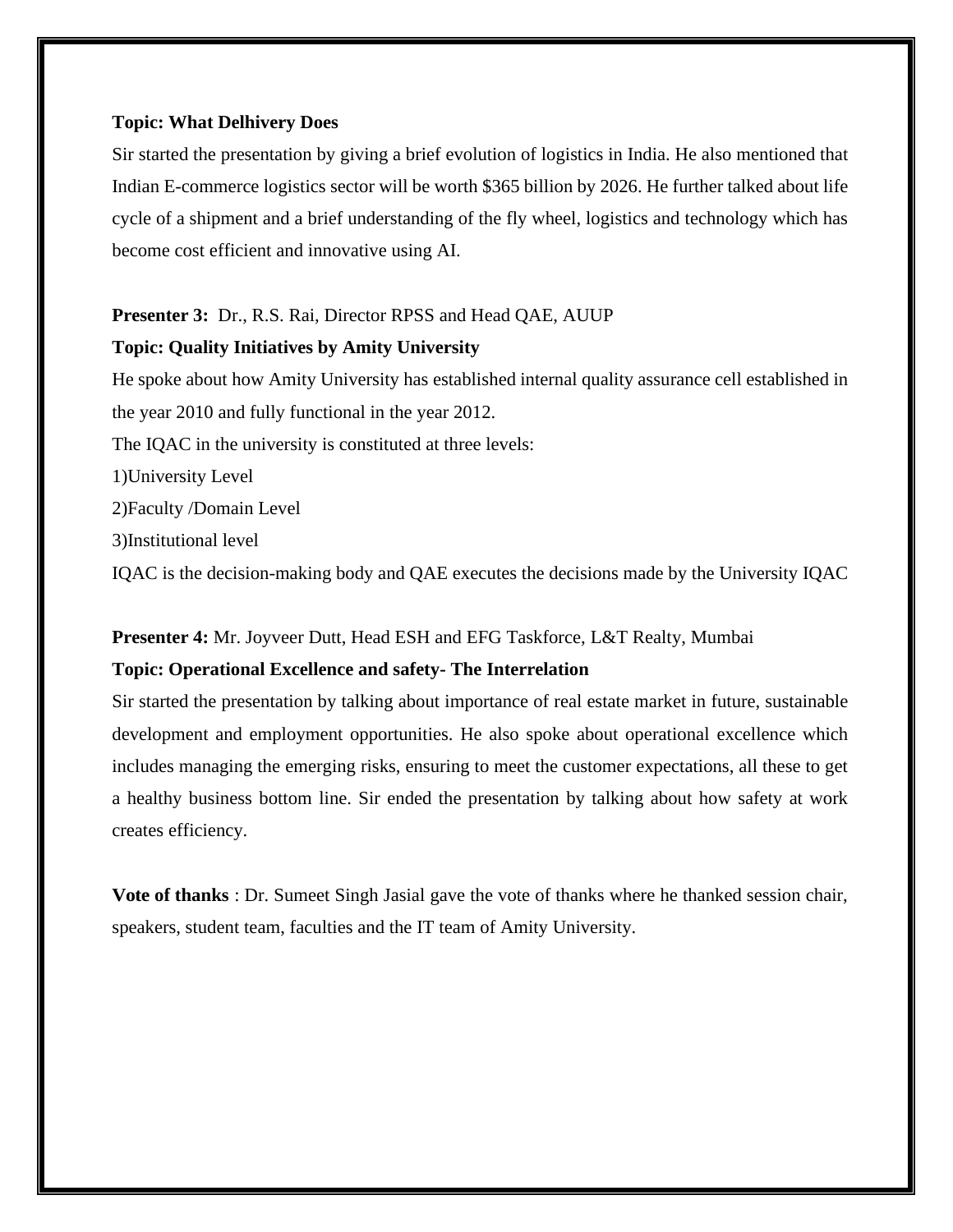

# **General Management: Technical Session 1**

**Date: 17th February 2022**

# **Start Time: 10:00hrs** End Time:17:00hrs

The Global Leadership Research Conference was organized by Amity Business School, Noida on 16th –18th February 2022 (Virtual Mode) on the theme Leading in the New Reality: Insights into Actions.

**Technical Session No 1**

**Link for the session: https://teams.microsoft.com/l/meetup-join/19%3aSGz96zhA1 h41KNWCoA3DCAk0w6rZQWNf2xIVVrr7Qc1%40thread.tacv2/1644555855327?context=**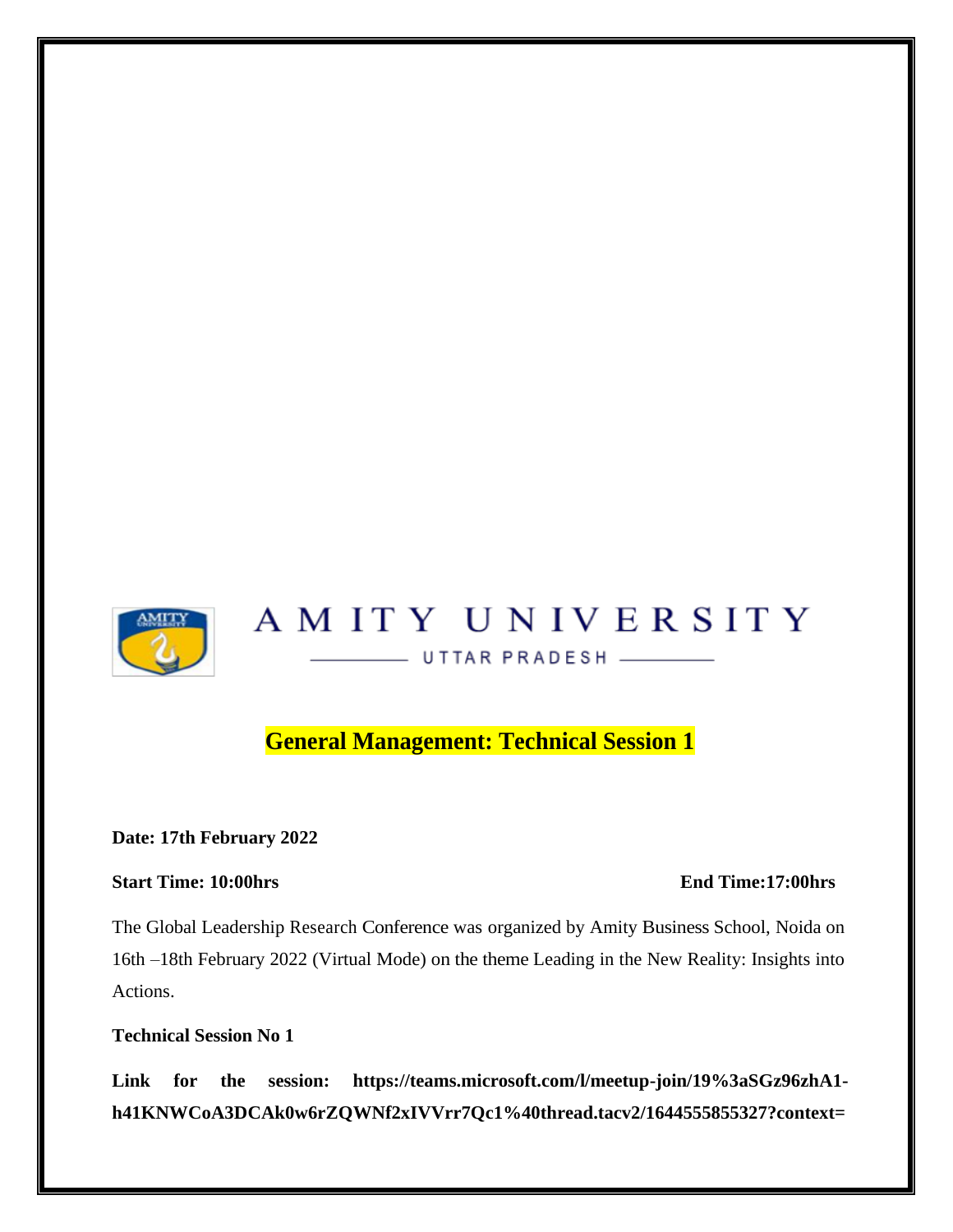# **%7b%22Tid%22%3a%228d46a076-d093-416d-a57b-8692cde13bf8%22%2c%22Oid%22%3a%2291114c77-70c9-4ab3-95bf-34a8434072bc%22%7d**

Day 2 began with the General Management track.

The main theme of the General Management track was 'Leading in the New Reality: Insights into Actions'.

The General Management Track began with the lighting of lamp followed by Saraswati Vandana by Dean of Faculty of Management Studies and Director, ABS Dr. Sanjeev Bansal.

A total of 12 paper presentations were made, out of which 8 were done pre-lunch and remaining were done post lunch. They are being reported in the order of presentation.

# **Morning/Pre-Lunch Session**

**Session Chair:** Dr. Ganesh Khadanga

**Session Co-Chair:** Dr. (Prof.) Mila Emerald

**Session In-charge:** Dr. Anita Venaik

**Session Moderator**: Dr. Teena Bagga

# **Student Support Team:** Mr. Sahil, Ms. Mehak

Mr. Sahil gave a brief introduction of the session in charge Dr Ganesh Khadaga, talked about few of his achievement and then he was virtually presented with sapling by Dr Sanjeev Bansal.

# **Introductory Remarks by Session charge:**

Dr Ganesh Khandaga expressed his gratitude and welcomed everyone to the conference. He addressed the gathering by talking about the growing importance of Blockchain. He mentioned about the different types of blockchain available and how can they be used. Dr. Ganesh also discussed how the addition of blockchain will not affect the already existing applications but rather add to the value. He also introduced us with some new concepts in blockchain like Hash and Merkle root. The security of blockchain was also discussed. Block chain application or tool like Hyper Ledger explorer and how to run the programs were mentioned during the presentation. In the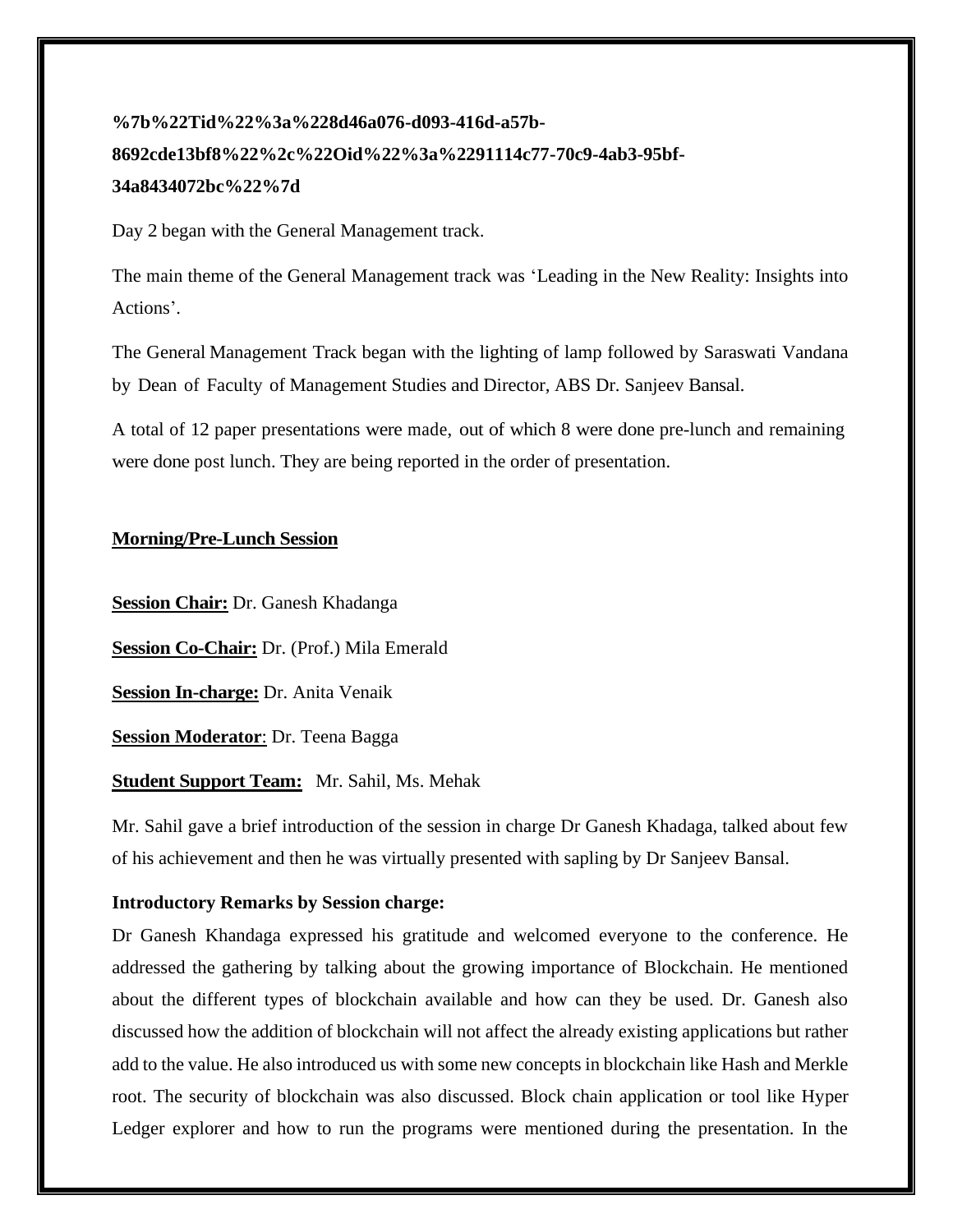conclusion he talked about the initiatives taken from government side for blockchain like national strategy on block chain Meity. Lastly, he talked about the services that can be integrated with unified blockchain framework like e-sign, e-praman and Digilocker.

Ms. Mehak thanked Dr Ganesh Khandaga and then gave a brief introduction of the session co-chair Dr Mila Emerald and talked about her achievements and tremendous work done by her and she was presented with Sapling virtually by Dr Sanjeev Bansal.

#### **Introductory Remarks by Session co-charge:**

Dr Emerald welcomed and expressed her gratitude to everyone. She expressed her love and appreciation for everyone and then talked about leadership. She shared with everyone her definition of leader and then talked about her journey of evolving as a leader. She talked about her professional orientation and talked about her teachers and mentors who helped her grow in neuroscience throughout her career path. She talked about her days in Ukraine, when she was a student there and then how she shifted to Canada and joined University Western Ontario. Later she started with her own company Phytoceuticals international in 1998 where she worked on formation of new drugs. She mentioned about the growth of her company over the years and what do they work on and what policies they incorporate in their company. She talked about her achievements, about how she helped people in starting their companies, about her participation in different conferences and neuroscience journals. In conclusion she discussed about the qualities one need to become a great leader like creativity, passion, motivation, invention etc.

Mr. Sahil Thanked Dr Emerald and then the paper presentations began.

#### **Presenter 1:** Ramneek Kelsang Bawa

#### **Topic – Healthcare organizational culture: systematic literature review.**

She started with giving an introduction about the SLR and research problem and how covid has changed the culture of healthcare organizations. Papers with more than 80 citations and published only in Scopus were used for literature review. She talked about the research gap and how qualitative studies are needed to be taken in healthcare organizations like grounded theory approach. She concluded by talking about the practical implications and the reference of papers used for SLR.

#### **Suggestions given by panelist –**

- 1. Put references in proper manner and use KYI in your study.
- 2. Socioeconomic data should be presented graphically.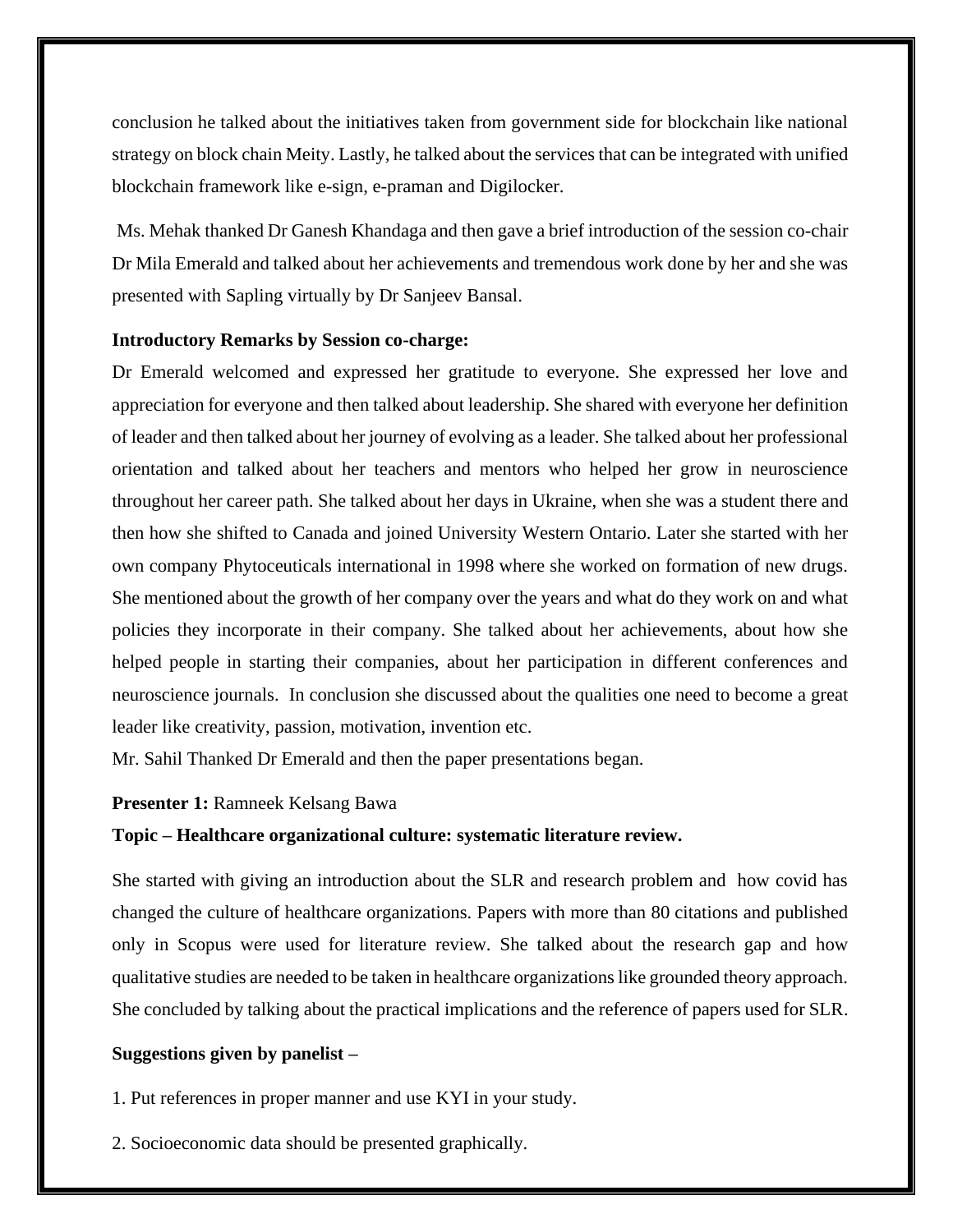#### **Presenter 2:** Punett Bhatnagar, Dr. Anupama R & Dr. Richa Sharma.

### **Topic – Impact of Online Reputation on Neobank Adoption during covid-19.**

Started with introducing the concept of Neobank and how it's different from traditional banks. Neobanks are completely online without any physical branches, there are more than 20 Neo banks in India currently and yet their adoption is not much, and this paved the way for Dr. Puneet to carry out this research. He discussed about the importance of Neobank and how the Neobanks can be adopted throughout the country and presented a conceptual framework for the same. The methodology and analysis for the research were discussed. The practical and managerial implications of the study were also shared. He concluded by mentioning that there is high degree.

#### **Suggestions –**

- 1. Present LR in tabular form and in chronological order.
- 2. Don't use figures only, plot graphs also in ppt.

**Questions asked by panelist- 1.** Insights about green dots, are the same as Neobanks?

**Answer given by participant -** Green dot one financial product but in future they might merge into a bank.

**Question asked by panelist-** 2. Is Neobank just a buzz word or it is there to stay?

**Answer given by participant-** With govt support like RBI, it will be adopted in India. It's going to be a cultural shift for India.

**Presenter 3:** Utkarsh Venaik, Dr. Rinki Kumari & Dr. Anita Venaik.

**Topic – Telemedicine and Healthcare Setting for remote care of patients: Current Status** Started with discussing how Covid 19 has caused difficulties for healthcare facilities and how it was difficult to save the lives of different people. Then she gave introduction about telemedicine like how it has both screening and diagnostic method and how it plays a vital role during postoperative care of patients. Brief evolution about the concept of tele medicine was presented and its presence in India was also discussed. Telemedicine took a flight in India after Covid 19. Efforts taken by Indian government in support of Telemedicine was also mentioned. She concluded by discussing about the Current application, challenges and future aspect of tele medicine technology.

Suggestions - Explore CSE which is also like Tele medicine.

**Presenter 4:** Preeti Sirohi & Sapna Tyagi.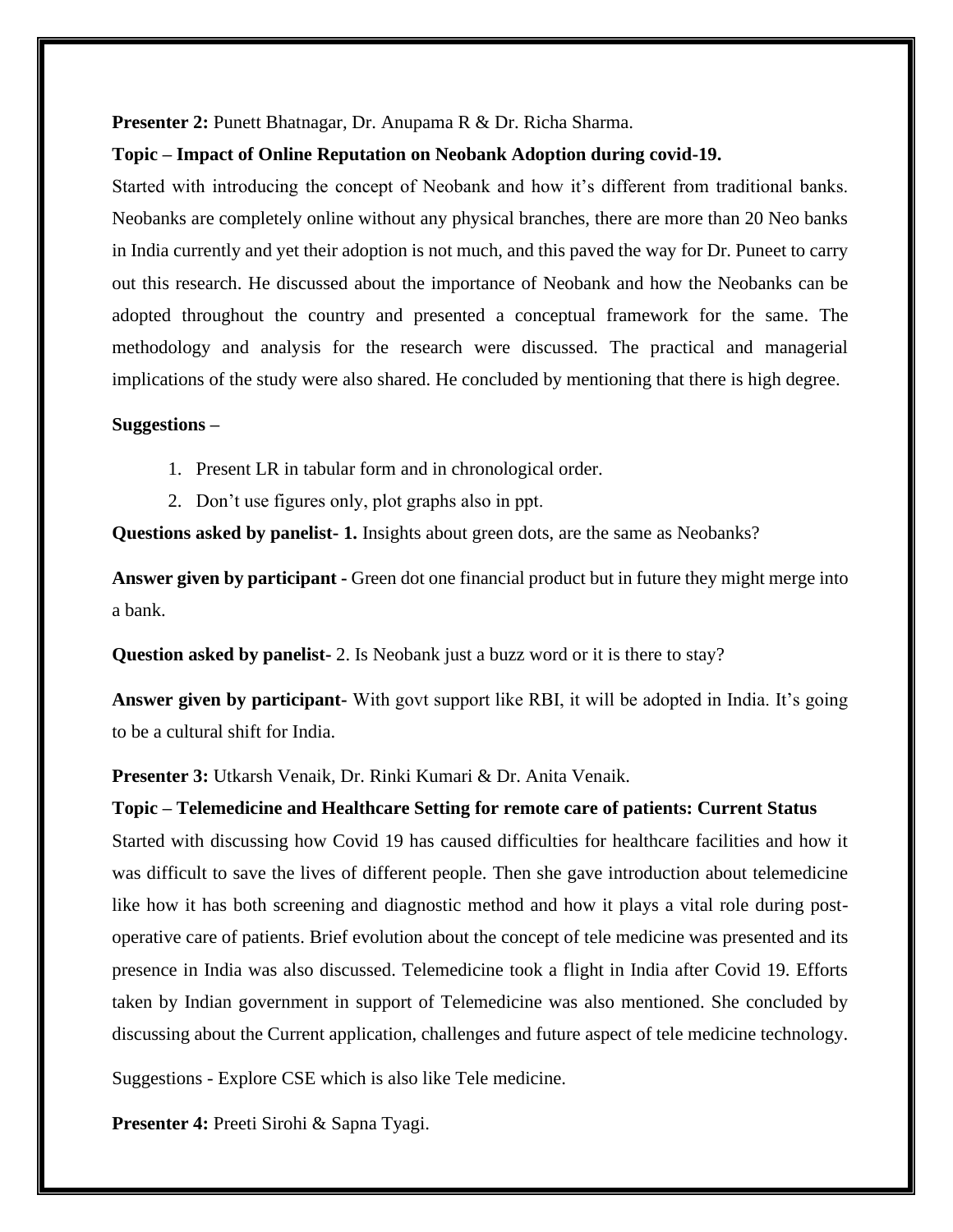# **Topic - A predictive model for heart disease progression based on Logistic regression algorithm.**

Started with the brief introduction about the cardiac diseases and how it's difficult to predict in advance the cardiac problem in patients. Talked about the 4 major paper which were taken into consideration for literature review of the research paper. Logistic predictive model framework was used for the study and its results were presented and discussed with all. She concluded by saying that the model used has given an accuracy of 85% and thus can be used effectively.

**Question asked by the panelist- 1.** Sample size you used for the study UCI

**Answer given by participant**- Data set of 320 was used.

**Question asked by the panelist - 2**. Isn't the sample size less for such a crucial study?

A**nswer given by the participant –** The research is still at initial stage and will be taking more sample in future.

**Presenter 5:** Sandeep Arora, Anupama Rajesh & Richa Mishra

#### **Topic- Application of Artificial Intelligence in personal finance.**

Started with defining the keywords like artificial intelligence and personal finance. The objective of his research was to find out how AI is currently being applied in personal finance applications such as saving, buying, borrowing and payments. Presenter Proceeded with mentioning the research methodology, literature review used for the study. Rabo advisor, Algo trader, Online lending, P2P lending, UPI, E-wallet's concepts were introduced in brief. He finally concluded with discussing the results of his research which mentioned how AI helps individuals, firms and societies. The drawbacks of AI were also mentioned like high cost of implementation, lack creativity and risk unemployment.

**Question asked by panelist -**As a researcher are we taken into consideration the ethical challenges that we are going to face because of AI?

**Answer given by participant-** AI has to be trained, data will be fed manually, and thus better data would lead to better AI.

**Presenter 6:** Akash Tomar, Anupama Rajesh, Richa Mishra.

#### **Topic – Webservices vaccination and Quality Upbringing.**

Started with discussing the importance of Vaccine in the light of recent pandemic. And mentioned how just like we have identified the best vaccine we need to identify the best webservices vaccination also. Discussed the SLR done for the research paper. Introduced Devops practices.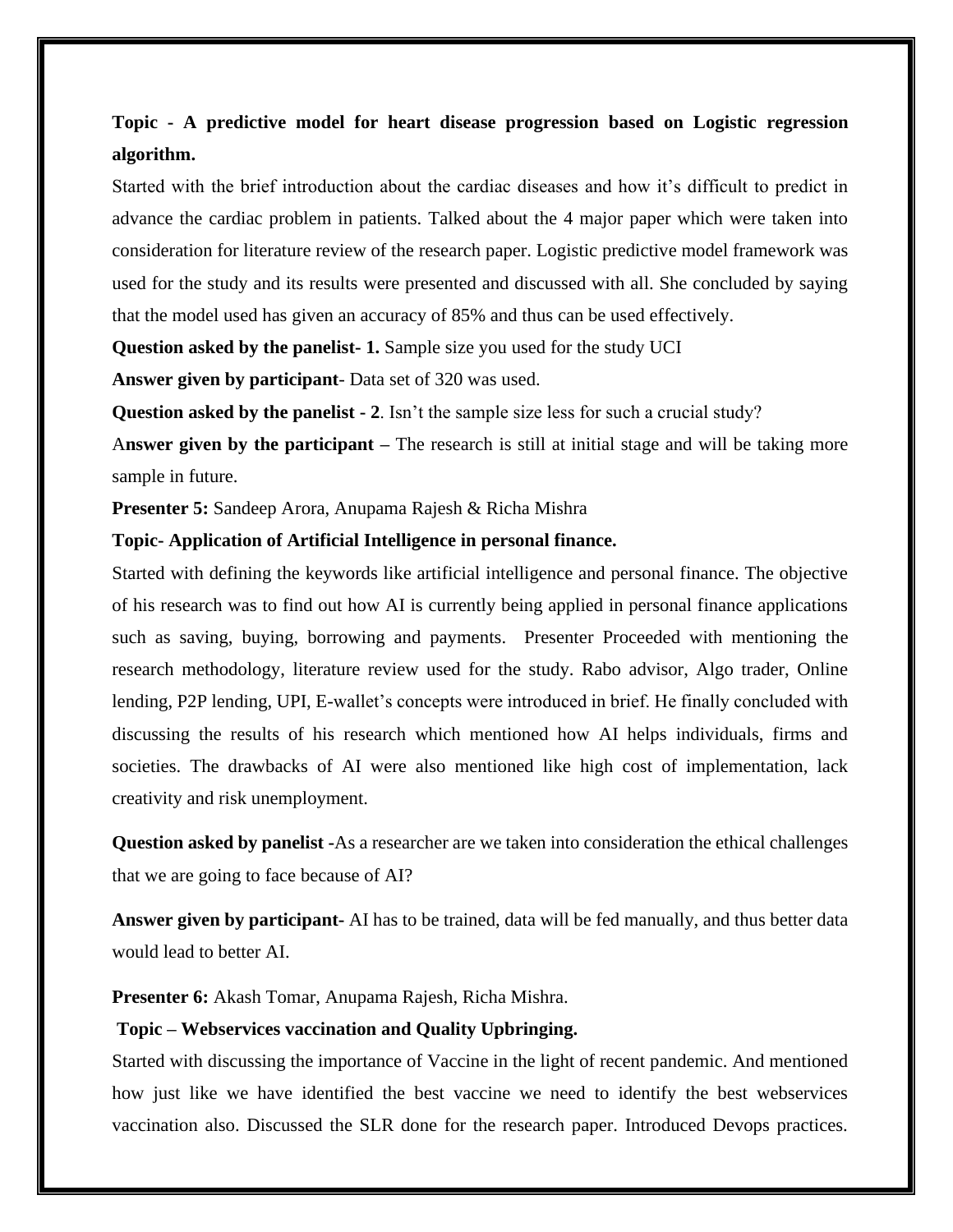Importance of webservice vaccine was also discussed by giving an example for Service level targets (SLT). The process to develop webservice vaccine which includes Unified backlog – one team, monitoring, alerting, security, continuous integration and retrospective was thoroughly discussed. In conclusion he mentioned how it's a continuous process to get one's hand on these web service vaccines and how important it will be in future.

**Question asked by panelist 1.** Did you use data centers for your research?

**Answer given by participant-** Yes, I did.

**Presenter 7:** Surbhi Jain & Dr. Teena Bagga

### **Topic – Cyber security: A corporate governance issue**.

Started with mentioning about how Data security risk and data privacy risk has evolved to be the issue of corporate governance as a whole rather than a mere IT risk issue. Then the scholar gave the brief definitions of corporate governance and Information security. Literature review on cyber governance, management quality and shareholder value were presented. She also mentioned about the privacy risk in Corporate Governance like Malware, phishing, DDos, Cybersquatting. Factors leading to privacy risk and cause cyber breaches includes Insider threat, passwords, not updating software and BYOd practice were also mentioned. Principles and guidelines that can be adopted by the organization to secure their cyber data which include frame a cyber security policy, data backup plan, purchasing cyber security insurance were discussed. The Author also talked about the existing legal framework for cyber security which included various laws and rules set by GOI. She also threw light on how board's need to give attention to data protection and review the cyber risk like any other risk is reviewed.

### **Suggestions given by panelist-**

- 1. Indicated IT act 2008 but new laws have also been introduced which were not mentioned, try to mention that in future.
- 2. Facts and figures are mentioned mostly which are already present. Put more of your own research work.

**Presenter 8:** Dr. Monika Saxena & Dr Anita Venaik

**Topic - Central bank digital currency: An insight on adoption and technological risk.** She mentioned it's still a work in progress and began with introducing the digital currency like cryptocurrency, bitcoin etc. She mentioned how the digital currency is growing at such a rapid rate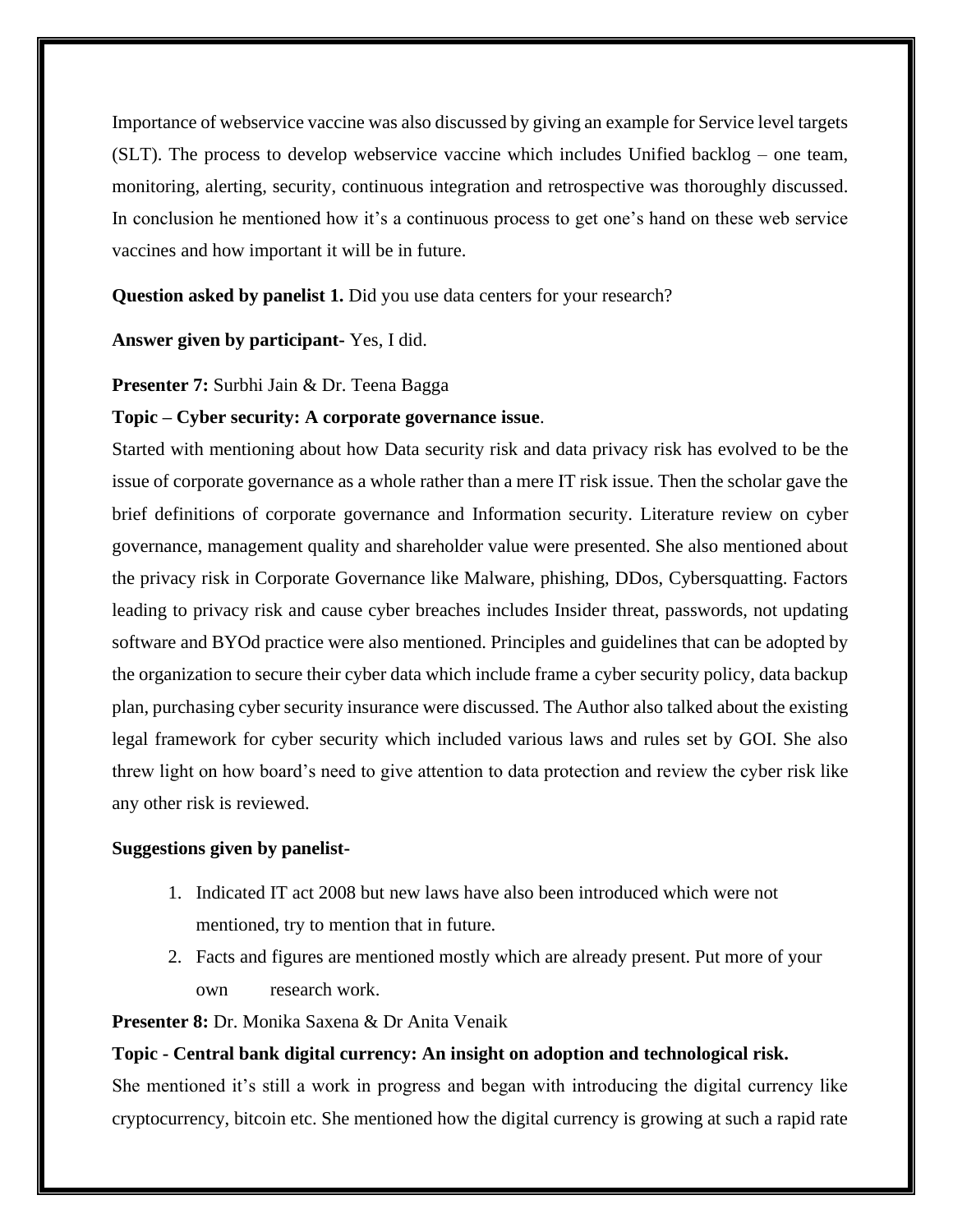and the changes caused in financial system because of this currency. She took us through the literature review done for the study. The main objective of the study included to discuss the various aspects of digital currency along with the risk associated with it. Methodology used was also presented. She concluded by mentioning the results found out so far.

### **Observations made by panelists** -

1. You have indicated about the KW consumed by Bitcoin; Carbon emission should also be mentioned.

2. What is the status of cryptocurrency currently in India should also be mentioned?

3. What is the trust associated with digital currency can also be included?

### **Post Lunch Session**

**Session Chair:** Dr Ganesh Khadanga

**Session Co-Chair:** Dr. (Prof.) Mila Emerald

**Session In-charge:** Dr. Anita Venaik

**Session Moderator**: Dr. Teena Bagga

**Student Support Team:** Mr. Sahil , Ms. Mehak

**Presenter 1:** Dr. Srinivasa Rao Gundu, Dr. Panem Charanarur

# **Topic- Leveraging Technological Management - Secured Cyber Intelligence based Healthcare Scenario with Self Driven Technology Set (SDTS)**

Dr. Srinivasa Rao elaborated that need to focus on cybersecurity has been of importance specially in healthcare sector. There are Class 3 medical devices like pacemakers and hearing aids that are facing cyber security concerns. Research into Smart Health utilizing Artificial Intelligence (AI) could help identify people's health by analysing physiological data. AI could help overcome cyber security concerns in order to develop a reliable and safe Human-in-the-Loop solution for mental health disorders. Several recommendations with various scenarios were presented such as infrastructure, IOT, Emergency Response and hospital with the help of self-driven technology sets. **Question asked by the jury:** Dr. Anita asked was there any data based on which all these problems of cyber security can be observed. Dr. Ganesh asked whether there is any quantitative data which can help support his research.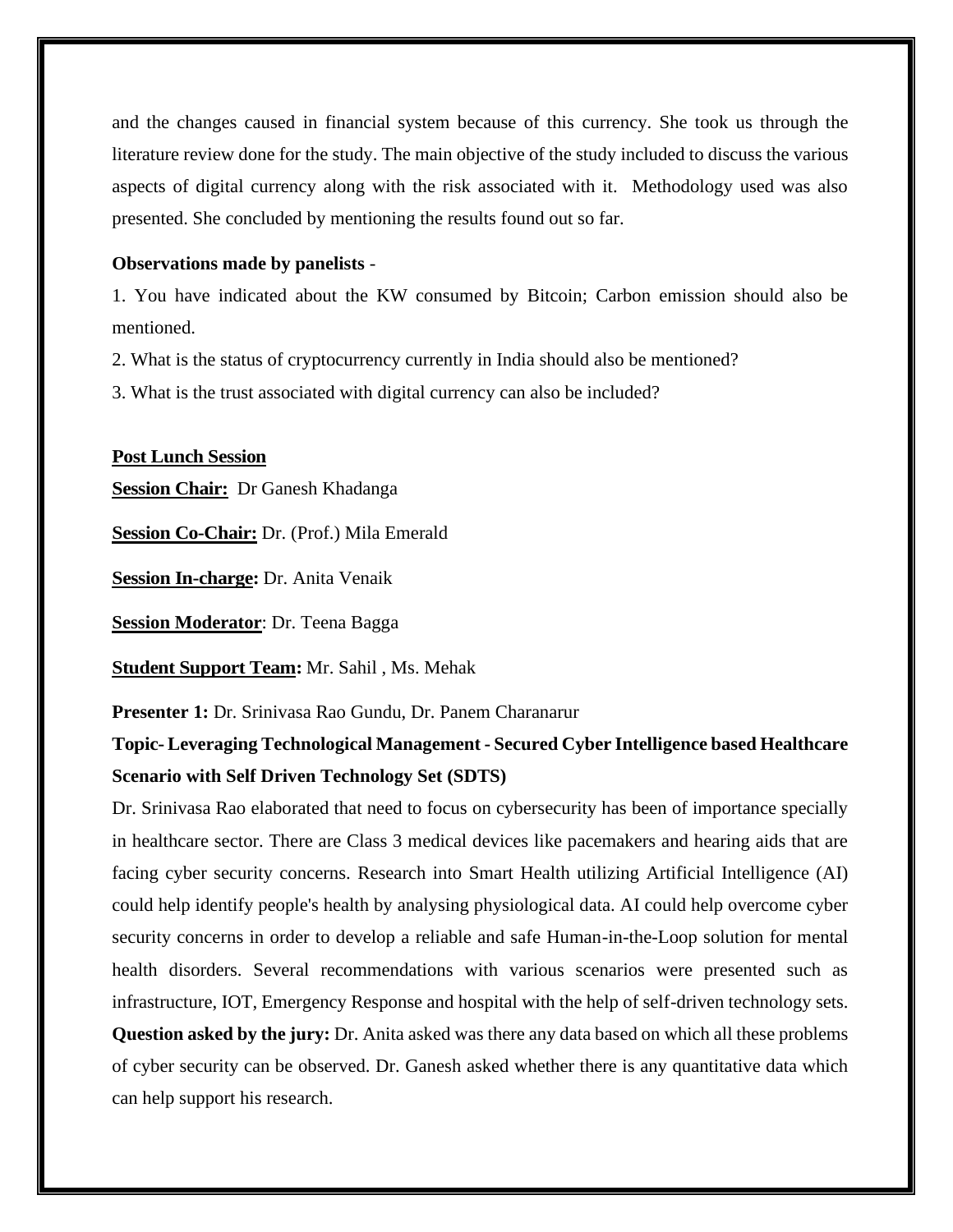**Response given by the presenter:** He mentioned that he has observed cyber security concerns that there are several hospital and clinics that provide personal data such despite OTP. However, he could not give exact cases.

The speaker said that it is in process to create a tool to measure the said concerns.

#### **Presenter 2:** Sathiyapriya Arumugam and B Sumathi

# **Topic- Cellular Particle Swarm Optimization Based Optimized Canny Technique for Edge Detection in Sign Language Digital Images**

The speaker Sathiyapriya Arumugam explained the purpose of the paper was to design a system that can understand the sign language and act as an interpreter to recognition the sign image. Sign Language is the only method which is used in communication between the hearing-impaired people and common people. She defined that each sign has three distinct parts namely the handshape, the position of the hands, and the movement of the hand. Canny, PSO and C-PSO was used to interpret the images for sign language. The performance showed that higher accuracy in terms of PSNR, SI, SNR, MSE.

**Question asked by the jury:** Dr. Ganesh enquired whether upper and lower values were calculated and if help of machine language going to be used in future.

**Response given by the presenter:** She affirmed that values were calculated and machine language will be used to better interpret sign language.

#### **Presenter 3:** Nidhi Jain, Teena Bagga and Meenakshi Gandhi

#### **Topic- I-ERP: Opportunities and Challenges**

The speaker Nishi Jain pointed the Enterprise resource planning (ERP) platforms are possibly the most significant applications in an organization's data centre. She focused to identify and explore cloud ERP and its benefits, challenges, and opportunities. This study will be useful to potential cloud ERP adopters and decision-makers as well as service providers was mentioned.

**Question asked by the jury:** What new types of ERP SAP databases are expected and problems they are facing currently in its implementation. ? How you PhD is going to be different and what will be the new contribution?

**Response given by the presenter:** She mentioned ERP- Hanna is going to be different and as she is in the same company which implement I-ERP it will bring out new unique outcomes. She aims to design a model and a tool which will bring a different outlook in the area.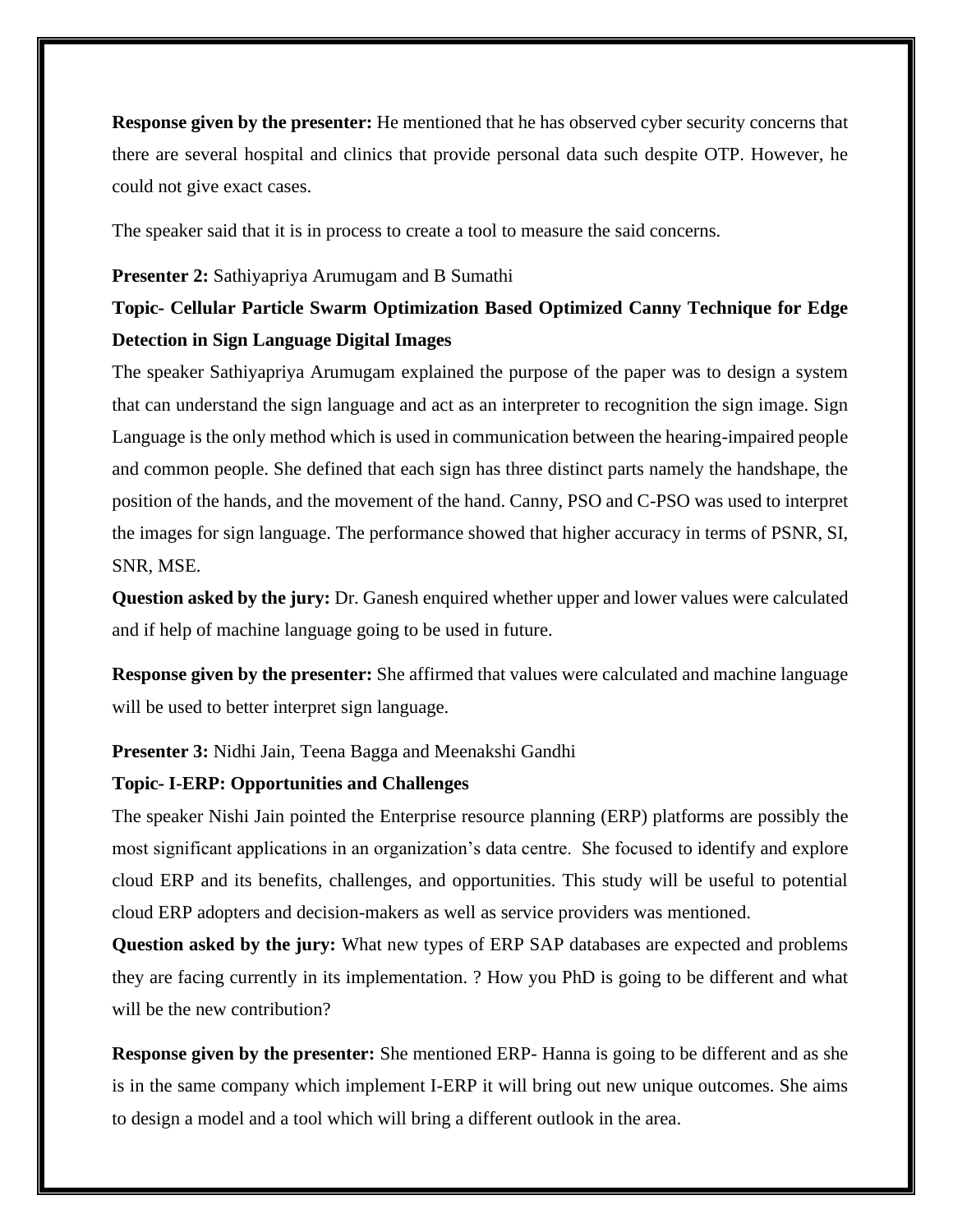**Presenter 4:** Sanya Verma and Priyanka Agarwal

# **Topic- Artificial Intelligence and Blockchain in Banking Sector: Challenges and Opportunities**

The speaker Sanya Verma explained that relationship Banking sector and Artificial Intelligence hold together. Banking sector plays an identical vital role in the social and economic development of the country and it works as a helping hand to all the industries. Both Qualitative and Quantitative methodology was used. A case study of SBI, Axis Bank, ICICI was study the AI technology used.

**Question asked by the jury:** To elaborate on the need for AI and blockchain technology in banking sector. Whether any linguistic consideration has been taken due to variety in accents in India.

**Remarks given by the Jury:** To explain on more ripple blockchain and content in the blockchain in banking area in the future.

**Response given by the presenter:** Since there is a lot of paperwork in the banking sector and there maybe possibility of corruption due to third party dealers blockchain can helpful. She did not take into account any linguistics difference, she only focused on English.

**Presenter 5:** Kanwal Roop Kaur, Dr. Navjot Kaur and Dr. Rupinder Bir Kaur

# **Topic- Cognitive Flexibility and Entrepreneurial Intentions Among University Students of Northern India**

The speaker explained the behavioural or cognitive factors which induce the intentions. This study intends to dimensionalize Cognitive flexibility and analyse the impact of cognitive flexibility and its dimensions on entrepreneurial intentions. Entrepreneurship is gaining importance day by day and it can be the solution to many economy related problems such as unemployment. This study also proposed a model for training of the students to adapt to the environment so that the level of entrepreneurship increases.

**Remarks made by the jury:** There may be start-up where entrepreneurs are given funding which can be helpful for further research.

#### **Closing Remarks and Comments made by Chair and Panel Members**

**Vote of thanks**: The Vote of thanks was given by Dr. Swati Upweja. She proposed her heartfelt gratitude to Chancellor, Vice Chancellor & Director ABS for their visionary ideas and motivation for organising such events. She also proposed her thanks to the session Chair Dr. Ganesh Khadanga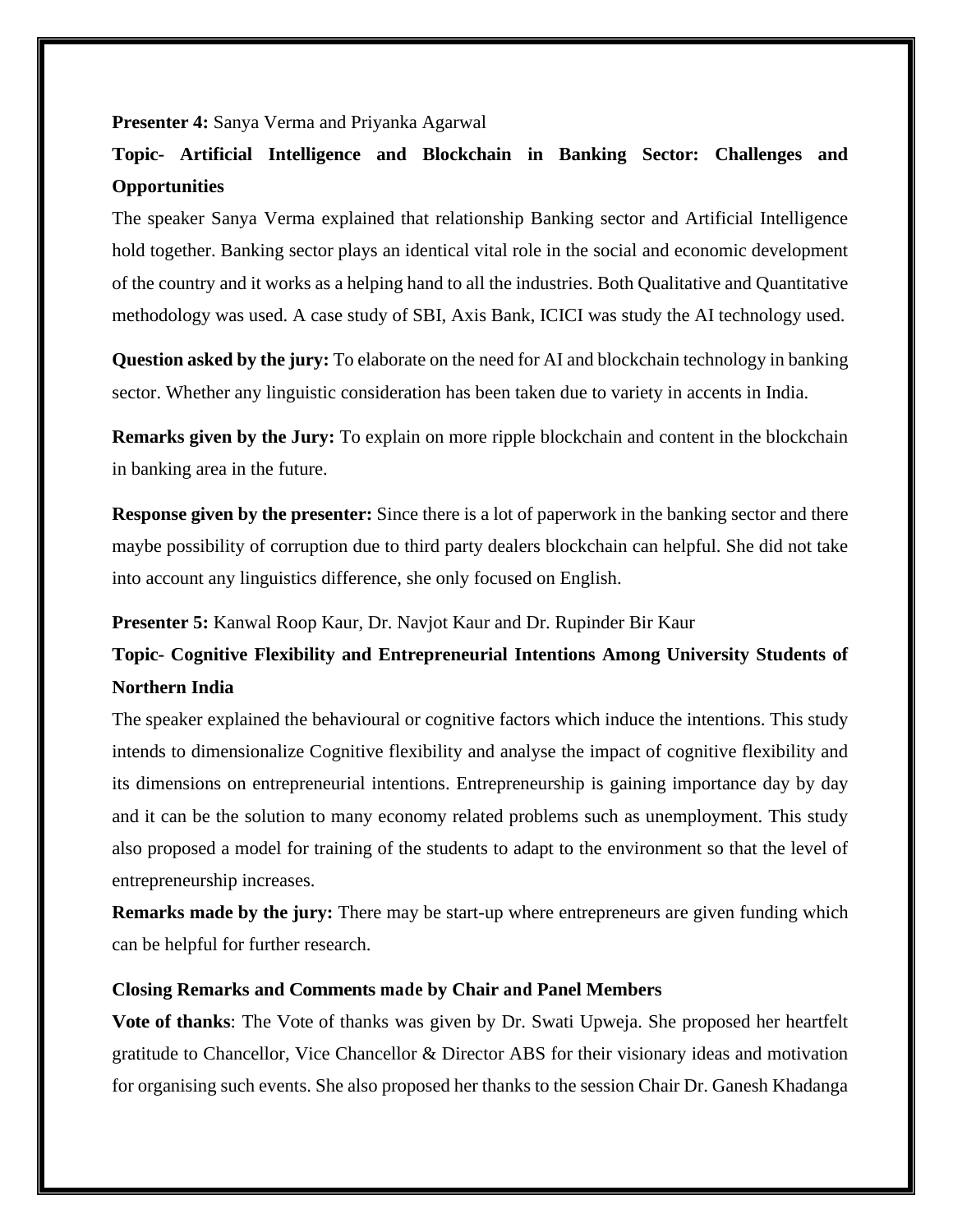and session co-chair Mila Emerald. She also thanked all the panel members and participants, organising team and all supporting staff of the 7th Global Leadership Research Conference,2022.



# AMITY UNIVERSITY

UTTAR PRADESH \_\_\_\_\_\_

# **Marketing Management: Technical Session 1**

**Theme: Leading into the new reality, Insights into reality**

**Date: Thursday, 17 February 2022** 

# **Start Time: 10:00hrs End Time: 17:00hrs**

# The Global Leadership Research Conference was organized by Amity Business School, Noida on 16th –18th February 2022 (Virtual Mode) on the theme Leading in the New Reality: Insights into Actions.

Day1 began with the track on Leading in the New Reality: Insights into Actions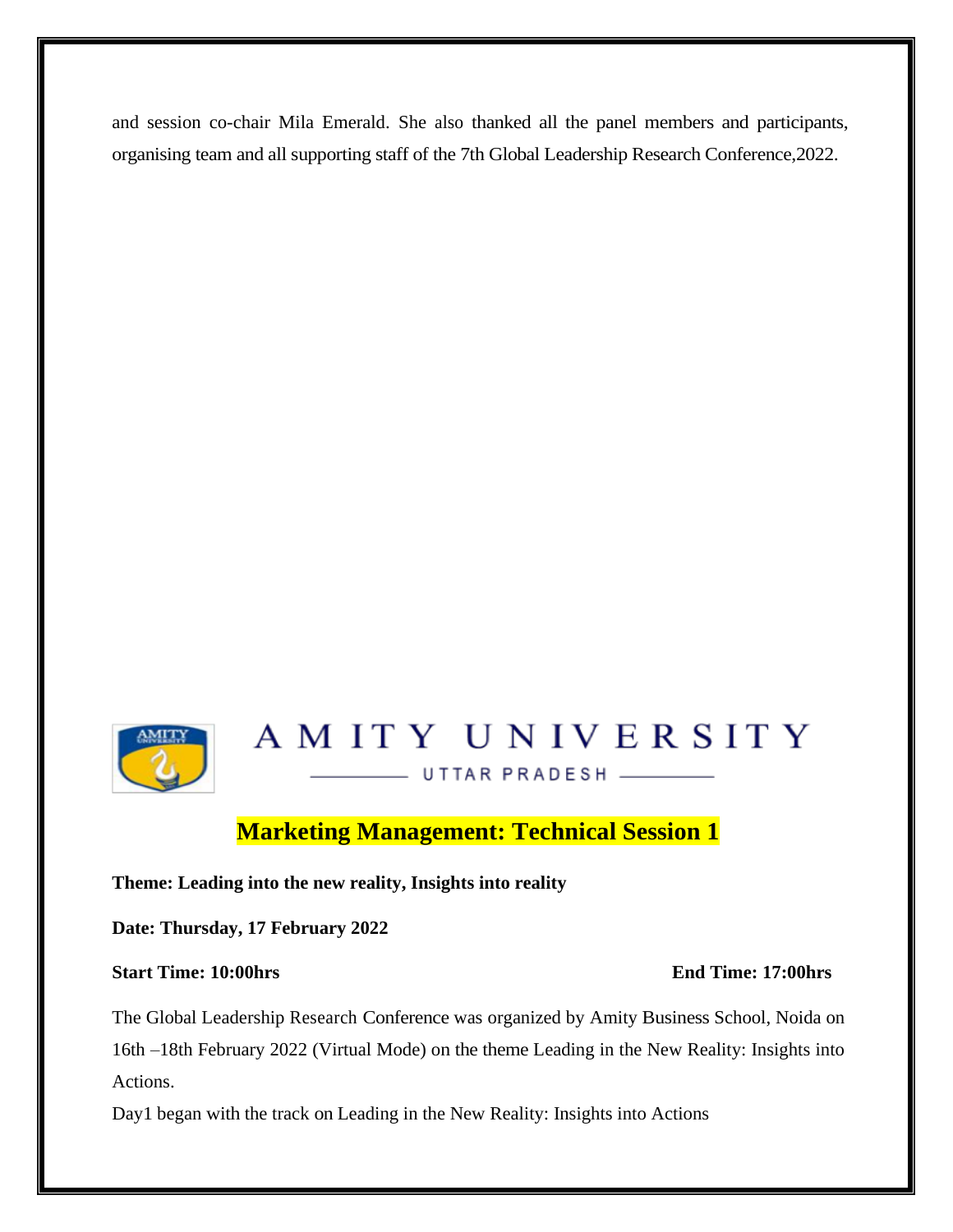The track began with the lighting of lamp followed by Saraswati Vandana by Dean of Faculty of Management Studies and Director, ABS Dr.Sanjeev Bansal.

The gathering regarding the marketing track which was followed by welcome speech by Dr. Sanjeev Bansal, Dean FMS and Director of Amity Business School to the leaders from the industry and academicians.

A total of 19 paper presentations were made out of which 8 were done pre-lunch and remaining were done post lunch. They are being reported in the order of presentation.

### **Morning/Pre-Lunch Session**

**Session Chair:** Prof. Ivan Coste Maniere

**Session Co-Chair:** Prof (Dr.) Raj K Kovid

**Session In-charge:** Dr. Pooja Sehgal Tabeck

They were welcomed with virtual sapling from Dr Sanjeev Bansal before the commencement of the first technical session on **Leading in the New Reality: Insights into Actions**.

#### **Introductory Remarks by Session In-charge:**

An introduction to the theme of the conference was given by Ms Anwesha Ray and Rhea. They introduced the Session chair – Prof Ivan and Prof Raj K Kovid. A brief introduction of the importance of this theme was given by Ms Pooja Sehgal Tabeck. Dr Vandana Ahuja invited the first participant to start with their presentation.

#### **Presenter 1:** Anjali Khurana

# **Topic- Proposing a Multiple Linear Regression Based Model for Estimating Passenger Vehicles Demand for the Indian Market**

She spoke about how automobile markets have changes over time in terms of infrastructure availability and sales forecasting.

**Question asked by the jury:** Prof Ivan gave suggestions regarding taking the research forward and focusing on the framework. Prof Kovid suggested conducting of Focus group interviews for the purpose of the study.

**Response given by the presenter:** She thanked the chair and co-chair for the suggestions.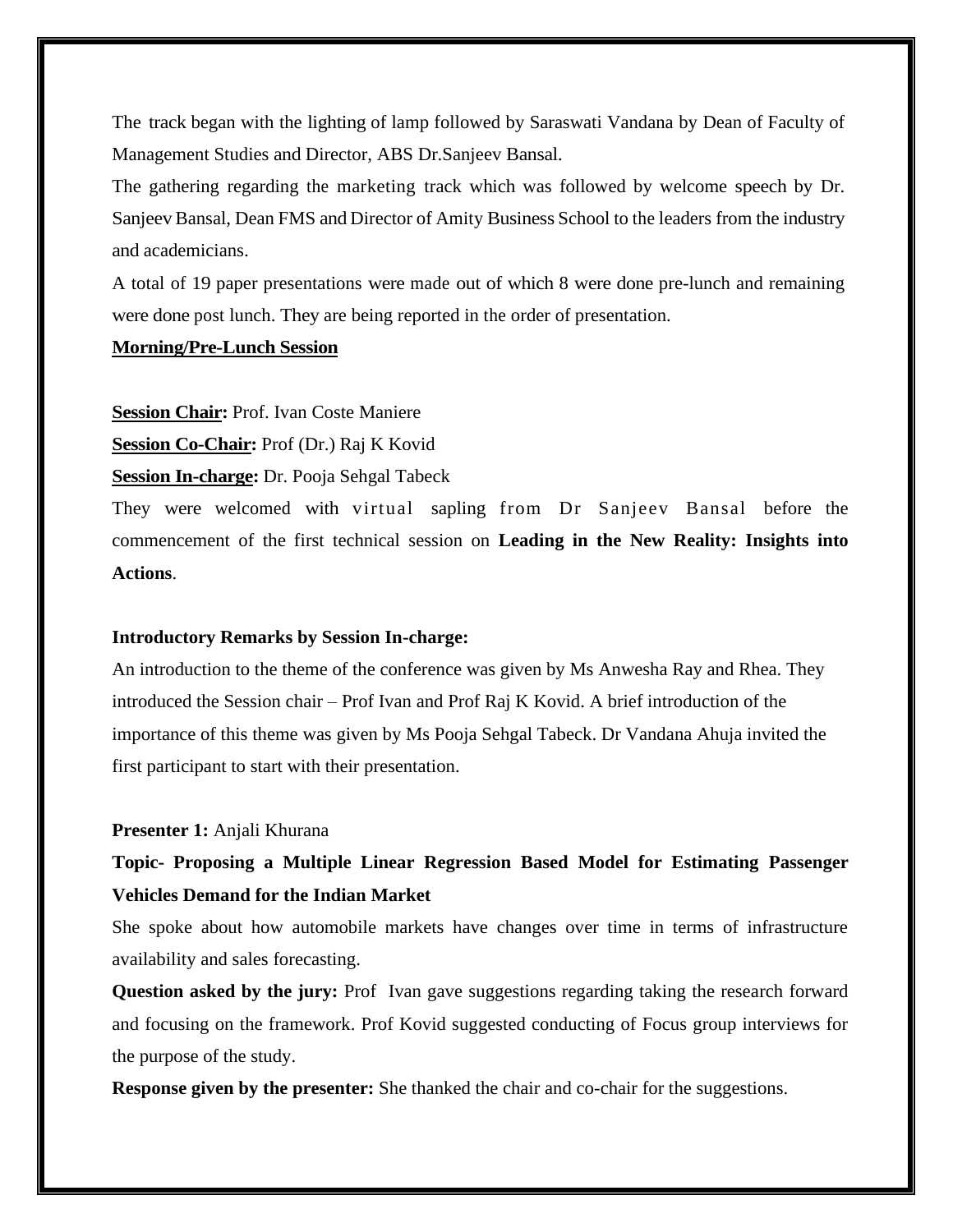#### **Presenter 2:** Pooja Tripathi

#### **Topic- Socio-Demographic Study of Sustainability Conscious Consumers of India**

She spoke about sustainable consumption and its relation with age and gender.

**Response given by Chair:** Valuable suggestions given for gaining better knowledge about more relevant methods of data collection. Dr Kovid suggested to have a better theoretical underpinning to the hypothesis.

#### **Presenter 3:** Vartika Bisht

# **Topic- Overview and Future research agenda on B2C marketing approach: A Bibliometric Analysis**

She spoke about evolution of B2C marketing in context of Asian and European countries. She shared the keyword searches and how the evolution is different in different countries.

**Response and Suggestions:** Dr. Kovid suggested to do a more detailed literature review and conduct a survey to substantiate the claims.

#### **Presenter 4:** Vaishali Kaushal

# **Topic- Exploring customer experience from customer touchpoints perspective : A Case of Online Travel Portals**

She spoke about how touchpoints can be managed to deliver the maximum satisfaction to customers with the help of online portals. She used social media reviews of products and services to achieve satisfaction for customers.

**Response and Suggestions:** Dr Kovid suggested to do a more detailed literature review and conduct a survey to substantiate the claims.

# **Presenter 5:** Silky Gaur, Dr. Rahul Gupta, Dr. Jaspreet Kaur

### **Topic- Review Paper on Service Quality to E-Service Quality: A Paradigm shift**

Ms. Silky Gaur introduced about the E-Service quality, then further she explains about the service quality dimension and e-service quality dimension. She also explained about the various model through literature review. She concluded that with increasing customers experience there is an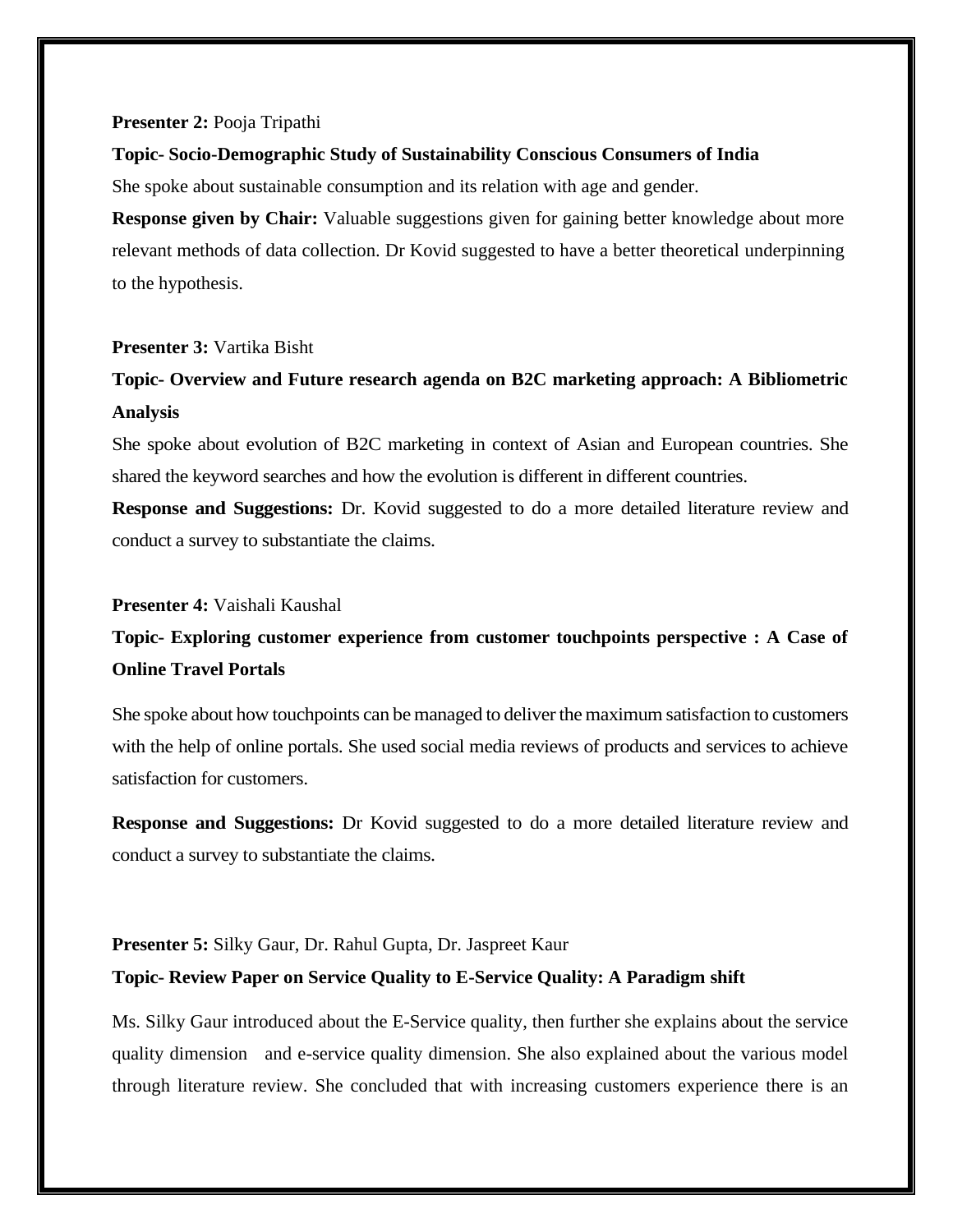immense pressure to understand the issues in the e-service quality and matchup to customer's expectation of online business.

**Question asked by the jury:** Professor Ivan Coste Maniere like the topic and give comment that this is cool presentation.

Dr. Vandana Ahuja asked the presenter about data collection technique and she suggested to work on the primary data for the same topic.

**Response given by the presenter:** Ms. Silky Gaur said getting little bit tricky to collect data in metropolitan cities is easy but not in other cities.

**Presenter 6:** Ms. Vartika Bisht, Dr. Nikhil Varghese

### **Topic- Dynamics of Social Media On Education During Covid-19 Pandemic**

Ms. Vartika Bisht said about the impact of social media platforms on education during the Covid-19, and she also talked about the positive and negative impact on students and teachers of the online education. She finds that the students reflection on the impact of Covid-19 on the social and emotional aspects of their lives during the curfew times.

**Question asked by the jury:** Prof. Raj k kovid said you go deeper and more conscious about the topic like Covid. One suggestion by Dr. Amit Kumar given to the study that if present the topic on secondary data it should be clear about the research design.

Dr. Vandana also suggested her to use technical tools to justify the data.

**Response given by the presenter:** She will surely makes changes in the paper.

**Presenter 7:** Sonali P. Banerjee, Sunetra Saha, Ruchika Nayyar

**Topic- Cloud Kitchen - A Success or Failure? - A Study of Post COVID Era**

Ms Kriti Arora presented a paper on behalf of the authors, she explained that cloud kitchens are consolidated approved commercial food processing plants that rent space to prepare deliveryoptimized menu items from one or two to hundreds of restaurants everywhere. She finds that's there is going to huge shift for cloud kitchens in the near future.

**Question asked by the jury:** Prof. Raj Kovid said topic is interested and explore more on the qualitative research.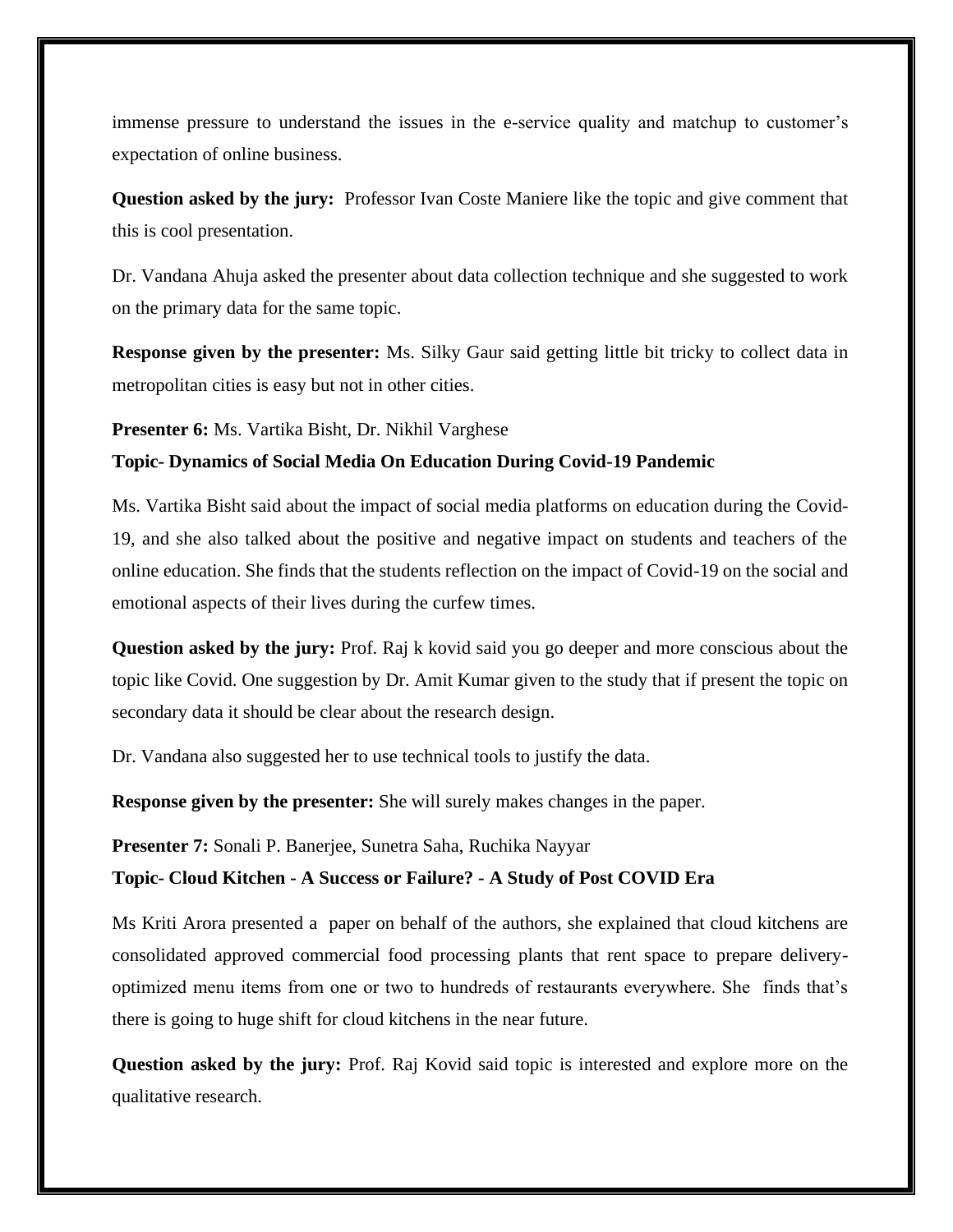Prof. Ivan said boost the approaches and also he suggested that Home delivery of food consider in India like France and China.

**Response given by the presenter**: She will not give any answer because she is a presenter not the author.

**Presenter 8:** Lawan Amdan, Lawan Sunil Kumar, Roy Ramat **Topic- Impact of Training on the Emergence of Entrepreneurship Intention: An Approach to Mediation Analysis**

The speaker explained The speaker explained relationship between entrepreneurship training and emergence of entrepreneurial aspirations while focusing on the mediation effects of the components of the theory of planned behavior.

**Question asked by the jury:** Raj Kovid said education and its implementation.

**Response given by the presenter:** He explained it appropriately.

**Presenter 9:** Archi Garg, Sunil Roy

**Topic- Two decades of research on the behavior of consumers towards organic food A systematic review and future research agenda**

The speaker explained consumer behavior towards organic food. She also further explains about the barriers of organic food. She also further explain about the motivating factors towards the organic food.

**Question asked by the jury:** Dr. Vandana Ahuja asked how the consumer react on the organic food and she also asked about the reason to choose this topic for presentation.

Dr. Amit Pandey suggest that there is changes in the consumer behavior in last two decades, and also asked what variables are used and these variables are justify for the consumer behavior. How many research paper you study and also asked about the latest paper you used in the study

**Response given by the presenter:** She said her study is based on her thesis work and she personally take organic food and she included recent work from Mexico.

#### **Post Lunch Session**

**Presenter 1:** Tushar Prabhakar

**Topic- Validating the Potency of Attitude in Predicting Intention to Purchase Non Deceptive**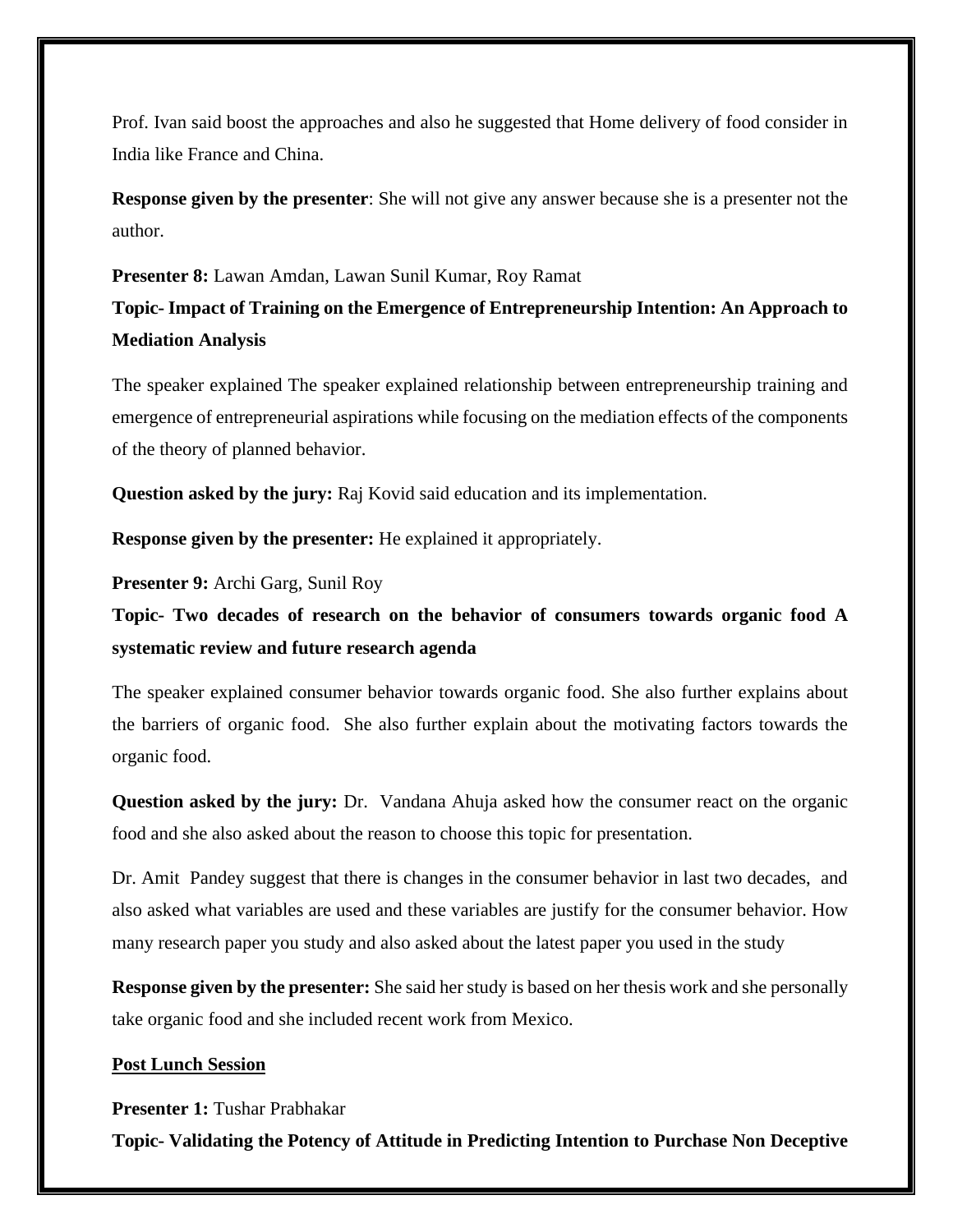#### **Counterfeit Branded Products**

The speaker explained about the effect of attitude towards counterfeit branded products on purchase intention for such products with theory of reasoned action (TRA) in the context of consumer counterfeit purchase behavior.

**Comments by Jury**- Prof. Raj kovid said the theoretically contribution are needed and also try conceptual model to publish the paper.

Prof. Ivan said that different countries have different contribution to the products, so find the other countries attitude also.

**Response given by the presenter**: He justify that he finds in literature that's consumer attitude variables are present.

**Presenter 2:** Indrani Bhattacharya, Dr. Amit Kumar Pandey, Dr. Sanjay Saproo, Dr. Sanjeev Bansal

**Topic- DiGi Savior – Survival of Medical Tourism**

Ms. Indrani explained about the survival of medical tourism, she also recommended that big hospitals are provided the service of medical tourism to their patients.

**Question asked by the jury:** Raj said this is interested topic but you cannot get the measures of hospitals success.

**Response given by the presenter**: She tried to explain that she talk to various CEO of the different hospitals like Fortis and then justify the analysis.

**Presenter 3:** Rachita Ota, Supriti Agrawal, Sushree Sangita Ray

**Topic- The role of marketing communication for the enhancement of the usage of maternal health services at the primary healthcare level among the masses of Odisha**

Ms. Sushree presents the paper, she discussed about the mother heath at time of delivery and also she explain about the important of mother health.

**Question asked by the jury**: Prof Ivan don't have any comment.

Raj said good topics you should be more aggressive and work more on methodology.

**Response given by the presenter**: She agreed with the feedback

**Presenter 4:** Ms. Deepti Sinha, MS. Suchi Agarwal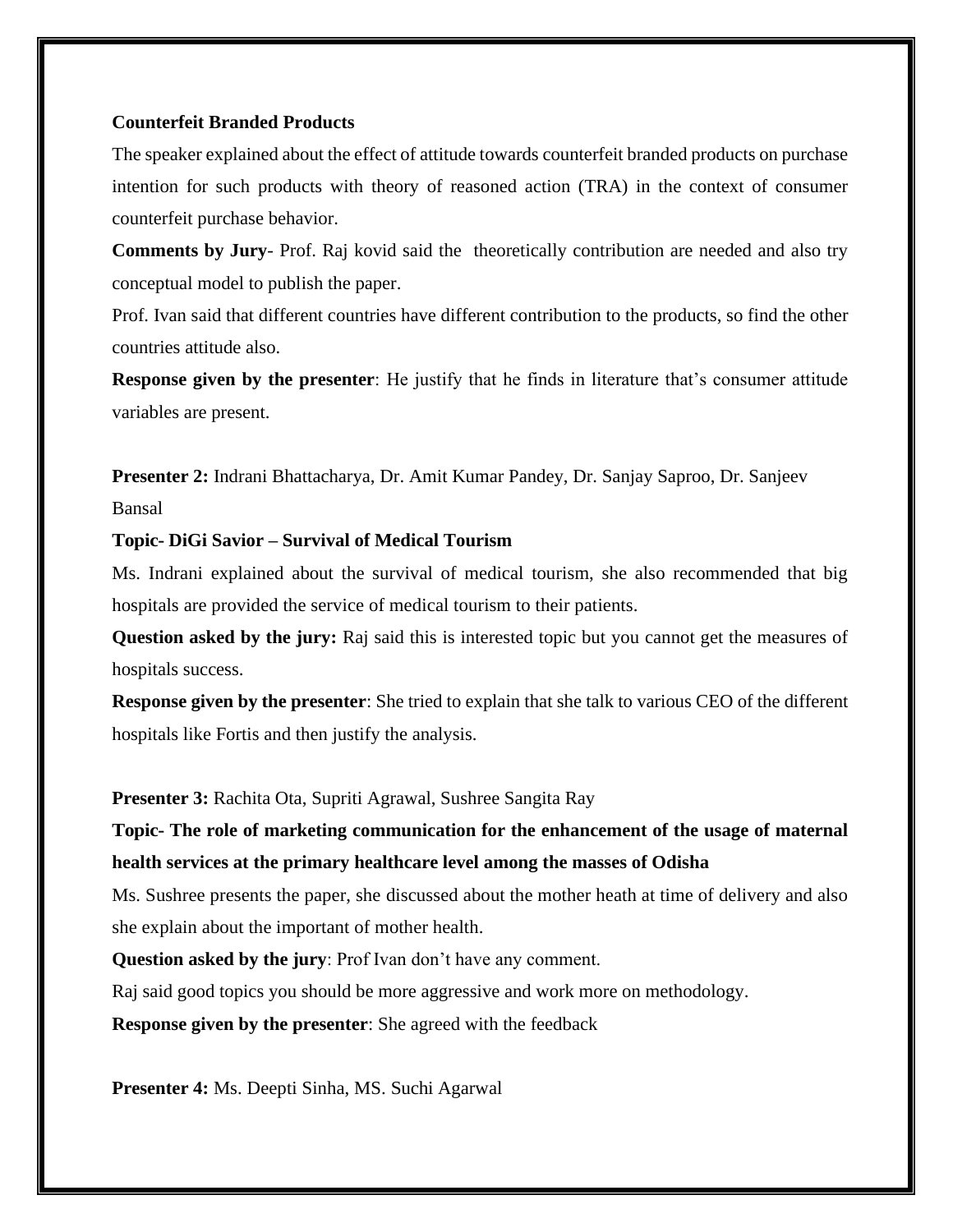**Topic- An Analysis of the Perception Of Higher Education Students Towards eLearning And Traditional Learning**

Ms. Deepti Sinha said explained about the analysis of the perceptation of higher education students towards e learning.

**Question asked by the jury:** Raj said recommendation will rephrase **Response given by the presenter**: Thanks to the feedback

**Presenter 5:** Yuvraj Ahluwalia, Prof. Nirupama Prakash, Prof. Poonam Bala and Prof. Ritesh Dwivedi Yuvraj Ahluwalia, Prof. Nirupama Prakash, Prof. Poonam Bala and Prof. Ritesh Dwivedi

**Topic- From Manholes to Roboholes: A Technology Based Solution for Sanitation Worker** Mr. Yuvraj Explained about the sanitation and how sanitation worker get solution by the technology.

**Presenter 6:** Ajay Singh, Rahul Gupta

**Topic- Impact Assessment of Covid-19 pandemic and Government Marketing Implications on MSME sector**

The speaker explained about the government scheme during the covid-19 and its marketing implementation

**Comments:** Raj Kovid asked what government marketing. How you find the implementation Prof. Ivan said implement in International level, inflations rate is different in different countries. **Response given by the presenter:** He justify the government involvement helps to the peoples of India.

**Presenter 7:** Dr. Smitha Girija, Dr Devika Rani Sharma, Dr. Pratima Merugu Paper **Topic- Measuring the mediating role of Perceived Health Risk on Customer Experience and Customer Satisfaction: Evidence from the Airline Industry in India during COVID-19** The speaker explain about the customer experience of airlines during the covid-19. **Question asked by the jury**: Prof. Raj kovid asked why you chose this topic **Response given by the presenter:** She choose the topic because it helps in thesis work.

**Presenter 8:** Ivan Coste Maniere, Gerard Boyer, Carla Petrucelli, Camille Rico, Stella Lopez, Carol-Ann Georgel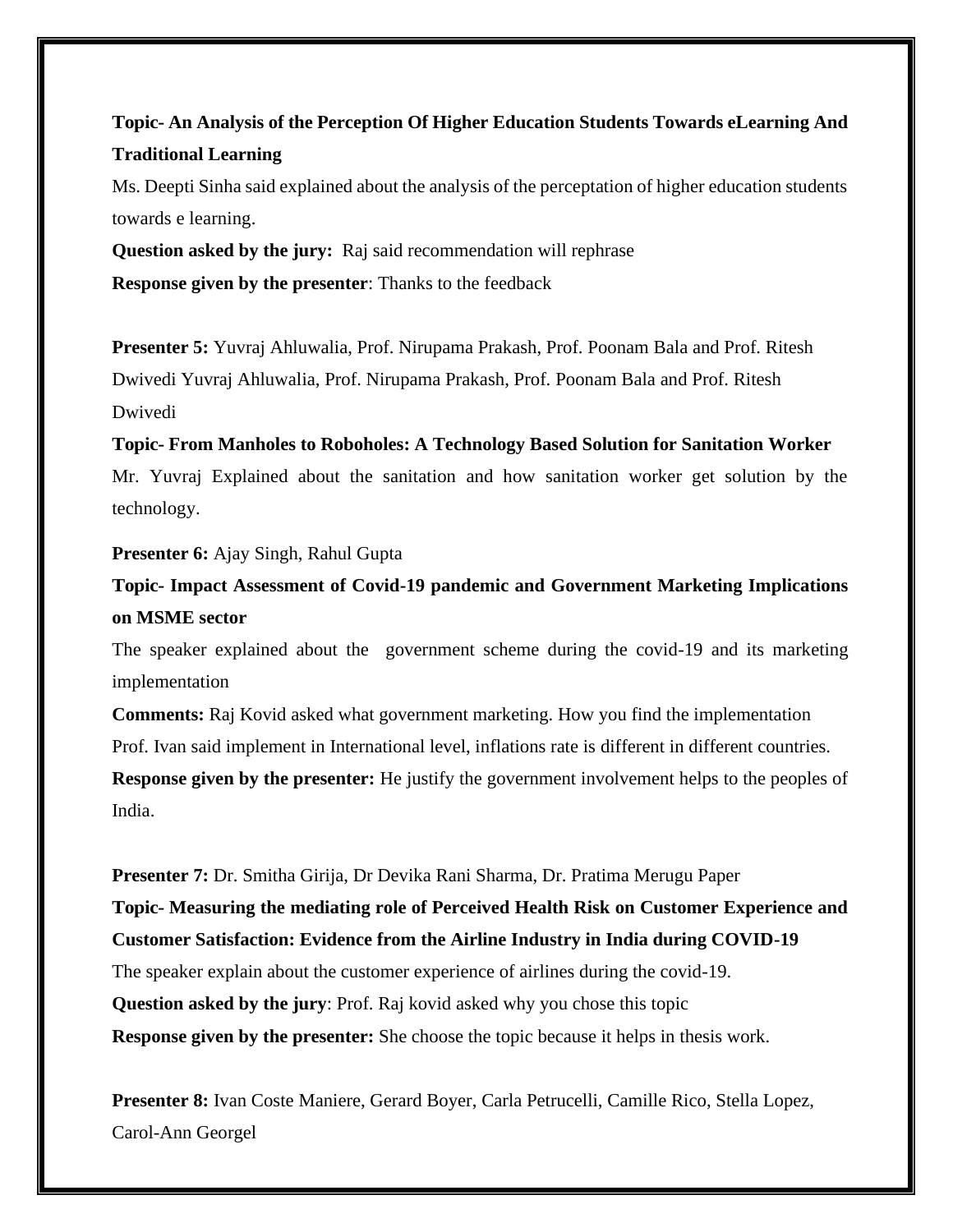# **Topic- The Environmental Impact of The Different Soap Manufacturing Processes, And The Sustainable Development Policies Implemented Around The World**

The various speaker explained about the cosmetic industry.

**Question asked by the jury:** Prof. Vandana asked what impact of the Covid on the cosmetic world. Prof Raj said interested topic and perspective.

**Response given by the presenter**: That's covid effect on all industries

**Presenter 9:** Ivan Coste Maniere, Gerard Boyer, Aurelie Putti, Noemie Rocca, Alice Monein, Loriana Honorin, Eloise Toitot **Topic- Steps ahead: going green as the ultimate stairway to heaven!**  The speaker talks about the consumer going green effect **Question asked by the jury**: No question **Response given by the presenter**: None

**Presenter 10:** Thangaraja Arumugam, S. Shahul Hameed, M.A. Sanjeev

**Topic- Buyer Behaviour Modelling and Online Purchase Prediction Using Logistic Regression**

The speaker talks about the online purchase prediction Question asked by the jury: No question

Response given by the presenter: None

### **Closing Remarks and Comments made by Chair and Panel Members**

**Vote of thanks**: The Vote of thanks was given by Dr. Amit Pandey. He proposed his heartfelt gratitude to Chancellor, Vice Chancellor & Director ABS for their visionary ideas and motivation for organising such events. He also proposed his thanks to the session Chair Dr. Ganesh Khadanga and session co-chair Mila Emerald. He also thanked all the panel members and participants, organising team and all supporting staff of the 7th Global Leadership Research Conference,2022.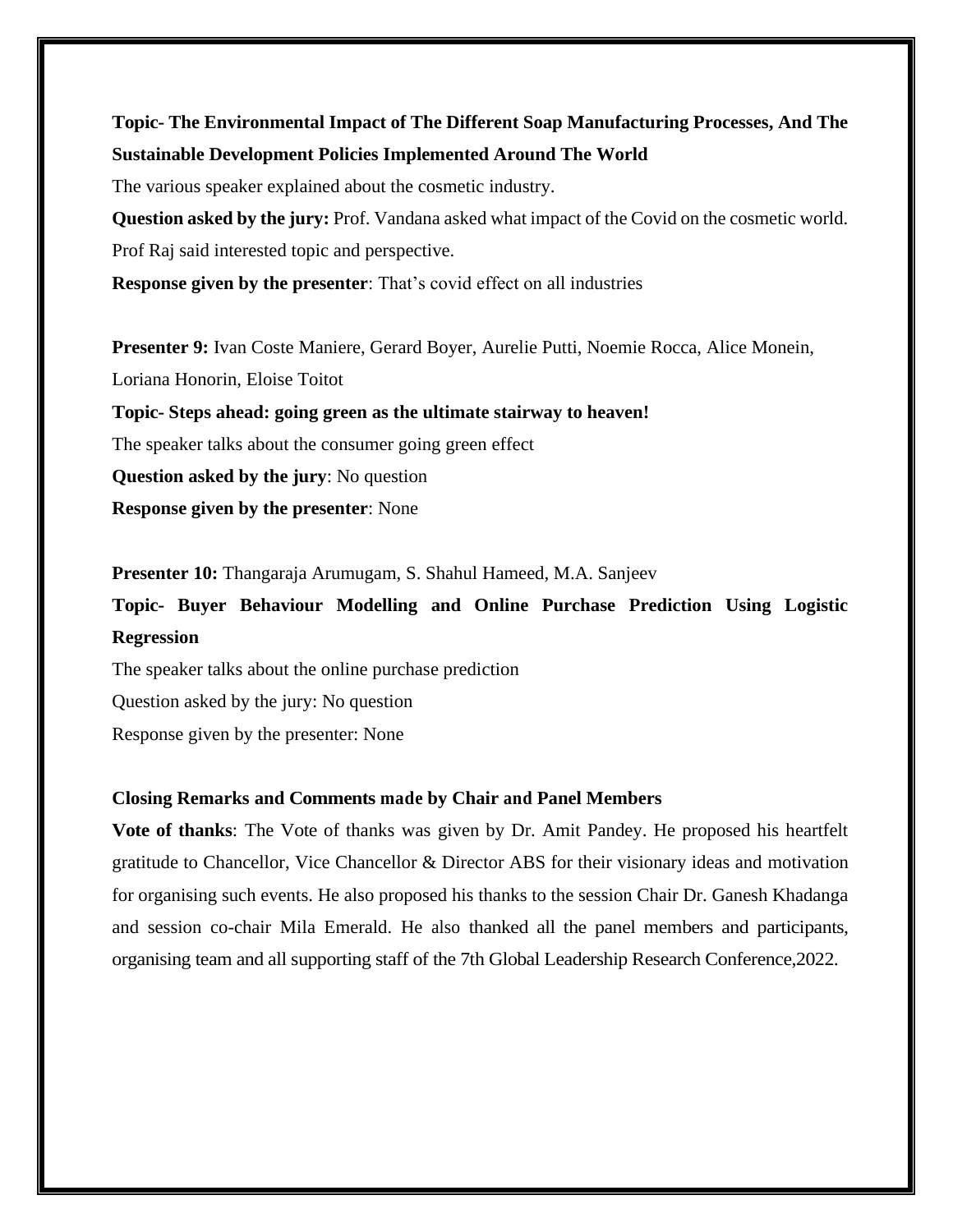

# AMITY UNIVERSITY UTTAR PRADESH

**Human Resource Management: Technical session 1**

**Date: Thursday, 17 February 2022** 

**Start Time: 10:00 hrs** End Time: 14:30hrs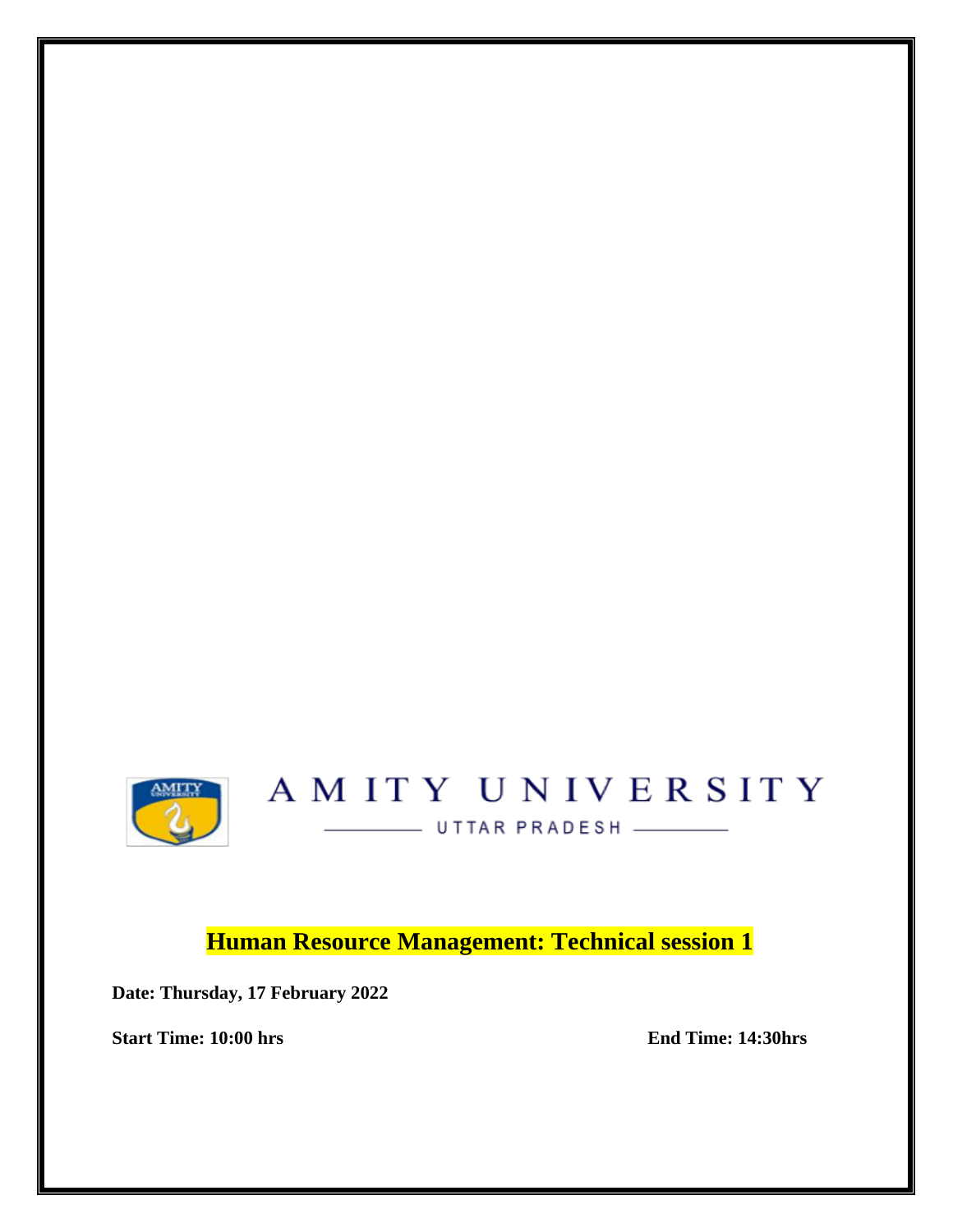The Global Leadership Research Conference was organized by Amity Business School, Noida on 16th –18th February 2022 (Virtual Mode) on the theme Leading in the New Reality: Insights into Actions.

#### **HR Technical Session No 1**

Day 1 began with the track on Human Resource Management

The main theme of the track was '**HR 5.0** '.

The introduction to the program was given by Dr. Anshu Yadav Session/track in-charge. She introduced the august gathering regarding the Human Resource Management track which followed a welcome speech by student Emcees who welcomed the session chair **Dr Suhas Shetgovekar,**  Professor, Indira Gandhi National Open University, New Delhi

### **Morning/Pre-Lunch Session**

**Session Chair:** Dr. Suhas Shetgovekar

**Session Co-Chair:** Dr. Mitu G. Matta

**Session In-charge:** Dr. Anshu Yadav

They were welcomed with a virtual sapling before the commencement of the first Technical Session on Human Resource Management by Dr. Sanjeev Bansal, Dean FMS and Director of Amity Business School.

#### **Introductory Remarks by Emcees**

#### **Presenter 1:** Ankita Shukla, Loveneet Mishra

**Topic- Artificial Intelligence as a Means of Preserving Green Human Resource Management**  Ankita Shukla presented the paper. She spoke about How organisations may use Artificial Intelligence for applicant selection, job involvement, employee re-engagement, and professional development while reducing their total environmental impact. It can be used to HR policies, practises, and initiatives to improve the efficacy of green HRM. The study further looked at the progress of artificial intelligence in green human resource management processes using secondary data. She also explained how technology can be used to transform effective HR into long-term HR.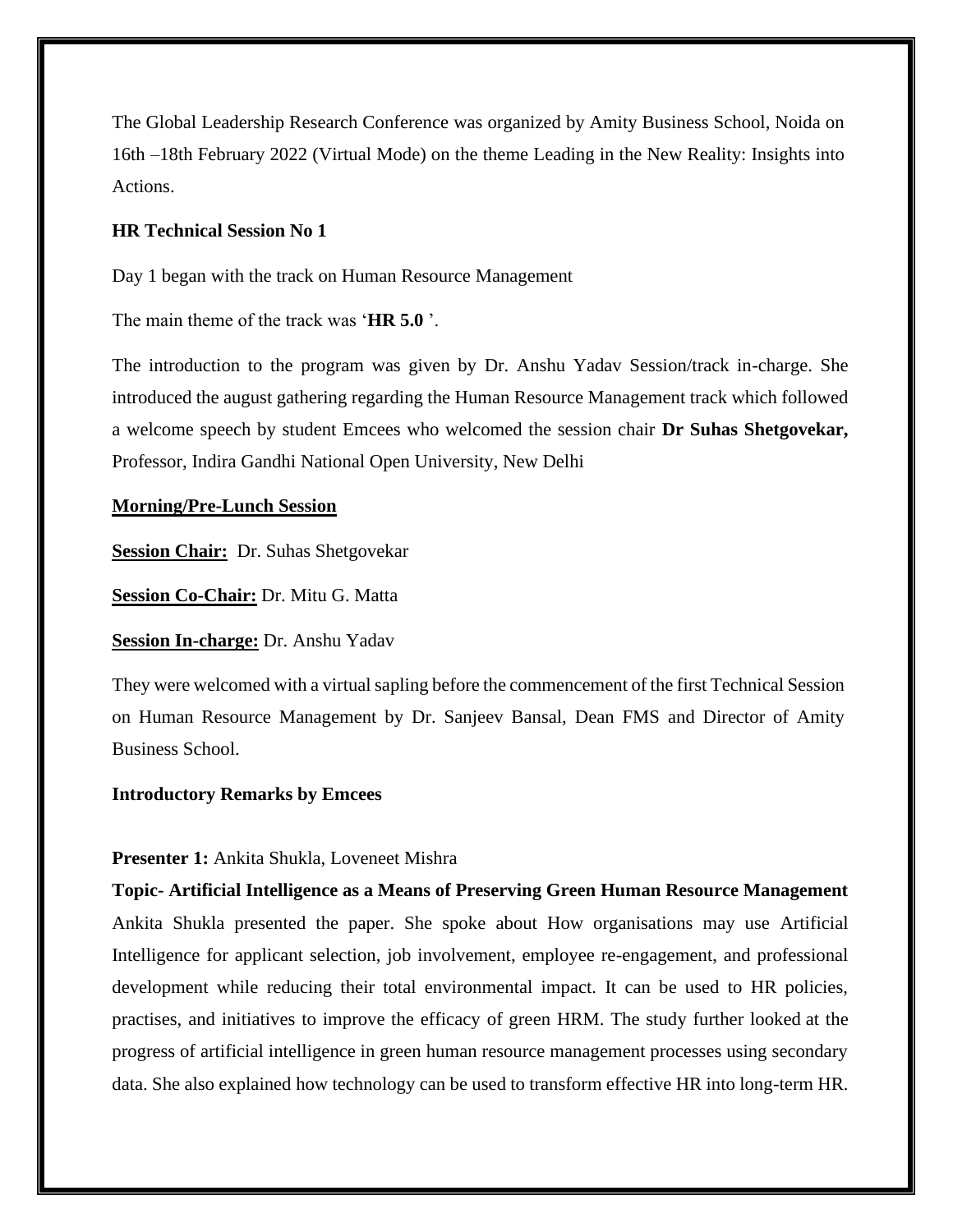**Question asked by the jury:** How do you think Artificial intelligence can be implemented in your sector?

**Response given by the presenter:** She explained Artificial intelligence can play its role in every step of HR right from the applicant screening to the engagement and retention of employee.

### **Presenter 2:** Saurabh Chaturvedi, Dr. Sweta Srivastava Malla

### **Topic- An Employer's Perspective towards Persons with Disabilities in Hotel Industry**,

Saurabh Chaturvedi was the presenter. He spoke about how Persons with Disabilities (PwD) have a greater unemployment rate than non-disabled people. The purpose of their study was to learn about employers' attitudes about PwD candidates and workers in the hotel industry. The study focused on four disabilities: movement, seeing, speech and hearing. He explained that their study tries to find out the most employable disability in the Hotel Industry.

### **Question asked by the jury:**

- Did you consider socio-demographic variables for evaluation in your paper?
- Did you define any research framework for future studies?
- What are the implications of the study?

#### **Response given by the presenter:**

- He explained that in his study gender played a significant role in the perspective towards persons with disabilities.
- He discussed that this study can also be conducted in other industries such as textile or agriculture.
- He explained that his study pointed out the requirement of the skill matrix.

#### **Presenter 3:** Arindam Saha, Dr. Sangeeta Jain

#### **Topic: A Review of Organizational Effectiveness Models: Perspectives for HR Analytics**.

Arindam Saha presented the study. He discussed how Researchers from all across the world have been interested in organisational effectiveness. There are several models of organisational effectiveness, as well as criteria for measuring organisational effectiveness. The objective approach, the system resource approach, the process approach, and the strategic constituency approach are the four primary models of organisational effectiveness examined in this research. The introduction of HR Analytics has provided intriguing inputs for the concept of organisational effectiveness. Their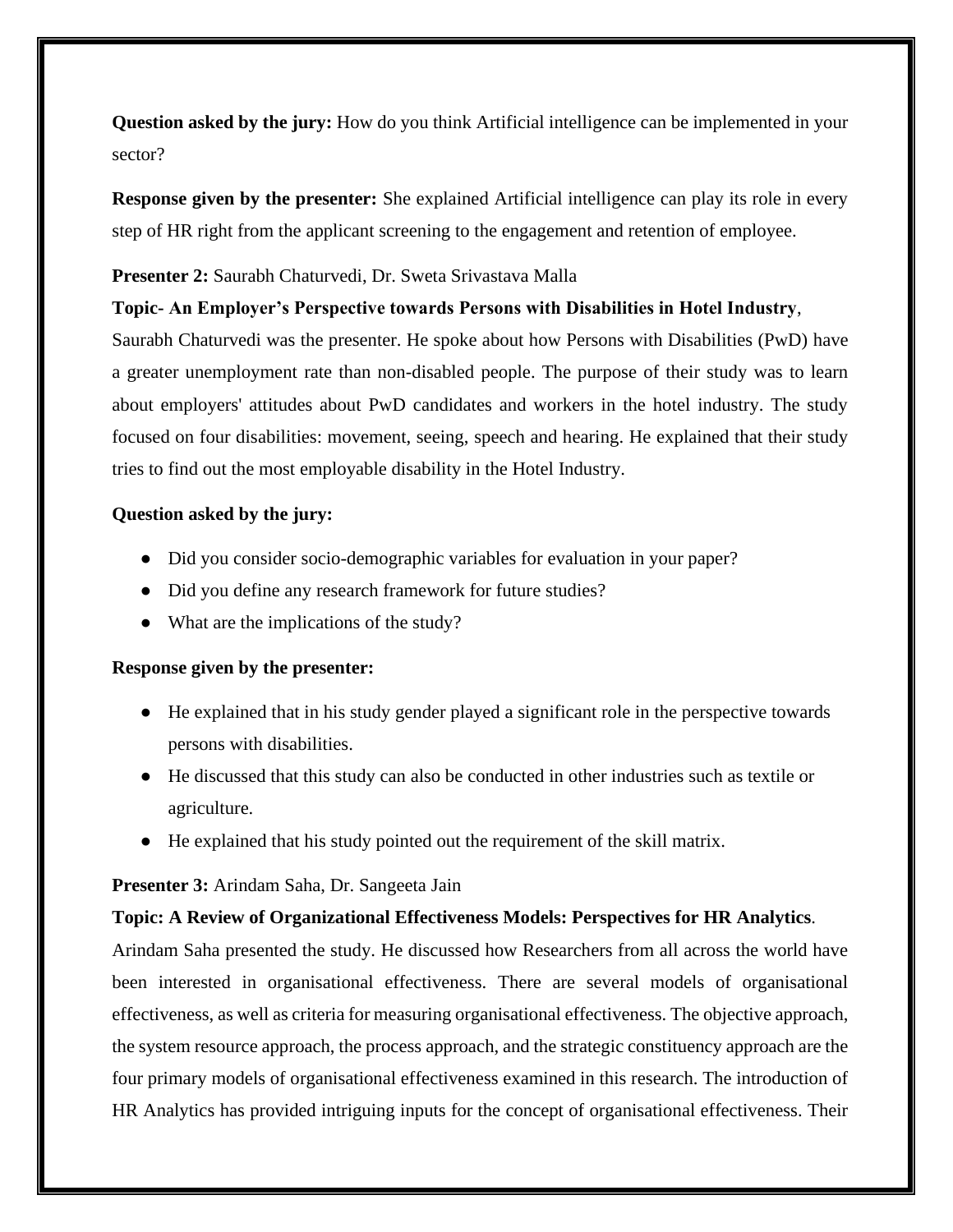work in progress paper also examines the models in light of these recent developments and adds a fresh perspective in the study of organisational effectiveness.

# **Questions asked by the jury:**

- Is this related to your PhD topic?
- Have you used systematic reviews or meta-analysis?
- Which HR analytics or tools are you integrating with the four HR models that you have included in the study?

# **Response given by the presenter:**

- He explained that this topic is an extension to his PhD topic.
- He further explained that he is using systematic review for this research paper.
- He was grateful in the acceptance of his suggestions.

# **Presenter 4:** Commander Siddharth

# **Topic: Impact of Regulatory Changes on Human Capital Development of Indian Defence Manufacturing MSMEs**

Commander Siddharth Kher (Retd.) presented his study. The objective of his study was to establish and quantify the relationship between human capital, innovation capabilities and how significantly they are impacted by govt policies for MSME. He explained the challenges faced by the MSME. In his study, he concluded that there are plans run by the government for MSME but lack of knowledge is the real challenge. He explained the future scope of the study is the impact of FDI on MSME.

### **Questions asked by the jury:**

What were the tools for data collection?

### **Response given by the presenter:**

● Two structured questionnaires were distributed to the entire value chain.

### **Presenter 5:** Dr. Shruti Tewari

### **Topic: Neuro HR: Hope or Hype**

Dr. Shruti Tewari presented their study. She elucidated that the academic community has been paying close attention to the application of neuroscientific research to human resource management, often known as Neuro HR. The importance of Neuro HR in HR practices is discussed in their study.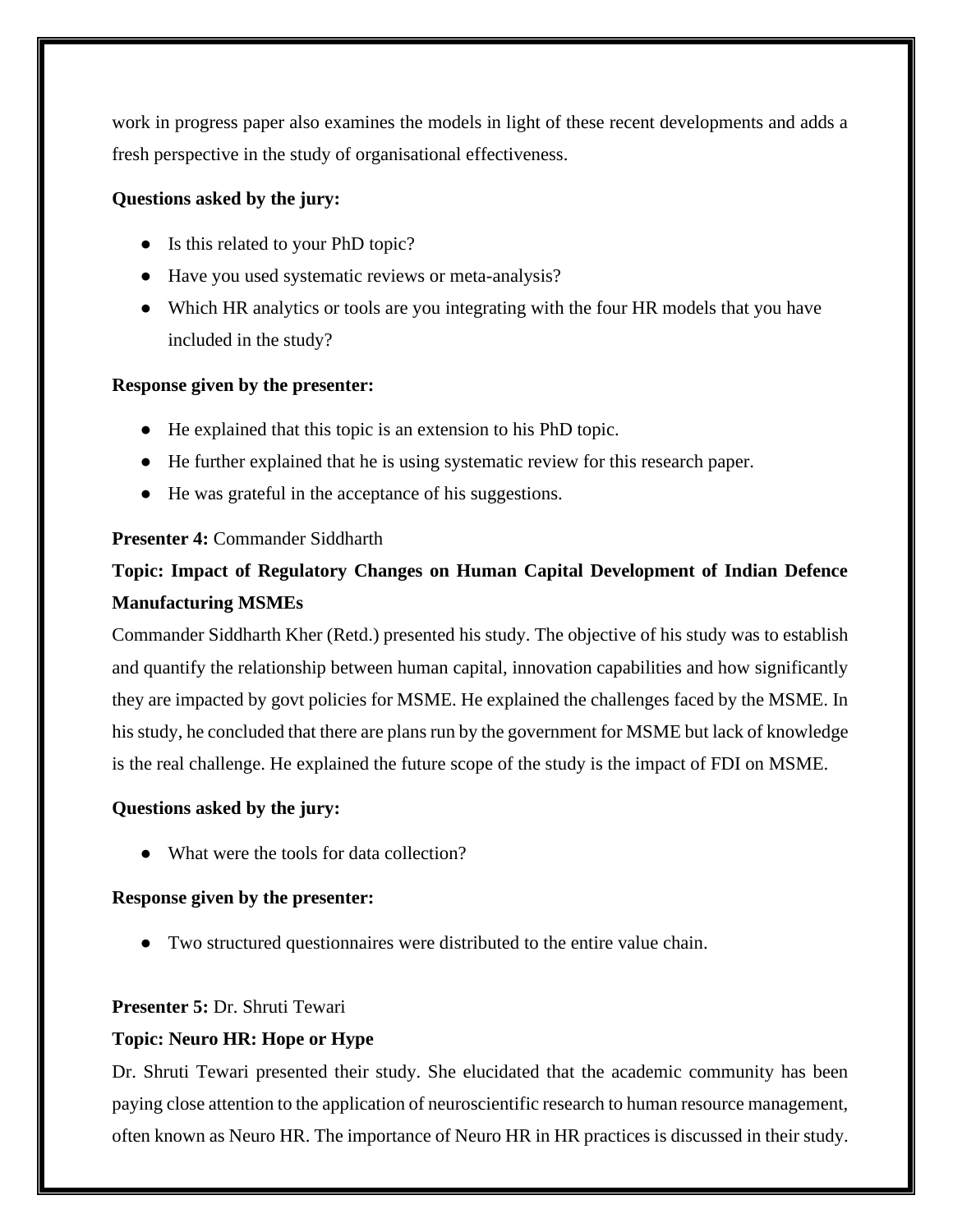The myths and challenges of putting science into practice are discussed. Neuroscience, it is expected, it would give HR professionals insights not available through traditional leadership ideas. The use of neuroscientific ideas in the realm of HR has been examined using a logistic model.

# **Remarks given by the jury:**

- It is very difficult to understand the Neuro HR topic in the Indian context.
- This is something that can revolutionise the area.

# **Response given by the presenter:**

- It is a growing area and a lot of studies are being conducted in this area.
- It is very important to create a lot of awareness regarding this area.

# **Presenter 6:** Saranya J, Dr. A. Anbu

**Topic: The Role of Transformational Leadership to promote Organizational Citizenship Behaviour for the Environment with special reference to Manufacturing Industry, Chennai**  Saranya J presented their study. In every organisation, the attitude of employees toward their work environment is critical. All employees, not just the company, are responsible for their sustainable work habits, but they fail to pay attention because these practices are not part of their job description. To improve OCBE, transformational leadership can support these approaches (Organizational Citizenship Behaviour for the Environment). The findings of their study show that the elements of transformational leadership are critical for improving OCBE practices in the company. Their study showed that organisations should use OCBE practices in the workplace, if they are inspired by their superiors, in order to encourage their employees to do so as well.

# **Questions asked by the jury:**

- How have you defined OCB for the environment?
- Did you create your own questionnaire or is it adapted?
- Which practices have you considered for environmental practices in the organization?

# **Response given by the presenter:**

- OCB has to be engaged for every employee in the organization for all the environment related practices.
- The questionnaire is a mixed one, the frame has been adapted from previous study and the questions are then formulated specific to our study.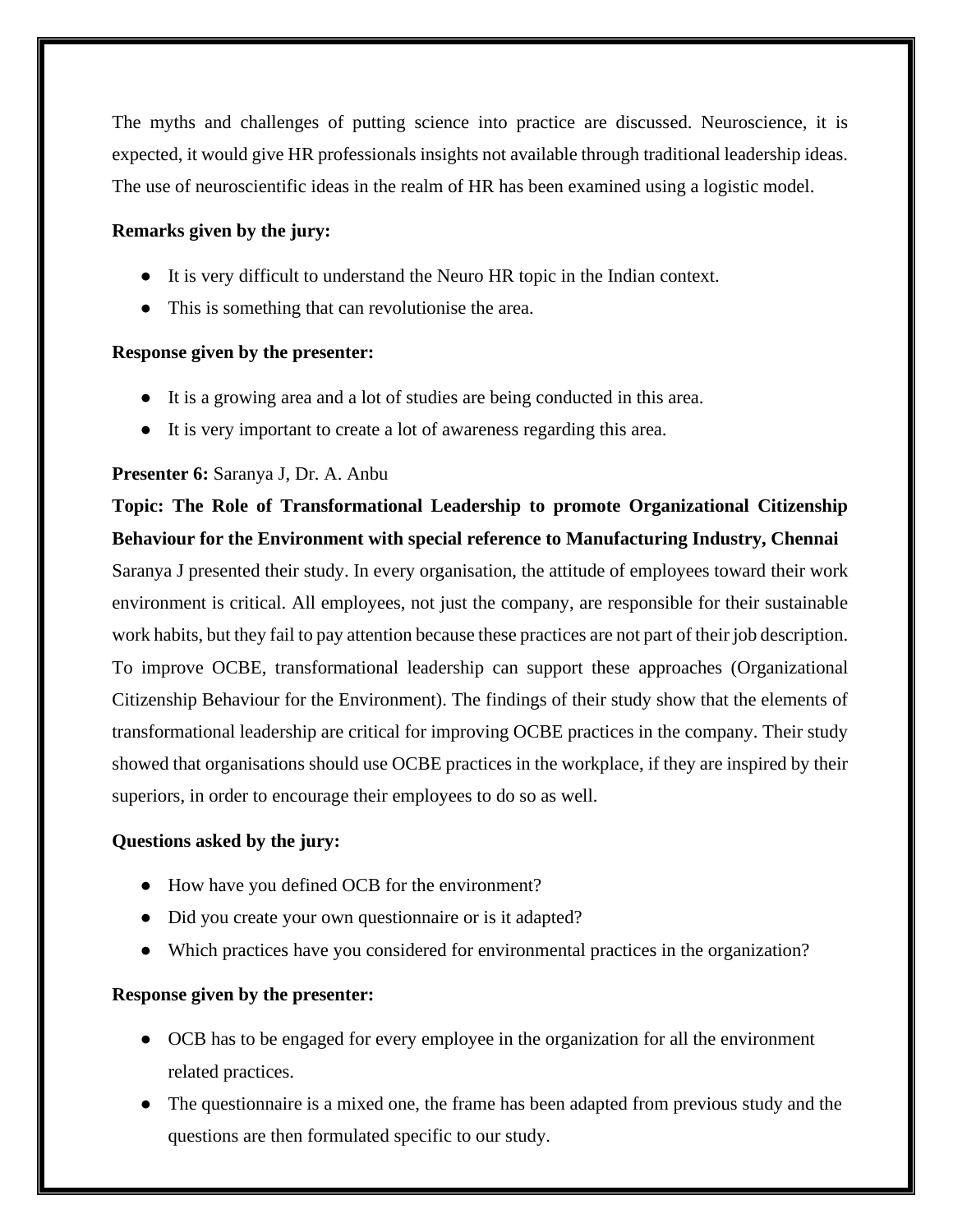Sustainable and green practices (general) have been taken in the study.

# **Presenter 7:** Rupali, Dr. Paritosh Mishra, Dr. Balvinder Shukla

# **Topic: A Study on Resilience among Students of Higher Education in Online Learning amidst COVID-19 Pandemic**

Rupali presented their study. She started by explaining the purpose of their research was to look into the resilience of Indian higher education students during online learning in the midst of the epidemic. Dr. Mowbray's Resilience Assessment Questionnaire was used to assess resilience among 217 students in higher education. Statistical approaches such as descriptive statistics, t-tests, and correlation were used to analyse the data with IBM SPSS v26 software. The findings of their study demonstrate that resilience scores varied by gender, with males' scores indicating a higher level of resilience than females'. Resilience and online learning have a significant positive relationship. Finally, the outcomes of their study can assist educational institutions in focusing on improving resilience in order to improve learning during difficult situations.

# **Remarks given by the jury:**

- There can be more variables that can play a role in online learning other than resilience.
- The validity of the questionnaire adopted should also be evaluated for an effective analysis.

# **Presenter 8:** Divya Agarwal, Dr. Vijit Chaturvedi, Dr. Anandhi Ramachandran **Topic: Health Workforce Talent Management in Post-Covid Digital Age**

Divya Agarwal was the presenter among the authors. She began by describing how The pandemic has had an impact on how health care providers, workers, and professionals operate, their work-life balance, and their physical, financial, social, and mental health. While many health care employees have died, those who have survived have been so damaged emotionally that they have begun to seek employment in fields other than health care. With the country's current health workforce shortfall, talent management is needed to assure the availability of an adequate number of highly motivated and adequately qualified healthcare personnel. To assist human resource managers in developing a holistic approach to healthcare talent management in the coming years, their study draws on factors affecting retention of talented health workforce, the impact of pandemics in the changing healthcare paradigm, and increased adoption of digital technologies.

# **Questions asked by the jury:**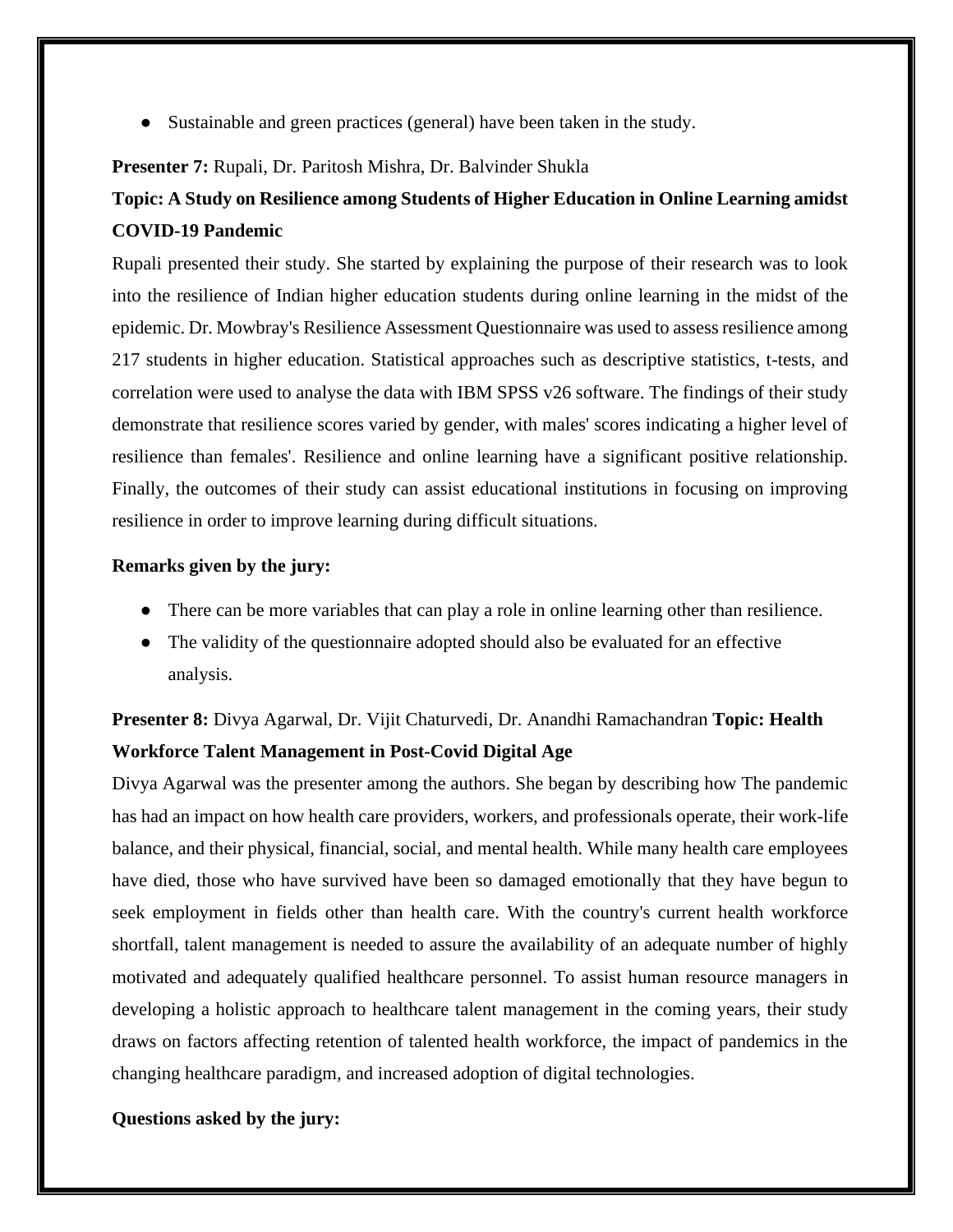- What is the research design of your study?
- Did you use any software for review analysis?

### **Response given by the presenter:**

• Secondary data was used for conducting the data analysis.

# **Presenter 9:** Dr. Indranil Mutsuddi, Dr. Neetu Bali Kamra, Dr. Ruchi, Dr. Chandranshu Sinha **Topic: Antecedents of Online Working Proficiency of Employees Using Work from Home: A Study**

Dr. Indranil Mutsuddi presented the study. He began by emphasising that the goal of their research was to learn more about the antecedent elements that influence the online working proficiency of employees in North Indian consulting firms that use the Work from Home mode of operation. They used sequential mixed method approach in their study which the definition measures of the dependent variable online working proficiency were established in the first phase based on in-depth interaction (qualitative study) with Industry heads from leading consultancy firms and analysis of qualitative data, as well as the identification of antecedent factors such as Accommodation, Ambiguity Tolerance, Team Work, and Leadership Acumen.

### **Questions asked by the jury:**

- What were the main antecedents that have been finally highlighted in your study?
- Did you look at socio demographic variables as well?

# **Response given by the presenter:**

- There were two main antecedents that have been highlighted in the study: leadership acumen and team work.
- Yes, socio demographic variables have been analysed but because of the time constraint he could not explain every variable. The variables that were explained were: managerial support, technical support and training and development.

# **Presenter 10:** Anushree Kabra, Dr Santhosh K R

# **Topic: Development of Employees Cognitive Flexibility Scale**

Anushree Kabra was the presenter. She started by discussing the employees' cognitive abilities. Employees that are cognitively adaptive will maintain their attention, perception, and reception of social events (Cegala, 1981). There are currently no techniques available to test employees'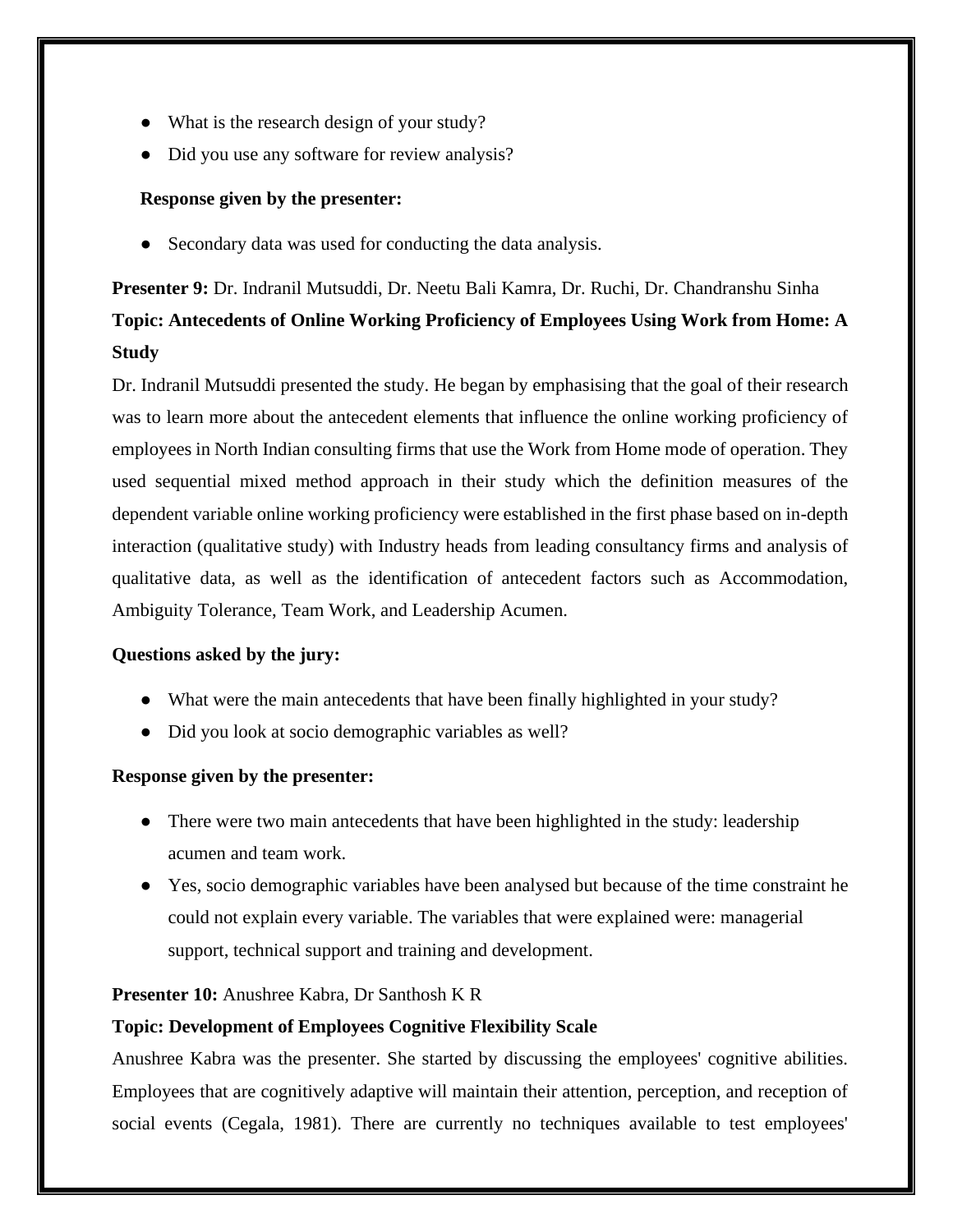cognitive flexibility. Their research is an attempt to develop a method for evaluating cognitive flexibility. A total of 600 employees ranging in age from 20 to 60 years old were surveyed in two periods. Phase 1: item design and item analysis; phase 2: exploratory factor analysis to look for any dimensions or factors is how their current study seeks to develop an employee's cognitive flexibility scale. After item analysis, 25 items with a Cronbach's alpha of 0.91 were kept from the 36-item set.

# **Questions asked by the jury:**

- What are the Variables for selection?
- What will be the mean takeaways after you have done the analysis?

### **Response given by the presenter:**

• Only a test is developed for the same and will be doing the analysis in the further steps.

### **Presenter 11:** Harish Chandra Singh Negi, Dr. Anamika Pandey

# **Topic: Job stress of Paramilitary Force Personnel during Pandemic Covid-19: A Study of Delhi-NCR**

Harish Chandra Singh Negi presented their research. The purpose of their study was to look into the job stress experienced by paramilitary force members in Delhi-NCR as a result of Covid-19. Using an interview schedule of open-ended questions, data was collected from 26 officers of the Paramilitary Forces posted in India's Delhi-NCR. Long hours and demanding responsibilities, leave issues, and the danger of Covid-19 were all variables that increased paramilitary Force personnel's job stress levels, according to the study. Paramilitary forces used a variety of strategies and cures to reduce stress levels among paramilitary members. Future research is needed to discover alternative techniques/practices that can help to reduce the stress level of military people.

Remarks by the jury:

- Other variables could also be explored in this study
- Qualitative analysis could have improved the result of the research.

### **Presenter 12:** Aanchal, Dr. Ajay Kumar Singh, Dr. Jaya Yadav

### **Topic: A Study of the Relationship between Organization Culture and Job Involvement**

Aanchal was the presenter for their study. She started by explaining the involvement of the organization's employees in attaining the organization's "objective" and indirectly contributing to economic growth is critical, as the organization's growth leads to the economy's growth. Employees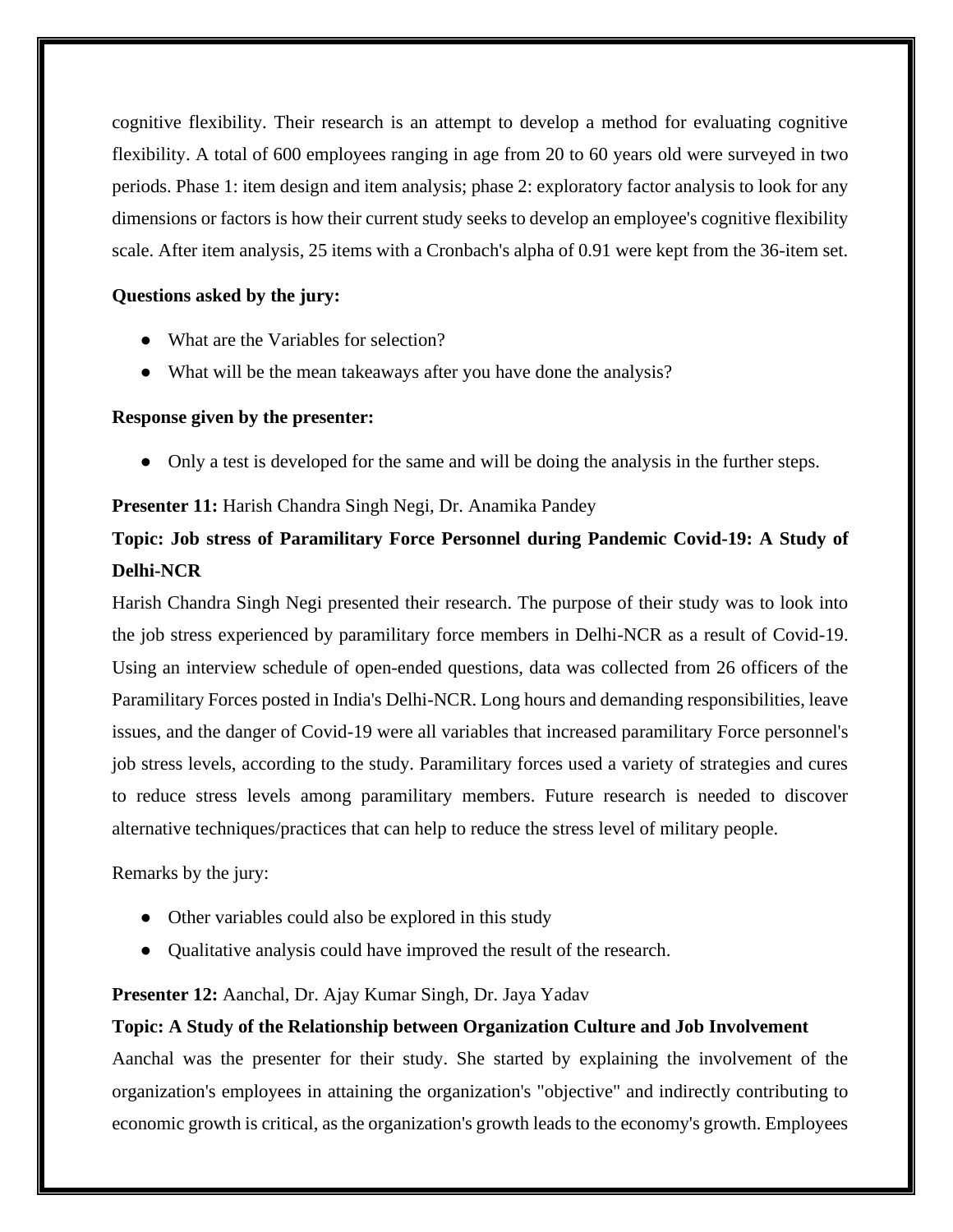feel empowered and satisfied in an interactive workplace, which encourages them to participate in the activities of the organisation. Their current research is to learn more about an organization's culture and how it affects job engagement, including the function of organisational culture in job involvement and how it affects employee involvement.

Because of some network connection issues, her presentation was cut short and the jury members could not ask the questions.

#### **Presenter 13:** Ms. Mitali Dohroo, Dr Taranjeet Duggal, Dr Amirul Hasan Ansari

# **Topic: Developing Ethical Leaders and Its Impact on Business Organization Improvement at the boundaries of Organization Behaviour and Turnover Intentions**

Ms. Mitali Dohroo presented their study. She began by stating that their present research examines leadership skills for improving corporate organisations in terms of employee turnover intentions and organisational behaviour. Ethical leadership and leadership effectiveness are both heavily scrutinised. To reduce turnover intentions, additional organisational behaviour connected to work stress was investigated. They studied samples from diverse industries and discovered that leadership ethics and effectiveness had a negative impact on turnover intention, whereas job stress has a good impact on employee turnover. Thus, leadership skills play a significant influence in reducing work stress and lowering turnover intentions, resulting in improved organisational performance.

#### **Questions asked by the jury:**

- What were the challenges in conducting this study in the Indian context?
- What was your sample size?
- Did you conduct any comparative analysis in the study

#### **Response given by the presenter:**

- The ethical leadership does exist in Indian companies but the challenge lies with employee engagement.
- The sample size was 60 organizations
- No comparative analysis was done in the current study, but will conduct it in the future research study.

#### **Presenter 14:** Swati Yadav, Dr. Shikha Kapoor

**Topic: The Impact of Digitalization on Onboarding Experience of Employees in the IT sector**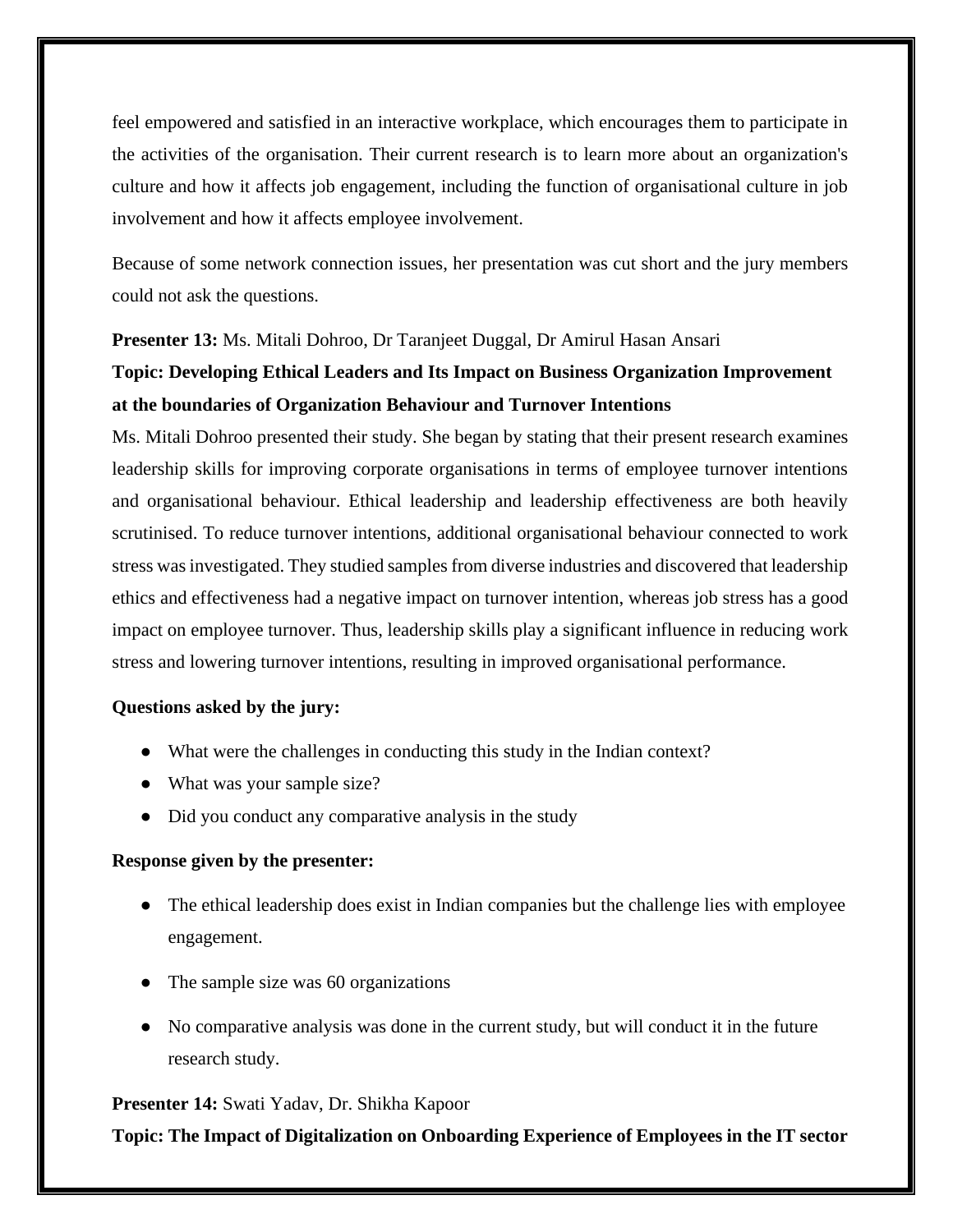Swati Yadav was the presenter. She started by explaining that Corporations are currently using digital technology to build and implement their digital onboarding procedures, much like they did in the technological era. In the previous year, several companies in the IT sector have shifted to digital onboarding, and the trend is expected to continue. she further mentioned that the current study used a descriptive research design. To collect the necessary data, a sample of 313 employees was chosen and requested to complete a standardised questionnaire. Multiple statistical tools were used to assess the data collected from the sample population. Their data revealed that digitalization has had a direct and significant impact on the employee onboarding experience.

#### **Questions asked by the jury:**

- How did you define your variables?
- Have you conducted validity testing of the questionnaire

#### **Response given by the presenter:**

- The main variables are digitalization and onboarding experience and other sub-variables are used such as the age of technology, the attitude of employees, self-efficacy etc.
- The content validity was checked by the subject experts before distribution.

#### **Closing Remarks and Comments made by Chair and Panel Members**

#### **Dr Suhas Shetgovekar**

She thanked all the organizers for conducting the conference. The varied areas of HR discussed by the presenters in the conference will add up to the existing literature on the subjects.

#### **Dr Mitu G. Matta**

She focused that the research should have a noble approach and should give a recommendation to others for their future research. She also explained that the framework of the research should be extensively worked on for a better research outcome

**Vote of thanks:** Dr. Anshu Yadav proposed her heartful gratitude to director ABS, Chancellor and Vice-chancellor for their visionary ideas and motivation for organizing such events. She also proposed vote of thanks to all the participants, organizing team, convener, co-convener, jury members and all the supporting staff of the 7th Global Leadership Research Conference, 2022.

#### **Post Lunch Session**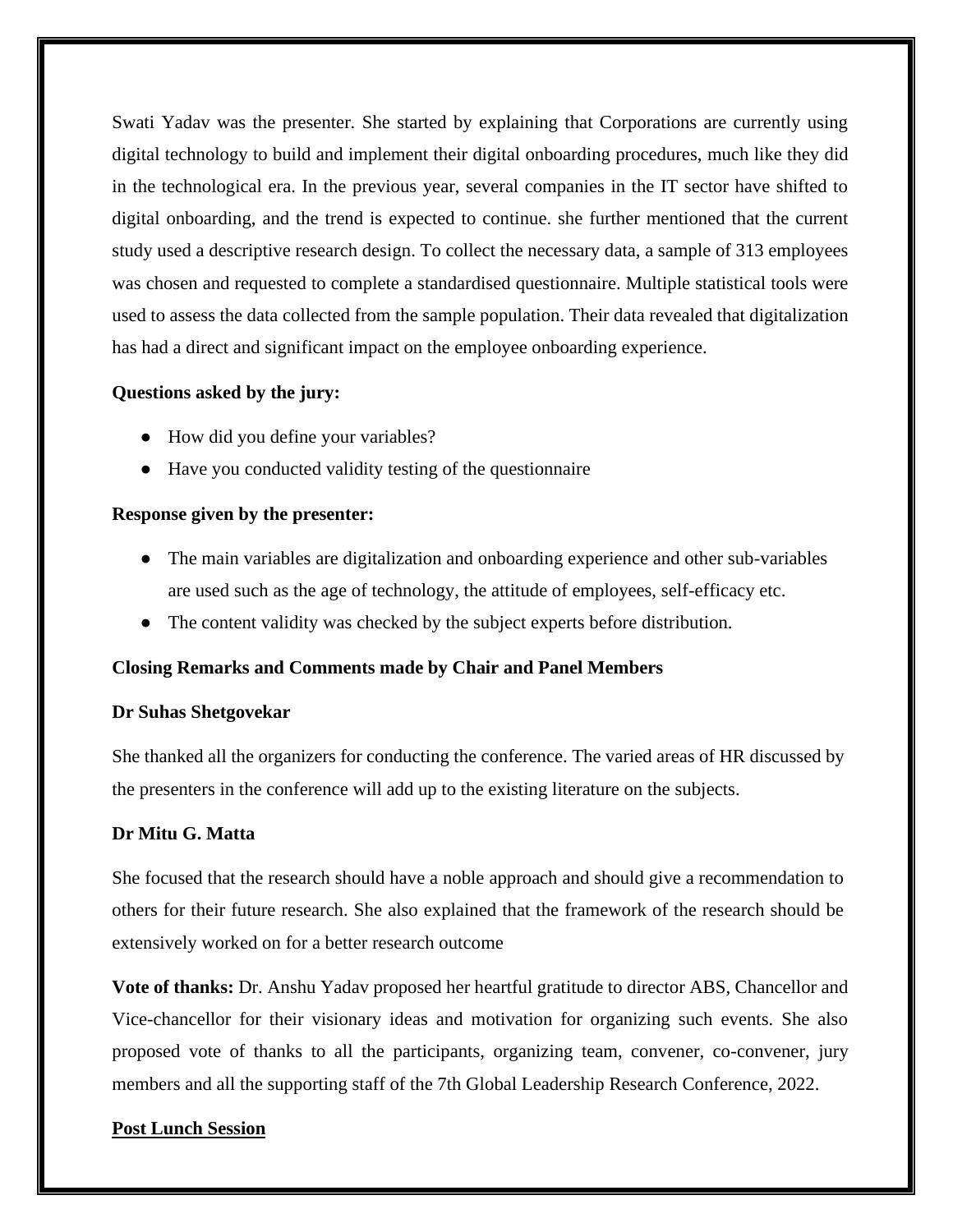**Link: https://teams.microsoft.com/l/meetupjoin/19%3aPushAwqC84Jy9EkxU77t1vlFH2X\_svM1h-5nIVxBlak1%40thread.tacv2/1644556045078?context=%7b%22Tid%22%3a%228d46a076 d093-416d-a57b- 8692cde13bf8%22%2c%22Oid%22%3a%22005a70c1-4cec-46d4-8570- 2ce43f2df860%22%7d** 

**Session Moderator: Dr. Taranjeet Duggal,** Professor Amity Business School, Amity University Uttar Pradesh

#### **Introductory Remarks:**

Welcome note by the Emcee Sanjana Agarwal. She invited Dr. Taranjeet Duggal to address the gathering and welcome the guests. She welcomed the guests and started by elucidating on the ways in which people have been affected in pandemic has been enormous. she emphasised on the requirement to ponder and face the problems related to strategies and policies of employee experience.

All the speakers were welcomed with a virtual sapling before the commencement of the deliberation by Dr. Sanjeev Bansal, Dean FMS and Director of Amity Business School

# **Theme for deliberations by HR Professionals: Symbiotics, Synergy and Strategizing Through HR: Building Capacities, Capabilities and Competencies for the Future**

**Speaker 1:** Mr. Vishwanath Raju, Head India Talent Acquisition-People Team- Human Resources, Dun & Bradstreet Information Services India Pvt Ltd.

Mr. Vishwanath Raju started by elucidating the importance of Human Resource in any organisation- "In the same way that a human being is incomplete without his or her heart, an organisation is incomplete without its Human Resource."

He further stated that Every technology has a connection to HR in some way.

He then went on and explained the history of Human Resource roles which can be said as a HR's progression from Welfare Officer to Personal Manager to Human Resource Manager and now to Human AI Resource Manager, the path has been long and winding.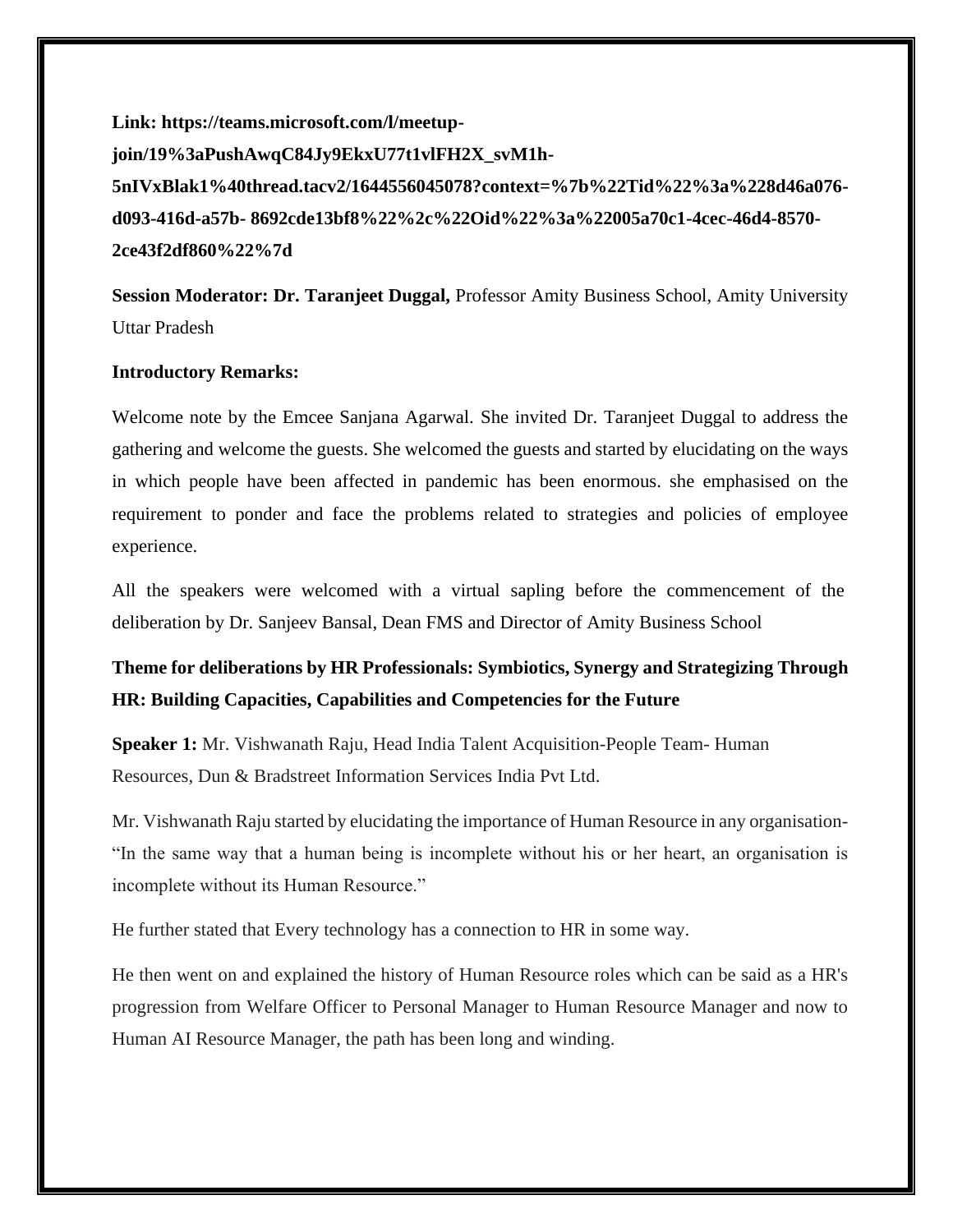He emphasised on Focusing first on the experience and then on the processes that surround it. He further explained that to deliver the value, Identify the value you wish to provide, Align the Human Resource and deliver the value.

He went on to explain the following topics for the audience:

- Models for talent acquisition
- Learning through business partnerships, leadership development, and organisational development
- System for managing human resources. strategy planning, risk management, labour relations, and so on.
- Efficiency, effectiveness, and experience in HR analytics
- Applications that use gamification
- Process excellence, performance management, strategy management, and highperforming teams are the building elements of HR.
- HR and blockchain

Dr. Taranjeet Duggal thanked **Mr. Vishwanath Raju** for such an interesting and updated session.

**Speaker 2:** Ms. Hemlata Goel, Director, Global Shared Services & HR Transformation, Axtria-Ingenious Insights

She started by stating the problems of the pandemic an how it was necessary to fully digitise the HR practises along with the other practices of the organisation. The main problem was to understand how employee can be productive throughout the move from the workplace to Work From Home and also to know how do we run our business at the right speed, with the right quality, and at the right price?

The main point is that people and their abilities are being given more attention.

She also provided the results of a McKinsey poll on the pre- and post-covid key aspects, qualities, and capabilities that are required from employees.

The poll helped in understanding the gaps between the present roles of CEOs in capability building and the roles that people want them to play.

She then shared a poll of PwC. The results of a PwC poll on the future of employment and skills were also made public. 1. cost pressures, 2. leadership competency, and 3. organisational culture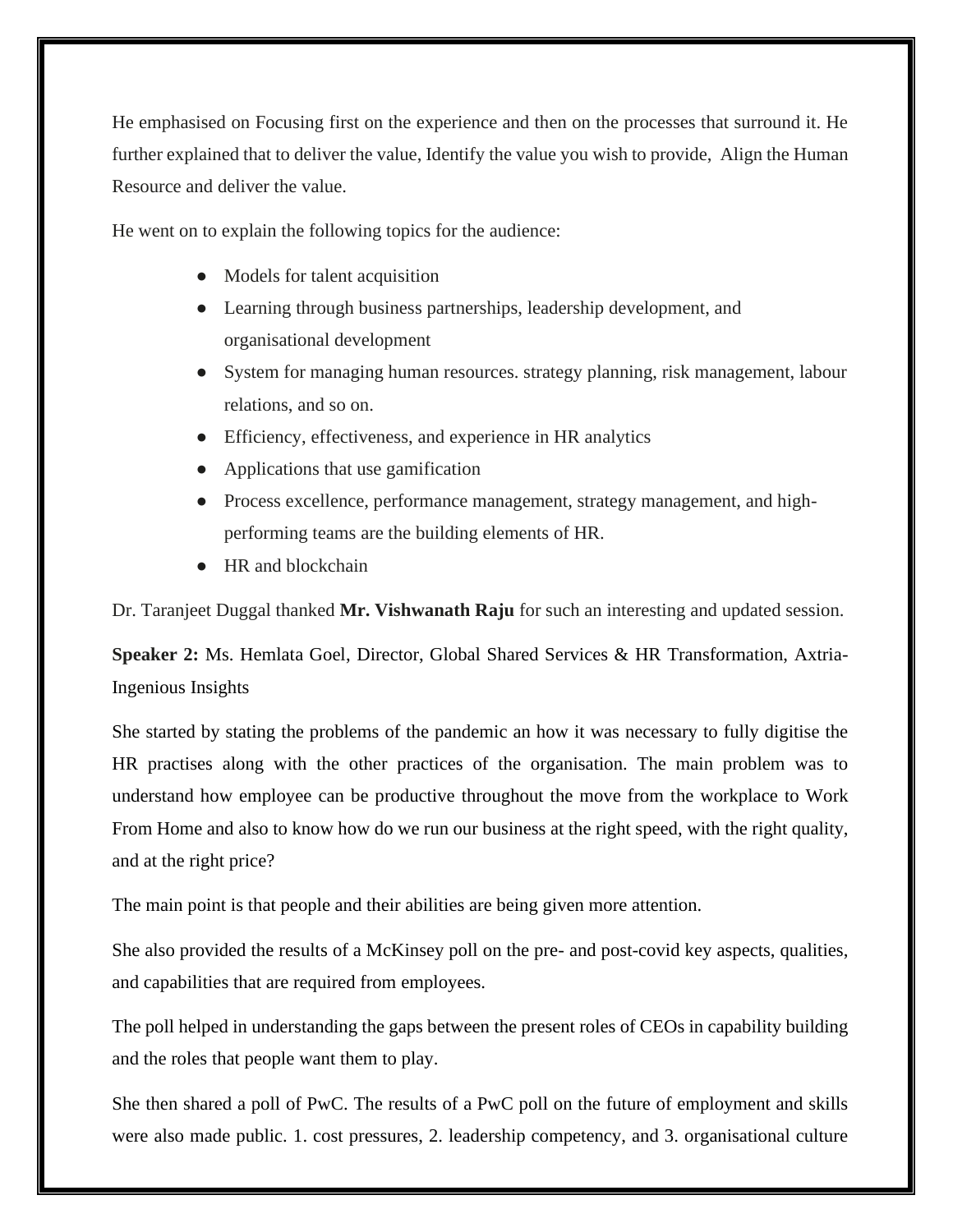were the three most significant barriers to advancement. The three most significant workforce challenges identified by the leaders are: 1. technology; 2. the future as a result of technology. 3. AI and robotics.

Moving forward, she made the audience understand the five critical factors in developing future talents, competences, and competencies: 1. Investing in the basics 2. establishing digital as the principal means of acquiring capabilities 3. Prioritizing from the top to the bottom. 4. Enforcing behavioural change rather than content evaluations. 5. Creating a change-oriented culture.

Dr. Taranjeet Duggal thanked **Ms. Hemlata Goel** for such an enlightening session.

**Speaker 3:** Mr. Narendra Singh Chandel, Director HR, Ingenuity Gaming Pvt. Ltd.

He focused on how the strategic HR will look in long term perspective. he further moved ahead by stating that how the situation will be if we need offices or places for people to socialise occasionally and work from anywhere to enhance the productivity. The challenge will lie with the questions: which place to recruit? what skillset to look for to recruit people to be in the office or for enhancement of the productivity?

Likewise, total rewards with the hybrid model are going to be a play in a decade or two decades from now. Leaders will have to work on sustainable model for future demands. The today's hyperactive generation requires instant gratification and reward. he discussed how this poses as a challenge for the HR to find a model for this generation. He also discussed that high-value recognition can act as a glue for the employees to stay in the company even if the monetary benefit is less.

He argued that the HR leaders should focus on learning culture for a successful future. Culture being the essence of the organization will help HR to be part of the core team and contribute to the organization in an effective way. He also said that although the digitalisation of HR is the new HR these days, it is time for de-digitisation now. he said that digitisation can help HR in managing scale but it is losing its essence. the essence of HR lies in the human touch which should be reinculcated by de-digitalising which can be referred as re-humanisation of HR functions. In this globalised and new era it should be feed-forward now instead of feedback to strategize the HR.

Dr. Taranjeet Duggal thanked **Mr. Narendra Singh Chandel** for sharing his insightful thoughts and experience.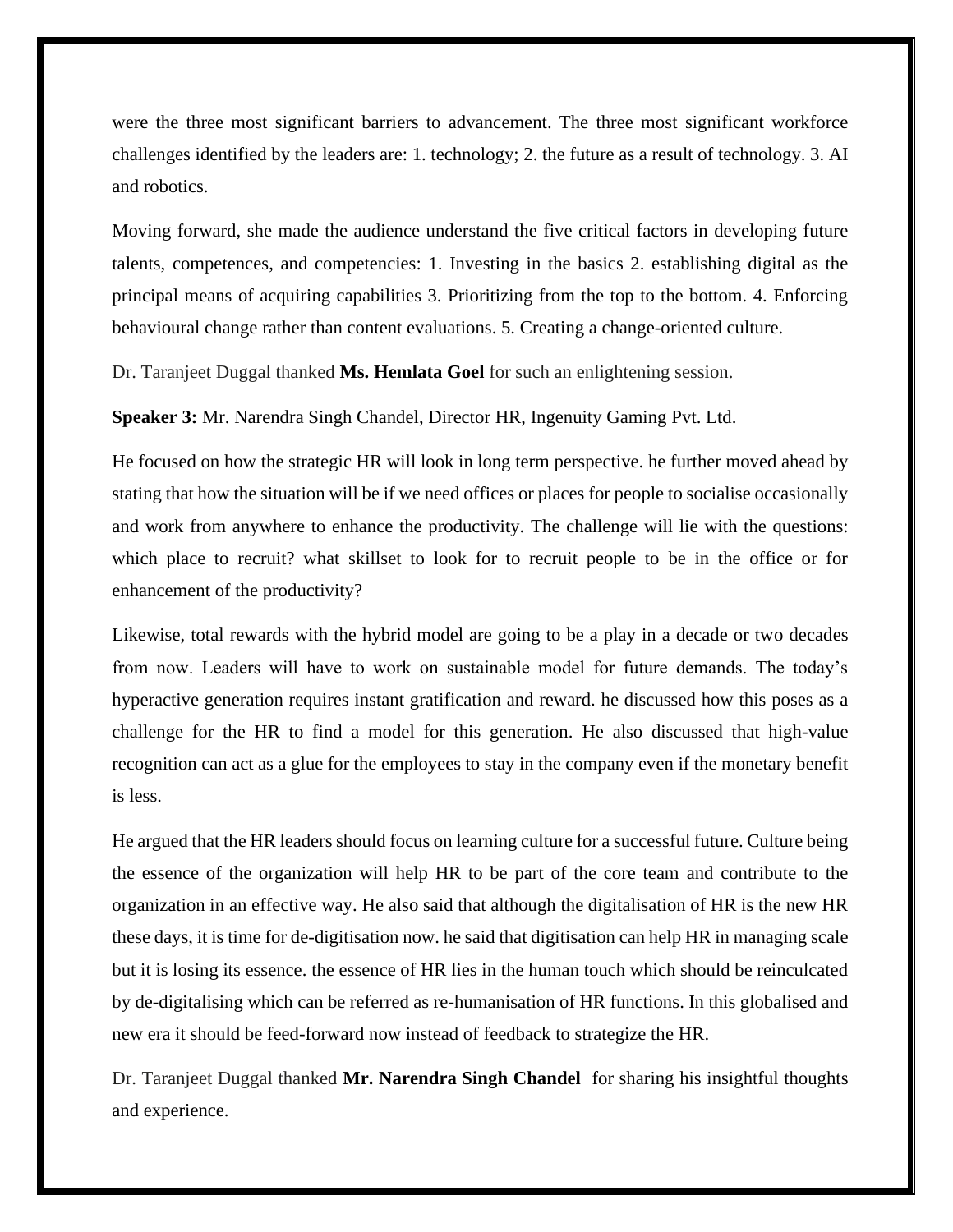**Speaker 4:** Mr. Sameer Nagarajan, Global President, Human Resources, Cadila Pharmaceuticals Limited

Mr. Sameer started his speech by mentioning a book in 1970s focusing on three elements transit, impermanence and speed. He said that these three elements are still equally relevant after so many years. The HR was revolutionized by liberalisation creating an abundance of opportunities for the people. He said we all are leaders in some way or the other in our life and it is important to understand the concept of effective leadership.

For effective leadership, it is essential to understand two important aspects: how do you learn and how do you manage ambiguity. In the last two years, we have got deep into technology by digitalising every aspect of our life. The challenge in the technological environment is to create an integrated work environment and ensure enough employee engagement.

He said it is very important to know how you learn otherwise your responses will be subconscious. He also focused the relevance of determining where you are to explore your learning. He stated that ambiguity is real and it does exist in reality. He stated how earlier market used to determine the salary but now the things are different. Lastly, he concluded by stating that in the current scenario the expectation and the reality are different which impose a challenge on HR to ensure effective leadership.

Dr. Taranjeet Duggal thanked **Mr. Sameer Nagarajan** for enlightening us with his valuable thoughts.

**Vote of Thanks:** Mr. Mukundan extended his thanks to all the speakers for their valuable insights on the behalf of Amity family. He also thanked session moderator Dr. Taranjeet Duggal, session co-ordinator Dr. Chandranshu Sinha and all the participants and supporting staff for the successful commencement of the session.



# AMITY UNIVERSITY UTTAR PRADESH

**Finance Management-Technical Session 1**

**Theme: Leading in the New Reality: Insights into Actions**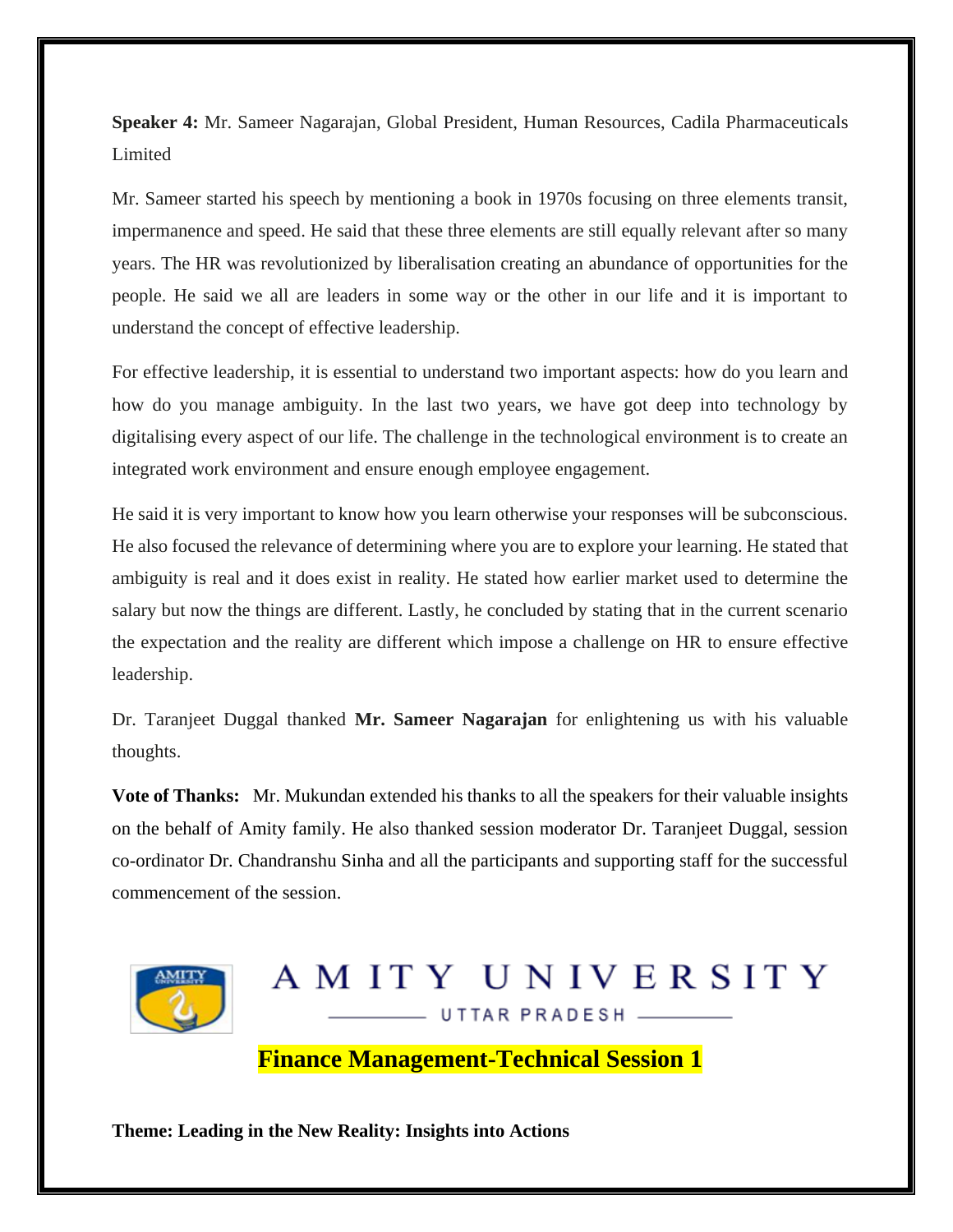# **Date: Thursday, 17th February 2022 Start Time: 10:00hrs End Time:17:00hrs**

**Link:**[https://teams.microsoft.com/l/meetup-](https://teams.microsoft.com/l/meetup-join/19%3aHihzptrc4HQNtIbUJB2PHW7j2eFVJ_TDxdxP_iiLB1E1%40thread.tacv2/1644556783326?context=%7b%22Tid%22%3a%228d46a076-d093-416d-a57b-8692cde13bf8%22%2c%22Oid%22%3a%2202d7bf4d-c99a-45bc-853a-88350464a77a%22%7d)

[join/19%3aHihzptrc4HQNtIbUJB2PHW7j2eFVJ\\_TDxdxP\\_iiLB1E1%40thread.tacv2/164455678](https://teams.microsoft.com/l/meetup-join/19%3aHihzptrc4HQNtIbUJB2PHW7j2eFVJ_TDxdxP_iiLB1E1%40thread.tacv2/1644556783326?context=%7b%22Tid%22%3a%228d46a076-d093-416d-a57b-8692cde13bf8%22%2c%22Oid%22%3a%2202d7bf4d-c99a-45bc-853a-88350464a77a%22%7d) [3326?context=%7b%22Tid%22%3a%228d46a076-d093-416d-a57b-](https://teams.microsoft.com/l/meetup-join/19%3aHihzptrc4HQNtIbUJB2PHW7j2eFVJ_TDxdxP_iiLB1E1%40thread.tacv2/1644556783326?context=%7b%22Tid%22%3a%228d46a076-d093-416d-a57b-8692cde13bf8%22%2c%22Oid%22%3a%2202d7bf4d-c99a-45bc-853a-88350464a77a%22%7d)[8692cde13bf8%22%2c%22Oid%22%3a%2202d7bf4d-c99a-45bc-853a-88350464a77a%22%7d](https://teams.microsoft.com/l/meetup-join/19%3aHihzptrc4HQNtIbUJB2PHW7j2eFVJ_TDxdxP_iiLB1E1%40thread.tacv2/1644556783326?context=%7b%22Tid%22%3a%228d46a076-d093-416d-a57b-8692cde13bf8%22%2c%22Oid%22%3a%2202d7bf4d-c99a-45bc-853a-88350464a77a%22%7d)

The second day began with the virtual plant facilitation to the distinguished guests by our honourable Dean FMS and Director ABS Dr. Sanjeev Bansal.

The main theme of the track was Leading in the new reality insights.

The session included various sub-themes like Behavioural Finance, Cryptocurrency, Technology in Finance, Risk and return analysis, Mutual Funds, Volatility estimation, Merger and Acquisition, FDI, Fintech and Microfinance and Green Bonds.

The Finance Track began with the introduction to the program which was given by Prof T V Raman Session of Amity Business School, Track in charge. This was followed with a speech by Session Chair, Mr. Mukesh Agarwal, Zonal Credit Head, PNB Housing Finance Ltd. He expressed deep gratitude for being a part of such a substantial platform of knowledge sharing. He further added that the researchers are also contributors to the progress of industries and that paper presentation shall not be the only motive of this GLRC but to evoke a feeling of learning new things among the present generation of this world.

After that, the Session's Co-Chair Dr. Ranajee, Associate Professor, IFHE, IBS-Hyderabad welcomed everyone to the conference and talked about the change which has come due to the pandemic into the entire management education especially Finance. He also emphasized on the transition which has taken place from traditional corporate finance to new innovative areas of behavioral finance. He showed deep interest towards the new age systems like block chain and cloud computing. At last, but not least, he congratulated the entire GLRC team for covering such a wide area of discussion in this finance track.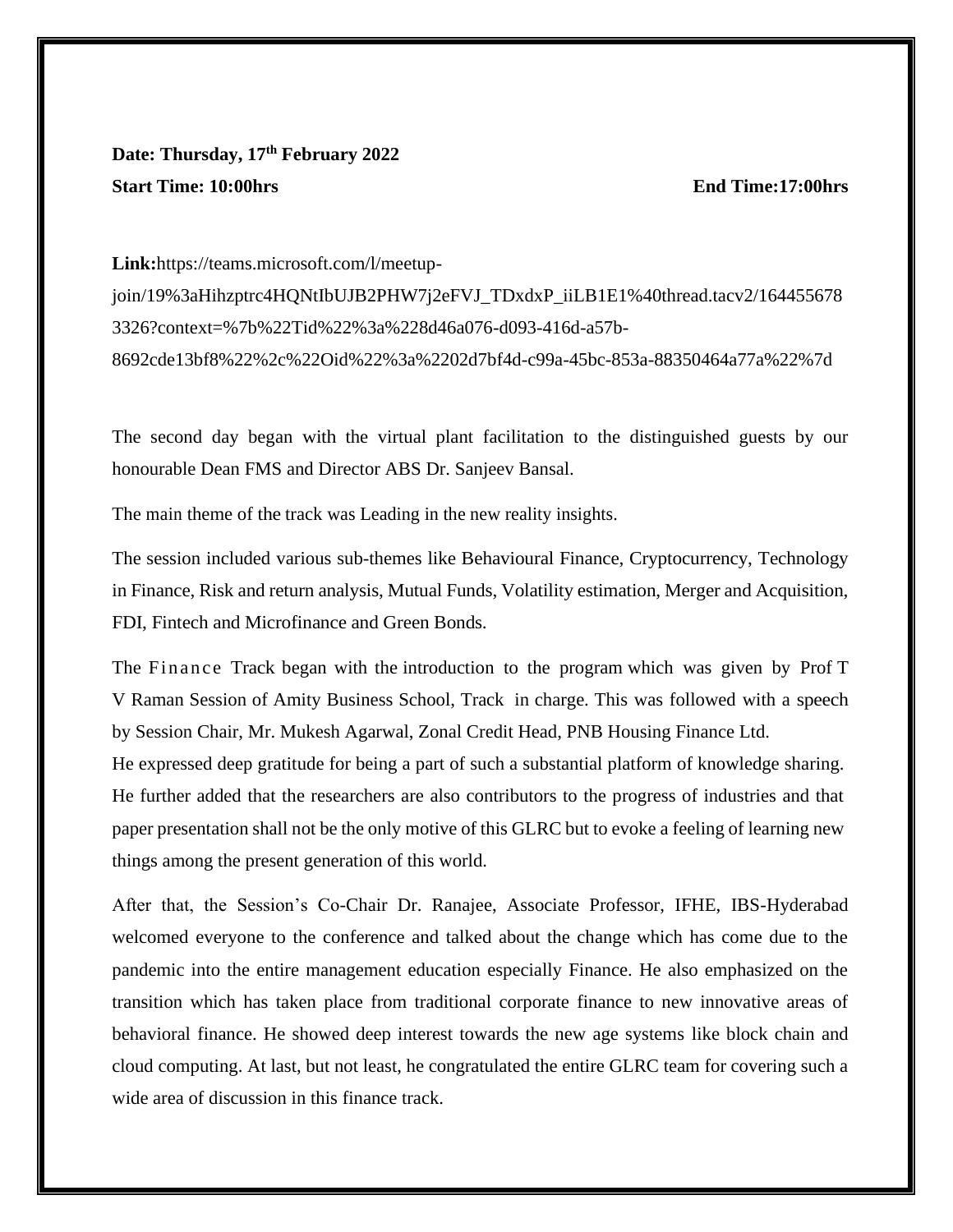The Session Moderator, Dr. Urvashi Varma, Asst. Professor, Amity Business School, AUUP expressed excitement towards the session and looked forward to knowing about various areas of finance.

**Session Chair:** Mr. Mukesh Agarwal **Session Co-Chair**: Dr. Ranajee **Session Moderator**: Dr. Urvashi Varma **Session In-charge**: Dr. T. V. Raman

#### **Introductory Remarks by Session In-charge**:

Prof . Dr. TV Raman welcomed all participants and guests to the finance track of GLRC. A total of 25 papers were selected from all the functional areas of finance ranging from behavioural finance to cryptocurrency to mergers and acquisitions. The aim was to give a holistic view of the new world of stylized finance and the financial revolution.

#### **Presenter 1:** Khushboo Gupta, O.S. Deol and Kanishka Gupta

# **Topic : Environment, Social and Governance Performance and Firm Risk: Study of Indian Consumer Goods Sector**.

The presenter presented on the impact of ESG performance on risk. The presenter concluded his presentation with the fact that The investors are more sensitive towards the new societal concept of marketing and the ESG parameters shall be strategically included in long term goals.

#### **Presenter 2:** Nikhil Khajuria and Ajay Salgotra

### **Topic: Impact of behavioural factors on investor's investment decisions in the cryptocurrency market**.

The presenter presented on the impact of behavioural finance in the investment of cryptocurrency and how decision making is impacted due to demographic factor and concluded the presentation with the fact that the Demographic character influences cryptocurrency investment decisions.

**Presenter 3:** Nikhil Kanodia, Dipti Ranjan Mohapatra and Pratap Ranjan Jena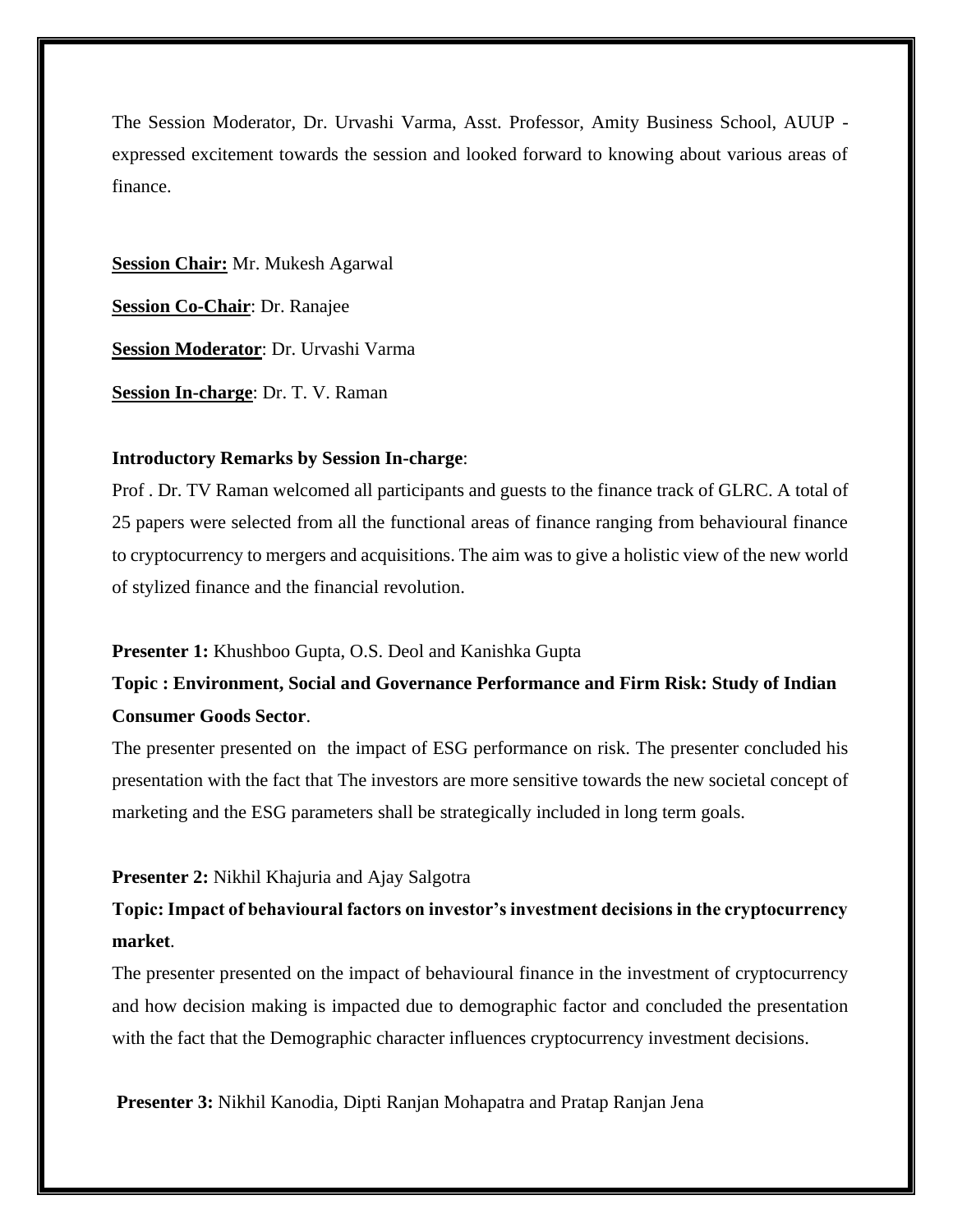# **Topic: A Systematic Literature Review and Bibliometric Analysis on Determinants Of Foreign Direct Investment**

The presenter presented the Objective of Bibliographic review of FDI determinants based on Scopus indexed journal and concluded with a bibliographic review that will help us to learn and analyse policy-making for FDI investments in India.

#### **Presenter 4:** Dr. Shalini Srivastav and Dr. Anubhuti Gupta

#### **Topic: Psychological Biases in Financial Investment Behaviour**.

The presenter presented the Objective of How the psychological thinking process leads to the decision in the financial market and concluded with the fact that Investors prefer stability and market movement of upward & downward trend leads to change of investors behaviour and perception towards investment

#### **Presenter 5:** Isha Gupta and Dr. Naliniprava Tripathy

# **Topic: Impact of Merger and Acquisition on Shareholder's Wealth: Evidence from India's Non-Financial Sector**

The presenter presented the Objective of Impact of merger and acquisition on the manufacturing sector and concluded with the fact that the positive returns observed on the announcement day and during the pre-event window are consistent with Indian management expectations of synergies.

#### **Presenter 6:** Meenakshi Rathore and Dr. Urvashi Varma

# **Topic: A Comparative Study Of The Impact Of Cognitive Dissonance In The Investment Behaviour Of Generation Z And Millennials**

The presenter presented the Objective of Learn cognitive biases in investment among millennials and gen Z and concluded with the fact that Information technology usage and being tech-savvy is being quite evident in financial decision making among generations.

#### **Presenter 7:** Mrs. Kavitha. H and Dr. J.K.Raju

#### **Topic: Risk and Return Analysis of Small-Cap Funds in India**

The presenter presented the Objective of To analyse performance and risk-return among selected small-cap funds in India and concluded with the fact that Mutual funds hold the highest proportion among investment choices in investors.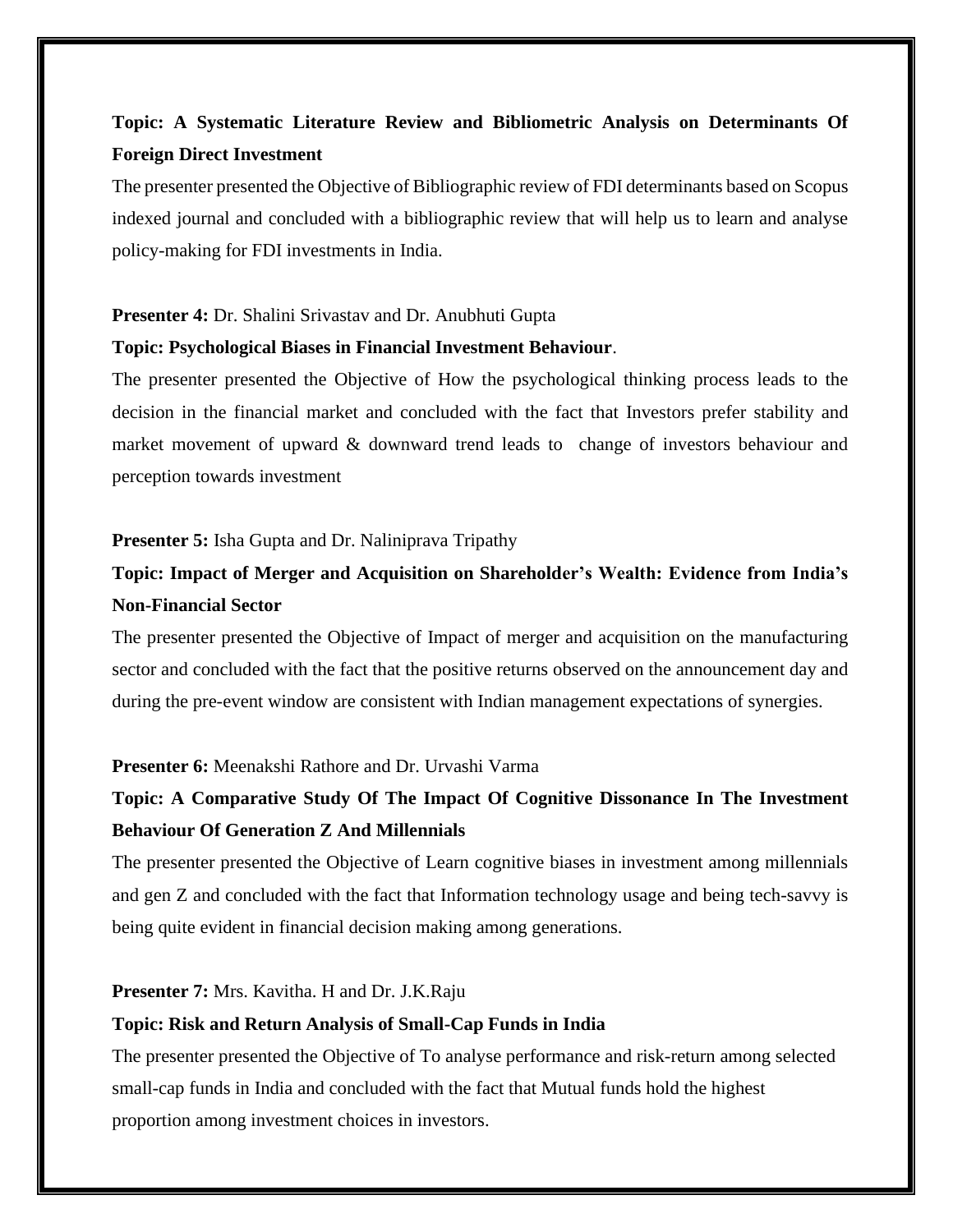#### **Presenter 8:** Avinash Chauhan and Dr. Urvashi Varma

#### **Topic: Bibliometric Analysis of Pair trading strategies in the markets.**

The presenter presented the Objective of Bibliographic review on pair trading strategies and concluded with the fact that Such a bibliographic review will help us to analyse, draw inferences and pick opportunities in long and short-position strategies to mitigate risk.

**Vote of thanks:** Dr. Naginder Bhasin concluded the pre-lunch session with a vote of thanks to respected session chairs and shared about his research publications journey and suggested to all participants that the real journey of learning begins after Ph.D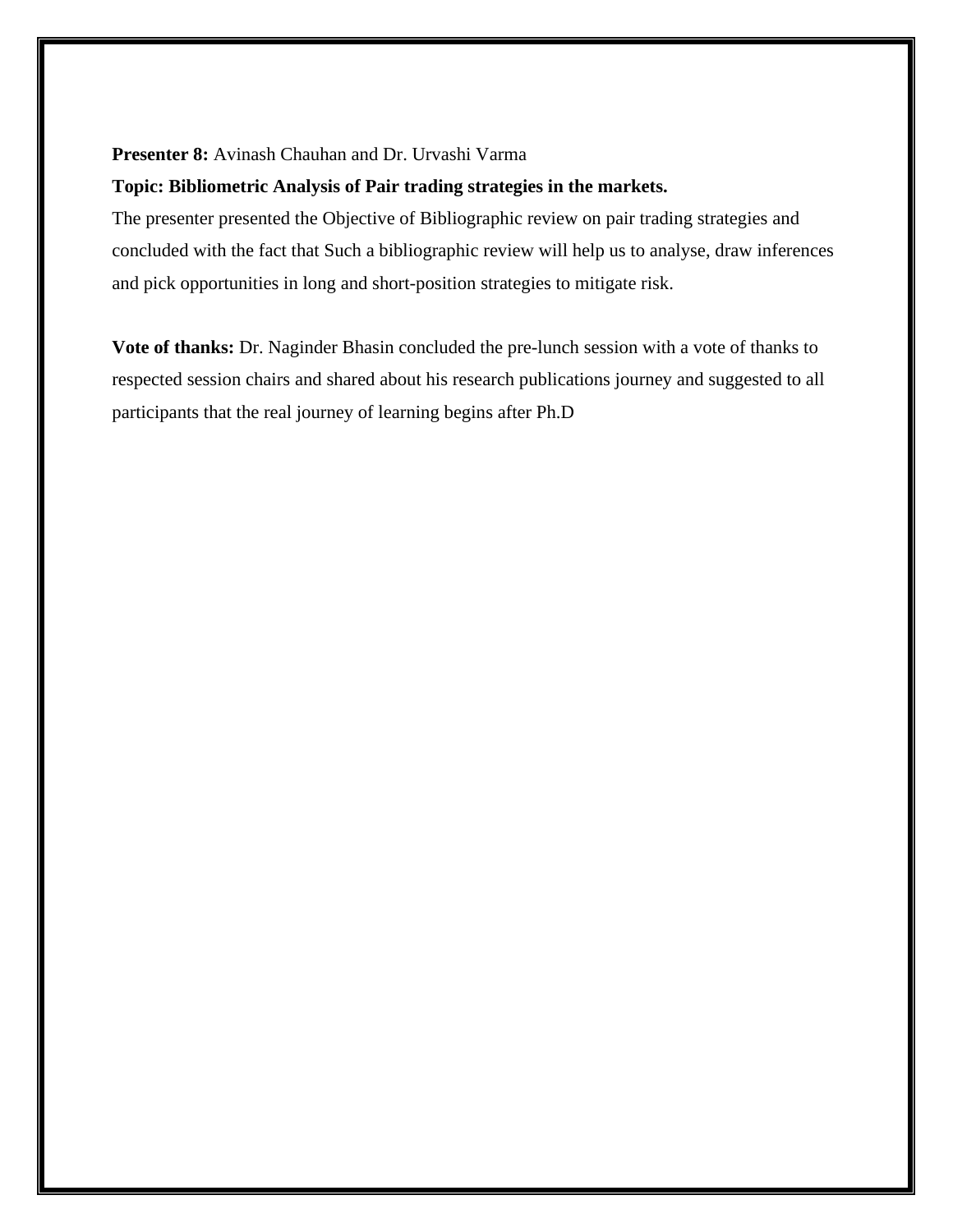#### **Post Lunch Session**

**Session Chair:** Mr. Ravi Parshuram, Director - Training, ACFE, India Chapter

**Session Co-Chair:** Dr. Upasana Diwan, Associate Professor, RDIAS, GGIP University, New De

**Session In-charge:** Dr. T. V. Raman, Professor, Amity Business School, AUUP, Noida

**Student Support Team:** Utsav and Rishika

#### **Introductory Remarks:**

Dr. T.V. Raman started the session with the introduction of the conference. The importance of the conference was mentioned by the speaker mentioning its role in academia and industry and how it will help people from academics and industry to interact and have a better know how to implement the results in a real-world scenario. He ended his speech by mentioning that here we are gathered to give better input and not to do demotivate researchers but to give them a better understanding of the concepts. Further Dr, Upasana took over and congratulated all the presenters and ended with a note to have maximum learning from the conference and implement it in future work.

#### **Presenter 1:** Bushra Khalid and Nisar Ahmad Khan

# **Topic- Market Timing and Investment Performance of Indian Equity Mutual Funds: An Empirical Analysis**

The speaker explained the concept of Indian equity mutual funds and market timing and investment in the Indian context. A brief discussion was done by the speaker on the previous work done by various researchers. Speaker highlighted the models used in the previous studies in detail. Speaker concluded that research showed mixed results.

**Question asked by the jury:** How do the researcher use the data of the pandemic era and how did they normalize the data.

**The response given:** The presenter said that they have excluded the data of the pandemic era

#### **Presenter 2:** Syed Inamul Hasan and Md. Rashid Farooqi

#### **Topic- A Case Study of Financial Management of Tesla Incorporated**

The speaker started with a brief explanation of Tesla's founder and the automobile sector in the recent era. The speaker highlighted the objective of the study and mentioned that the study revolves around the strategy of managing finance in Tesla incorporation. Speaker in detail explained the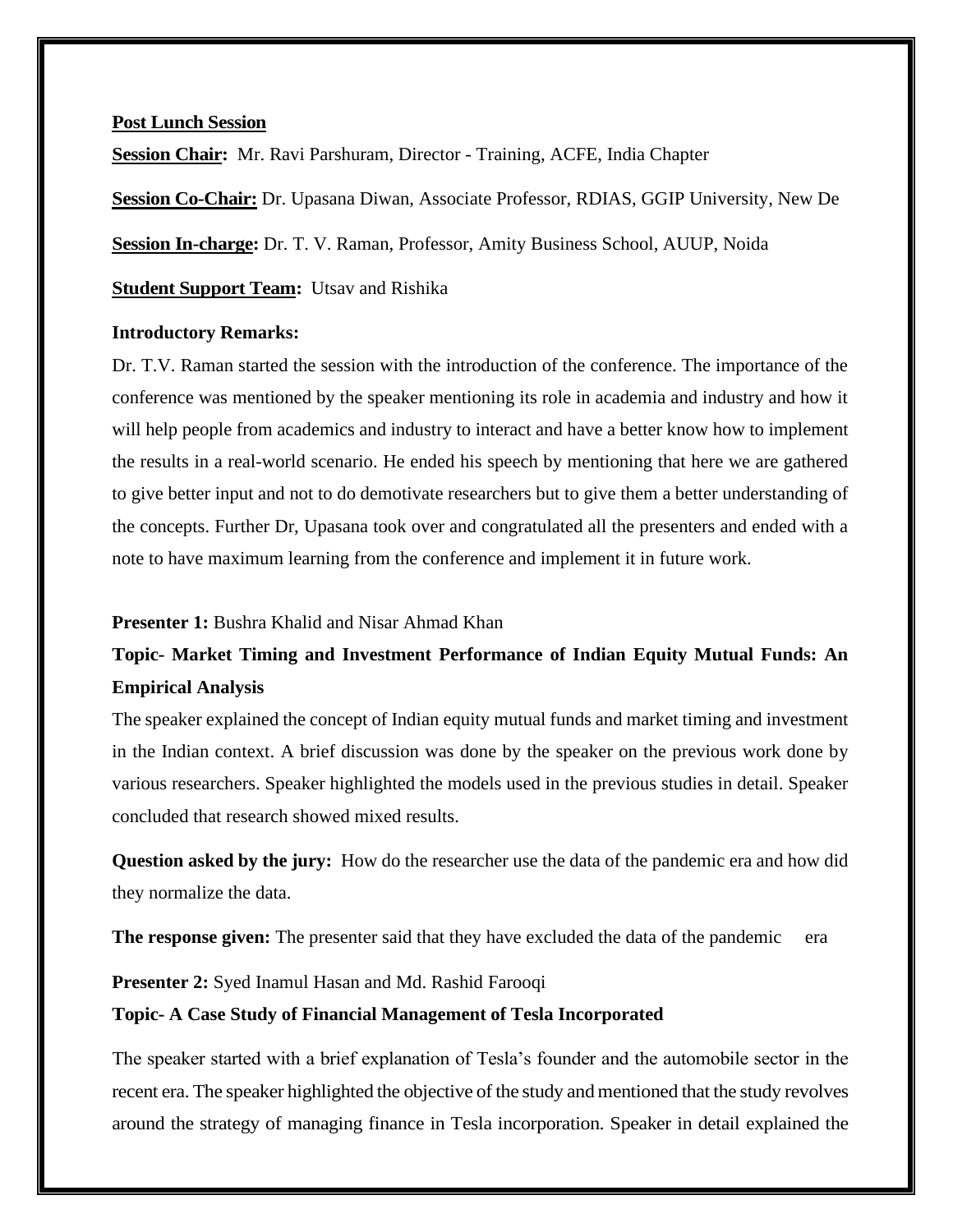case of Tesla being the game-changer in the automobile sector. The speaker concluded the presentation by highlighting the observation and findings of the study.

**Question asked by the jury:** The jury asked why the speaker particularly opted for Tesla.

R**esponse was given by a presenter:** The speaker credited it to the popularity for his decision to choose this company.

**Presenter 3:** Velmurugan T, Kumar G, and Ravi Toddla T N

# **Topic- Operation Twist, Bond Equity yield Earnings Ratio (BEER) - A Comparative Analysis of Pre and Post Market Behaviour**

Speaker started with a brief explanation of the relationship between yields and the equity market and the concept of BEER and made a comparison between the pre-covid and post-covid eras. Speaker also explained the interpretation of BEER in the market. Speaker explained the data collection methodology and included both the pre-covid and post-covid data to make the study more relevant in the current market scenario. Speaker concluded the presentation with a conclusion.

#### **Presenter 4:** Harshul Agarwal and Dr. Ashima Agarwal

#### **Topic**- **To Study the Impact of Portfolio Performance Based on Market Capitalization**

The speaker started the presentation with the concept of a portfolio and a brief explanation of the statement of the study was given as well. Speaker also explained the Markowitz model used in the study. Speaker concluded the presentation by stating that diversification in uncorrelated assets is highly desirable and reduces the risk efficiently.

**Question asked by the jury:** How can this study be made relevant to the common investors

R**esponse given by the presenter:** Speaker explained that the study was conducted from the perspective of portfolio managers and it will help them in explaining the common investors in giving better advice.

#### **Presenter 5:** Harpreet Kaur and Mahir Narang

#### **Topic- Hedge Funds Herding: The Polemicist Manifestation**

Speaker started the presentation with an explanation of the hedge fund and the objectives of the study. Speaker explained the strategies used by hedge funds commonly i.e, the momentum strategy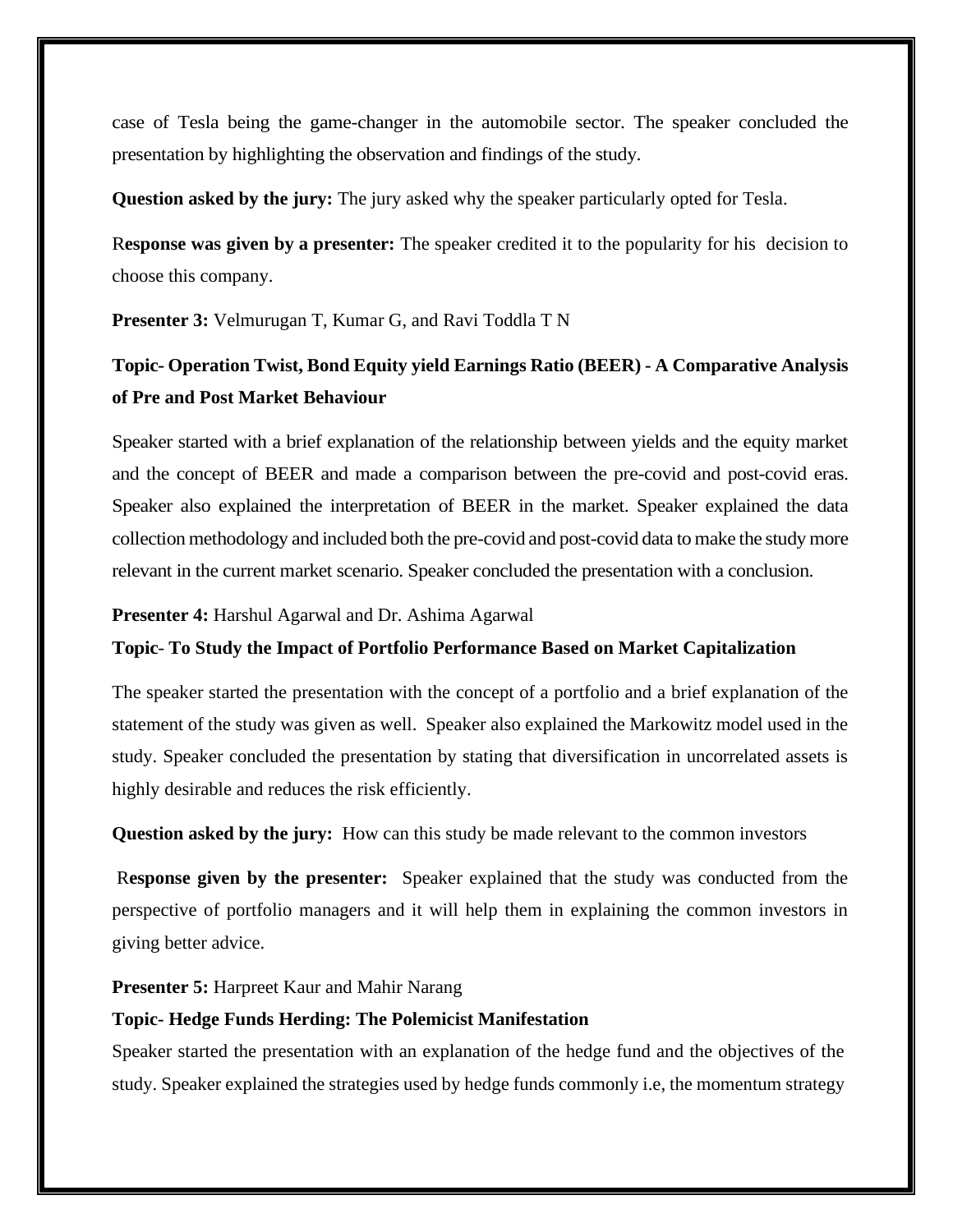and value strategy. Speaker concluded the study by making remarks that all the hypotheses were supported and the hedge funds do have the herding trend and are good for the market.

**Question asked by the jury:** What strategy do you propose to overcome the herding trend of the investor

**The response given by the presenter:** Speaker explained that hedge funds follow a trend and it is good for market scenarios. Speaker advocated the patterns of hedge funds and the investors should follow and make profits out of it.

**Presenter 6:** Gurleen Kaur and Nazia Hasan

# **Topic- The Causative Impact of Liquidity Management on Profitability of Banks Providing Microfinance Services in India: An Empirical Investigation**

Speaker detailed the whole concept of profitability in the Indian context. Speaker mentioned the study revolves around analysing the impact of liquidity of banks providing microfinance services in India. The data of the study was secondary and the speaker concluded the presentation by stating that effective liquidity management will enable an organization to derive maximum benefits at minimal costs. A clear policy of liquidity management is required as per the recommendation of the speaker.

**Question asked by the jury:** Suggestion of the researcher for MFSI sector.

**The response given by the presenter:** speaker explained the benefit of the policy and how it will impact the MFSI sector.

**Presenter 7:** Anjali Mandal, Ashish Saxena, Prashant Gupta, and Vinod Bagar

#### **Topic- Financial literacy and investment behaviour of working individuals**

Speaker detailed the concept of investment, decision-making, and finance literacy briefly. Speaker explained the components of financial literacy namely financial knowledge, financial behaviour, financial attitude, and their impact. Speaker concluded that financial knowledge and financial awareness have a strong association with investing awareness, whereas financial attitude and financial behaviour have a negative association.

**Question asked by the jury:** jury suggested a few more variables could be included in the study.

**The response was given by the presenter:** the speaker agreed to the suggestions.

**Presenter 8:** Sabia Tabassum and Dr. Miklesh Prasad Yadav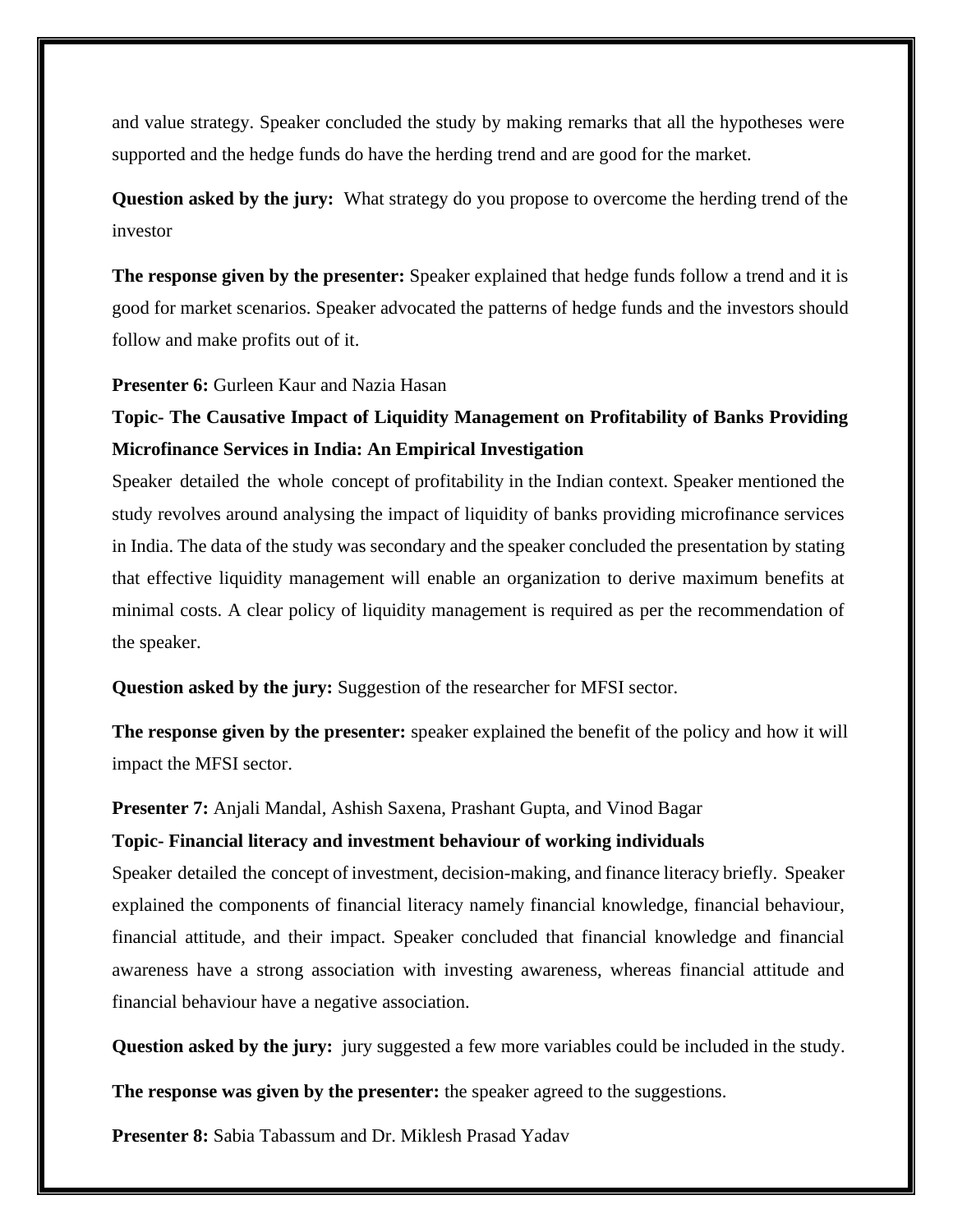# **Topic- Capturing symmetrical and asymmetrical volatility in the energy market – Evidence of Covid outbreak tenure**

Speaker started the presentation with the rationale behind the study. Speaker explained the concept of symmetrical and asymmetrical volatility. Speaker supported the reason for choosing countries for the study. Speaker concluded the results of the study by stating the best-suited model is GARCH for capturing volatility in the energy market.

**Question asked by the jury:** jury asked for the process of inference of the result of GARC **The response was given by the presenter:** the speaker explains the process of data interpretation.

**Presenter 9:** Richa Diwakar and Dr. T. V. Raman

#### **Topic- Forensic Accounting: The crusader against financial frauds**

Speaker detailed the whole concept of forensic accounting and its evolution and growth. Speaker further stated the need and scope of forensic accounting. Speaker also explained the approaches to forensic accounting. Speaker concluded the need for forensic accounting and how it focuses on fraudulent practices, employee frauds, etc. speaker stated that forensic accounting is still untapped and needs more attention and acceptance.

**Question asked by the jury:** Jury gave a few suggestions to incorporate in future work

**Presenter 10:** Satish Chandra Tiwari, T. Sitaramaiah and Mohammad Munawar Alam Sayyad **Topic- What determines the working capital behaviour of Indian-listed manufacturing firms?** Speaker started the presentation by highlighting the concept of working capital management. Speaker stated that the study revolves around finding the factors that impact the working capital management of Indian listed firms.

**Question asked by the jury:** The jury suggested the findings and conclusion should be given more attention while presenting. The jury also suggested the study could have included the challenges in managing working capital management.

#### **Closing Remarks and Comments made by Chair and Panel Members**

**Vote of Thanks:** The Vote of thanks was given by Dr. T.V Raman and he spoke about the value of research and how a researcher should carry on his/her work. He encouraged presenters to have an enthusiastic approach and researchers should take every possible opportunity to showcase their work and let people know the contribution made by you.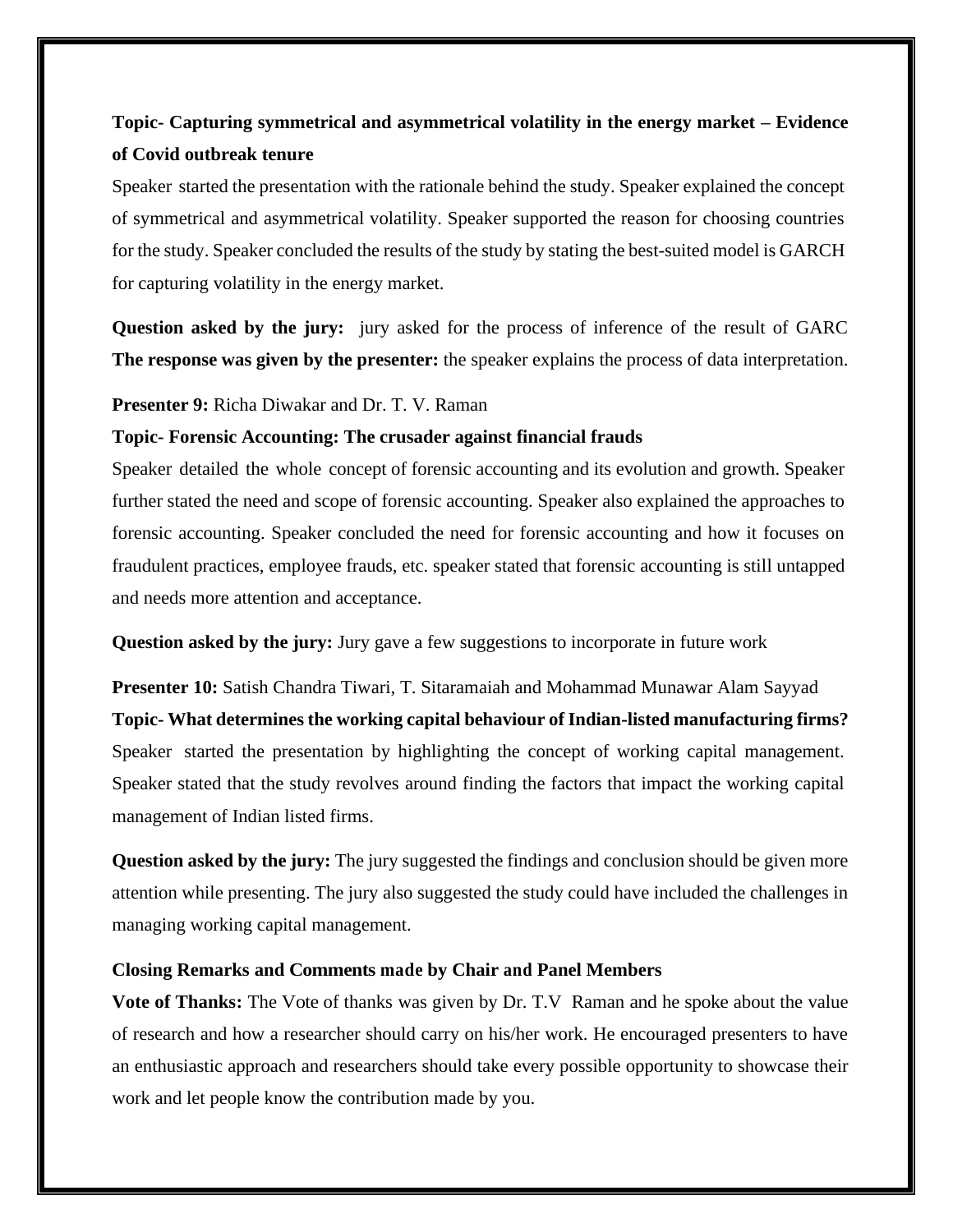

# AMITY UNIVERSITY

UTTAR PRADESH \_\_\_\_\_\_

# **Marketing Forum**

#### **Date: Thursday, 17 February 2022**

#### **Start Time: 12:00hrs End Time: 14:00hrs**

The Global Leadership Research Conference was organized by Amity Business School, Noida on 16th –18th February 2022 (Virtual Mode) on the theme Leading in the New Reality: Insights into Actions.

#### **Link: https://virtualevents.amizone.net/glrc/**

The forum started with a video playback of introduction of Amity University stating Amity University, Noida was ranked 216 in Asia. It is ranked as 65 in the overall ranking for 2018, 58 among universities 25 in the pharmacy ranking and 48 in the management ranking. **Dr. Anurupa B Singh introduced Dean FMS & Director Dr. Sanjeev Bansal**. The session was started by an address by Dr. Sanjeev Bansal. Sir spoke about the differences caused due to Covid and the changing trends the world would witness in consumer behaviour.

#### **Introduction of the speakers:**

**Speaker 1:** Mr Ashish Kapoor: Sr. Vice President and Head Business Development, IDECK Limited.

#### **Topic: The Global Trends changing the future amongst uncertainty:**

Sir covered several topics spanning from globalisation, climate change, geopolitical change, social cultural and workplace shifts, shifting demographics and innovation. He emphasised that organisations will have to develop a culture in the workforce and leadership which is flexible and is long term in nature with focus on strategic needs on creating green organisation and investment in technology. He also stressed on the need to diversify supply chain and develop multiple alternatives for key raw materials. Agility and ability to adopt and implement changes will be critical for robust risk management and contingency plans would be critical for sustainability. Sir also said that migration of work force will lead to diverse multi-cultural teams and diverse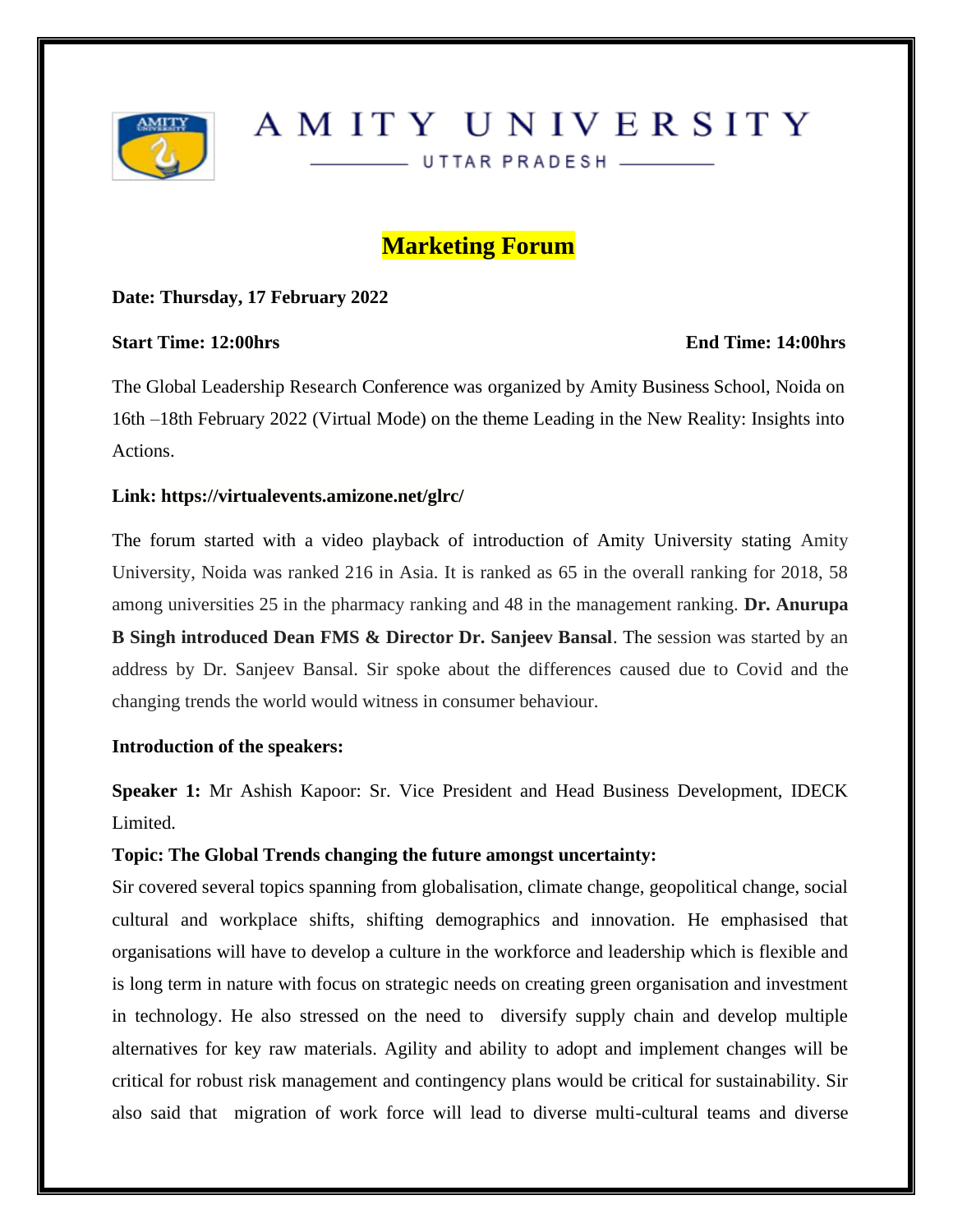organisation culture will be needed expenditure will have to be increased. Larger firms will have to acquire and integrate with smaller firms for strategic technologies.

# **Speaker 2:** Mr. Shirish Aggarwal: Head Marketing Communication & Brand Panasonic India **Topic: Marketing Trends and Role of marketing** :

Sir spoke about the use of diverse languages to help understand the consumer approach. He quoted an example from Shark Tank and informed that 63% of future sales shall be digitally influenced. Digitally influenced shoppers researching, shopping and reviewing large appliances online will spur the demand. He ended his speech with focus on brand leadership, experience and leadership.

#### **Speaker 3:** Ms. Sanjana Pandian: Head Marketing, Forever 21 India ABFRL

#### **Topic: Innovation of fashion players**

The key takeaways from the presentation was :-

- Need shall replace Aspiration
- Comfort is the new style
- Altered Innovation Cycle
- Digital Lifestyle
- Digitalization of consumer
- Brands have become Physical

#### **Speaker 4:** Mr. Rajeev Kumar Singh: Head -Sales ZYDUS Cadilla Limited

Topic: Growth Mindset

Sir informed that the fastest company to reach 1 Billion dollar is Lazada. He shared his perspective on Growth mindset vs Fixed mindset by quoting an example of belief.

**Speaker 5:** Prof (Dr.) Uma Shankar Venkatesh (educational entrepreneur) (VC at ITM university) Sir spoke about the absolute cross section of industry and business from B2B and B2C organisations. He spoke about companies adapting strategic things and contingencies plans for future. There is a gross need to reinvent ourselves as the consumer behaviour has changed completely. Sir gave examples of consumers shifting to online shopping for groceries .Fashion has absolutely changed as the user interface has changed.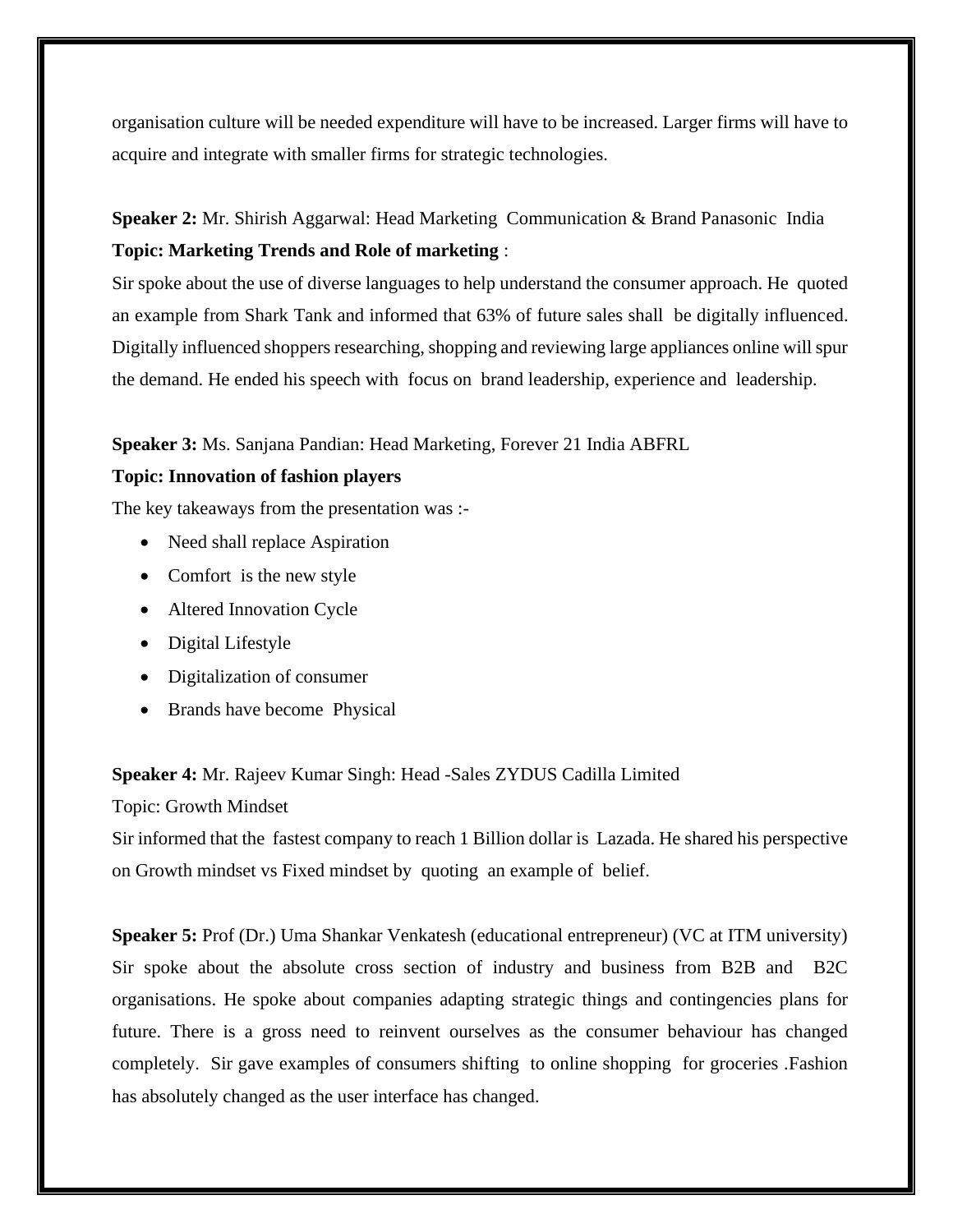#### **Dr Harman Puri: Co- Founder of BlockTing**

Sir is corda certified blockchain developer and has worked with various blockchains platforms such as Hyperledger and Ethereum and was awarded with Amity excellence award. Sir spoke about his firm as a blockchain and crypto start up by the India Block Chain forum.

**Vote of Thanks**: The session was wrapped by a vote of thanks by Dr Anurupa B Singh to the organising committee and participants of GLRC 2022.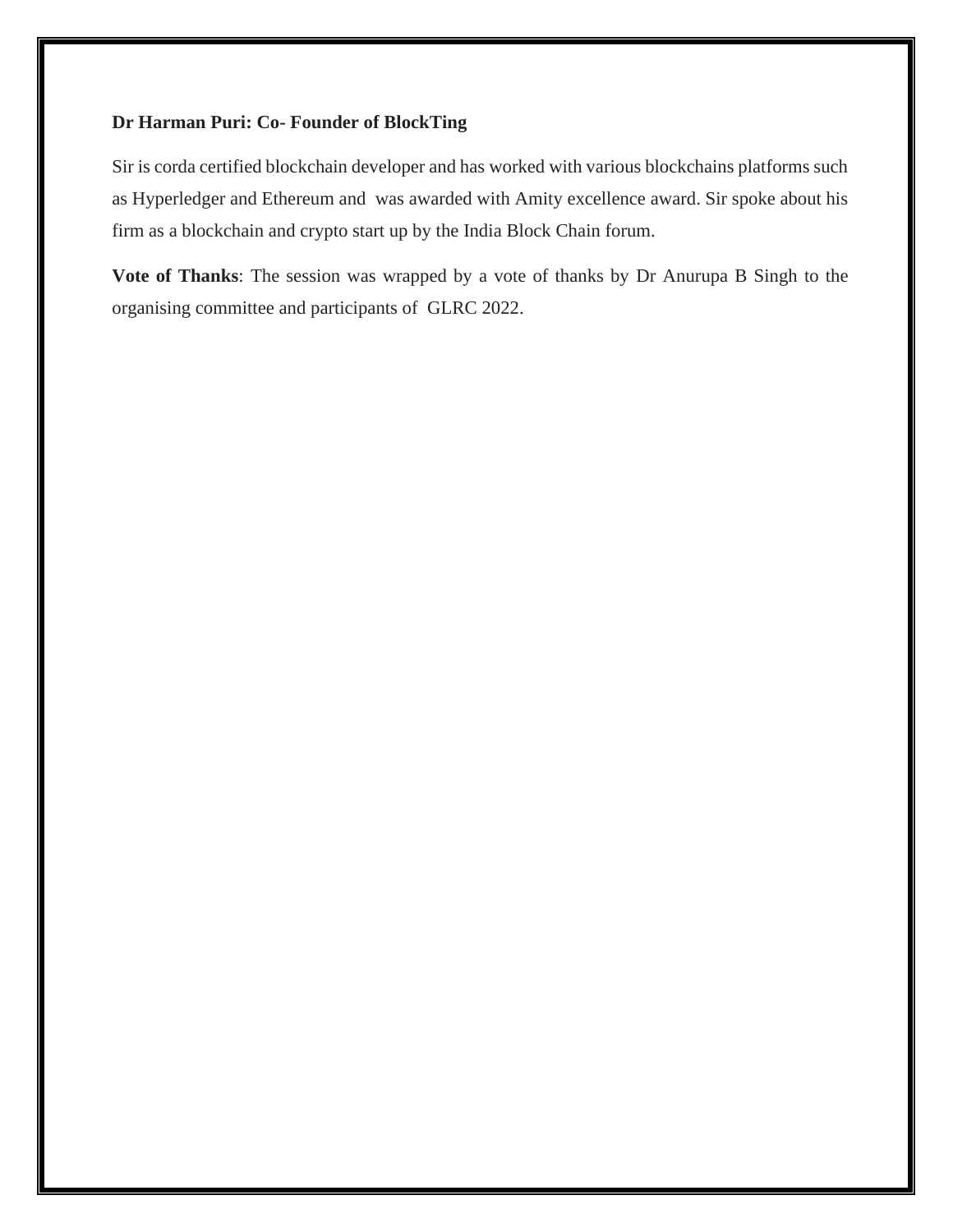

AMITY UNIVERSITY

UTTAR PRADESH \_\_\_\_\_\_

# **Leadership Forum**

**Theme: Leading into the new reality: Insights into reality**

**Date: Thursday, 17 February 2022** 

**Start Time: 15:00hrs End Time: 17:00hrs**

The Global Leadership Research Conference was organized by Amity Business School, Noida on 16th –18th February 2022 (Virtual Mode) on the theme Leading in the New Reality: Insights into Actions. The conference theme evoked: Leading into the new reality: Insights into reality

The topics covered in the session included various sub-themes like: Leadership roles and responsibilities ; Consumer Centric Leadership ; Virtual reality ; Post-Covid Leadership Challenges.

The Leadership Forum Track began with the Amity presentation video and an inspirational welcome speech by Dr. Sanjeev Bansal, Dean FMS and Director of Amity Business School to the leaders from the industry and academicians.

**Post- Lunch Session**

**Forum Chair :** Dr. Sanjeev Bansal

**Forum Co Chair :** Dr. Puja Sareen, Dr. Kritika Dasgupta

All the Guest speakers were welcomed with a virtual sapling before the commencement of the first Technical Session on Leadership Forum

**Speaker 1:** Ms. Sharmila Sahai, Managing Director, TIMEX Group **Topic: Leading in the new reality- Redefining the leadership role**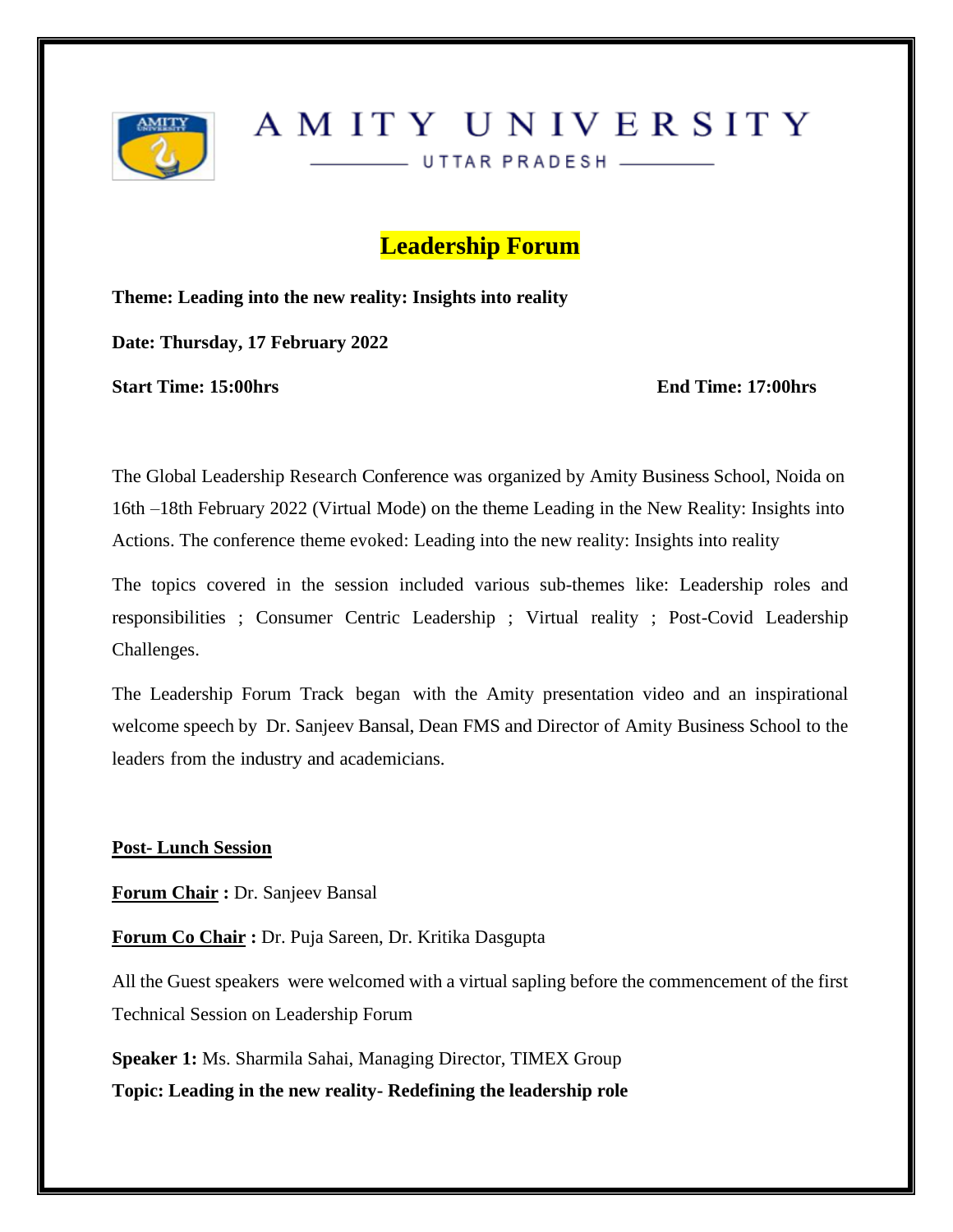She spoke about the insight on the new reality- which is it is constantly going to change. She discussed about the role of leadership in uncertain times with :

- Visioning and Scenario Planning- Clearly define the core value proposition of the organization.
- Flexibility and Adaptability-The success of the organization depends on our ability to be adaptive
- Bias for Action and Decision making- Good decision can help foster a collaborative work environment.
- Empathetic and Authentic-Leader of the new normal will need leader that are kind and understanding of other situation and feeling- empathetic.
- Consumer Centric- Companies must have speed, customer attention and align their business with the new reality.

With that insight she ended with a quote "The role of leadership today is to bring clarity in uncertain times, Today's leaders need to thrive in the face of this uncertainty."-Satya Nadella

**Speaker 2:** Dr Paul Brown, Professor of Organisational Neuroscience, Monarch Business School, Switzerland

#### **Topic: Knowing about the brain makes for better leaders**

Dr Paul Brown started the presentation by giving a brief on the 3 part brain and 5 senses sight sound smell taste and touch how it work bottom upwards. He elaborated that brain has capacity to adapt and is the organ which value relationship. He further said there are more research work that needed to be done like fascinating differences between female and male brains- which looks as if they work differently and organisations need to get maximum value from both. He spoke about becoming a Limbic Leader and the redesigning of HR as HR has the opportunity to become the knowledge base of the organisation.

**Speaker 3:** Mr. Shivendra Mohan, CEO Proficient Logistix Services **Topic: Leading in the New Reality- Insights to Action**

He spoke about how covid-19 is affection companies around the world and everyone had to follow to work together and define the way new strategies need to work. He told leaders need to follow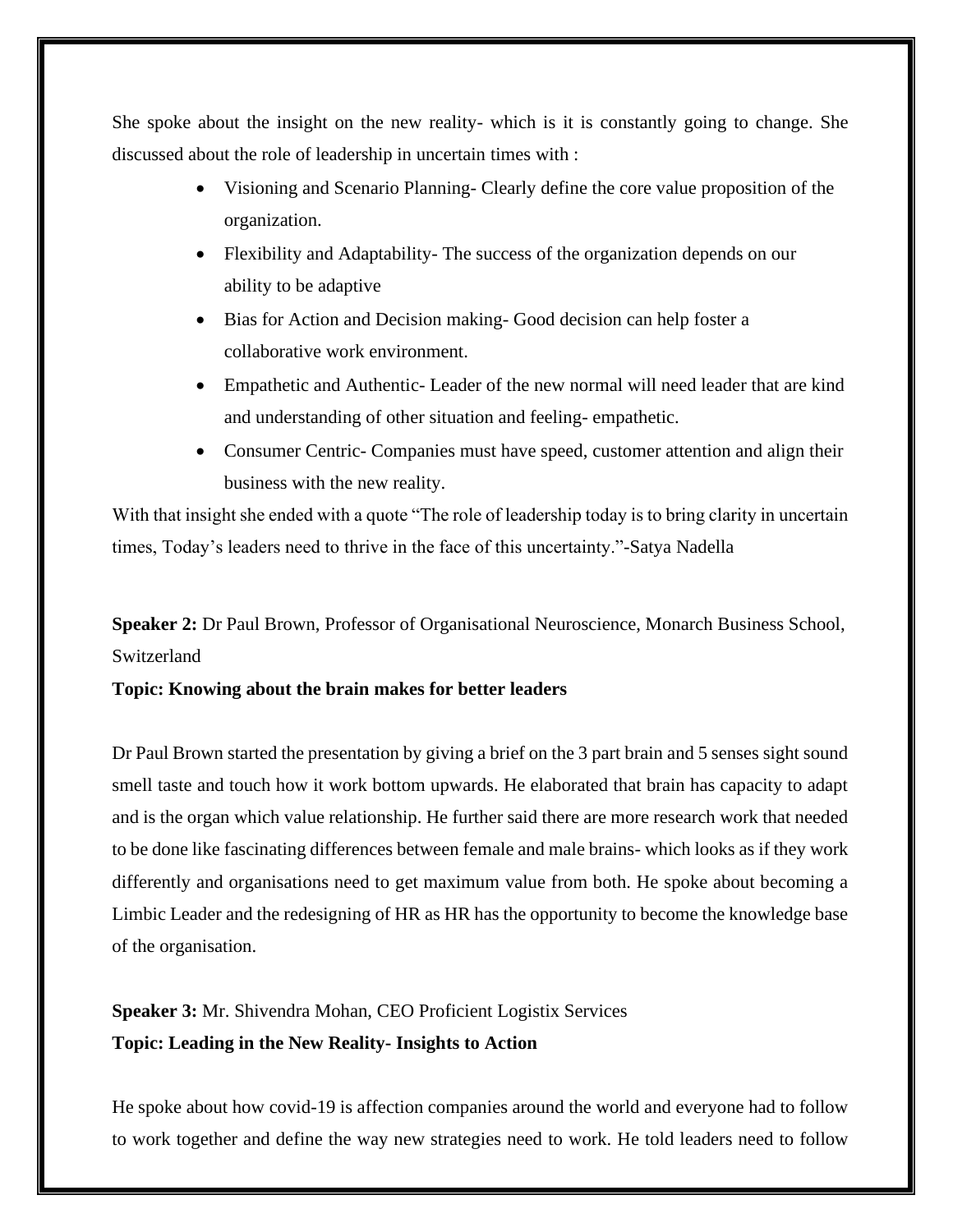proper communications. Entrepreneurs are creators of systems in today's world.

# **Speaker 4:** Mr. Manas Sinha, Founder, CEO & Managing Director, Intelli Vectra Technology **Topic: Leading in the New Reality- Insights to Action**

He spoke on the rapid acceleration of new ways of working and technology is widening the gap between winning and losing organizations; those unable to adapt to the new reality will be left behind. He also told us how education has changed dramatically with the distinctive rise e learning where by teaching is undertaken remotely and on digital platforms. He concluded by saying we need to remember when we develop the ability to anticipate the future and we will distinguish ourself from other leaders. We need to have plan of action in order to sustain in the phase of transformation we must adapt and improve. He ended with a beautiful quote "Virtual reality is going to be an important technology. I am pretty confident about this."- Mark Zuckerberg

**Speaker 5:** Ms. Shelly Kalra, Sr. VP Operational Risk Daily Pay Inc. New York

#### **Topic: Adaptive Leadership**

She elaborated on mobilizing people to tackle challenges and do the adaptive work necessary to achieve progress and thrive. She told us how to recognize the challenge such as Technical Challenges and Adaptive Challenge. We need to gain perspective in the midst of action and the ability to view the situation from the mental balcony. As a result we can design effective interventions by :

- Determining the ripeness of the issue in the system.
- Hold Steady.

.

• Analyse the factions that begin to emerge.

**Vote of Thanks:** The Amity Excellence Award was given to Dr Paul Brown for his outstanding contribution in the field of clinical and psychology by Prof.(Dr). Anupama. With this vote of thanks was proposed by Ms. Kritika Dasgupta with a key take away of each speaker in the session

The second day of conference was a highly enriching experience for one and all. The research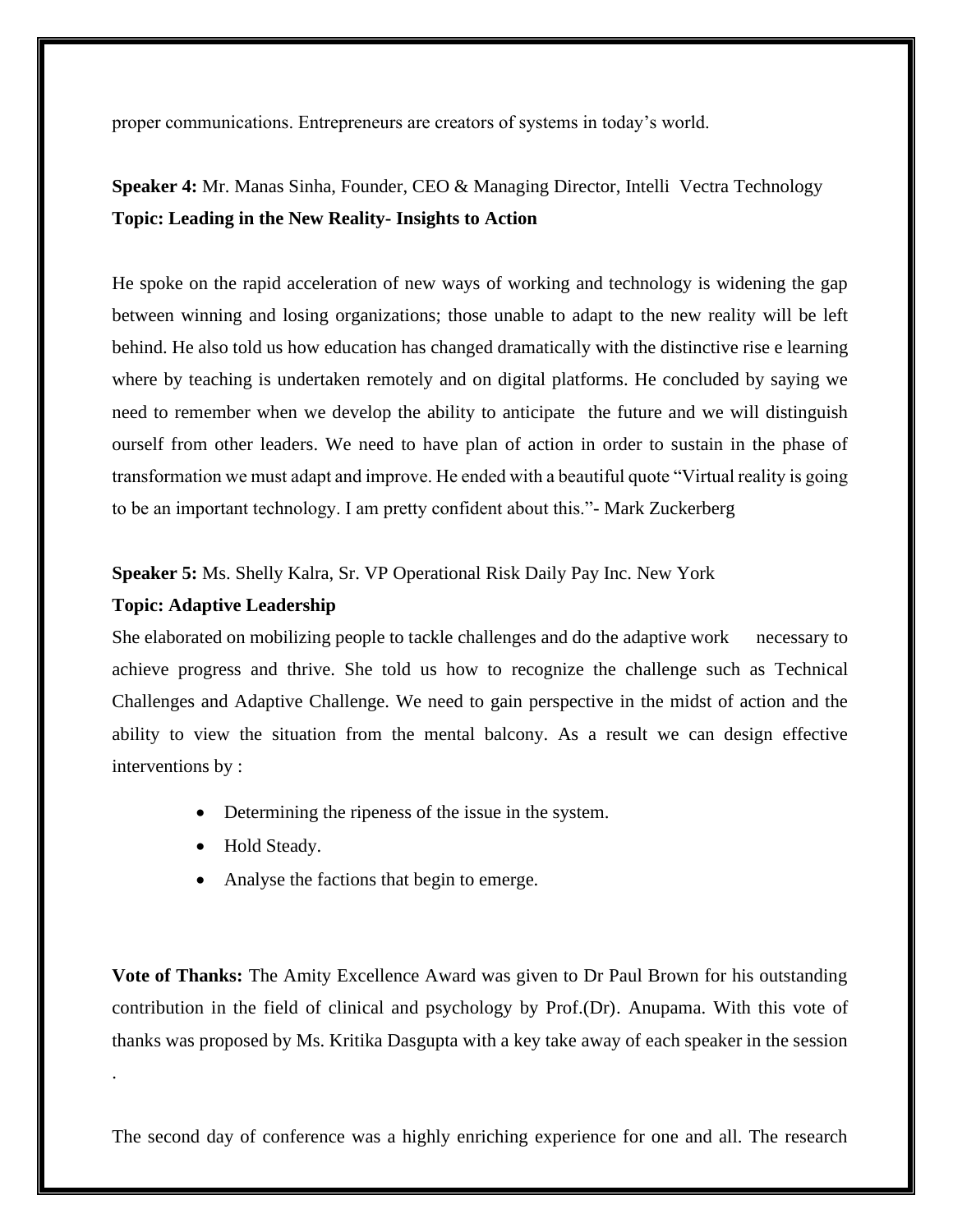scholars presented a set of highly thought provoking papers and evoked a sense of intellectual thinking amongst the audience.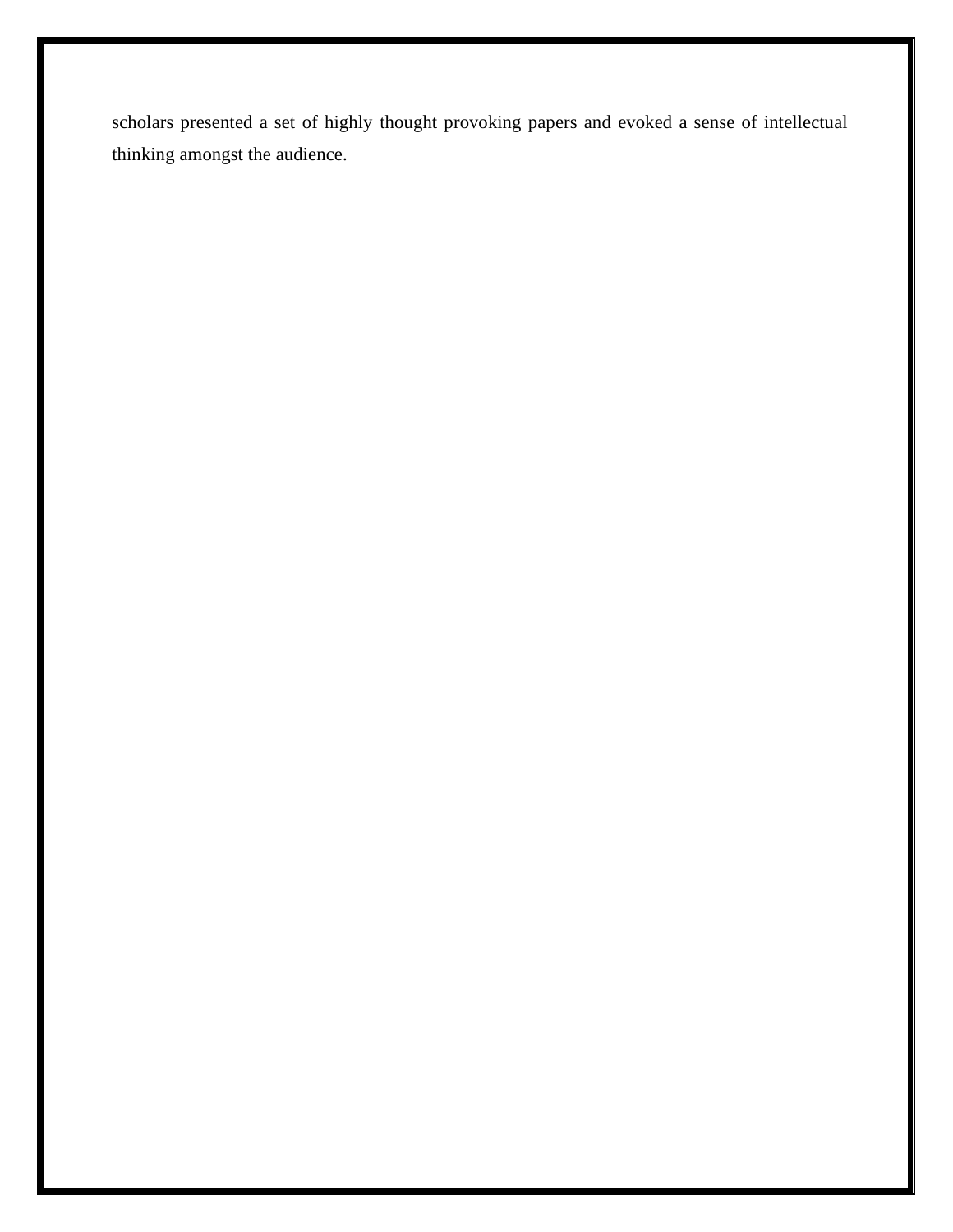

# AMITY UNIVERSITY

UTTAR PRADESH ————

# **FINANCE FORUM**

**Date: 18th February, 2022**

**Start Time: 10:00hrs** End Time: **End Time: End Time: End Time: End Time: End Time: End Time: End Time: End Time: End Time: End Time: End Time: End Time: End Time: End Time: End Time: End Time 12:00hrs**

The Global Leadership Research Conference was organized by Amity Business School, Noida on 16th –18th February 2022 (Virtual Mode) on the theme Leading in the New Reality: Insights into Actions.

**Link for the session:** [https://amityuni.live/88913680981](about:blank)

Day 3 began with the Finance Forum on 18<sup>th</sup> of February 2022.

The main theme of the forum was 'Leading in the New Reality: Insights into Actions.

The Finance forum began with a welcome speech by Dr. Sanjeev Bansal, Dean FMS and Director of Amity Business School to the leaders from the industry and academicians and also introduced the august gathering regarding the finance forum . All the Speakers were welcomed by sapling.

A total of 7 speakers graced the event and they shared there valuable knowledge. Two speakers were awarded with amity excellence awards.

#### **Morning Session**

**Session Convener:** Dr. Ritu Wadhwa

**Session Co- convener:** Dr. Ashima Aggarwal

They were welcomed with a virtual sapling before the commencement of the first Session.

#### **Introductory Remarks by Session In-charge: Dr. Ritu Wadhwa**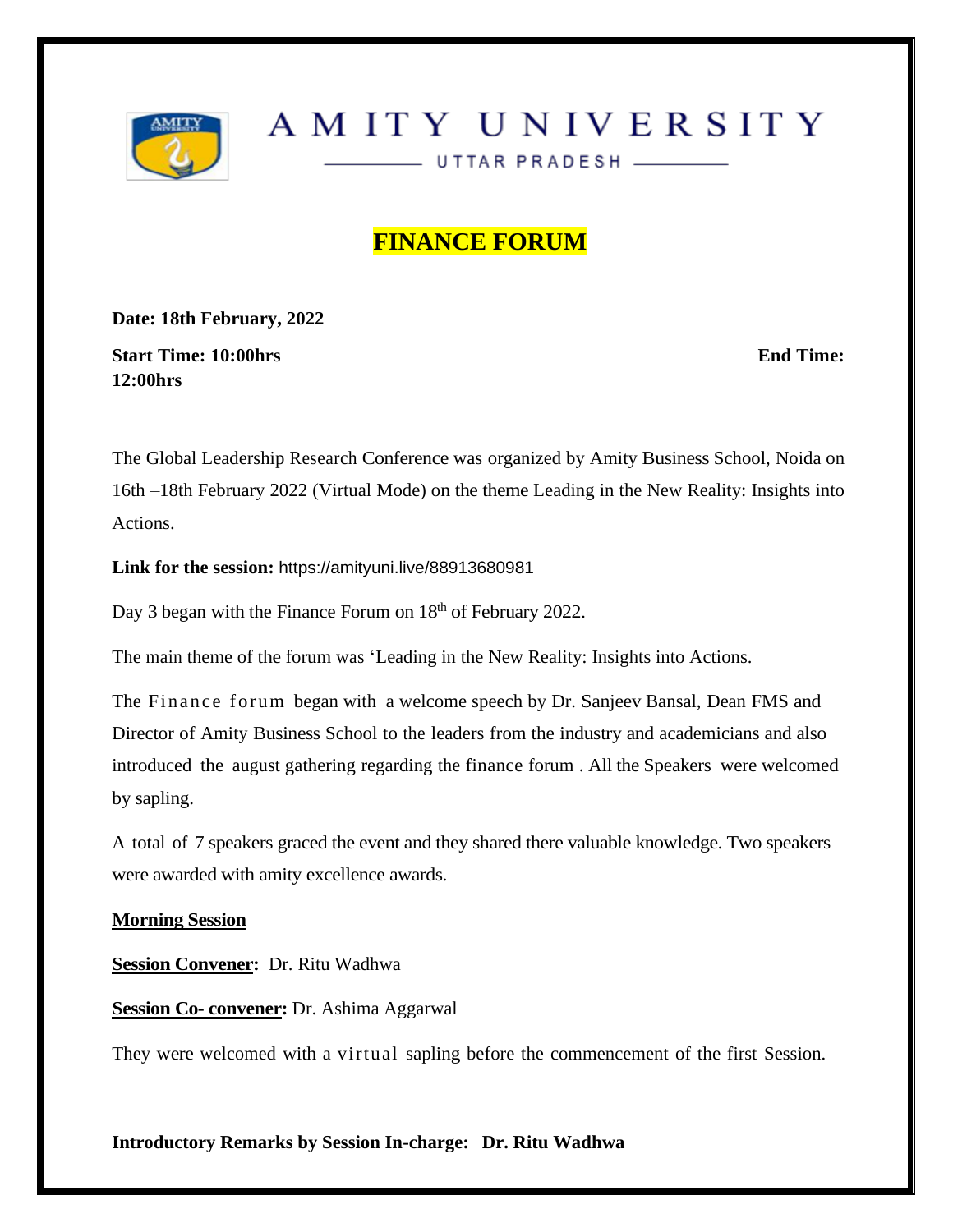**Speaker 1:** Mr. Jaikrishnan G, Partner and Head Financial Services Consulting, Grant Thornton Bharat LLP

Mr. Jaikrishnan started by speaking about the changing dynamics of education due to covid. Banking has gone through a lot of challenges through the last 24 months . The ways of working , targets of reaching customers , customer inclusion , digital penetration and everything has changed. There has been some positive impacts as well like digital transaction for processes which earlier needed manual interpretation. Along with that, digital infrastructure has also changed. There have been new business models in financial sector , where the access of finance has changed as there is no physical office desk for cash collection or documents approval. He further explained how ecommerce has revolutionised.

He said that knowing about what is happening outside the campus is very important .There were different ways in which identification and authentication of transaction was done physically but not now with KYC, Digital footprints and Maps etc, it flawlessly prove the authentication of the transactions. Later he talked about how credit is becoming a utility. As earlier, there was collateral required but now it can be done just by verifiable documents. He said that the new innovations are directed towards that and one should look to financial services, read, understand and learn about new things in financial services, through different government and fintech players. He further talked about how blockchain and crypto are going to boom in future and innovations should be done by taking rural sector in mind. He concluded by saying that value chain opportunity is very important in our country.

First Amity Excellence Award Given To Mr. Jaikrishnan G ,The Citation Was Given By Dr. Ashima Agarwal , And It Was Conferred By Prof.(Dr).Sanjeev Sir . Second Amity Excellence Award Was Given To South Indian Bank , Mr.Murly Ramakrishan Was There On Behalf Of Them , The Citation Was Done By Ms.Kritika Das Gupta And It Was Conferred By Prof.(Dr).Sanjeev Sir.

**Speaker 2:** Ms. GURVINDER KAUR, Dy. Director, Economics Division, Dept. of Economic Affairs, Ministry of Finance

The speaker spoke about India's fiscal policy. It is an enabler and plays an important role for industries, enterprises, and government to run in a smooth manner. She started with the explanation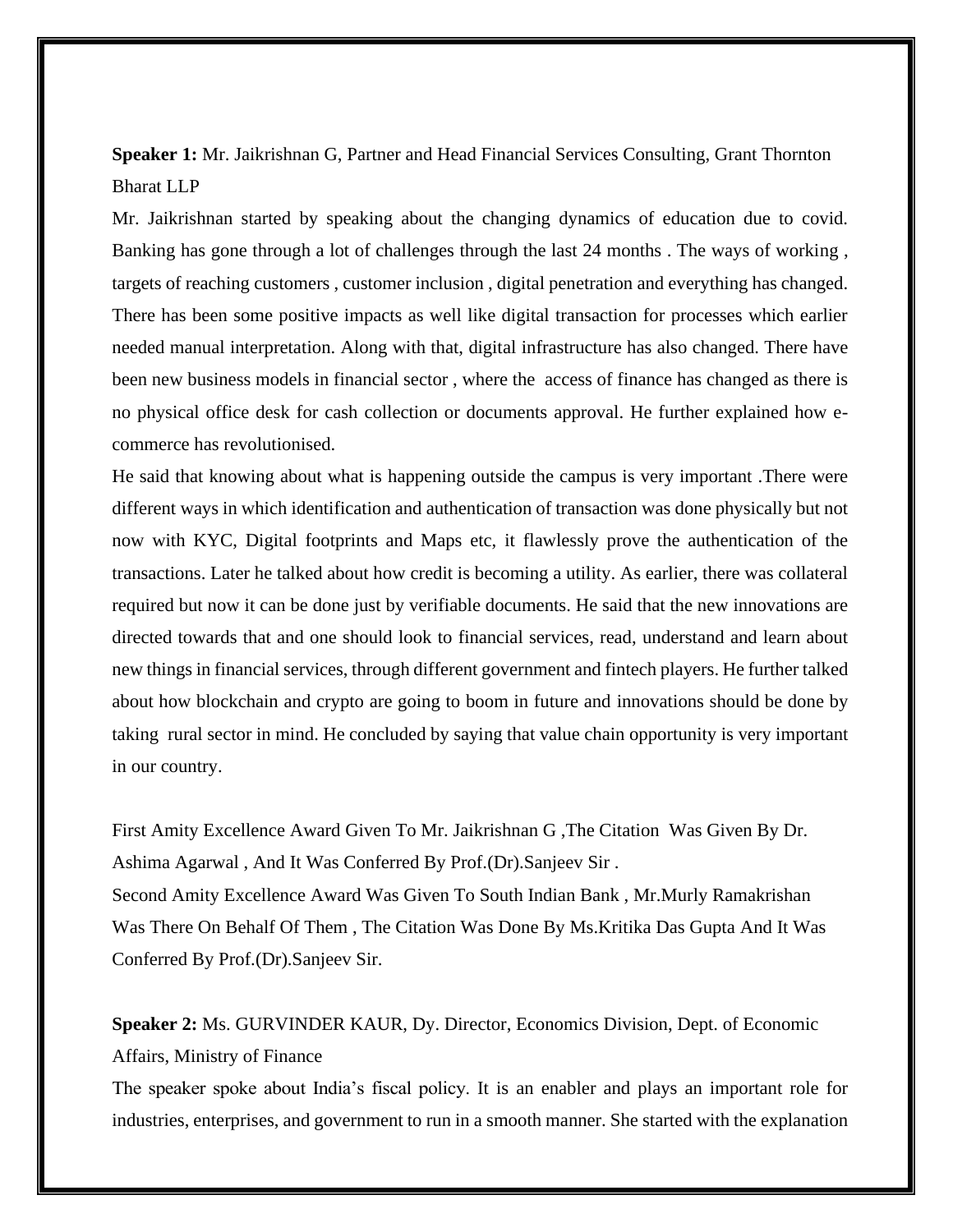of Counter cyclical Fiscal policy that has been adopted by the GOI since the last few years (from the beginning of Covid-19). She highlighted that the budget sessions have become more transparent. The speaker gave a brief introduction about the barbell strategy while taking the Fiscal decisions. According to the Barbell Strategy, the Government prepares for the worst outcomes first and then update information with time and finally adapt and response as the situations evolves.

She also spoke about the Pandemic period and how Government applied the Barbell Strategy. The approach of the GOI was "Agile" whereas the "waterfall approach" was taken by the Government of USA. During the pandemic, high frequency data was used by the GOI. Some of these include GST collection, data on progression of economy. Process reaffirms were introduced for work and consultancy side procurements. After the Economy boosted in India from September/October 2020, Investment and Consumption boosting took place. With demand boosting and demand revival, the agility in Fiscal response was very much required.

The Biggest Food program in the world took place in India (PM Food Yajna). With that, the PM Housing for all, Improvement in the drinking water resources (Tap water connections), Building Safety Nets also improved from 2019 to 2021.

The speaker concluded by saying that once the income comes up, the tax revenue comes up and eventually the Central Government Capital increases. This presentation helped us to understand the thoughts of the Government while making a Budget.

# **Speaker 3:** Mr. ATUL KUMAR CHATURVEDI, Executive Director- Chief Commercial & Head Treasury, ONGC Delhi

The speaker started by quoting a statement, "Global business reality is multidimensional and constantly evolving, adding to the volatility, uncertainty and complexity of business operations". Sir also highlighted the fact that people see reality as per their own perspectives and explained with an example as to how the same set of actions are interpreted differently by two different organizations. The main focus of the presentation was divided into three parts namely, how ONGC dealt with the Black Swan Event, followed by how the violent gas industry is looking globally, and ultimately ended with the key action points to deal with this emerging reality.

During the Black Swan event, ONGC had to prioritize people and stakeholders because they couldn't stop their operations and before lockdown they set up Quarantine facilities. The perception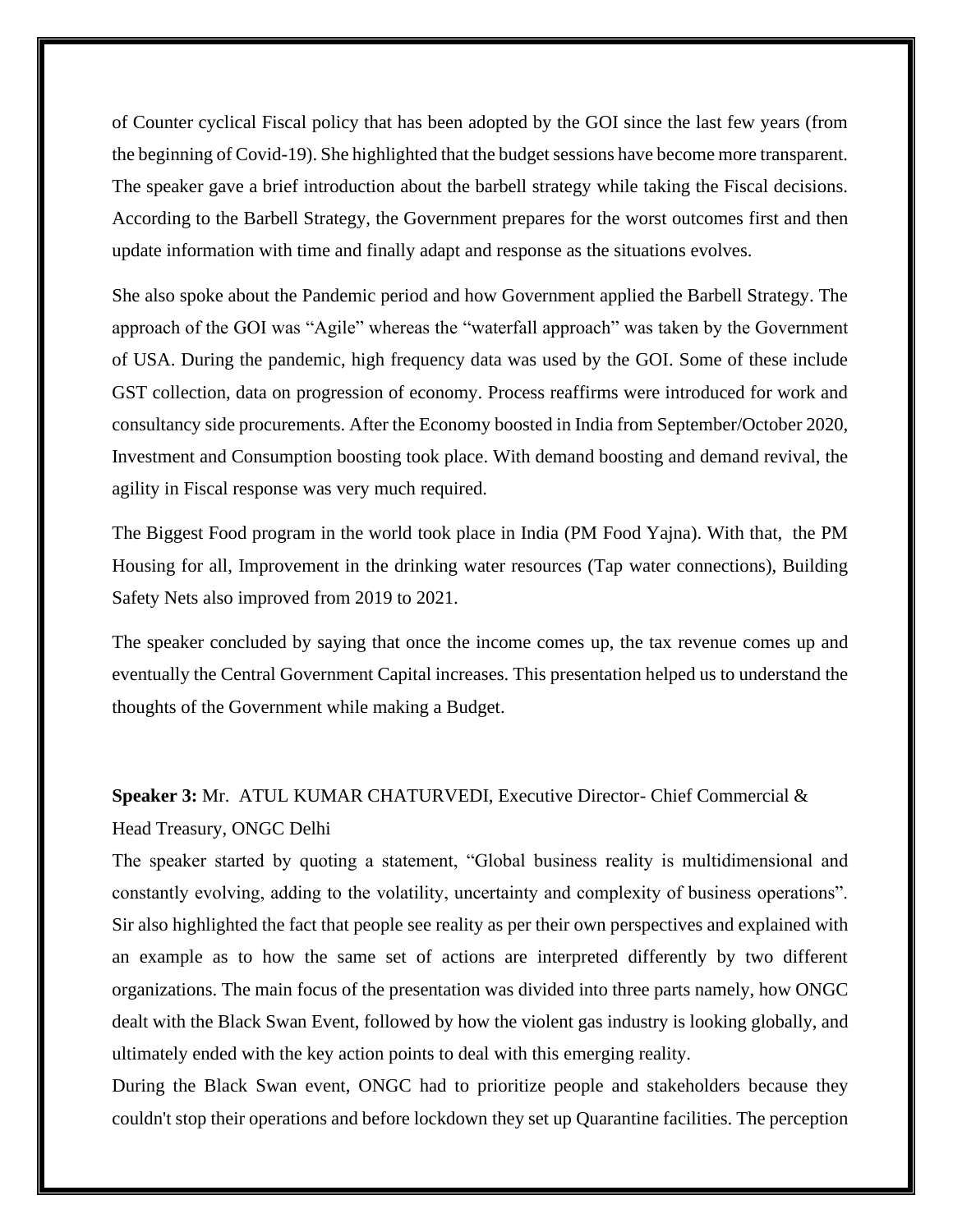was that they were doing it to prepare themselves for the pandemic that was coming in front of them. The ONGC firms moved to online training and also moved the decision making to the digital platforms before the pandemic so as to ensure that the decisions were taken from the executive residences in order to ensure efficiency in the operations and quick decision making. Also they separated the critical and non-critical operations so that they can focus on the critical ones beforehand. After this he put some light on the data about the oil industry and stated that there is enough oil to last 50 years and also highlighted that oil will become irrelevant over a period of time. Sir also indicated the crude oil prices in India and US.

According to the studies, India is the third largest consumer of primary energy and there is huge increase in per capita energy consumption of India. Approximately 8 to 8.5 % increase in GDP is expected this year. Supply of the crude oil and gasses will be available but prices will be unrealistic and this is the reason that all the power projects cannot produce because of the high prices and the fluctuations in them. In the end, he highlighted that technology has now become a differentiator on a company's growth and companies are demonstrating sustainable projects in order to attract investors. He also recommended strong disclosure and compliance requirements.

#### **Speaker 4:** NIRAV SAHNI, Management Consultant, Kearney

The speaker talked about the future issues which will be faced by the big CFO's like digital transformation, analytics and these, in turn, also lead to the main theme of the conference. According to the speaker, key things which they explore while taking an opportunity to get insights into data doesn't only cover basic but multiple layers which has 3 main buckets . The first one is Data Analytics which talks about core fundamental action of how to implement these actions. We need to get deep analytical tools and check whether they suit the organsation or not. The next is data visuazation which tells about the ways to consolidate the data collected and then it talks about people. All this leads to fundamental change in overall process. When all these pieces come together, they provide insights into data which makes the action and completes the process. This is what is expected to be done. He then shared his few experiences with the audience which included three main aspects which are MNA , where they learned the importance of the historical data over assumptions and how accurate they are . Another was related to banking, retail and commercial site which are used on day to day basis. Lastly, he talked about FinTech companies which are transforming and improving at a rapid rate , like there are new platforms and payment gateways innovations every other day . He concluded by saying that in next 5-6 years, India will be at par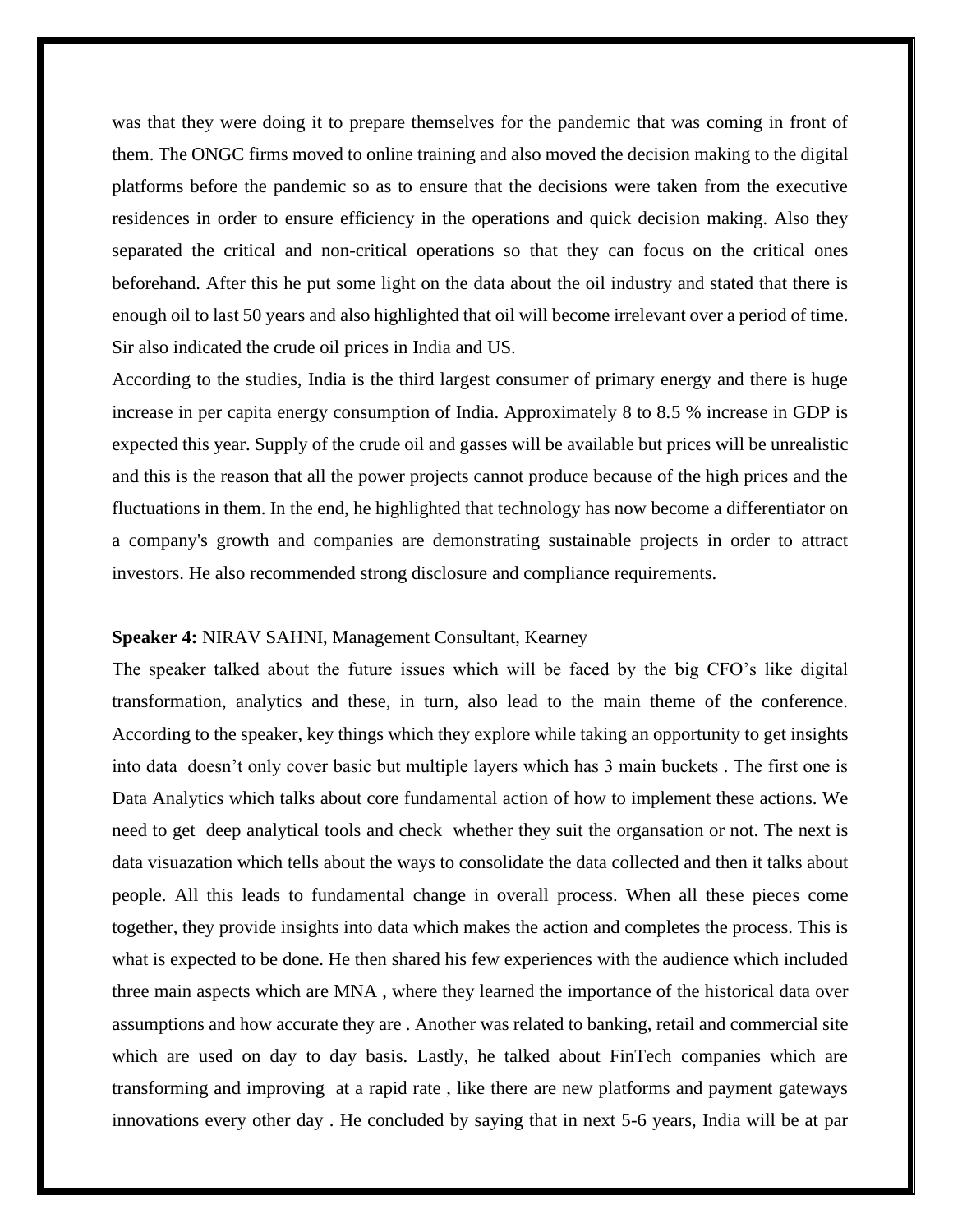with developing countries.

#### **Speaker 5:** Mr. VIVEK WADHERA, CFO & Head – Lending Business, Orix India

The speaker addresses the changes happening around the globe. He stated that the quantum of changes is going to be bigger like change happened from ordinary banking to digital banking and substantially, Contemporary era with cryptocurrency. The reason for all these was inertia to change. For example, there was no global currency so cryptocurrency came into the picture. Proceeding further, Sir talked about the changes that have already taken place like numerous of startup were launched. He introduced the case study of Kodak which didn't felicitate change and consequently lost the hold in the market. With this case study, he explained how change can be the only chance to grow. He concluded by saying "Change is Chance".

**Speaker 6:** Mrs. SANDYA SHARMA, CFO – INDIA & South Asia, Schindler India Pvt. Ltd, Mumbai

She is a die-hard optimist and had a belief that finance people have to be binary. She suggested that one has to work on his aptitude to survive in any economy or changes in the world and also highlighted the fact that we must not try to change others but try to change ourselves instead. After that she focused on three words: learn, unlearn and relearn. Unlearning is equally important because scenarios will rapidly change and it is also important to tackle any situation. Next she focused on the abundance mindset which is essential to survive corporate competence. She then gave an example how an abundant mindset helped her to be better by herself. She recommended that we meditate every day and accept ourselves first before accepting anything else in the world. She put forward to sync with ourselves because the world is very competitive. Then she evicted that things will not work as per our expectations and we need to be dynamic in order to appreciate things around us. With digitalisation phone has become smarter, but we have become dumber. There are a lot of self-help books but no books are available to help others. At the end she encouraged to keep our attitude and aptitude.

#### **Speaker 7:** Mr. JOYDEEP DUTTA, Director Finance, Sapient Corporation

The speaker spoke about "Analytics And Business Intelligence In Finance". He started his session with the history of the word "Analytics" and for that he gave refernce of two books: Moneyball-The art of winning on unfair game published in 2004 and another book Compacting on analytics published in 2007. Proceeding further, he said that an analytics is an integral part of the digital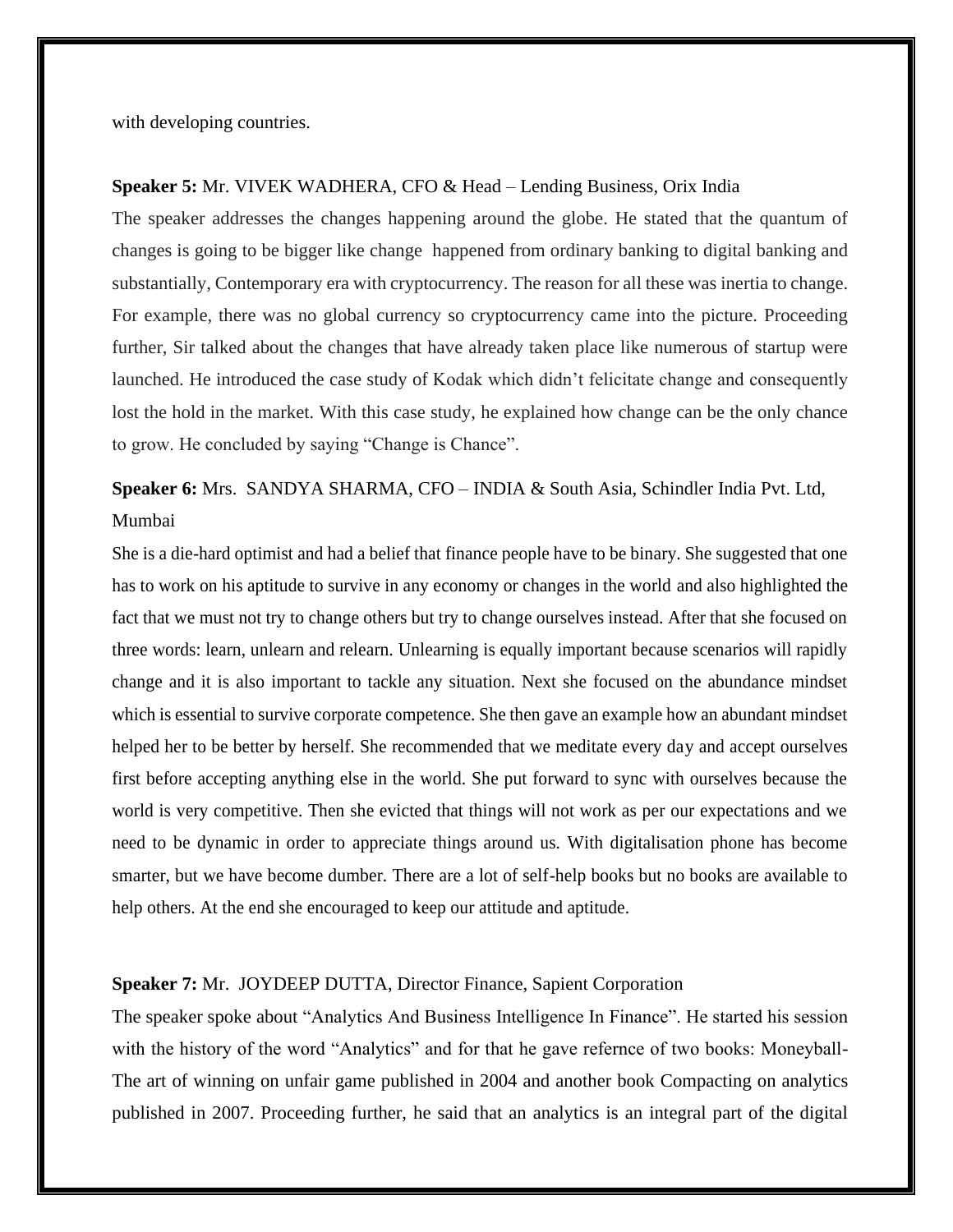transformation strategy. The word analytics give the advantage of the competitive challenges.

Proceeding with benefits of being Analytical

-**Steer:** Help Manage & steer the business through turbulent times.

-**Know:** Know what is really working, Rigorous analytical testing can establish whether your intervention is causing desired changes in your business, or whether it's simply the result of random statistical fluctuations.

**-Efficient:** Cut costs and improve efficiency. Optimization techniques can minimize asset requirements, and predictive models can anticipate market shifts and enable companies to move quickly to slash costs and eliminate waste.

- **Mange:** Manage risk Greater regulatory oversight will require more precise metrics and risk management models.

**-Anticipate:** Anticipate changes in market conditions You can detect patterns vast amount of customer and market data coming your way.

Further discussion was on Gartner Magic Quadrant for Analytics & Business Intelligence Platforms – 2021. He ended his session with a quote written by - Peter F. Drucker **"Analytics has become the key economic resource and the dominant, if not the only, source of competitive advantage."**

#### **Closing Remarks and Comments made by Chair and Panel Members**

**Vote of thanks:** Vote of thanks was given by Dr.Ritu Wadhwa and she thanked all the esteemed guests, faculty and organsing team including audience. She ended by quoting time is money and people presented over there have spent million us with this session was ended.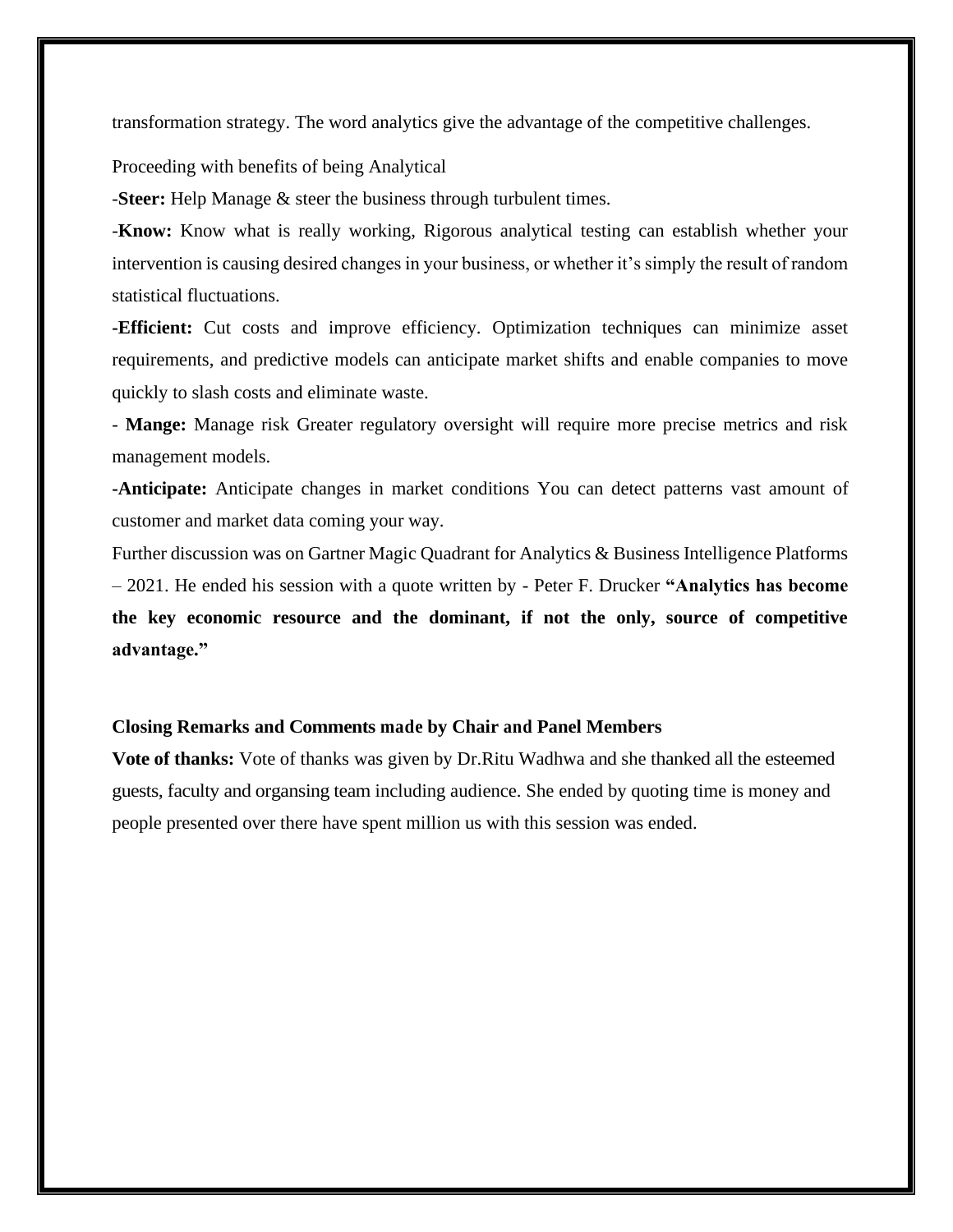

# AMITY UNIVERSITY

- UTTAR PRADESH -

# **General Management: Technical Session 2**

**Date: 18th February, 2022**

### **Start Time: 10:00hrs** End Time: **End Time: End Time: End Time: End Time: End Time: End Time: End Time: End Time: End Time: End Time: End Time: End Time: End Time: End Time: End Time: End Time 16:00hrs**

The Global Leadership Research Conference was organized by Amity Business School, Noida on 16th –18th February 2022 (Virtual Mode) on the theme Leading in the New Reality: Insights into Actions. The conference theme evoked Leading in the New Reality: Insights into Actions.

**Link for the session: https://teams.microsoft.com/l/meetup-join/19%3aSGz96zhA1 h41KNWCoA3DCAk0w6rZQWNf2xIVVrr7Qc1%40thread.tacv2/1644555907220?context=%7b%2 2Tid%22%3a%228d46a076-d093-416d-a57b-8692cde13bf8%22%2c%22Oid%22%3a%2291114c77-70c9-4ab3-95bf-34a8434072bc%22%7d**

Day 3 began with the General Management track.

The main theme of the General Management track was 'Leading in the New Reality: Insights into Actions'.

The General Management Track began with Mr Manav and Ms. Bhajneet extending their gratitude to Hon'ble founder president Dr. Ashok K. Chauhan and Hon'ble Vice Chancellor De. Balvinder Shukla ma'am for this great opportunity and started the track with introducing the theme for the track.

Dr. Swati Upveja ma'am honoured and extended her thanks to Hon'ble founder president Dr. Ashok K. Chauhan, visionary Chancellor Dr. Atul Chauhan, Hon'ble Vice Chancellor Dr. Balvinder Shukla and Director ABS and Dean FMS Dr. Sanjeev Bansal.

A total of 13 paper presentations were made out of which 9 were done pre-lunch and remaining were done post lunch. They are being reported in the order of presentation.

### **Morning/Pre-Lunch Session**

**Session Chair:** Dr Naresh Bodhkhe

**Session Co-Chair:** Dr Karen Cripps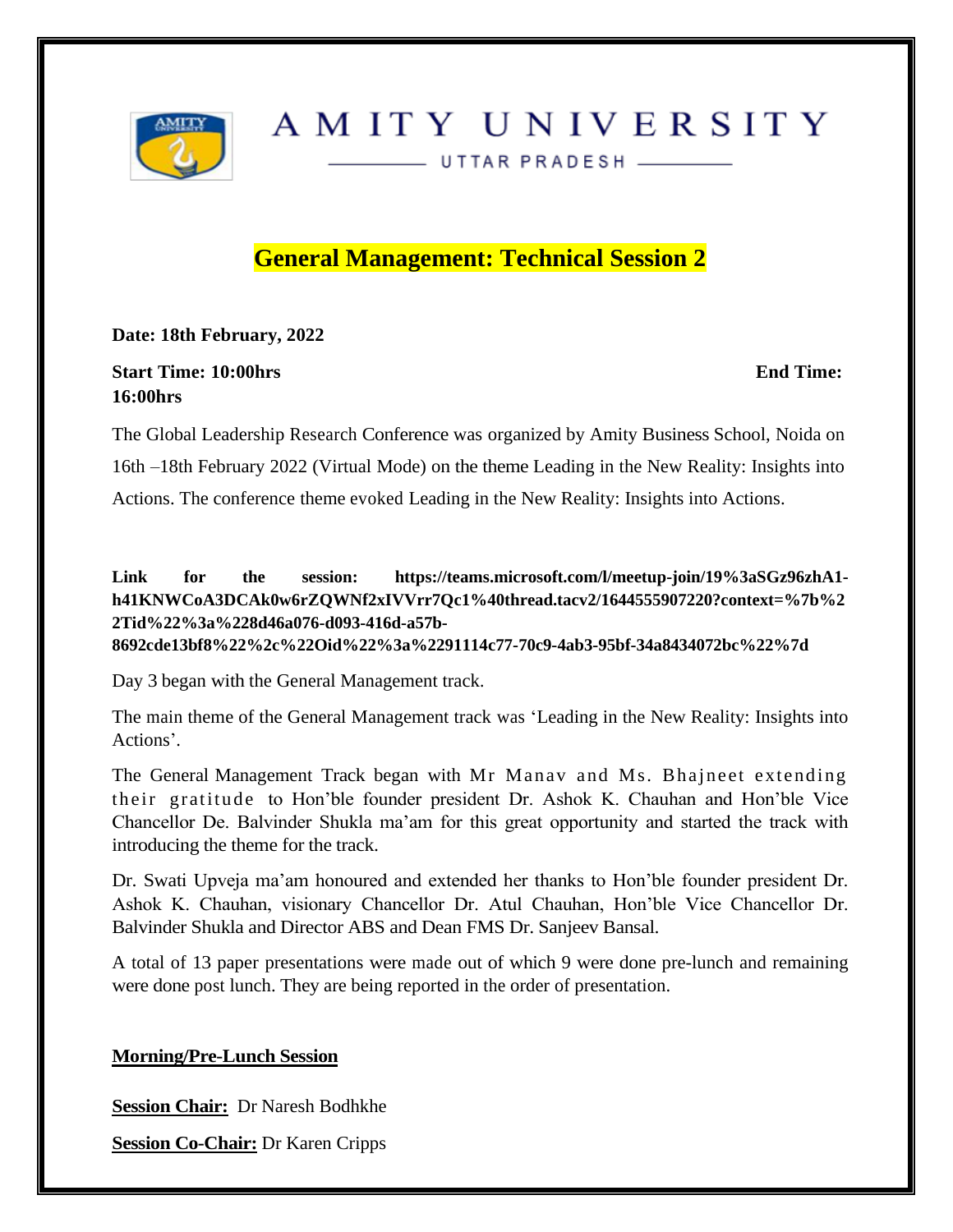#### **Session In-charge:** Dr. Swati Upveja

#### **Session Moderator**: Dr. Anupama Rajesh

#### **Student Support Team:** Mr. Manav Preet, Ms. Bhajneet Kaur

Mr. Manav gave a brief introduction of the session in charge Dr Naresh Bodhkhe Director, Economics Competition Commission of India, Gokhale Institute of Politics and Economics, Pune, Maharashtra, Govt of India, talked about few of his achievement such as several research articles in highly ranked journals and his contribution in CCI. He was then virtually presented with sapling by Dr Sanjeev Bansal sir.

#### **Introductory Remarks by Session charge:**

Dr Naresh Bodhkhe expressed his gratitude and welcomed everyone to the conference. He expressed his gratitude to attend this online conference which allows people to connect even when they are worlds apart and share their knowledge.

Ms. Bhajneet and Mr. Manav gave a brief introduction and thanked Dr Karen Cripps, Lecturer, Winchester, England, United Kingdom and then gave a brief introduction of the session co-chair Dr Karen Cripps and talked about her achievements and tremendous work done by her and she was presented with Sapling virtually by Dr Sanjeev Bansal.

#### **Introductory Remarks by Session co-charge:**

Dr Karen Cripps welcomed and expressed her gratitude to everyone. She expressed her pleasure and appreciation for everyone and then talked about her eagerness to see more about the research articles which will be presented.

Ms. Mehak thanked Dr Karen Cripps and then the paper presentations began.

#### **Presenter 1:** Anjali Singh and Azra Ishrat

# **Topic – Role of Online Learning on General Well-being of Students during Covid 19 Pandemic.**

Ms. Anjali Singh introduced her topic and presented her topic. She discussed on how the pandemic has brought about schools closing all around the globe and shifting from traditional classrooms to online platforms. This pressure can be unfavourable to the student's well-being. She talked about how the study centres around the impact of online learning on students' general well-being of class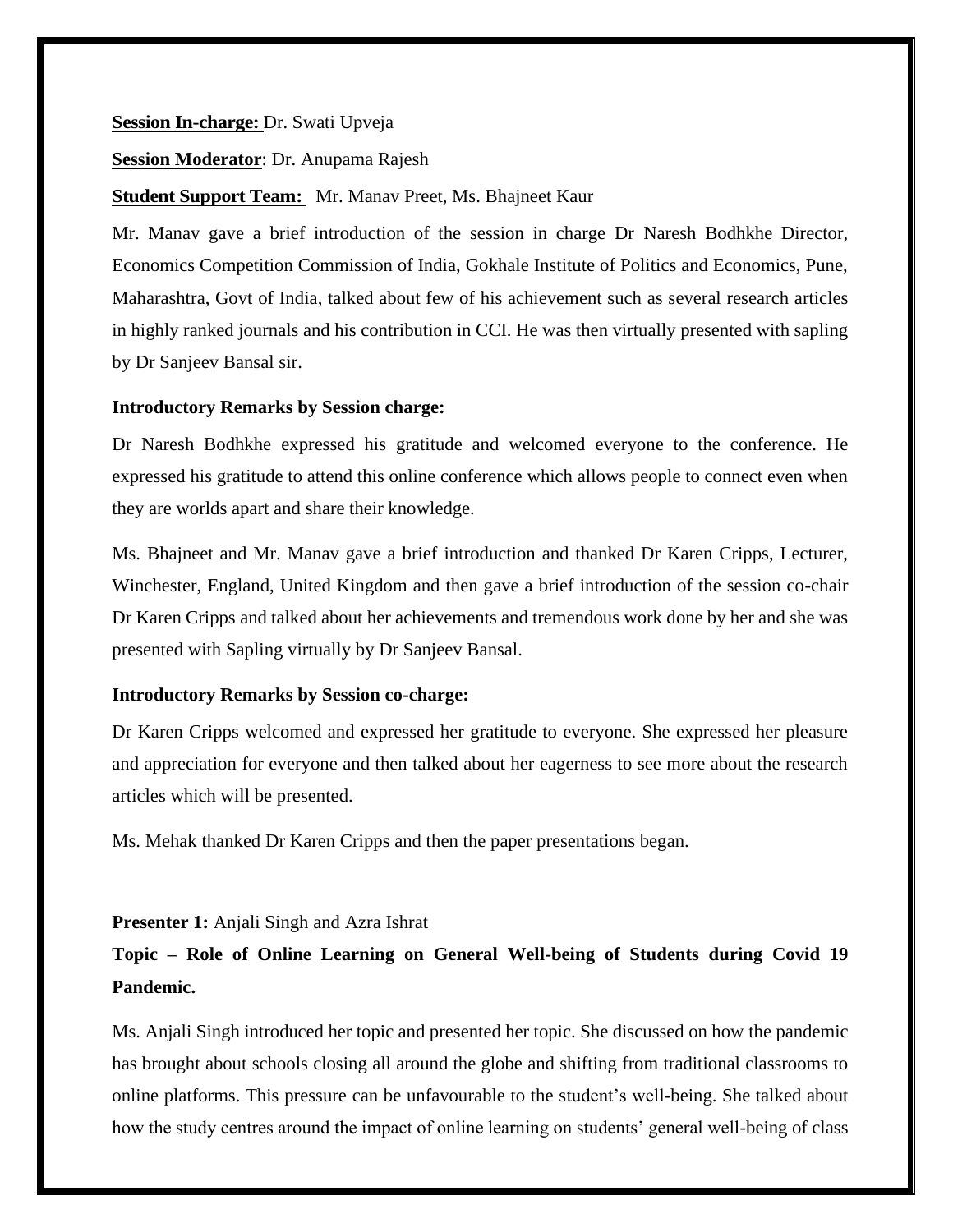11- 12 during pandemic. Results showed that there was increase in tension, shortfall of communication and online learning effects well-being.

**Suggestions given by panelist** – Dr. Naresh suggested that the objective is too broad and there should be focus on research gap also sample should be expanded to all level of education.

**Questions asked by panelist** – Dr. Karen asked about the implication on this moving forward for education and how it will influence people mindset.

**Answer given by participant –** There should mentors going forward to guide the students.

#### **Presenter 2:** K. Kalidasu and S Prasad

#### **Topic – Significance of Selected Macroeconomic Variables Hit in Gold's Substandard Ness**

The speaker Mr. K. Kalidasu started with introducing the topic. Since gold is an effective saving and investment tool in India. Conservation of gold can secure increase in oil demand, depicts increased imports, and stronger inflation. Factors that affect gold price were listed - Common macroeconomic fundamentals like GDP, Exchange Rate, Interest Rate, Inflation, Oil price. He explained how selected macroeconomic variables performance can effectively accelerate gold and gold price relativity with macroeconomic trends.

**Suggestions given by panelist –** Dr. Naresh suggested that it should be precise and a brief about review of literature, methodology and data that was used should be presented. Dr. Karen suggested to expand a little bit more information on black economy.

**Questions asked by panelist-** Dr. Naresh enquired what is the significance of the paper.

**Answer given by participant –** He answered that this was a conceptual paper which can help in understanding what and how macro eco factors effect gold prices.

#### **Presenter 3:** Angana Parashar Sarma and Neha Jain

#### **Topic – Determinants of Participation in GVCS: A Global Evidence**

Ms. Angana began with emphasizing the Global Value Chains (GVCs) are becoming increasingly important today, as evidence of how countries can gain from the conception, production, and export of a specific commodity through such trade liberalization. She explained the purpose of the study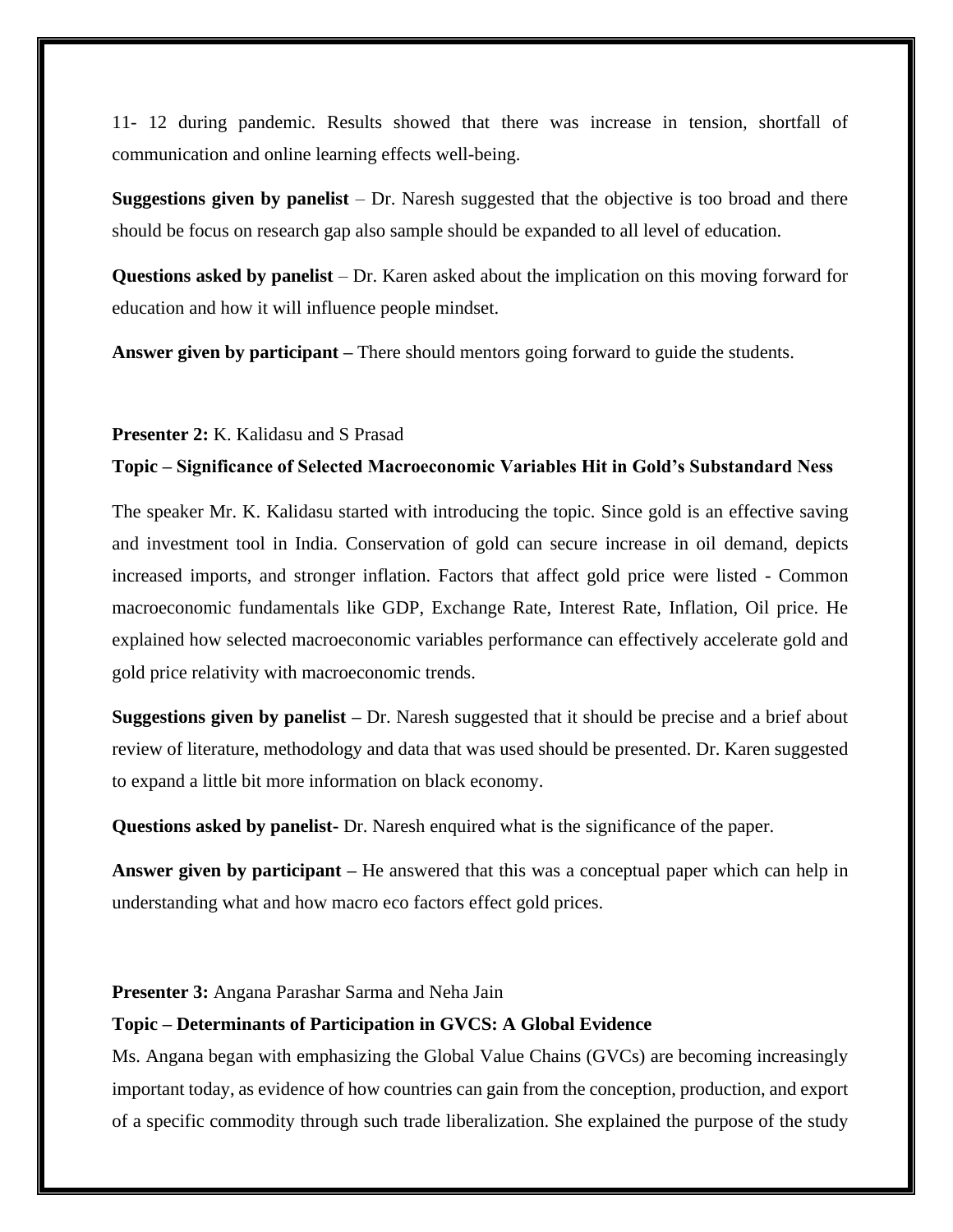to look into the determinants of GVC participation from 1997 to 2018 in a sample of 22 countries. She then disclosed the findings which showed Economic Policy Uncertainty (EPU) and Financial Market Depth (FMD) as factors influencing the participation of countries in GVCs. The FMD positively influences whereas the EPU negatively impacts the participation of countries in GVCs.

**Suggestions given by panelist** – Dr. Naresh asked to take another look at EPU as an index can be used a as variable and recheck the model. Dr. Karen suggested to look at LR and how all those papers have extracted the variable and how the findings of the current study can be compared with those.

**Answer given by participant** – She agreed with the suggestions and will focus on those in the future.

#### **Presenter 4:** Dr. Priyanka Chadha and Dr. Rajat Gera

# **Topic – Reasons for Gender Gaps in Women Entrepreneurship: A Systematic Literature Review Study**

Dr. Priyanka introduced the purpose of the study and which methodology was used for the accomplishment of the research. There is a need for an integrated approach towards reducing the gender gap in women entrepreneurship which includes Macro level environmental, Meso level normative and social and individual level demographic and psychological factors. A systematic review of literature on reasons for gender gap in entrepreneurship from 2000-2020 was done. 129 papers were selected through a PRISM approach.

**Suggestions given by panelist** – The factor of fear is major factor that hold down women entrepreneur which can also be looked at. Dr. Karen suggested to also list cultural factors of countries across the categories.

**Questions asked by panelist-** Do you see any role of culture that can bridge the gap between number of women and male entrepreneur.

**Answer given by participant –** Yes there is a clear difference due to generational gap which encourages the new generation to take new actions without fear.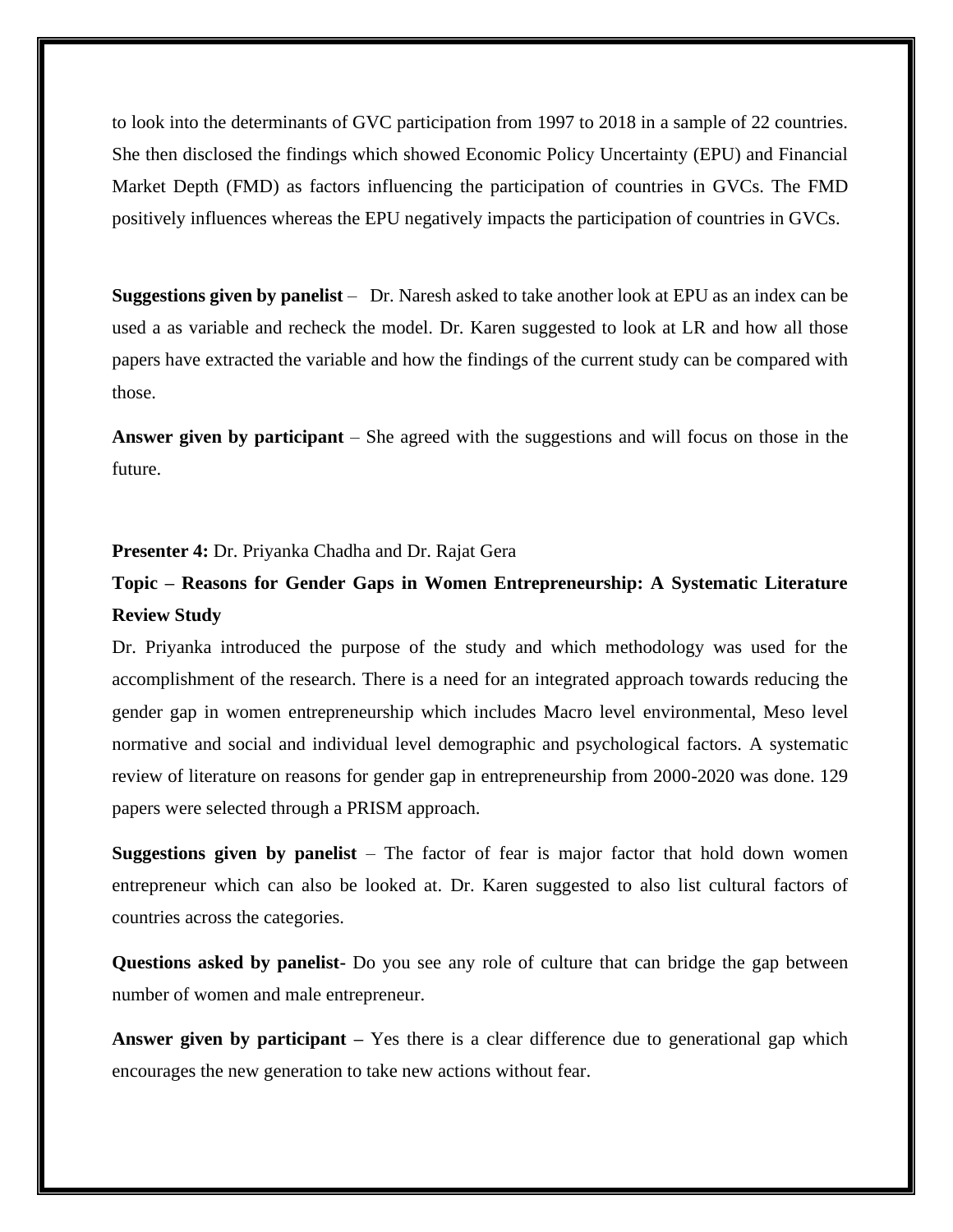**Presenter 5:** Ganesh Valiachi and Muthusamy A

#### **Topic – Export Resilience of Indian Leather Footwear – Post Covid19 Context**

The speaker Mr. Ganesh explained the purpose of the study which is to identify the factors affecting the Indian leather footwear exports during the crisis period and prioritize the major challenges faced by them. The method adopted to rank the challenges was Analytic Hierarchy Process (AHP). He has collected the data from the major stakeholders of Indian leather and products exports. He then elaborated the results of the study that export revenue, supply chain disruption and export operations & Incentives have been severely affected during the Covid19 outbreak.

**Suggestions given by panelist –** Dr. Naresh suggested to look into some export data and real comparative advantage (RCA) to add to the knowledge.

**Questions asked by panelist-** Dr. Karen enquired the Italian factors that are affecting Indian markets.

**Answer given by participant –** There are research articles which list the Italian factors and how they impact Indian markets due to their close relation in export market.

#### **Presenter 6:** Diksha Madan and Dr. A.K Sharan

# **Topic - Efficacy of Gender Budgeting: Critical Analysis of Gender Equality in India Vis-A-Vis South Asian Countries**

Ms. Diksha spoke about Gender Responsive Budgeting (GRB) as a tool for mainstreaming gender perspective at various stages of planning, budgeting, implementation, impact assessment, and revisiting of policy/program objectives and allocations. She then proceeded to list the purpose of the study which is to introduce the framework of gender-responsive budgeting approaches of the South Asian region and comparing the Indian framework with the other countries in the region and assessing gender equality using various macroeconomic parameters.

**Suggestions given by panelist –** Dr. Karen suggested to look at how covid has slowed down reporting on gender pay gaps.

**Presenter 7:** Sonal Raina Tikku, Prof Anjani K. Singh and Prof Ashok Sharma

#### **Topic- Adoption Of E-Wallet Among Micro Entrepreneurs in NCR of India**

Ms. Sonal introduced her topic of study emphasizing the impact of this pandemic has far-fetched implications on the sustenance of industries. She stated the purpose of her study is to investigate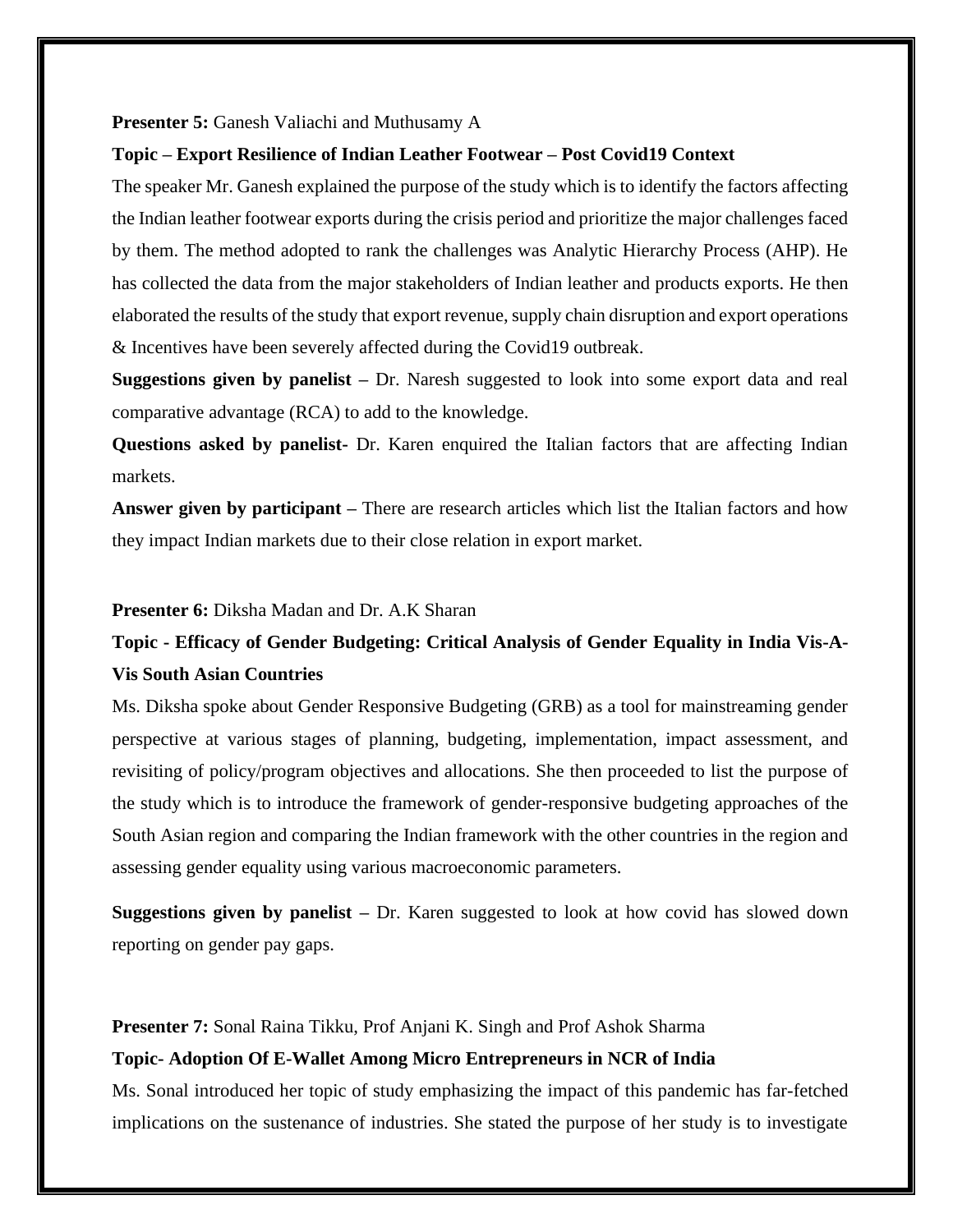the influence of various endogenous and exogenous factors affecting E-wallet adoption among micro entrepreneurs in India. She stated that the factors including social influence and perceived convenience do not affect E-wallet adoption.

**Suggestions given by panelist** – You may also include the covid scenario in your research and study the effect of it.

#### **Presenter 8:** Anushree Saxena and Ritu Wadhwa

#### **Topic - Project Management: The Delhi Metro Project Case Study**

The speaker Ms. Anushree explained how the role of project management techniques has helped to implement these projects successfully and has been widely established in areas such as planning and control of time, cost, and quality. The success ability of projects can be traced to good planning, clear responsibilities, accountability, and adhering to schedules strictly. She listed the purpose of the study which is to project as useful strategic weapons, which creates economic value along with competitive advantage.

**Questions asked by panelist**- what is your contribution in this work as the models are already present in books.

**Answer given by participant –** The research is still in the Preliminary stage and a lot of work is still to be done.

#### **Presenter 9:** Disha Aggarwal & Ritu Wadhwa

# **Topic – Impact of Covid- 19 on key performance indicators (KPI) of information technology sector in India.**

She started with talking about the objectives of her study which included the financial impact of covid 19 on it companies and comparing the performances on different financial of IT companies during pre-covid and during covid era. She then took us to the literature review, research methodology which included her data collection and data analysis done for the paper. She had taken a comparison between covid and pre covid year. Talking about revenue, total expense and profit before tax for the covid and pre covid years. She then further talked about differences in ratios including debt equity ratio, current ratio and return on capital employed ratio for 3 major companies tata consultancy services, Infosys and Wipro. She concluded by mentioning the stock price analysis for which she had used T test. Ended her presentation by talking about the final findings of the study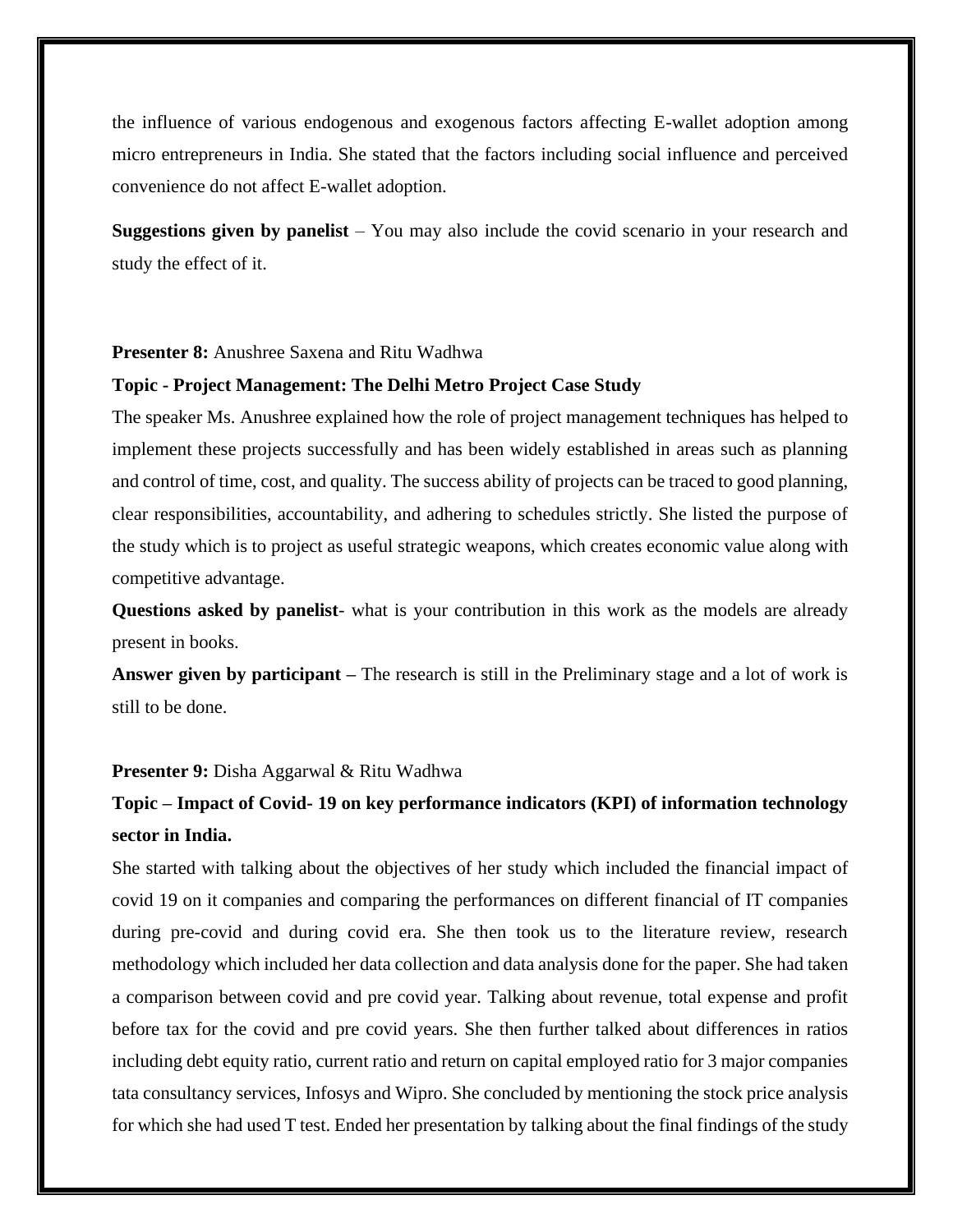which included that there was some impact on revenue of Indian IT Industry on account of covid 19. IT industries generated a revenue of US \$ 191 billion in FY.IT sector has one the major sector in which the impact was minimal

**Question asked by panelist** – 1. Almost every sector has got effected by covid, why wasn't the IT much effected?

**Answer given by participant**- Because it was the most performing sector because everything was running online only during covid 19. That is why their finances were not hampered.

**Question asked by panelist-2.** What was the most surprising finding from your study and the main implication?

**Answer given by participant-** The most surprising finding I would say was that the companies showing extreme revenue were also showing the extreme expenses which I wasn't expecting.

**Post Lunch Session Session Chair:** Dr Naresh Bodhkhe **Session Co-Chair:** Dr Karen Cripps **Session In-charge:** Dr Swati Upveja **Session Moderator**: : Dr Anupama Rajesh **Student Support Team** : Mr. Manav Preet, Ms. Bhajneet Kaur

**Presenter 1:** Santosh Kumar, Ritesh Dubey, Urvashi Varma, Anubhav Tiwari and Sarath Babu.

**Topic- Digital Entrepreneurship: Impact Study as Factor of Widening Rural and Urban Gap.** He started with giving an example from an article published in the Hindu for reducing the gap between urban and rural India, govt has also taken steps but it's not happening still. He talked about the research gap and research objectives for the study. A detailed literature review including more than 100 papers were used. 31 factors were found out due to which there is a gap between rural and urban areas after literature review which were later grouped into 7 broad factors including demographic factors, business correspondence etc. The DMTOP model was used for the study.

**Question asked by panelist – 1**. What you consider the key recommendation for policy makers? **Answer given by participant-** Govt should think about demographic factors, they should educate people from rural areas. Work on fundamentals first rather than working on higher implications in rural areas.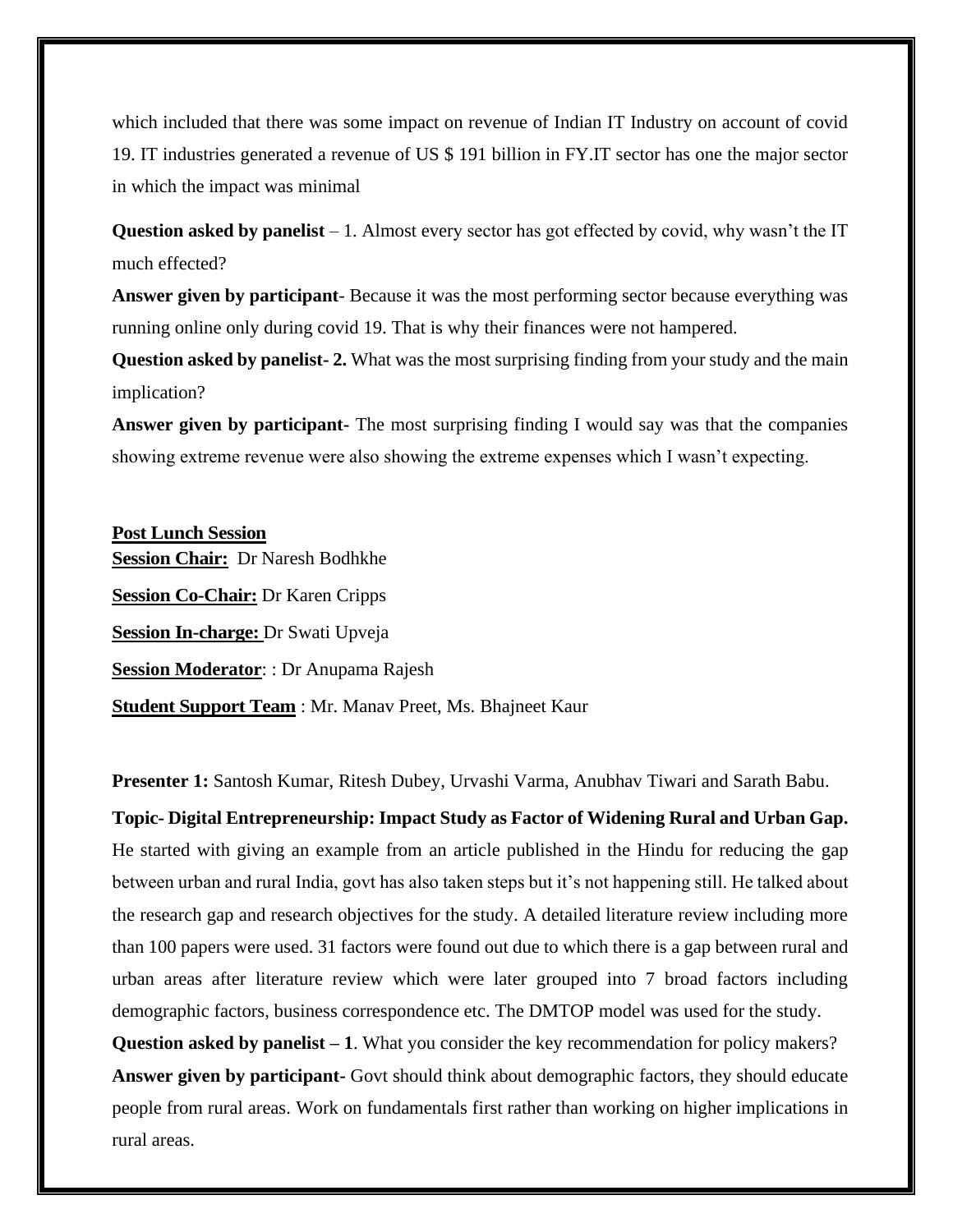**Question asked by panelist – 2**. Would you use Delphi effect in future?

**Answer given by participant-** It is important to use Delphi data because of the more population here.

#### **Presenter 2:** Ezhil Maran KP and Dr. Jeevarathinam M.

#### **Topic- Recent development and performance of micro and small enterprises in India**.

He started with introduction to the research problem in which he mentioned what even after contributing majorly in the economy of India there are a lot of challenges faced by micro and small enterprises in India. He took us from the literature review done for the study in which he had reviewed literature on performance of MSME's and problems of MSME's. The main objectives of his study were to explore the status of MSME's in India and to analyze the performance of MSME's in India. Dr also discussed in details the results of his study and finally concluded his presentation by mentioning how in past 5 years the growth of MSME's was tremendous and impact of MSME's sector is highly remarkable.

**Question asked by panelist -** What do you consider as a priority for action?

**Answer given by participant**- The GOI should release more schemes for raising funding in MSME's sector.

#### **Presenter 3:** Dr. Manisha Singh.

**Topic- youth unemployment and labour force participation rate in India- An Empirical study.**  The researcher started her presentation by explaining the meaning of youth and unemployment and the importance of youth for any country. She then explained the relationship between youth unemployment and LFPR. Dr Manisha mentioned that there is a direct relation between LFPR and economy of country and thus the employment as well. The nature of relationship and the factors affecting the relationship between youth unemployment and LFPR. Empirical analysis was conducted for the study. While concluding her presentation she mentioned how her study proved that there is a negative relationship between youth unemployment and LFPR and without labour reforms, it is not possible to achieve inclusive and accelerated economic growth and reap demographic dividend.

**Question asked by the panelist**- 1. How many observations do you have, is it enough to use the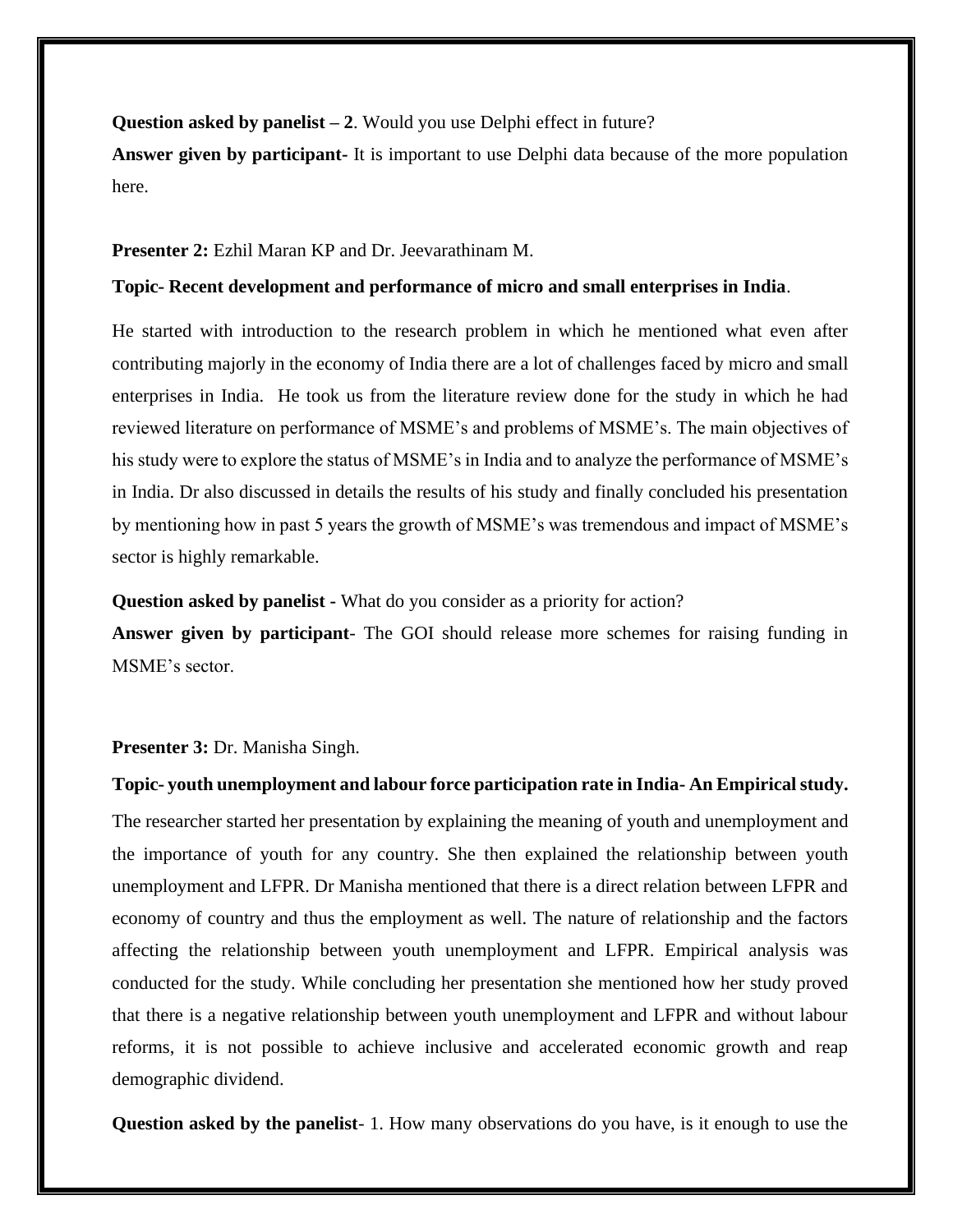techniques that you have used? I think it's better to use panel data to get better results.

**Answer given by participant** - I have taken 20 years data annually and I will try to use other methods as well in future.

**Question asked by the panelist- 2.** Have you segregated it based on gender or not?

**Answer given by the participant-** No, ma'am I have not. I have taken the youths in general.

**Presenter 4:** Sweksha Khobragade and Prof. Rekha Acharya.

### **Topic- A comparative study of India and China- Economic Growth and Ecological Polarization.**

She began with the definition of polarization and how its definition has been evolved over the past years. The relationship between economic growth and ecological polarization was discussed. The various effects were discussed including scale effect, composition effect and technical effect on ecology. The major objectives of the studies included to study the economic growth of India and china in terms of GDP, to explore and understand the sect oral contribution of India and china. Literature review, research gap and research methodology were also presented by Dr Sweksha. She further explained the results of her study with the help graphical representation of the data. In the end she explained the policy implication of her study.

**Remarks given by the Jury:** Exporting pollution is a concept used by west and should be adopted here as well. Creating more jobs will indeed cause more pollution.

At the end Dr Karen Cripps expressed her gratitude. She introduced everyone to "The principles for responsible management education" (PRME) which is largest organized relationship between the United Nations and management related higher education institutions founded in 2007. She then mentioned the 6 principles of PRME which were purpose, values, methods, research, partnership and dialogue. She talked about the chapters included and working groups involved in the PRME. Dr Karen also talked about the 12 sustainability mindset principles. She concluded her presentation with thanking everyone for such an enriching experience. She said it was a very learning experience for her.

#### **Closing Remarks and Comments made by Chair and Panel Members**

**Vote of thanks:** Dr. Anita venaik gave the vote of thanks. She proposed her heartfelt gratitude to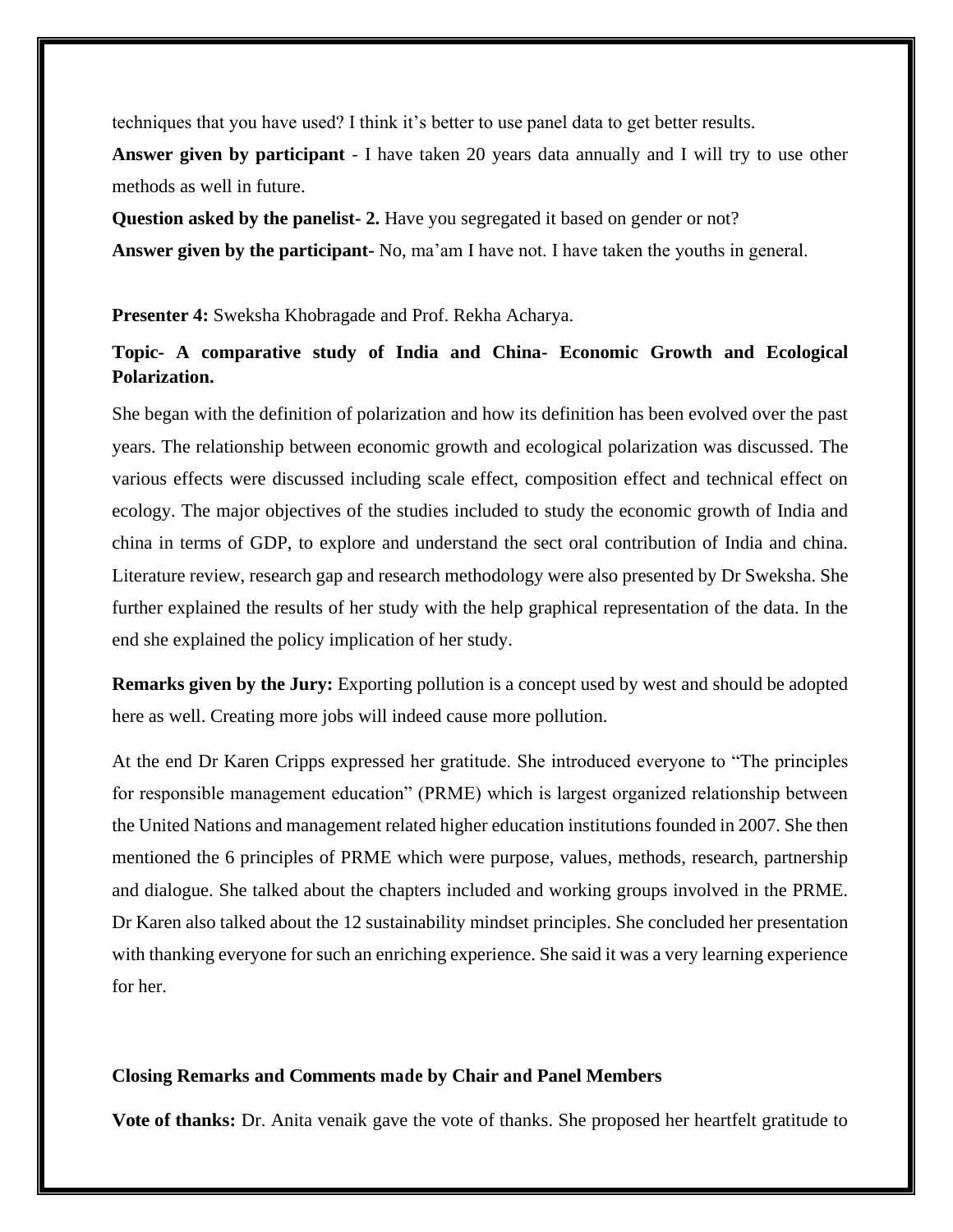Director ABS, Chancellor and Vice Chancellor for their visionary ideas and motivation for organising such events. She also proposed her thanks to the session Chair Dr Naresh Bodhke and session co-chair Dr Karen Cripps. She also thanked all the panel members and participants, organising team and all supporting staff of the 7th Global Leadership Research Conference,2022. Dr Anupama Rajesh and Dr Swati Upveja also thanked everyone for making it a successful event.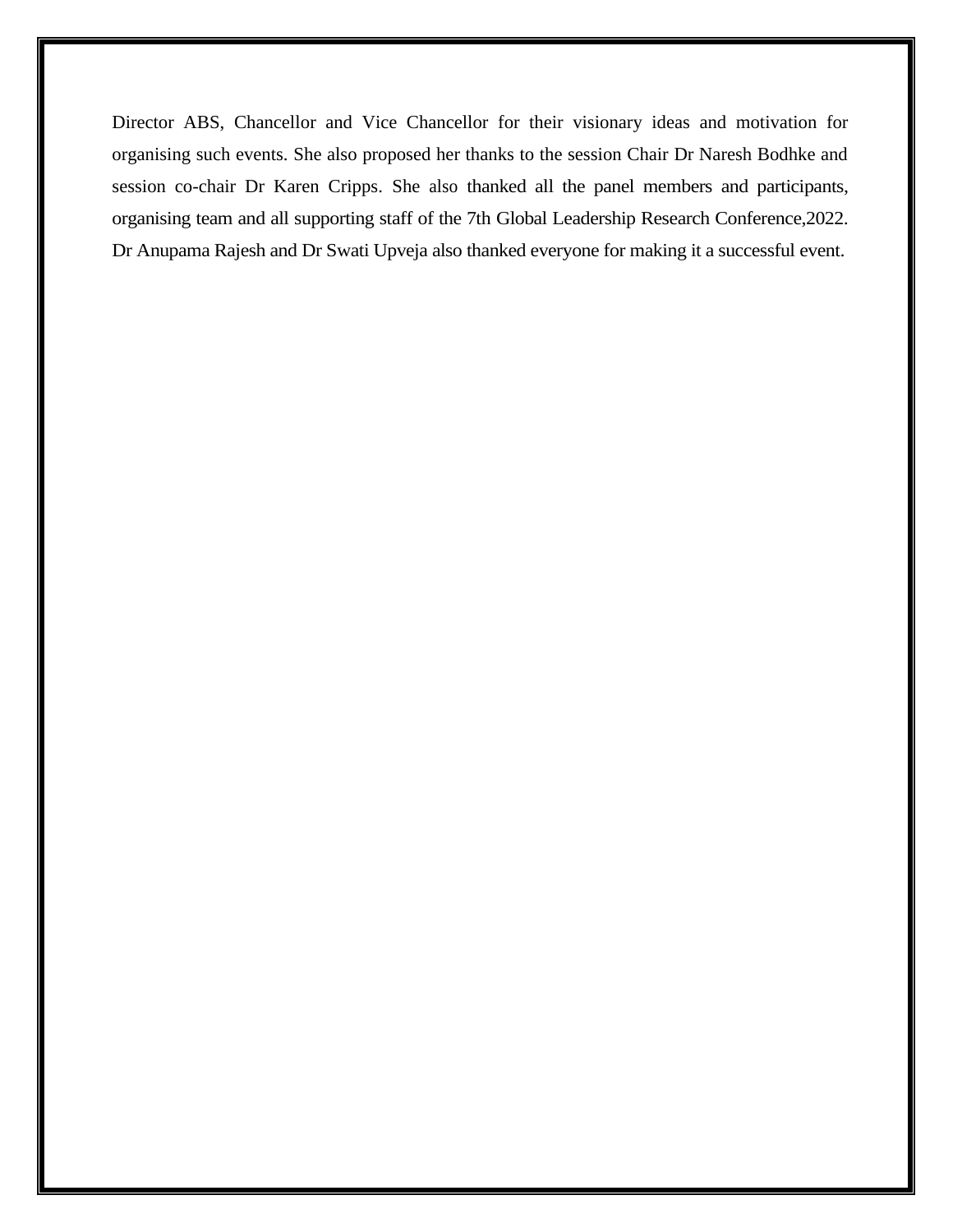

# AMITY UNIVERSITY

UTTAR PRADESH

**Marketing Management Technical Session II**

**Theme: Leading into the new reality, Insights into reality**

**Date: Friday, 18th February 2022** 

#### **Start Time: 10:00hrs End Time: 16:00hrs**

The Global Leadership Research Conference was organized by Amity Business School, Noida on 16th –18th February 2022 (Virtual Mode) on the theme Leading in the New Reality: Insights into Actions. .

#### **Technical Session No - Marketing management session-2**

A total of 16 paper presentations were made out of which 8 were done pre-lunch and remaining were done post lunch. They are being reported in the order of presentation.

#### **Pre- Lunch Session**

**Session Chair:** Dr. Rajat Gera**,** Professor

**Session Co-Chair:** Dr. Sachin Sinha, Associate Professor

**Session Moderator:** Dr. Rahul Gupta

**Session In-charge:** Dr. Amit Kumar Pandey

**Student Support Team:** Rhea Sabharwal

**Introductory Remarks:** Dr. Amit kumar Pandey started the session with the introduction of the conference. The importance of the conference was mentioned by speaker mentioning its role in academia and industry and how it will help people from academics and industry to interact and interpret for real world scenario. Further Dr, Rajat Gera took over and congratulated all the presenters and ended with a note to have maximum learning from the conference and implement it in future work.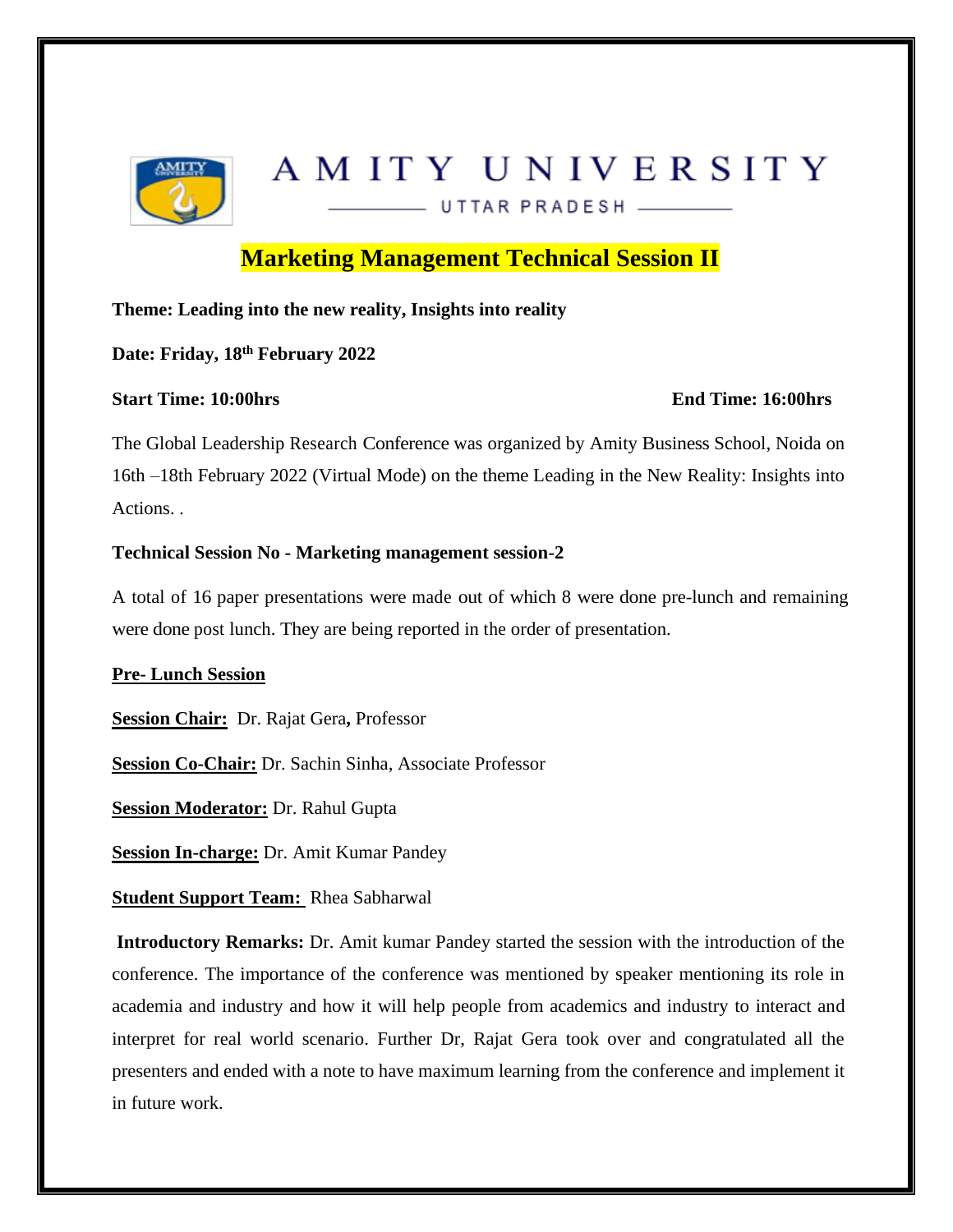**Presenter 1:** Sonali Singh, Sumit Singh Jaisal.

**Topic- Role of Service Quality in achieving Customer Satisfaction: Evidence from Indian Online Retail Industry.**

Participant introduced the concept of the growth of the online retail industry in India. She highlighted the models used in the previous studies in detail. She concluded that if customer have security about their personal and account related information and also be confident of no misuse of their personal information, customers will remain satisfied and use that online retail store with no worries.

**Question asked by the jury:** Dr. Rajat Gera asked why researcher doesn't include the Hierarchical mode, Emotional Experience and theoretical outcome. Dr.Sachin Sinha suggest on the basis for the study, find the idea of truth as it is more applicable to online learning.

**Response given by the presenter**: She stated that this would be included in future studies, but the current study is simply used to determine consumer satisfaction.

**Presenter 2:** Ana Bermeo and Danna Rivas.

# **Topic- Business to Business Marketing: The Impact of Fast Fashion Brands Marketing Strategies on Social Media.**

Participant began with a brief overview of how society consumes fast fashion as a tool for expressing the newest fancy trends promoted by social media, and Fast Fashion is affordable clothing made by mass market retailers. She concluded that the fashion industry is quite complex and that the clothing produced by this sector is quite expensive.

**Question asked by the jury:** Dr. Sachin Sinha suggests doing a more methodological part research rather than a qualitative and quantitative study since it analyzes the data. Dr. Rajat Gera asked whether fast fashion is a global phenomenon or in a specific country.

**Response given by the presenter:** She answered that course fast fashion is the global phenomenon and will doing more methodological research.

**Presenter 3:** Bari, Sandip Solanki

**Topic- What Indian Customer's looks While Purchasing Online: Post COVID Qualitative Study.**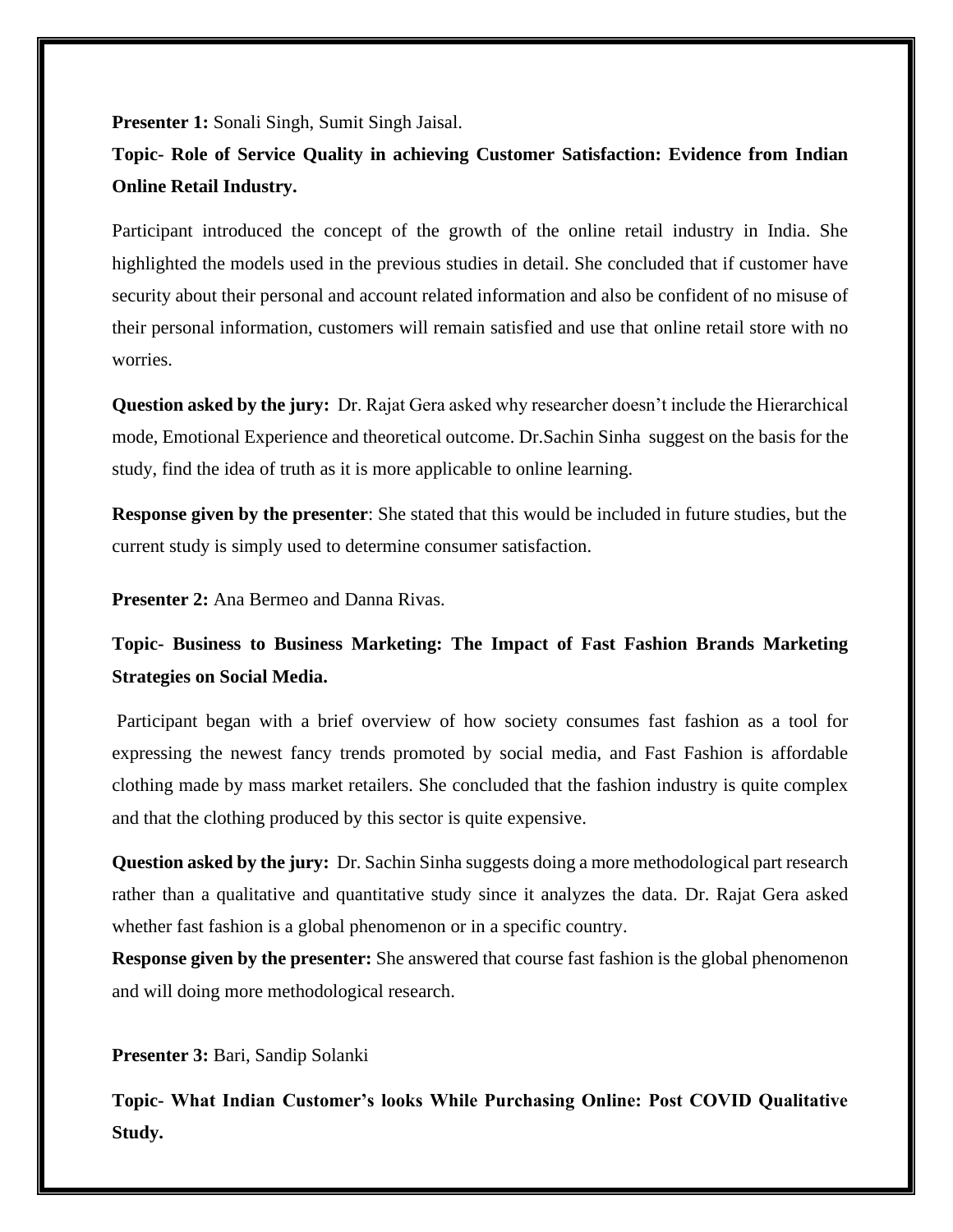Participant started with the basic explanations about everyday online purchases. He also highlighted previous research conducted by researchers. He further added about the factors that consumers consider while purchasing online. He concluded that price difference, ease of comparison, and brand effect all had an impact on positive purchasing intention. For high price products such as laptops, refrigerator etc. people first check the product in shop and prefer to purchase same model.

**Question asked by the jury**: Dr. Rajat asked why you used the semi-structured tool for the Questionnaire.

**Response given by the presenter**: He answers that because it is very flexible to use & respondent oriented.

**Presenter 4:** Girish Sharma, Soumya Kaushik, Akhil Srivatsa, Harsh Bhardwaj And Varun Miglani

## **Topic**- **Consumer Behaviour towards Sustainable Fashion: A Comparison of Pre-and Post-Covid-19 Pandemic in India**

Participant introduced the concept of fast fashion, sustainable fashion, the covid-19 outbreak and discuss about the hypothesis to find the relation between knowledge and support of sustainable fashion. He concluded that fashion consumption saw a significant decrease due to pandemic and quality/durability oriented purchase help inculcating sustainability into lives.

**Question asked by the jury**- Dr. Sachin Sinha asked why researcher used k test for the study. **Response given by the presenter:** He responded that it is used for non-parametric test and data was not normally distributed in the study.

#### **Presenter 5:** Priyadarsini Patnaik

# **Topic- Impact of online review credibility on purchase intention, with reference to source credibility Theory**

The presenter discussed the importance of online product reviews in influencing customer purchase decisions. She concluded that consumers' intention to purchase can be influenced by credible online reviews, the quality and perceived value of those reviews and customers serves positive and credible product review in terms of benefits, while negative or fake reviews serve as a denial to purchase.

**Question asked by the jury:** Dr. Rajat Gera asked what research design do you have use in this study. Dr.Sachin Sinha appreciated the work.

**Response given by the presenter**: She said that she use descriptive research design for the study.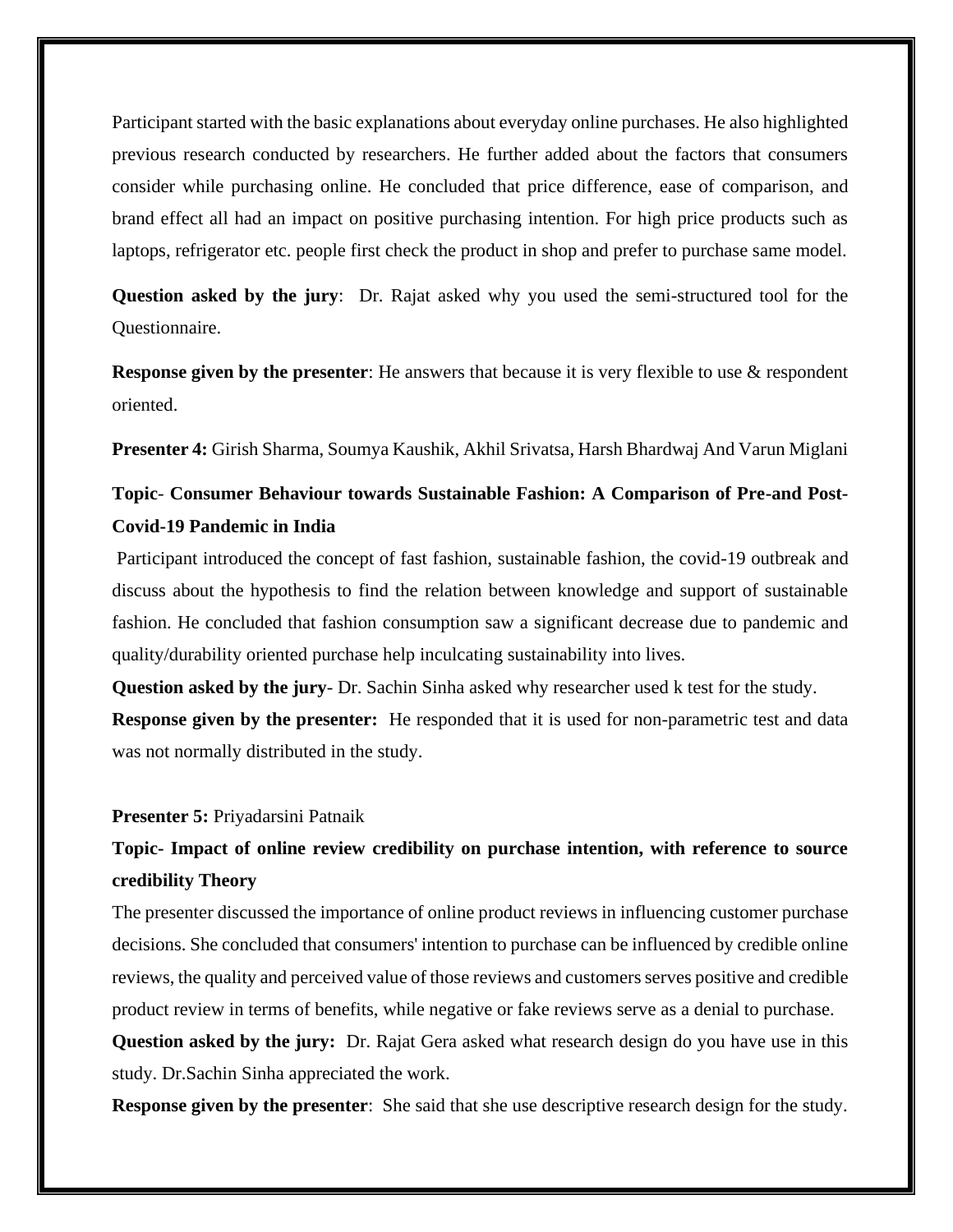#### **Presenter 6:** Linson K.c., Dr. Suresh V

# **Topic- A study on Influence of digital marketing techniques in making purchase decision of passenger vehicle cars in south India.**

The presenter talked about digital marketing, social media marketing and content marketing in Indian context with reference to passenger car vehicles market in South India. He concluded that showroom, websites, social media platforms and newspaper are the preferred mode of collecting information on car purchase decision.

**Question asked by the jury**: Dr. Rajat Gera asked how audience influenced for car purchase.

**Response given by the presenter**: He answered that audience are influenced by advertisement strategies.

**Presenter 7:** Shweta Dabas and Dr. Garima Malik

#### **Topic- The Effect of green product knowledge on green purchasing intention**

Presenter explained the concept of the green product knowledge, & green purchasing intention in context to environmental qualities and environmental implication. She concluded that the green product knowledge effect the green purchasing intention and the role of green trust, perceived price and consumer effectiveness in boosting green purchase intent.

**Question asked by the jury**: Jury asked that in the past 2 years public perspective have changed or not what is your observation.

**Response given by the presenter:** She answered that yes, it is changed a.s awareness is increasing.

**Presenter 8:** Dr. Priyanka Dalmia, Dr. Vaishali Goel, Dr. Ajay Singh

**Topic- Branded Spices VS Local & Homemade spices in India-Which is preffered more and why**

The presenter started with brief introduction of spice or Masala used by Indians. She also discusses the factors that play important role in the spice purchase behaviour of the consumer. She concluded because of taste, Indians prefers home and local made spices in India.

#### **Presenter 9:** Mariyappan N, Dr. Sangeetha G

**Topic- Usage of Digital Marketing and Medical Mobile Application in Online Medical Consulting Services during Pandemic with reference to consumers in Chennai city.**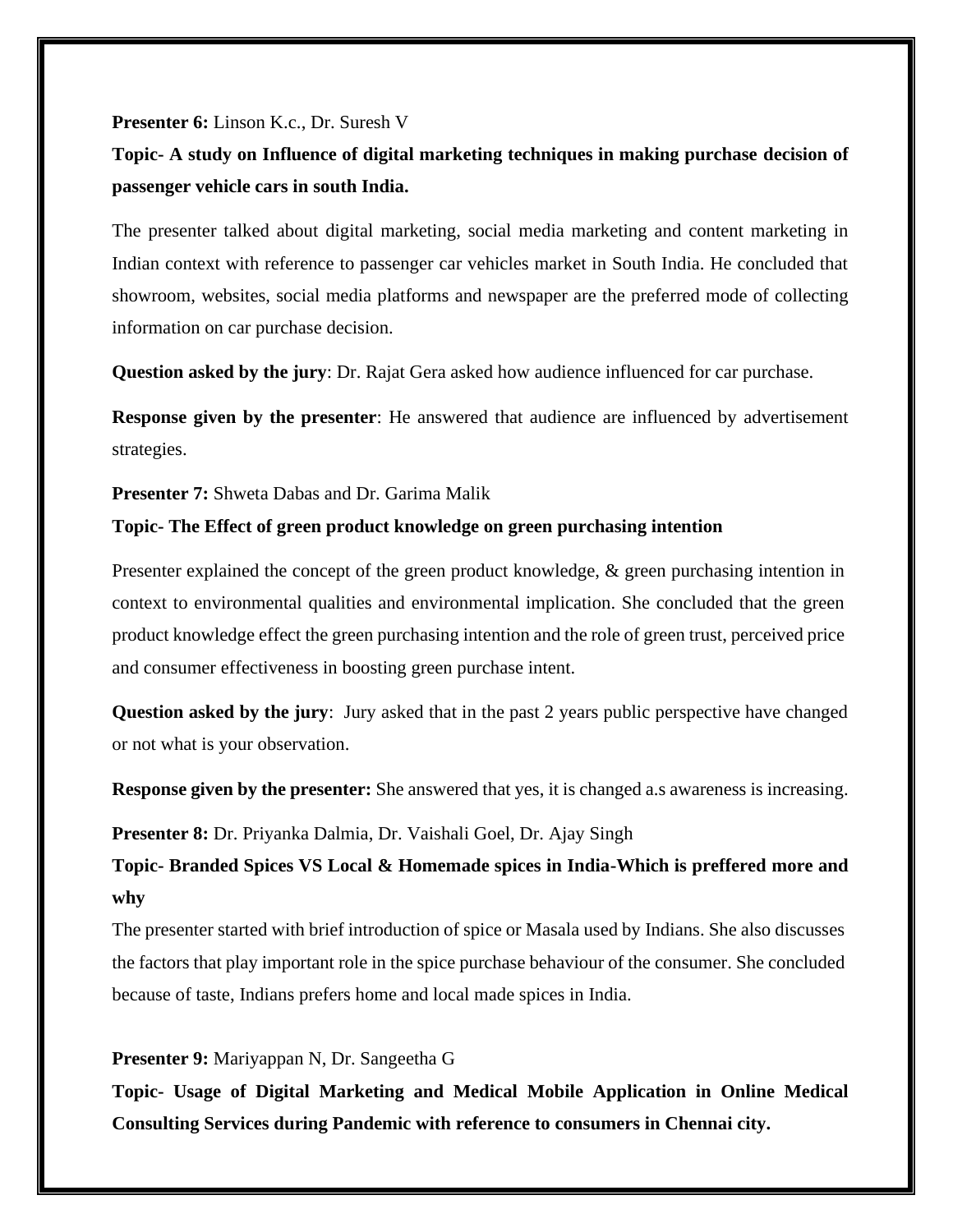The presenter started the presentation with an introduction of the impact of Covid-19 on online purchase of medical goods and services. He also discuss that the students prefer social media websites such as YouTube, Instagram to find out about online medical consultancy services. He concluded that the makers of app use digital marketing to reach the target customer.

**Question asked by jury** – Dr.Sachin Sinha asked why you think mobile applications is not that useful in case of critical illness.

**Response given by the presenter**: – He answered that in case of critical illness, people might opt for nearby medical services.

**Presenter 10:** Arunabh Chakraborty, Jaideep Kaur

# **Topic** – **The impact of electronic word of mouth on the application of online consumer communities**

The presenter introduced the objectives of finding out the cause and effect relationship between electronic word of mouth and the decision to join online consumer community. He concluded that found out the relationship to be positive between electronic word of mouth and the decision to join online consumer community.

**Comments by the Jury –** Dr.Sachin Sinha pointed out that there is a lack of theoretical framework to the study.Dr.Rajat Gera suggest to explore the study in detail.

**Response given by the presenter** – Presenter accepted that more extensive review of available literature had to be incorporated.

#### **Presenter 11:** Lohit Dubey**,** Dr. Preeti Srivastava

# **Topic** - **Indian Consumer Purchasing Behaviour of Jeans between Indian Versus Foreign Brand: A Comparative Study With Reference To M.P. Region**

Presenter introduced about the consumer perception on Indian brands of jeans and foreigner jeans. He further discusses the comparison of consumer perception on Indian brands and foreigner brand jeans. He concluded the findings that Indian population with not a considerable income are still inclined towards the Indian brands of jeans.

**Comments by the Jury** –Dr.Sachin Sinha recommended expanding the sample size, i.e. to include respondents from international level. Dr.Rajat Gera satisfied with presentation.

**Response by the presenter:** Presenter accepted the suggestion.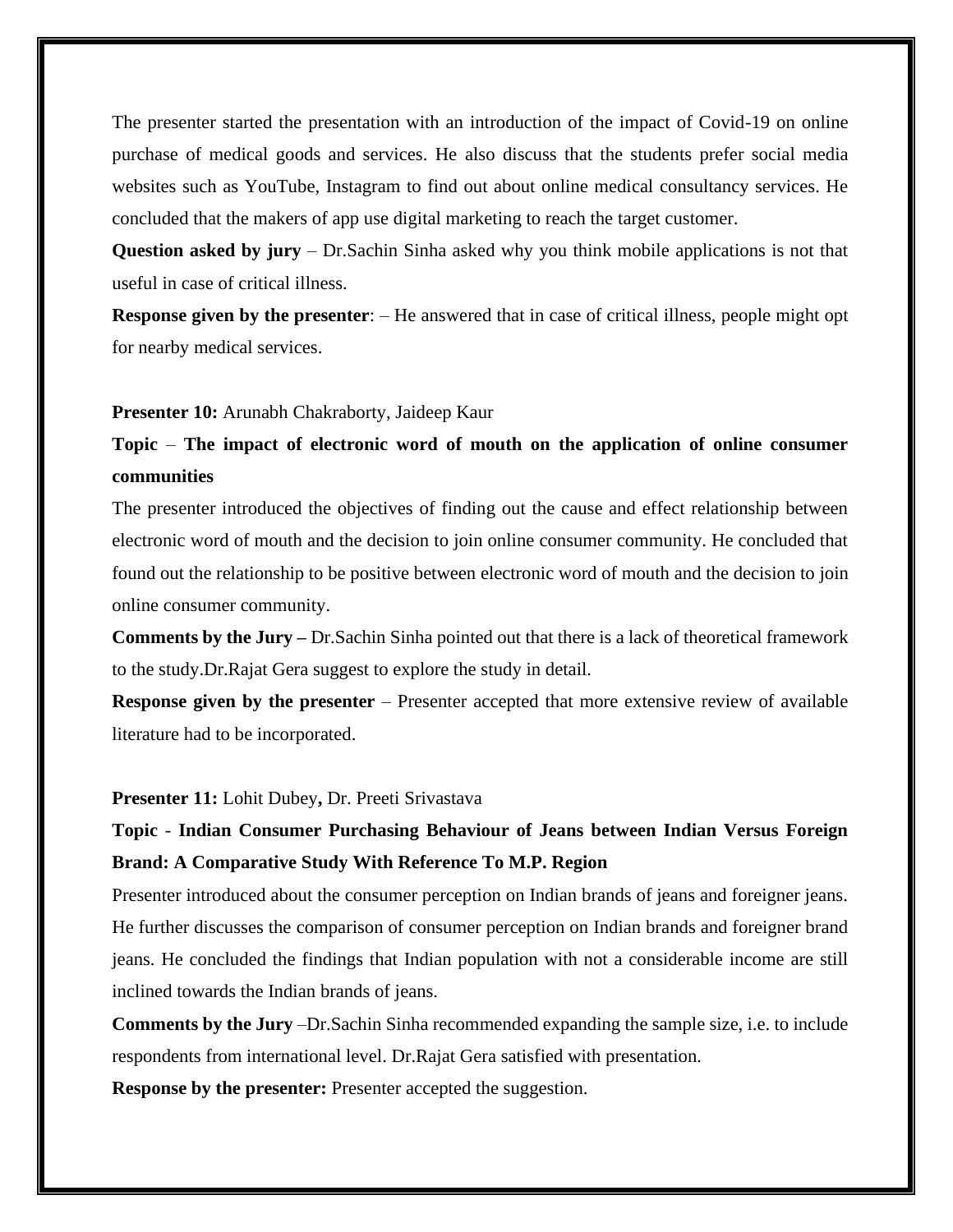#### **Presenter 12:** Shweta Manchanda

#### **Topic** – **Brand Resillience : the only choice for survival**

Presenter introduced the importance of brand resilience especially in the time of covid. She also emphasised on the relationship between brand resilience and social media. The findings of the study stated that the brands need to act in a proactive manner to overcome any changes in the environment. **Questions from the jury** – Dr. Sachin Sinha asked to what contexts the meaning of brand resilience apply? Dr.Rajat Gera asked to resilience is applicable only to dying brands or also for brands in temporary state of crisis?

**Response by the presenter** – She answered these queries with an example of brand Nokia.

**Presenter 13:** Virtika Singhal, Vandana Ahuja, Rajat Gera

#### **Topic** - **The Fashion Industry, Social Media and The Consumer: An Empirical Study**

The presenter introduced the topic with emphasizing on the relationship between social media and how people connect with brands. She concluded with the model of consumer brand relationship that studied the factors related to brand perception.

**Questions by the Jury** – Dr.Sachin Sinha asked have you conducted scale validity tests for the questionnaire.

**Response by the participant** –She agreed to include it in future studies.

#### **Presenter 14:** Pushpa Hongal, Dr.N. Ramanjaneyalu, Gururaj Phatak

#### **Topic -Entrepreneurial Marketing and MSME Sustainability**

Presenter presented that entrepreneurs must unlearn old marketing ideas and replace them with fresh, innovative thinking and actions, such as entrepreneurial marketing, when traditional marketing approaches are inadequate for small and medium businesses (EM). She also discuss the Conceptual Framework is developed based on EM dimensions on Micro, Small and Medium-sized firms (MSMEs), highlighting their sustainability in this research related to Indian Context.

**Questions by the jury –** Dr.Sachin Sinha asked how do you compare the culture of entrepreneurship before and after LPG?

**Response by the participant** – She answered that the entrepreneurs today have a lot of technology and government support and opportunities to scale up.

#### **Presenter 15:** Jyoti Sindhu, Lokesh Jasrai

**Topic - Customers Brand Experience for Fashion Apparel Brands Through Social Media**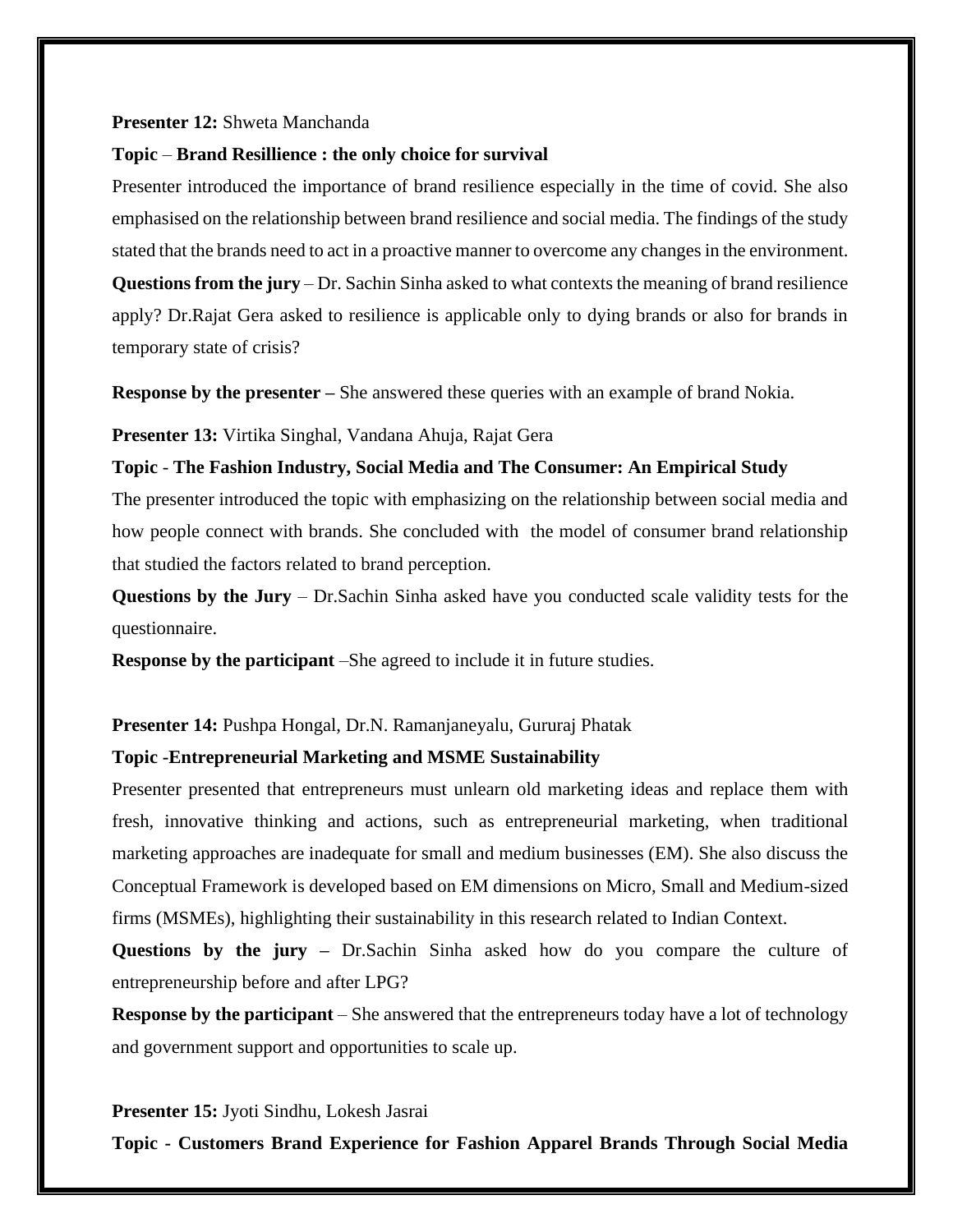#### **Marketing**

Presenter presented the impact of social media marketing on perception of potential customers towards various apparel brands. She concluded that the study examines the brand experience in context of social media which had not been examined in the past.

**Comments by the Jury** – Dr.Rajat Gera asked about the target audience of the study, is it brand experience or customer experience?

**Response by the participant** –She answered that the focus of this study is on both category of consumers.

**Presenter 16:** Dr. P. Adi Lakshmi, Dr. Rajesh C. Jampala , Dr. Srinivasa Rao Dokku

**Topic - A Study on Impact of Covid19 on Street Vendors in India: With Reference to Vijayawada City, Andhra Pradesh, India,**

Presenter presented about the implications of COVID-19 on street vendors, and he concluded that street vendors have emerges loses due to the covid-19.

#### **Closing Remarks and Comments made by Chair and Panel Members**

**Vote of thanks:** The vote of thanks was given by Dr. Amit Kumar Pandey and Dr. Pooja S. Tabeck. He started by saying that "it's our honour and gratitude to become the member of this session and thanked Dr. Sanjeev Bansal Sir and the entire eminent speaker on behalf of amity business school. He again offered his deepest gratitude to Dr. Sanjeev Bansal Sir and Founder sir, Vice chancellor ma'am, experts of the session. He appreciated all jury member and students for the support. Dr. Pooja S.Tabeck thanks Dr. Amit Kumar Pandey and all the jury members.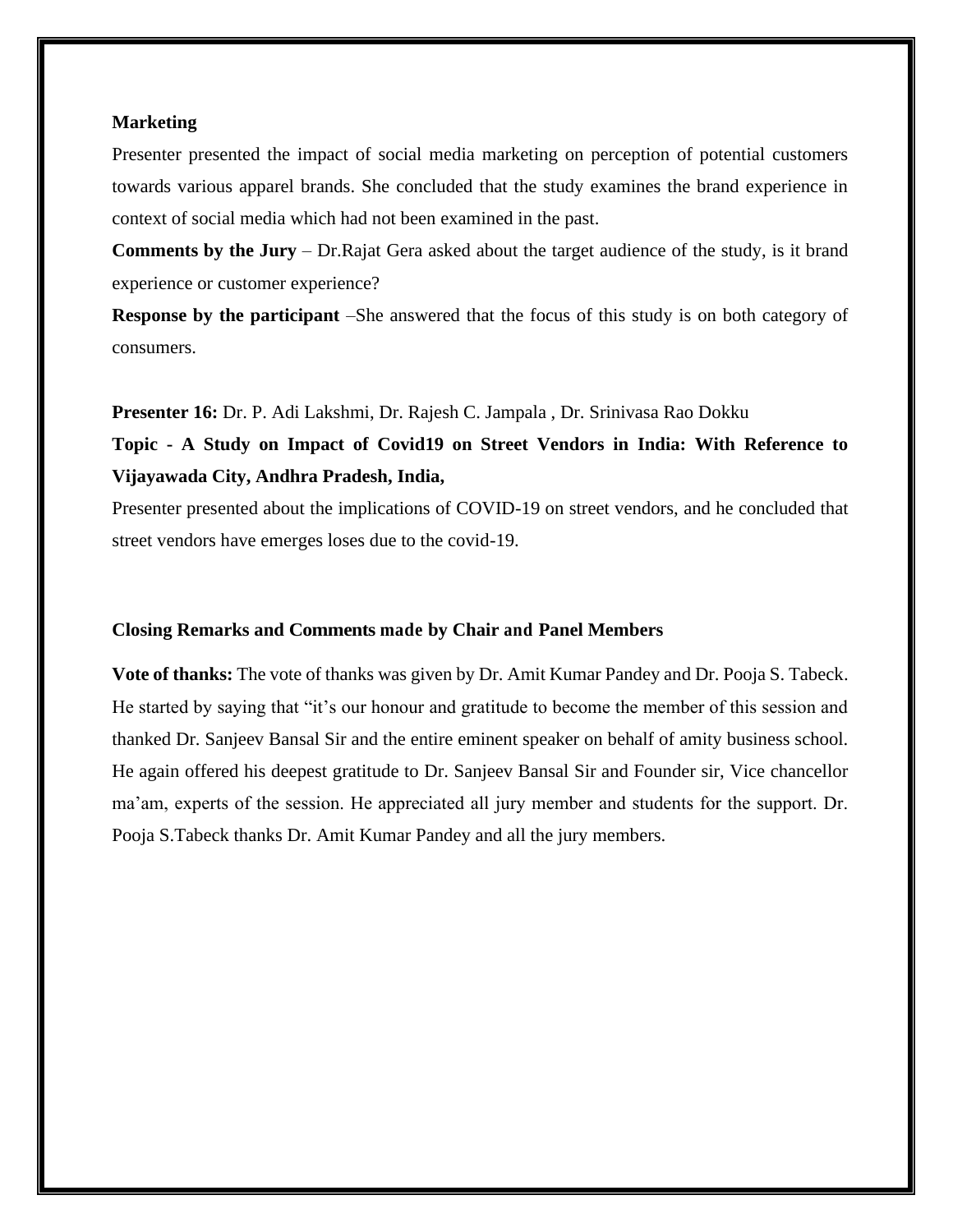

# AMITY UNIVERSITY

UTTAR PRADESH \_\_\_\_\_\_

# **Human Resource Technical Session II**

**Theme: Leading into the new reality, Insights into reality**

**Date: Friday, 18th February 2022** 

**Start Time: 10:00hrs End Time: 16:00hrs**

The Global Leadership Research Conference was organized by Amity Business School, Noida on 16th –18th February 2022 (Virtual Mode) on the theme "Leading in the New Reality: Insights into Actions".

The conference theme evoked "Leading in the New Reality: Insights into Actions"

#### **Link for the session: 2ce43f2df860%22%7d**

Day3 began with the track - 2 on Human Resource Management

#### **Introduction to the Technical Session by Dr. Shweta Awasthi**

The main theme of the track was '**Leading in the New Reality: Insights into Actions**'. The introduction to the program was given by Dr. Shweta Awasthi Session/track in-charge. She introduced the august gathering regarding the Human Resource Management track which followed a welcome speech by student Emcees who welcomed the session chair **Dr. Rahela Faruqi**, Professor, Centre for Management Studies, Jamia Millia Islamia and session Co-Chair:**Dr. Pranav S. Kayande,** Associate Professor, IMERT Pune affiliated to Savitri Bai Phule University. Pune University, Pune.

### **Morning/Pre-Lunch Session**

**Session Chair:** Dr. Rahela Faruqi

**Session Co-Chair:** Dr. Pranav S. Kayande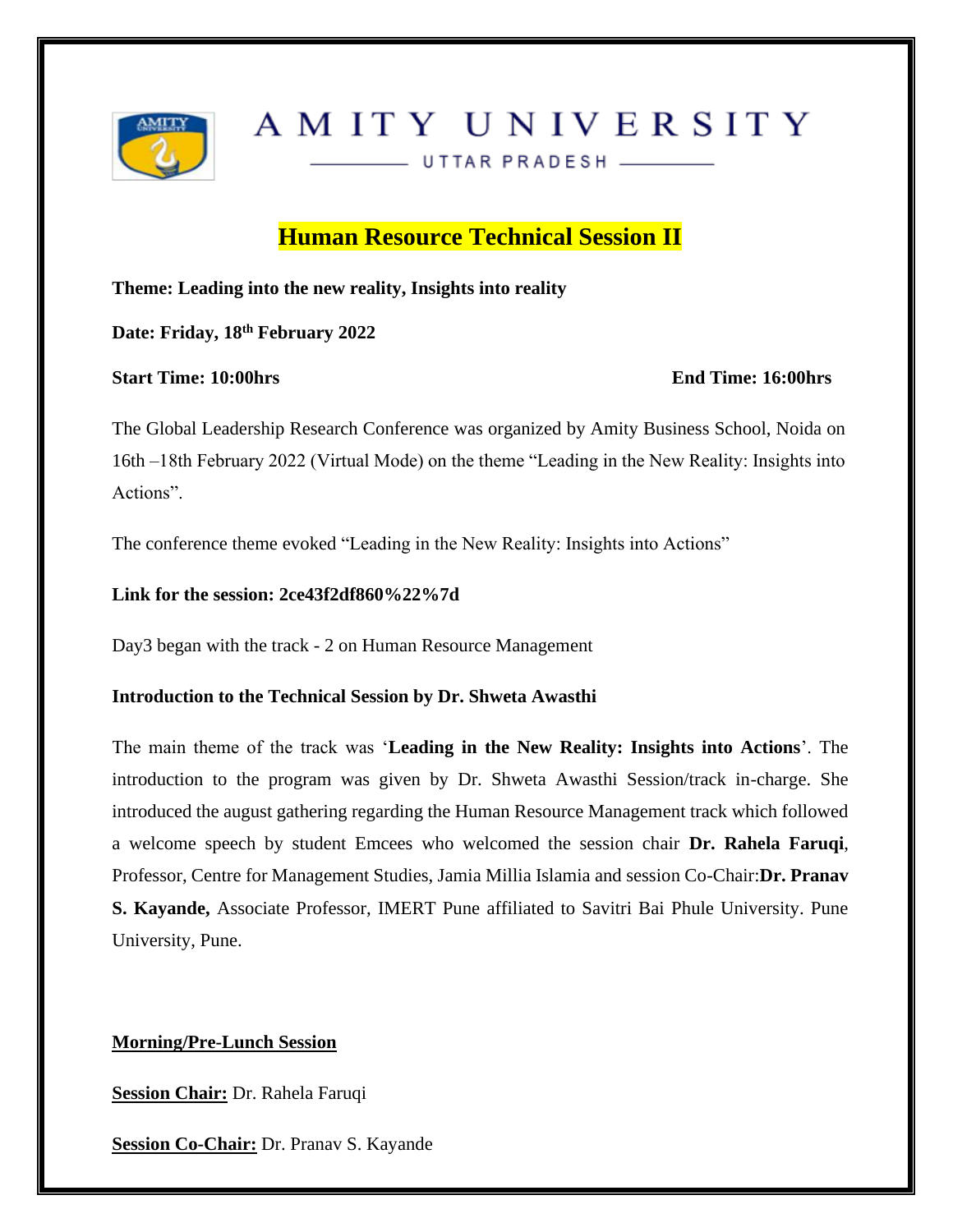#### **Session In-charge:** Dr. Shweta Awasthi

They were welcomed with a virtual sapling before the commencement of the third Technical Session on Human Resource Management by Dr. Sanjeev Bansal, Dean FMS and Director of Amity Business School

**Presenter 1:** Dr. G. Kumar, Dr. T. Velmurugan and R. Vijay Raja

# **Topic: A Study on the Factors of HRM Practices Influencing the Employee Well- Being during Covid-19 Pandemic with Respect to it Sector in Chennai**

The presenter explained the objective of the research paper is to assess the HRM practices and its factors which influence the employee well-being, especially during the Covid- 19 pandemic with respect to the employees in the Information Technology sector in and around Chennai. Employee motivation and productivity is directly proportional to employee well-being, which in turn will increase organizational performance.

#### **Question asked by the jury:**

- What instruments did you use for data collection?
- How did you choose your respondents?
- What was your sample size?
- What is the usefulness of your study for other researchers?
- How many firms did you contact for data collection?

#### **Response given by the presenter:**

- The instruments used are standard questionnaires used for research.
- The sample collection was done by snowball sampling.
- The sample size of my study was 253 employees.
- He explained that because of pandemic and technological issues, the organizations need change and this study will help them in implementing those changes.
- The top 10 firms from in and out of Chennai were considered.

#### **Presenter 2: Govind Singh**

**Topic: Job Satisfaction, Organizational Commitment and Organizational Productivity: An**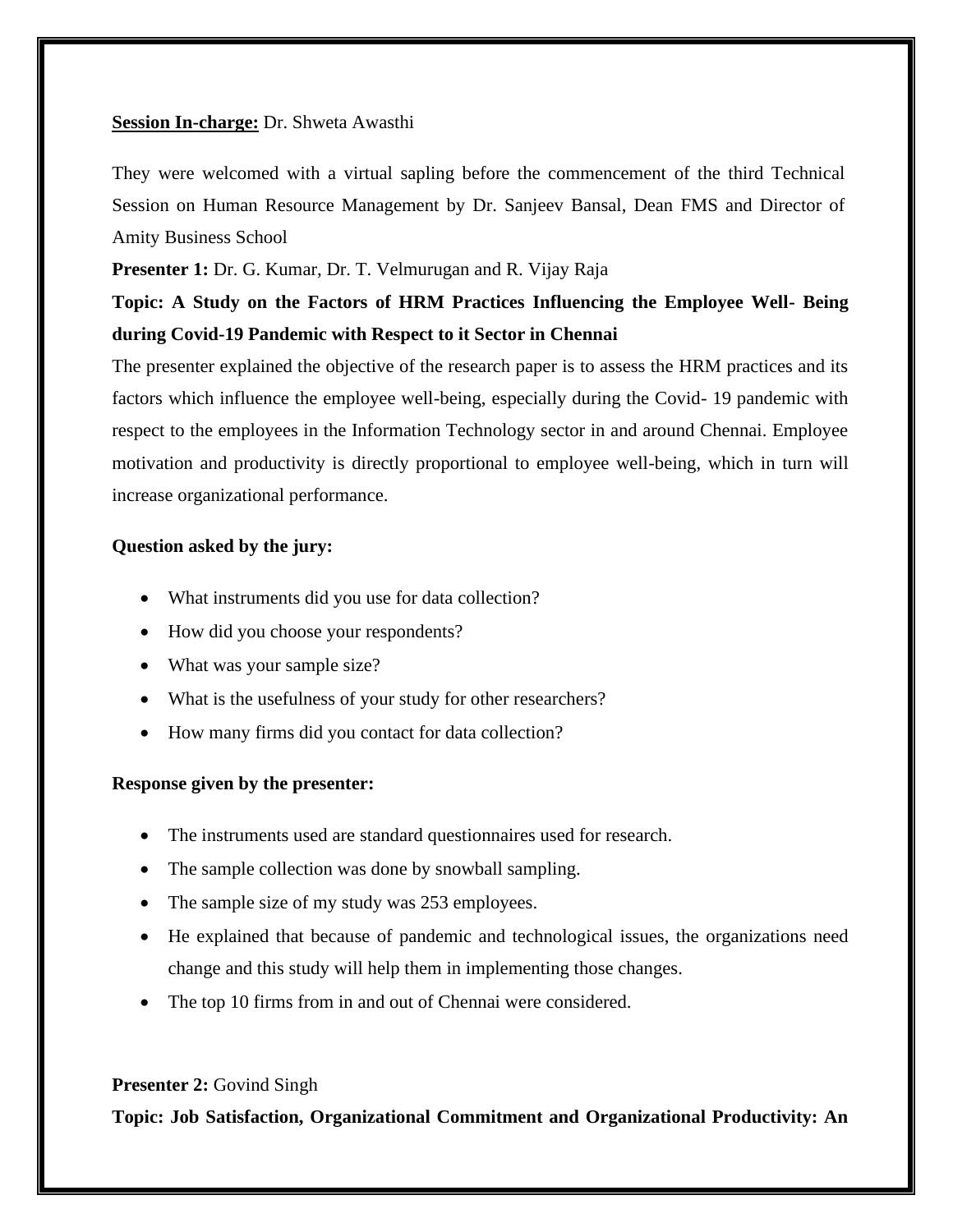#### **Empirical Study on Employees of Manufacturing Company**

The presenter explained that the study aimed to examine the relationship between job satisfaction, organizational commitment, and organizational productivity. Further, the objective of study was to investigate organizational commitment as a mediator between job satisfaction and organizational productivity.

#### **Question asked by the jury:**

- What is the novelty in your study?
- Which sector did you choose for your study?
- The scale which you used for Job satisfaction is from 1984, do you think this scale is still reliable and valid in today's time ?
- Which sampling method did you use?
- Did you sample population includes both employees and supervisors?

#### **Response given by the presenter**:

- There are many studies but I tried to explore the topic in depth.
- There was no specific sector restriction in sample population.
- I checked the reliability and validity of the scale in my study.
- I used convenience sampling for data collection
- Yes, I considered both employees and supervisor.

#### **Presenter 3:** Dr Neetu Bali Kamra, Vibhor Bansal and Anupriya

#### **Topic: Text Analytics: Unlocking the Value of Human Sentiments at Work**

The presenter explained that the study aimed to examine the employees behavior for productive contribution. The presenter tried to explore text and sentiment analysis in being able to understand the employees for a productive employee contribution.

#### **Question asked by the jury:**

- Could you please elaborate your topic.
- What is the methodology you used for your study?
- Which tool did you choose for the analysis?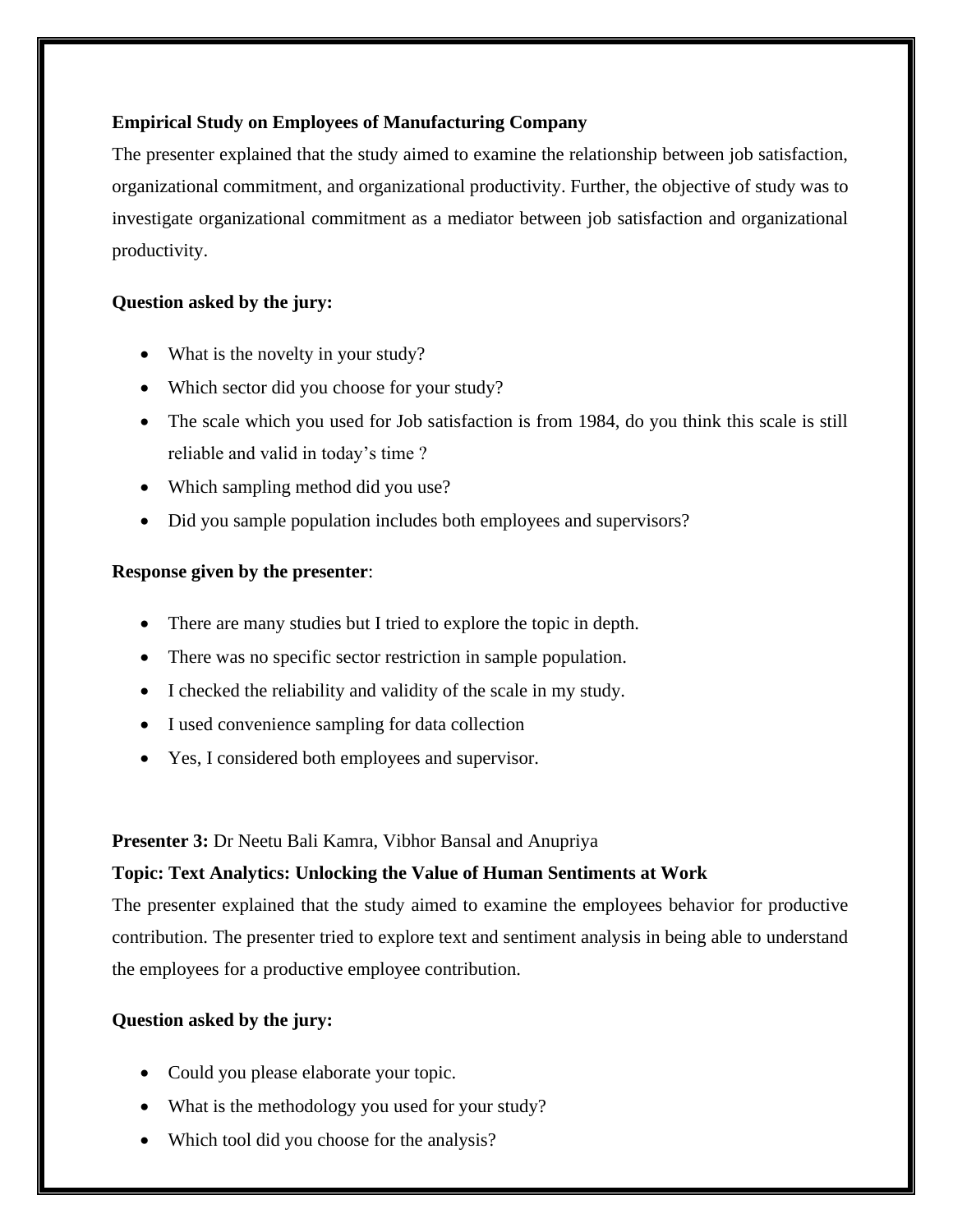#### **Response given by the presenter:**

- She explained that this covid-19 pandemic has created many challenges to the society and this study has attempted to study the sentiments of the employees associated with such disruptive situations.
- It is a qualitative analysis including both primary and secondary data collection. For primary data telephonic interviews were used and for secondary websites such as Glassdoor were referred.
- Classification model tool by IBM was used to analyse the qualitative data.

#### **Presenter 4:** Simran Sethi and Dr. Vijit Chaturvedi

#### **Topic: Innovative HR Practices for Best Working Conditions in 2022**

The presenter explained that now, the HR professional's priority is to respond to issues, keep employees busy, and provide the right communication channels and tools for remote work. In addition to their impact on individuals, psychological misbehaviour can have serious consequences that affect the productivity, morale, and engagement of the company and its employees.

#### **Question asked by the jury:**

- What type of data did you collect for calculations in your secondary data research?
- According to you, what are types of skills do you need for upskilling during Covid-19?
- How AI can affect in small, medium and large scale Organization?

#### **Response given by the presenter:**

- She said that she collected data from newspapers, articles, websites, etc., for analysis
- She explained she has not selected any one sector but every sector has to acquire some skill to upgrade for the current situation.
- She agreed that it will be little difficult to imply AI for small scale organizations, but for medium and large scale organizations have already started using AI for their operations.

#### **Presenter 5:** Sabiya Ruhee and Dr.Vaneeta Aggarwal

**Topic: A Conceptual Study on Antecedents of Green Human Resource Management Leading to Sustainability**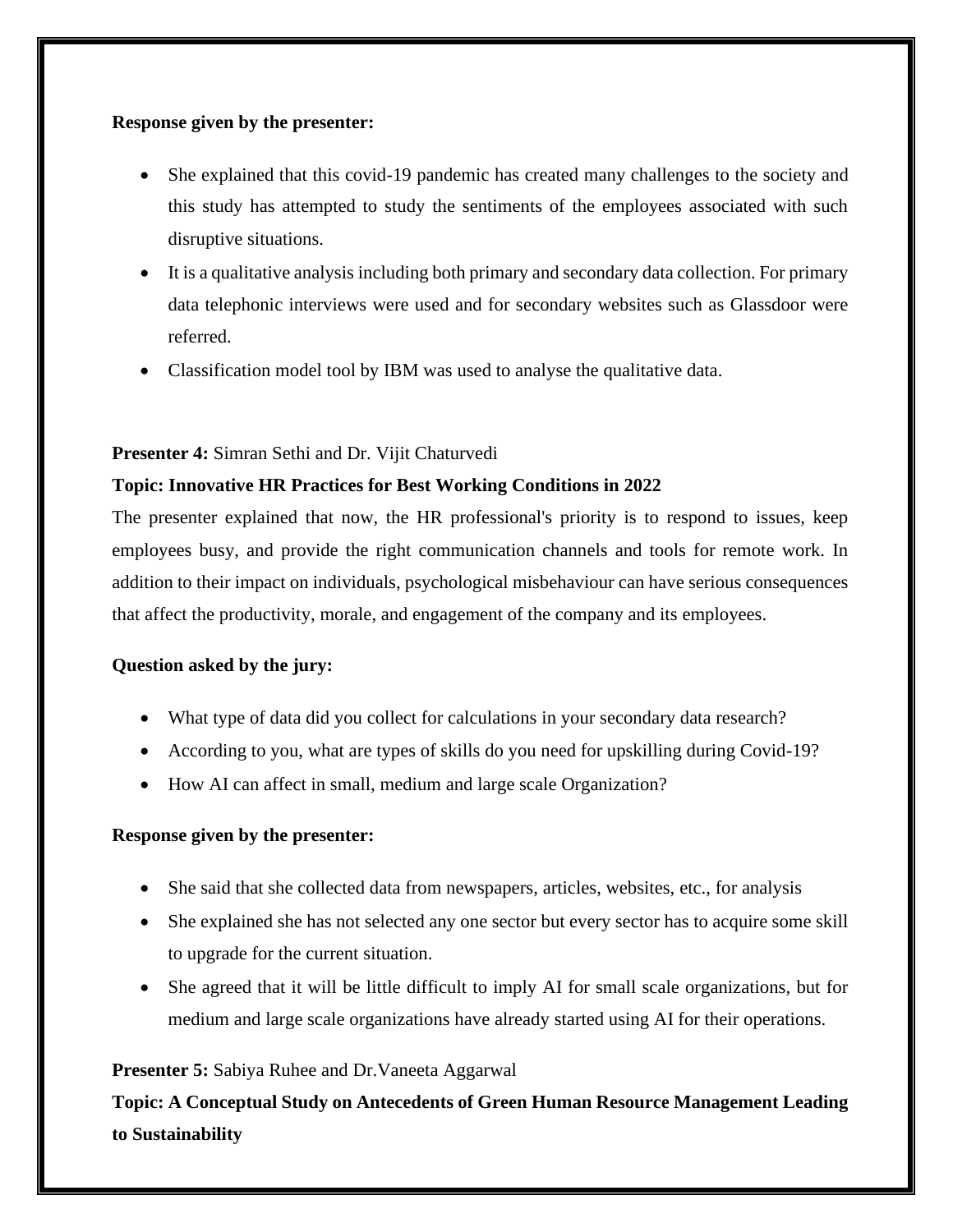The presenter began by explaining Green Human Resources Management (GHRM) a recent trend which is gaining wide popularity since this millennia. GHRM comprises of factors such as green performance and appraisal, green training and development, green compensation and reward, and it is an initiative of organizations to improve environmental efficiency. The study aims to examine research done on the factors impacting green human resources that lead to sustainability.

### **Remarks given by the jury:**

The jury suggested that a systematic review or bibliometric analysis paper can be written in future on the topic.

#### **Presenter 6:** Parveen Kumari and Dr. Richa Sharma

#### **Topic: Usage of Artificial Intelligence for Talent Acquisition**

The presenter explained the purpose of this paper is to understand the usage of different artificial intelligence tools and observe the challenges in using these tools for the acquisition of talent in the organization.

#### **Question asked by the jury:**

- How data scarcity is a challenge in your study?
- Did you study any models for your study?
- Did your secondary research paper gave you any direction for your study?

#### **Response given by the presenter:**

- My study needs data for AI usage which is difficult to collect because it requires personal data of the individuals.
- She said that she has studied many models for her study.
- She agreed that her paper has helped her for her future studies which can be conducted in IT sector.

#### **Presenter 7:** Smita Barik and Dr. Jaya Yadav

**Topic: Impact of Trust on Employee Psychological Disconnect: An Empirical Study on Private IT and Educational Sectors in India**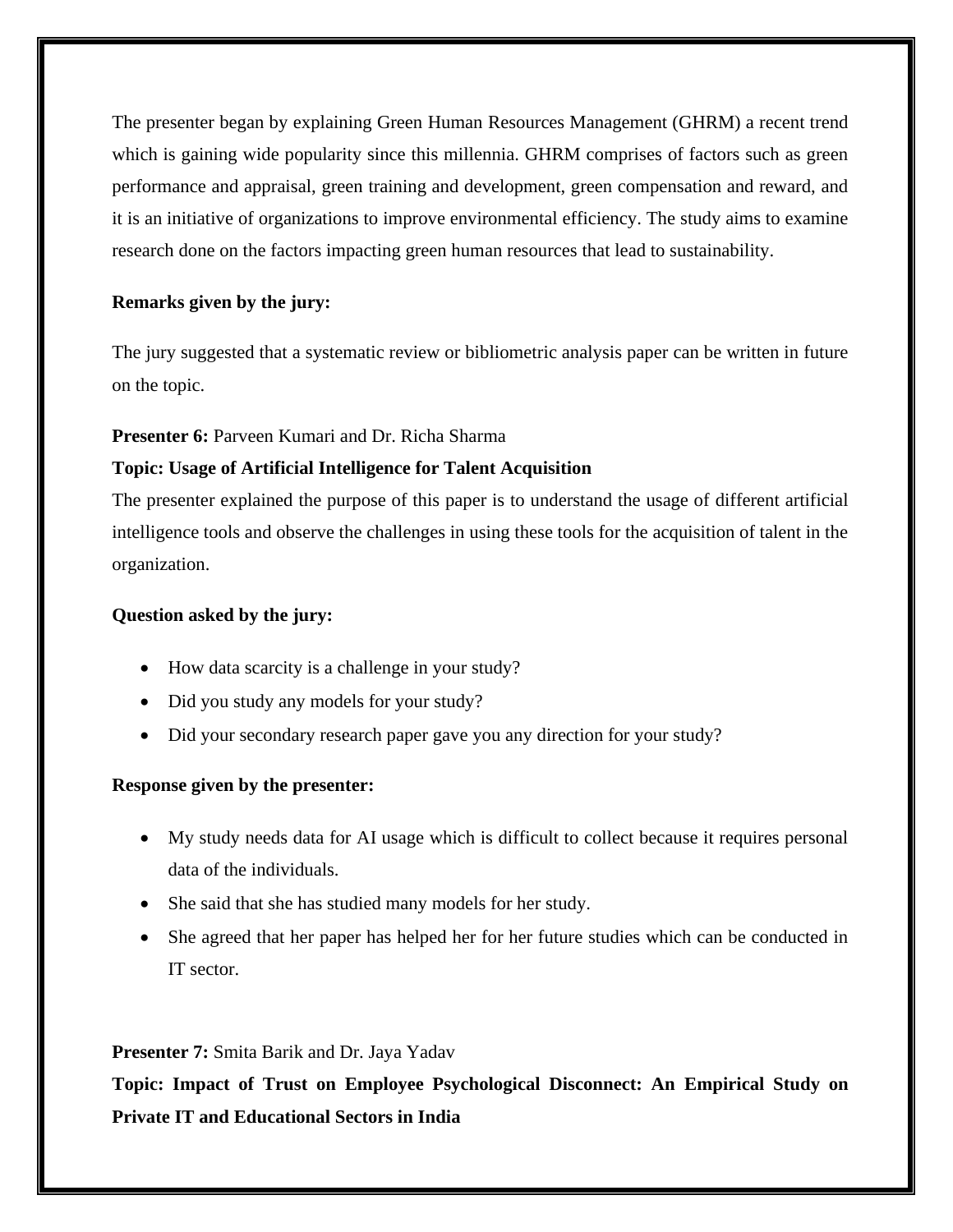The presenter explained how employee psychological disconnect is a threat to an organization as it can lead to employee disengagement and hence lesser productivity and gradual departure from organization. To retain the talent pool , organization should not only give them the required facilities but also to gain their trust by not imposing unfair practices in the workplace with people.

### **Question asked by the jury:**

- Since, you have used convenience sampling, did you fulfil the requirement of using these tests which you used.
- Your research include two different sectors which are completely different from each other. Did you use different questionnaires for them.
- Did you ask questions from supervisor's as well?

### **Response given by the presenter:**

- She explained that she did not do any normality test but she checked the reliability and validity in her paper.
- She explained that she used same standard questionnaires for both the sectors. She said that she did not asked questions from the supervisor's in this study. But, she will definitely take it into account in her future studies.

#### **Presenter 8:** Aman Kapoor and Dr Shikha Kapoor

#### **Topic: Nurturing inclusivity around LGBTQ+ Community in Indian education system**

The presenter focused on how Pride inclusion does not receive enough airtime in India. In the growing economy like India, this is unfortunate, given every part of our history talks about this community. Neither our education system nor our workspaces provide us enough effluence to know this community.

#### **Question asked by the jury:**

- Why did you pick this research idea? How will you collect your primary data?
- It should be taken into consideration that respondents should be directly related to the community.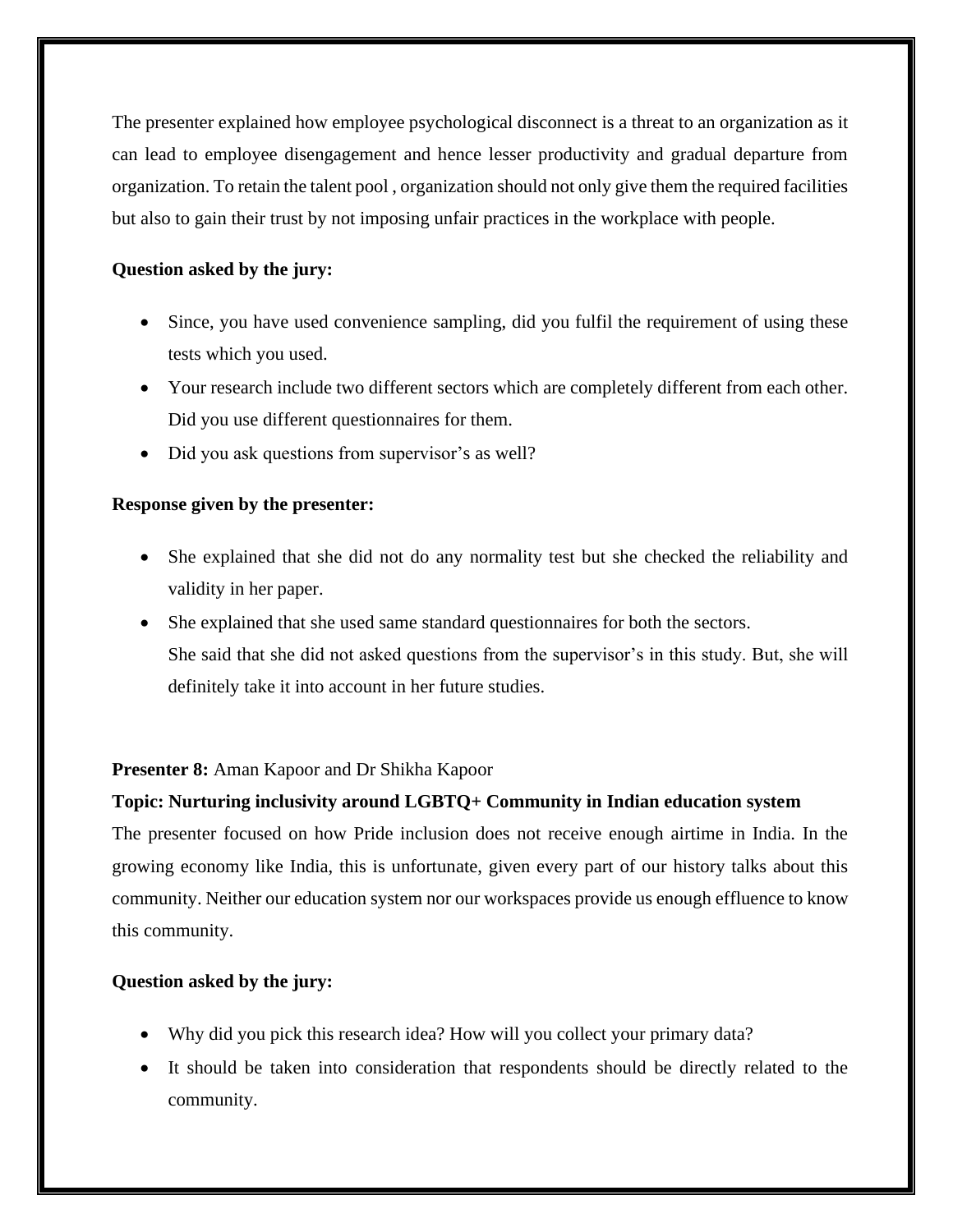#### **Response given by the presenter:**

• He explained that since the awareness about this is very less, he decided to select this topic. The data was collected from both qualitative and quantitative methods.

#### **Presenter 9:** Aakansha Singh and Dr. Harminder Kaur Gujral

#### **Topic: Emotional Intelligence and Perceived stress: Mediating role of Coping styles**

The presenter focused on how the Covid-19 pandemic has created stress in both the personal and professional life of individuals. The study explores the relationship between emotional intelligence and perceived stress. It also aims to identify the mediating role of adaptive coping and maladaptive coping in the relationship of EI and perceived stress.

**Remarks by the jury:** The presenter was suggested considering a comparison between private and public sector banks for future study.

#### **Presenter 10:** Akhilesh Bisht, Deepanshu Shukla and Dr. Neetu Kamra

# **Topic: Study to explore the Socio materiality of Online Learning through Design Thinking** The presenter started by explaining that the paper explores the understanding through the sociomaterial umbrella as described by Orlowski (2010). The paper would develop through the design thinking approach the framework of exploration and identification of learning opportunities in the new digital era which characterizes learning through new dimensions.

#### **Question asked by the jury:**

- What is the method of data collection in your study?
- What is the use of design thinking for this research?
- Did you focus on the impact of online learning?

#### **Response given by the presenter:**

- He said that both techniques were used to collect data. The data was collected from different B-schools.
- He explained that they used design thinking for the secondary data analysis with the help of Power VI tool by Microsoft.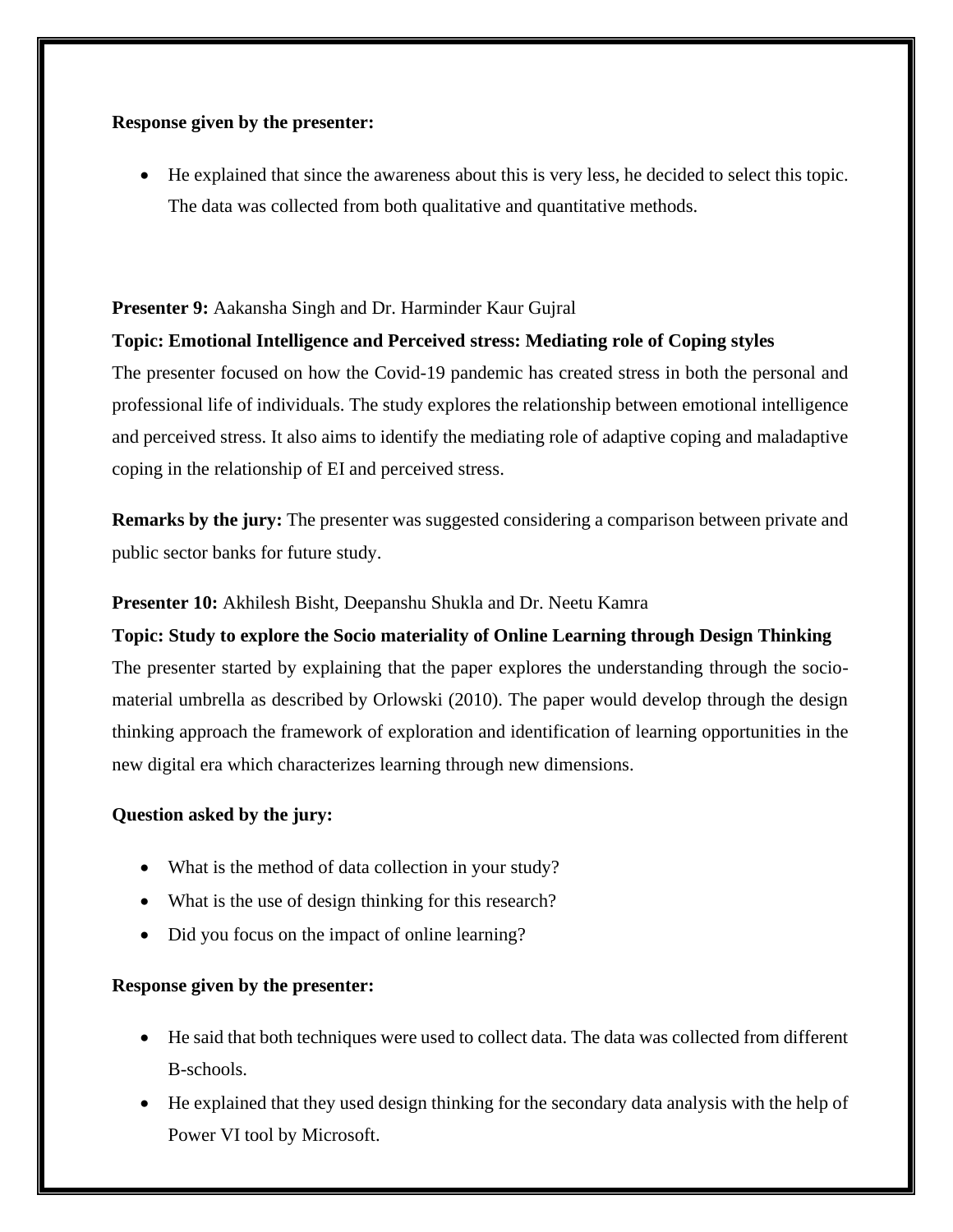The presenter emphasized the main purpose of the study was to investigate the types of Human Resource (HR) Practices which are being followed in various Indian Entrepreneurial Organizations. HR Practices provide a common understanding and order within the system. It's also a very important part of an organizations business strategy

#### **Question asked by the jury:**

- How did you collect data for succession planning?
- How did you choose your population?
- Have you come across any SOP's ?

#### **Response given by the presenter:**

- He specified that he designed the questionnaire for HR, successors and entrepreneurs to collect data.
- He explained that the data was collected from the entrepreneurs who are in business for more than 10 years.
- He also focused that, the SOP's do exist in the organization for conceptual mapping, short term and long term succession planning, etc.

#### **Closing Remarks**

**Dr. Rahela Faruqi** thanked organizing committee for conducting the conference. The papers presented were mix of empirical and conceptual papers which provides a varied view to the conference. **Dr. Pranav S. Kayande** expressed his gratitude to everyone associated with the organization of the conference. The topics discussed in the session were very relevant to the current scenario and will definitely add to the existing literature.

**Vote of Thanks:** Dr. Awasthi presented vote of thanks to the august gathering. She expressed her heartfelt gratitude to all the speakers and the organizing committee for the conference. She also thanked the supporting staff and the participants for making the session a success.

#### **Post Lunch Session**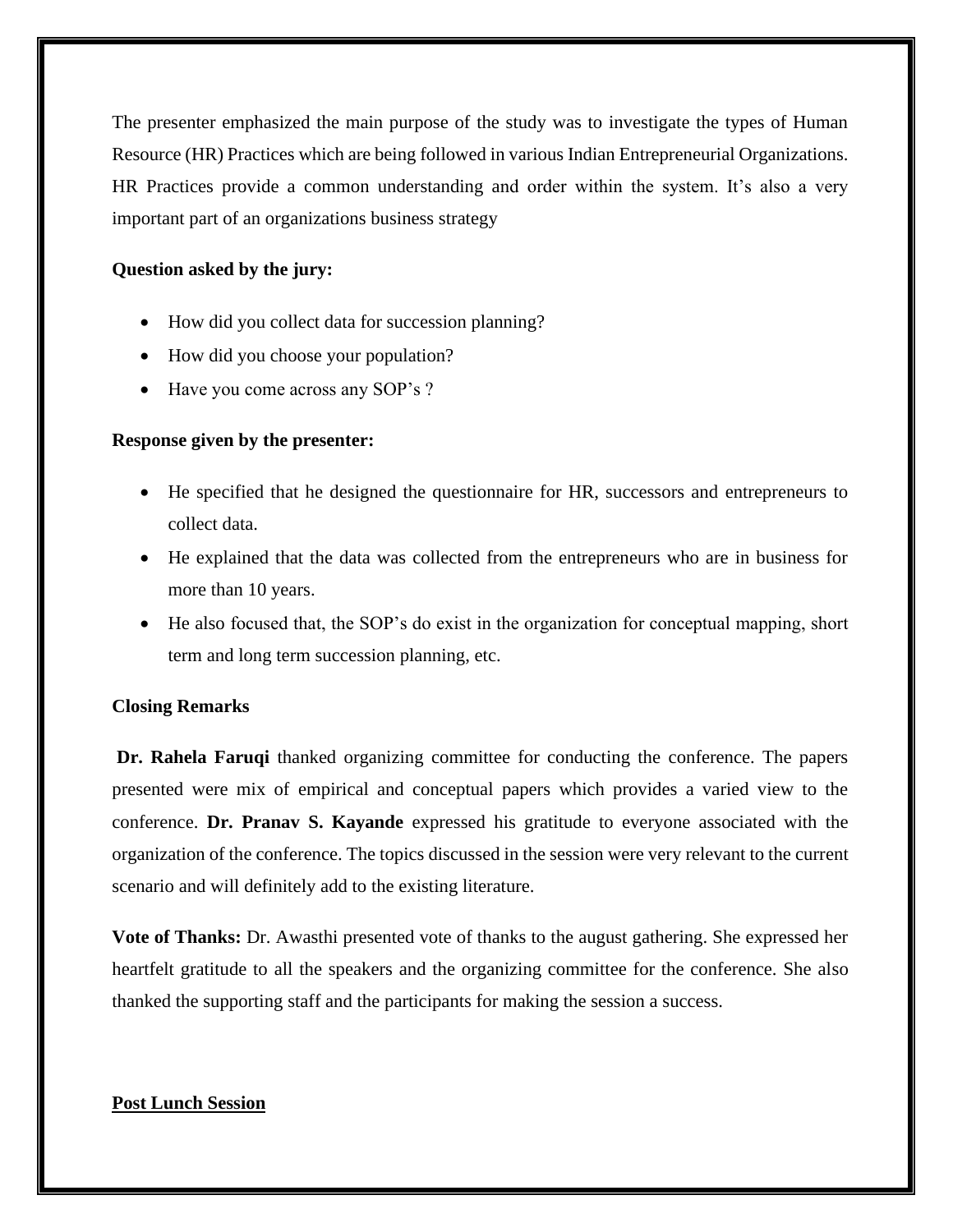#### **Session Moderator:** Dr. Taranjeet Duggal

**Link of the session: https://teams.microsoft.com/l/meetupjoin/19%3aPushAwqC84Jy9EkxU77t1vlFH2X\_svM1h-5nIVxBlak1%40thread.tacv2/1644556128051?context=%7b%22Tid%22%3a%228d46a076 d093-416d-a57b- 8692cde13bf8%22%2c%22Oid%22%3a%22005a70c1-4cec-46d4-8570- 2ce43f2df860%22%7d**

**Theme for Deliberations by HR Professionals:** Human Resource Track Theme: Symbiotics, Synergy and Strategizing Through HR: Building Capacities, Capabilities and Competencies for the Future**.** They were welcomed with a virtual sapling before the commencement of the Session by Dr. Sanjeev Bansal, Dean FMS and Director of Amity Business School

#### **Introductory Remarks:**

Welcome Note by Dr. Taranjeet Duggal, Professor Amity Business School, Amity University Uttar Pradesh. She started by focusing on how the role of HR is changing in the market today. She emphasized that it is the time for HR transformation. She welcomed all the speakers for the session.

**Speaker 1:** Mr. Debashish Ghosh, VP and Country HR Head, Berkadia Services India Private **Limited** 

Mr. Debashish Dhosh shared about three stories to get better insights on attaining competencies. One of the individuals he talked about was Sachin Tendulkar and talked about his bad times. He shared the story of a test match held against England in Chennai in which he got an unexpected insight about how to improve his batting record.

The next person the speaker shared the story of was PC Mustafa who is an entrepreneur. ID food company He starts realising even though his product is great yet it is not selling as much. He got an insight that such foods are cooked by females of the household who felt the brand lacked trust. He then found a solution that led to instilling trust in the hearts of customers.

The speaker then talked about the story of Mr. E Shreedharan when he was working on the Danbam bridge in Tamil Nadu. Mr Shreedharan got very valuable insights from fishermen which helped in the speedy construction of the bridge.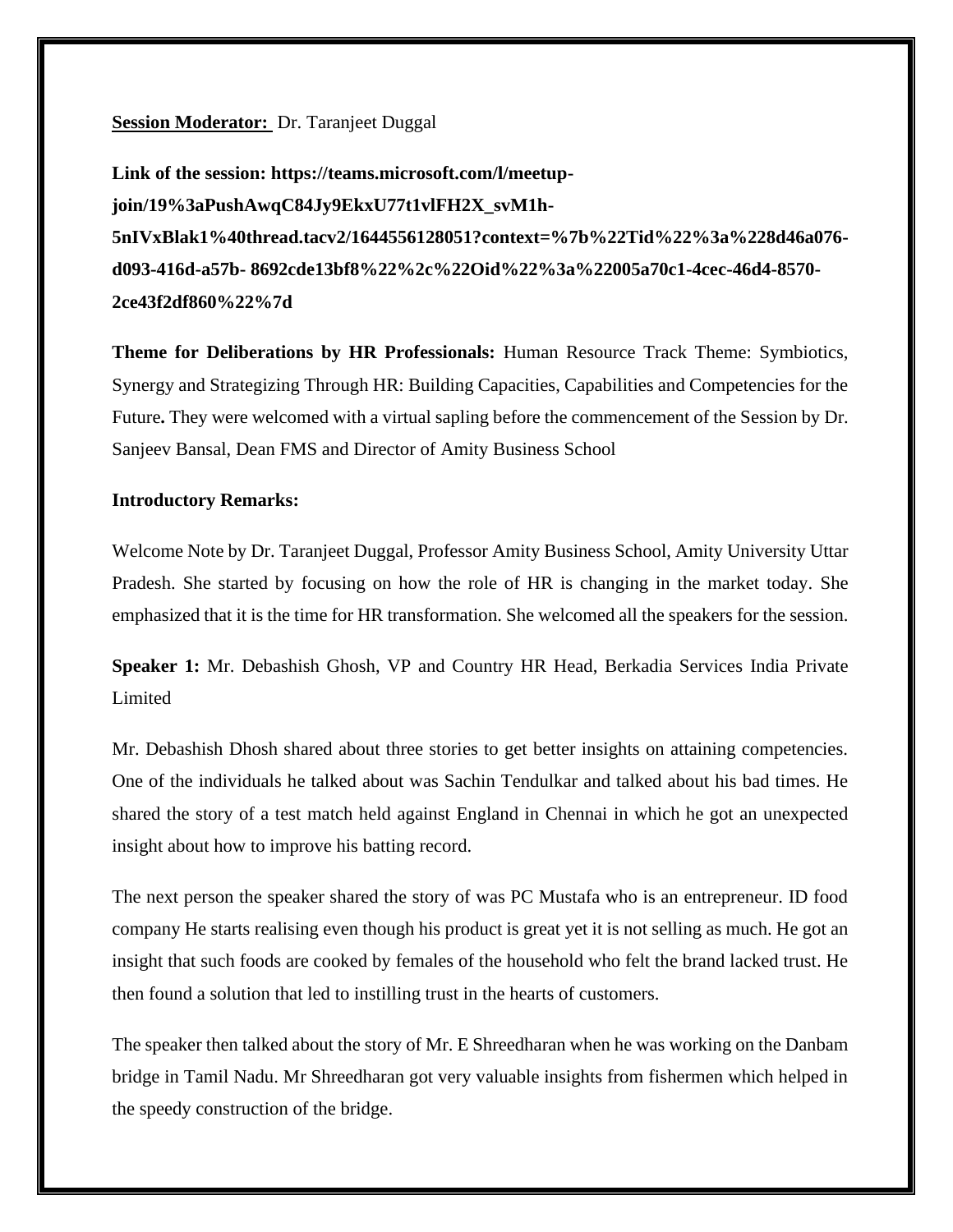He also talked about three competencies -curiosity, growth mindset and empathy to build insights like leaders.

#### **Speaker 2:** Ms. Shirin Sehgal, VP HR Regional Partner, India, Moody's Corporation

Ms. Shirin Sehgal emphasised on the capabilities that an organisation should have for enhanced productivity which includes leadership and adaptable to regional needs and costs; including culture and making the case for change; engagement and charter for resilience in innovative ways; performance and rewards and re-thinking the plans through times of crisis and finally the recruitment which includes talent pipeline. She further explained capacities and competencies of the organisation and the employees in order to survive in the uncertain environment which included: developing the right tools to optimize HR service delivery, balancing the elements of the total rewards model for better cost optimization, structuring the workforce to align short-term business needs with long term value and many more. She ended her speech by quoting " Life is too complicated not to be orderly"

#### **Speaker 3:** Mr. Khalid Raza, Talent Acquisition Leader, PeopleStrong, Gurgaon

Mr. Khalid Raza started by congratulating the previous speakers for setting the grounds and for such an enlightening session. He then referenced Ex IBM Chief, saying that "growth and comfort do not coexist," and emphasized the need of four things for surviving and increasing productivity. To develop a career, the first step is to hustle, learn, and be versatile. The second step is to gather information. Information is essential in today's environment, and it is abundant. The third step is to accept responsibility for the truth. Students should be aware of and responsible for their own truths. When a student graduates, they begin their formal education. The goals should be defined, and others should be able to tell you what attributes you lack, gain criticism, and offer critical suggestions. Nobody wants to hire someone who is incapable of solving a problem. The third point is communication, which is the heart of what you're trying to say. Are you able to communicate your opinions to others at the end of the day? the fourth aspect is Integrity: it is less talked about but is the most vital aspect; it makes no difference where you end up if you don't have any values or ethics on which to build your life.

He then went on to advise the students to seek out mentors for themselves locate someone who can advise them on how to improve their skills. In today's world, a student / any employee should focus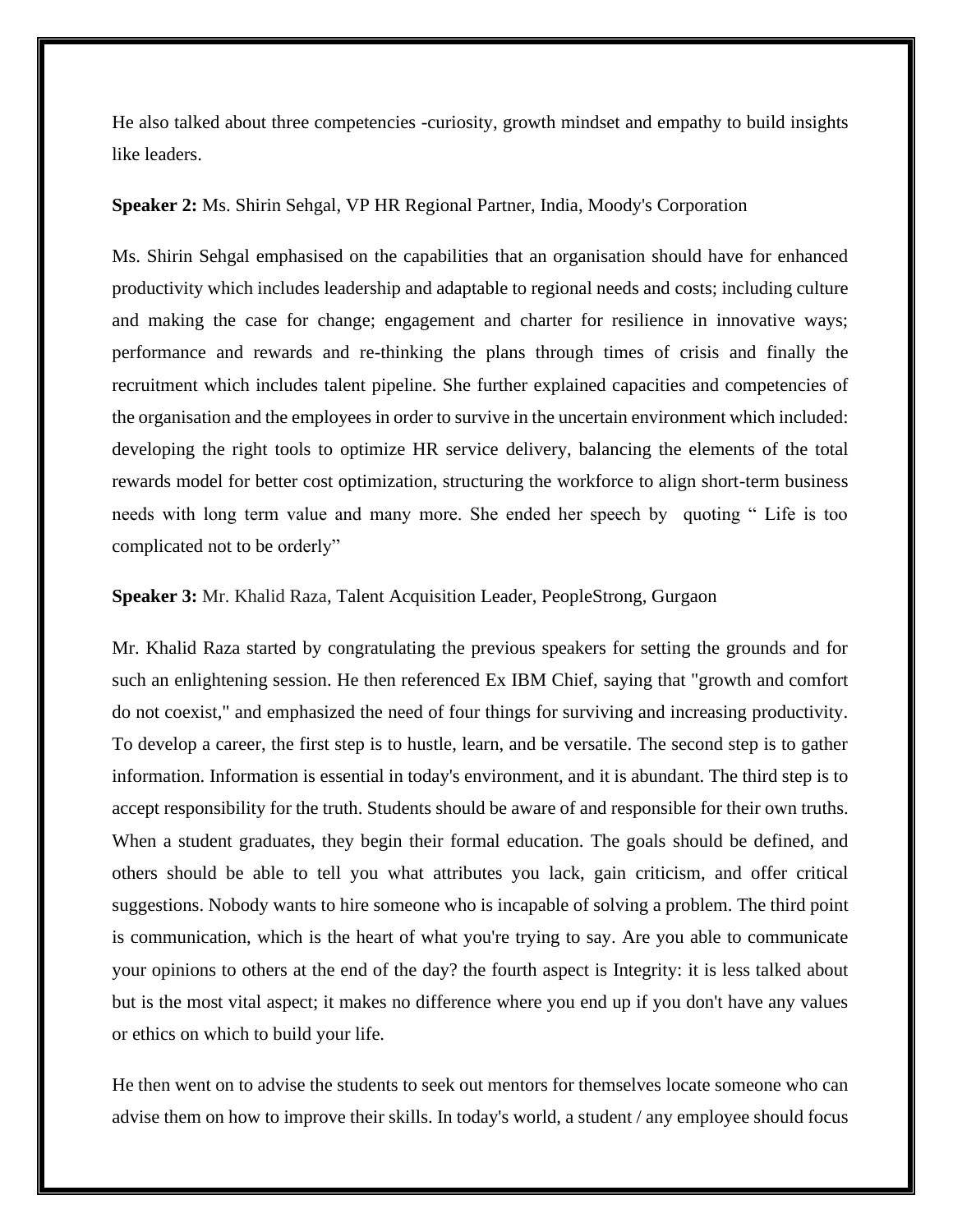on these three points in order to be focused: 1. where you need to go. 2. Focus on yourself and the larger ecosystem. He then ended his session by elucidating the importance of solving the problem even at the smallest of levels and creating value.

**Speaker 4:** Ms. Praveen Chauhan, Country Head HR & Admin, Fast Despatch Logistics India Pvt. Limited.

Ms. Praveen Chauhan began when BSNL was first introduced in India in the 1990s, when she and her team attended training sessions where the technology, capacity, and capabilities were vastly different from what they are today. She emphasized the importance of having a positive attitude when entering the field. Freshmen should be willing to learn, multitask, and be mentored within the company. The epidemic has accelerated the transition process that was required in the near future. Individual and organizational stability are dependent on their ability to adapt. Empathy is critical in reducing the pandemic's influence on the virtual workplace. The elder generation is hesitant to embrace technology, which makes it difficult for HR to implement new technology. Because of remote working, the connection is broken, which has an impact on the company's culture. This chasm has necessitated greater engagement initiatives in order to mitigate the situation's consequences. She also emphasised the importance of being psychologically prepared and trained so that newcomers can contribute value to the organisation and society as a whole. She then concluded her speech by stating that each person has a significant function to play, and that each person should fulfil their position diligently in order to contribute to a larger picture.

**Speaker 5:** Mr. Dhruv Chadha, Vice President-APAC- Talent Acquisition, Blackrock

Mr. Dhruv Chadha began by stating how the bigger picture is of the business in today's era. The epidemic has changed the working for a better and brighter future. He discussed the current trends in organizations in terms of technological advances, virtual workplace, creating workforce diversity & flexible working arrangement.

The role of HR has fundamentally changed post-pandemic. HR has a very important role in bringing the change in the organization- shifting to the employee-centric from money-centric. the flexibility in the working methods is required with the restructuring of the organizational structures to deal with the impact of pandemics. The companies have also started focusing on the health and safety of the employees in the new normal era. He also agreed with Mr. Debashish and Khalid on the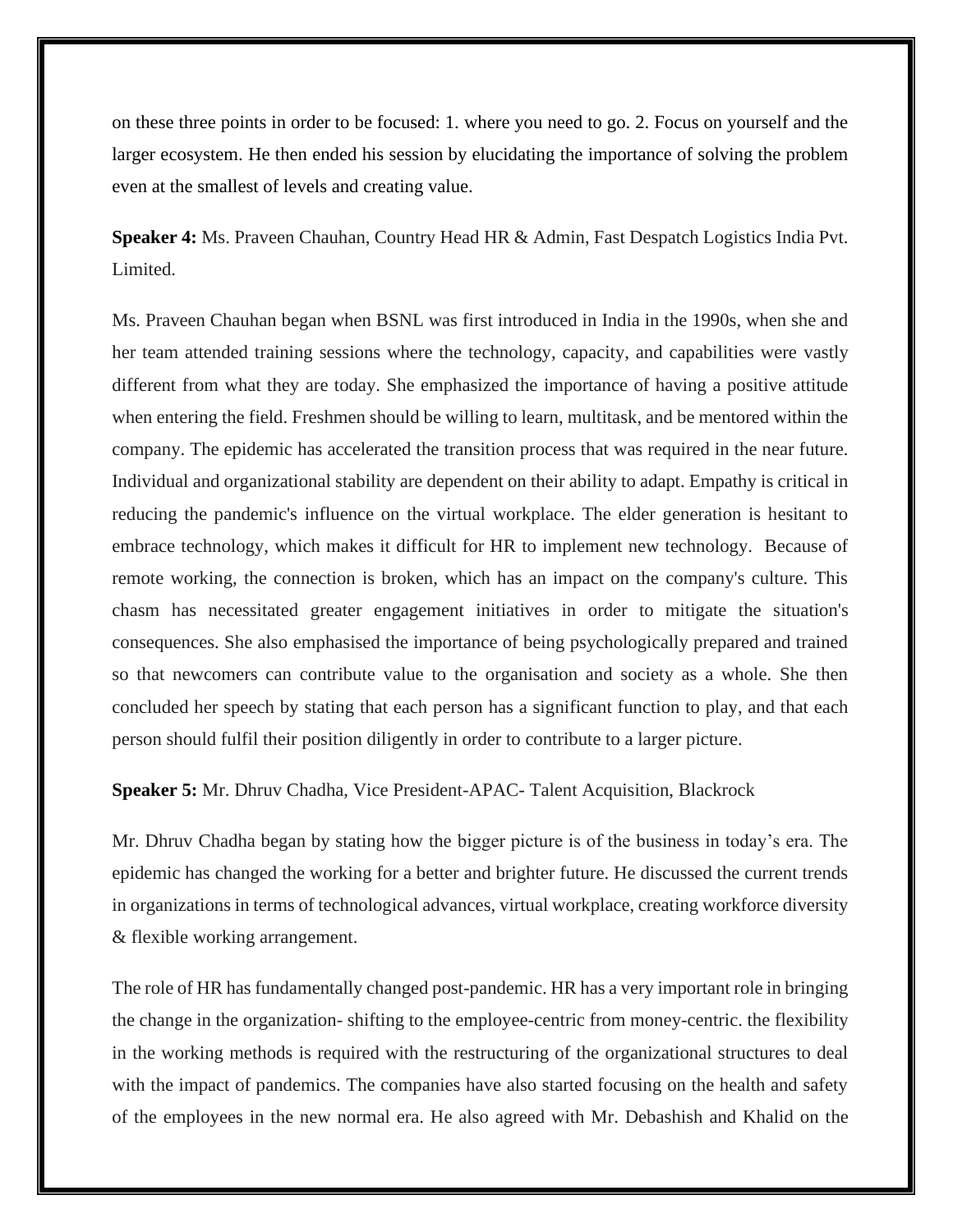importance of the emotions and sentiments of the employees and how caring for the sentiments of the employees can create value addition for the organization.

**Observations by the Session Moderator** Dr. Taranjeet Duggal, Professor Amity Business School, Amity University Uttar Pradesh

Dr. Duggal agreed with the speakers on the need of the current market of technological advancement, flexible working and upskilling for the upcoming challenges post pandemic. She focused on the skills and capabilities the new generation need to learn and develop before entering the industries. She expressed her thankful gratitude to all the speakers for their insightful thoughts on the topic.

**Vote of Thanks:** Ms. Kritika Dasgupta**,** Sr. GM & Head - CRC, Amity Business School, Amity University Uttar Pradesh gave the vote of thanks. **Ms. Kritika Dasgupta** proposed her heartful gratitude to director ABS, Chancellor and Vice-chancellor for their visionary ideas and motivation for organizing such events. She also proposed her vote of thanks to all the participants, organizing team, convener, co-convener, jury members and all the supporting staff of the 7th Global Leadership Research Conference, 2022.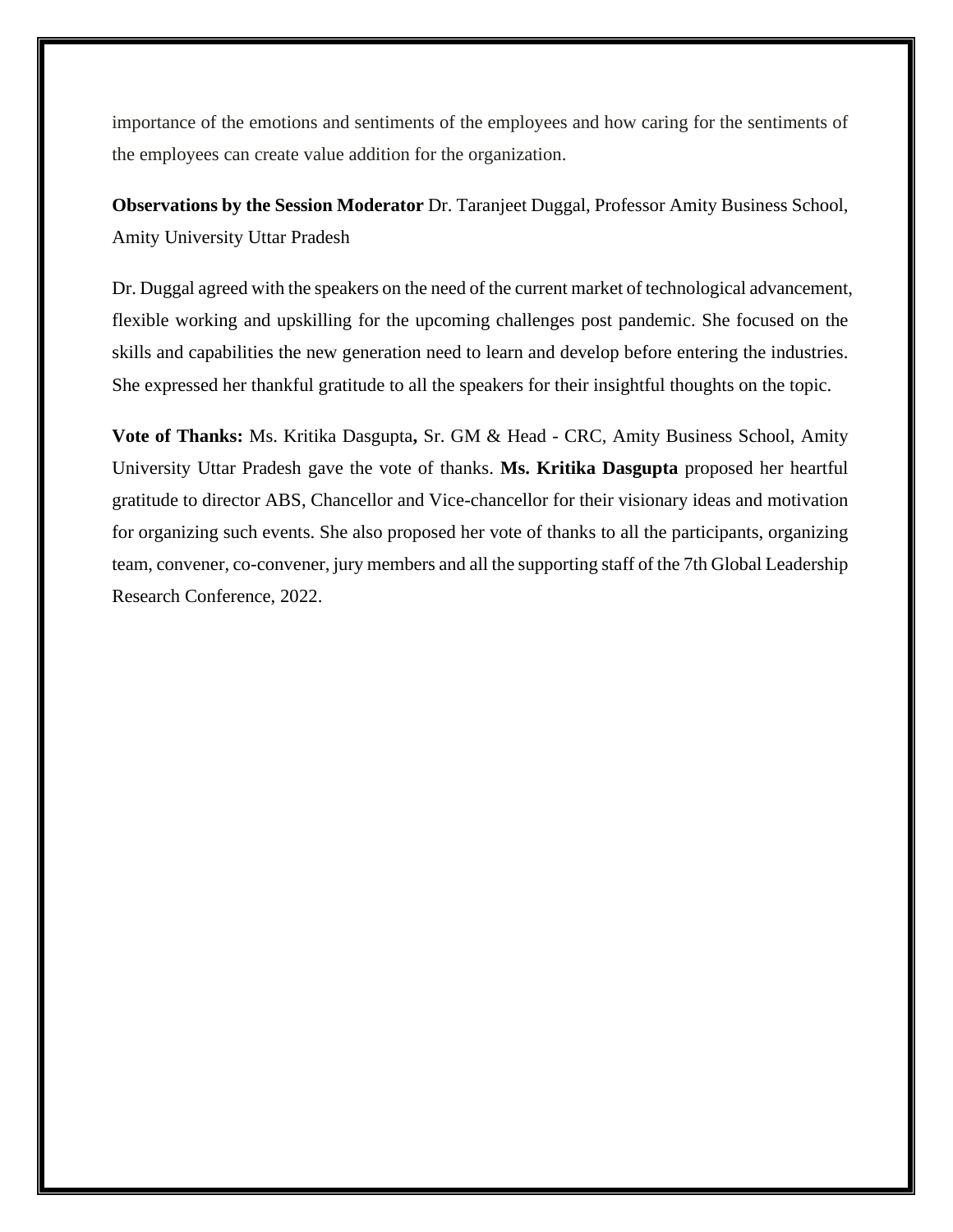

# AMITY UNIVERSITY

UTTAR PRADESH

# **Human Resource Technical Session III**

**Theme: Leading into the new reality, Insights into reality**

**Date: Friday, 18th February 2022 Start Time: 10:00hrs** End Time: 12:00hrs

#### **Link of the Session:**

[https://teams.microsoft.com/l/meetupjoin/19%3aQn62oOMei8NfJtTtLB2OZvRIzMphgyLi928dE](https://teams.microsoft.com/l/meetupjoin/19%3aQn62oOMei8NfJtTtLB2OZvRIzMphgyLi928dEDDpko1%40thread.tacv2/1644556291180?context=%7b%22Tid%22%3a%228d46a076-d093-416d-a57b-8692cde13bf8%22%2c%22Oid%22%3a%22005a70c1-4cec-46d4-8570-2ce43f2df860%22%7d) [DDpko1%40thread.tacv2/1644556291180?context=%7b%22Tid%22%3a%228d46a076-d093-](https://teams.microsoft.com/l/meetupjoin/19%3aQn62oOMei8NfJtTtLB2OZvRIzMphgyLi928dEDDpko1%40thread.tacv2/1644556291180?context=%7b%22Tid%22%3a%228d46a076-d093-416d-a57b-8692cde13bf8%22%2c%22Oid%22%3a%22005a70c1-4cec-46d4-8570-2ce43f2df860%22%7d) [416d-a57b-8692cde13bf8%22%2c%22Oid%22%3a%22005a70c1-4cec-46d4-8570-](https://teams.microsoft.com/l/meetupjoin/19%3aQn62oOMei8NfJtTtLB2OZvRIzMphgyLi928dEDDpko1%40thread.tacv2/1644556291180?context=%7b%22Tid%22%3a%228d46a076-d093-416d-a57b-8692cde13bf8%22%2c%22Oid%22%3a%22005a70c1-4cec-46d4-8570-2ce43f2df860%22%7d) [2ce43f2df860%22%7d](https://teams.microsoft.com/l/meetupjoin/19%3aQn62oOMei8NfJtTtLB2OZvRIzMphgyLi928dEDDpko1%40thread.tacv2/1644556291180?context=%7b%22Tid%22%3a%228d46a076-d093-416d-a57b-8692cde13bf8%22%2c%22Oid%22%3a%22005a70c1-4cec-46d4-8570-2ce43f2df860%22%7d)

**10:00hrs - 10:05hrs: Welcome of the Session Chair, Dr Ritu Gandhi Arora and Session Co-Chair Dr. Rincku Sanjeev**

#### **Introduction to the Technical Session by Dr. Jaideep Kaur**

Day 3 began with the track on Human Resource Management technical session 3 The main theme of the track was '**Leading in the New Reality: Insights into Actions**'. The introduction to the program was given by Dr. Jaideep Kaur Session/track in-charge. She introduced the august gathering regarding the Human Resource Management track which followed a welcome speech by student Emcees who welcomed the session chair **Dr Ritu Gandhi Arora**, Professor, DAV Institute of Management, Faridabad and **Dr. Rincku Sanjeev**, Associate Professor, Symbiosis Centre for Management Studies- Noida.

#### **Morning/Pre-Lunch Session**

**Session Chair:** Dr. Ritu Gandhi Arora **Session Co-chair:** Dr. Rincku Sanjeev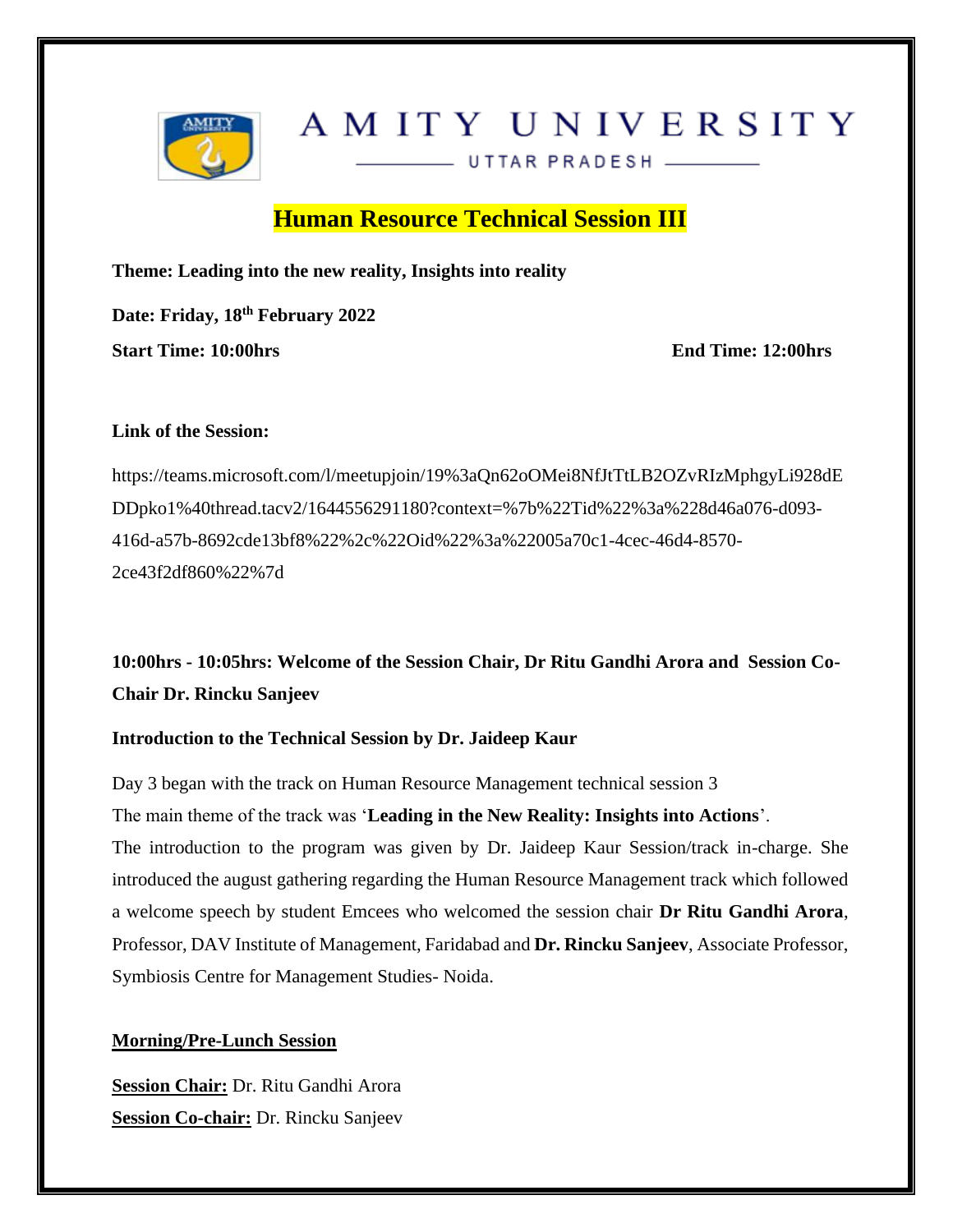#### **Session In-charge:** Dr. Jaideep Kaur

They were welcomed with a virtual sapling before the commencement of the third Technical Session on Human Resource Management by Dr. Sanjeev Bansal, Dean FMS and Director of Amity Business School.

#### **Introductory Remarks were given by Emcees**

#### **Presenter 1:** Dr Akanksha Singh, Pranveer Singh, Dr. Rekha Khosla

#### **Topic: Impact of Disruptive HRM Practices: A Future Approach & Challenges**

The report examines HRM's disruptive difficulties as well as the influence of the crisis on HRM. It looks into the impact of two global trends—flexible workforces and business model digitization on the area of human resource management (HRM) in general and HRM 4.0 in particular. Disruptive technology in the integration of advanced, organizations, and technology had an impact on human strategy planning (HRM) methodologies.

#### **Questions asked by the jury:**

- Don't you think these practices were the demand of the company and not disruptive changes?
- How this agile workforce is relevant to industry 2.0?

#### **Response given by the presenter:**

- Yes, absolutely!
- The organisation is only working for completing a particular task. If the ways in which an organisation works are outdated then how can the company cope up with the uncertainty and newness in the environment. That is why agile workforce is needed.

#### **Presenter 2:** Shalini Singh, Dr Jaya Yadav

#### **Topic: Impact of the Covid-19 pandemic on Working Women**

The paper highlighted the impact of the pandemic on working women in particular in Deloitte Global Survey on 'Understanding the pandemic's impact on working women.' It states that nearly seven out of 10 women experienced negative shifts in their routine as a result of the COVID-19 pandemic, and they believe their career progression will slow down.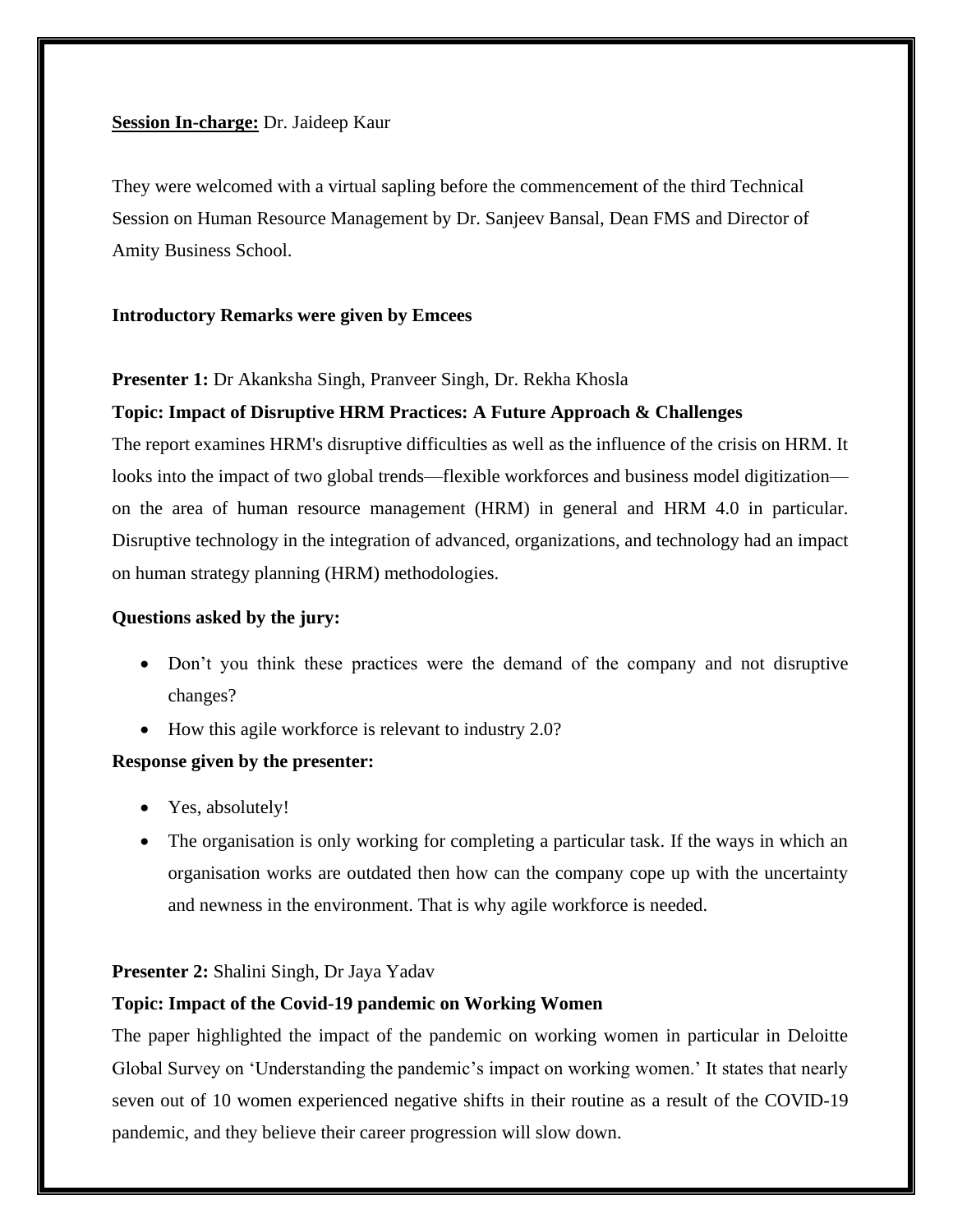#### **Suggestions by the jury:**

You are talking about the women and the data that you have taken is for both men and women, so you have to be specific. You should have the implications as how you are going to help the society and about how women are mentally and physically affected during the pandemic.

#### **Presenter 3:** Natasha Sharma, Dr. Paritosh Mishra

# **Topic: Emotional Intelligence and Subjective Well-Being: An Empirical Study Among Undergraduate Students**

The purpose of their study was to examine the relationship between emotional intelligence and subjective well-being among undergraduate students. Data has been collected from a sample of 90 students, using a questionnaire-based survey method. The findings reveal a substantial positive relationship (0.7) between emotional intelligence and subjective wellbeing among undergraduate students.

#### **Questions asked by the jury:**

- You have taken the data of 91 students only. Don't you think this is a very less number for conclusion?
- You have taken 4 subsets for subjective well-being what are those?
- What scale you referred for subjective well-being and EI and which model?
- How is self-control connected to subjective well-being?

#### **Response given by the presenter:**

- College connectedness, joy of learning, emotional intelligence
- Likert scale was used for subjective well-being. It's a general questionnaire which was adapted from the previous study.
- If Tendency to control his/her emotions is high then automatically subjective well-being will be high.

**Presenter 4:** Shaan Gulhar, Dr Anshu Singh, Dr Priyanka Agarwal

**Topic: Impact assessment of Eco-Spirituality on Organizational Commitment and Employee Engagement among female academicians in higher educational institutions**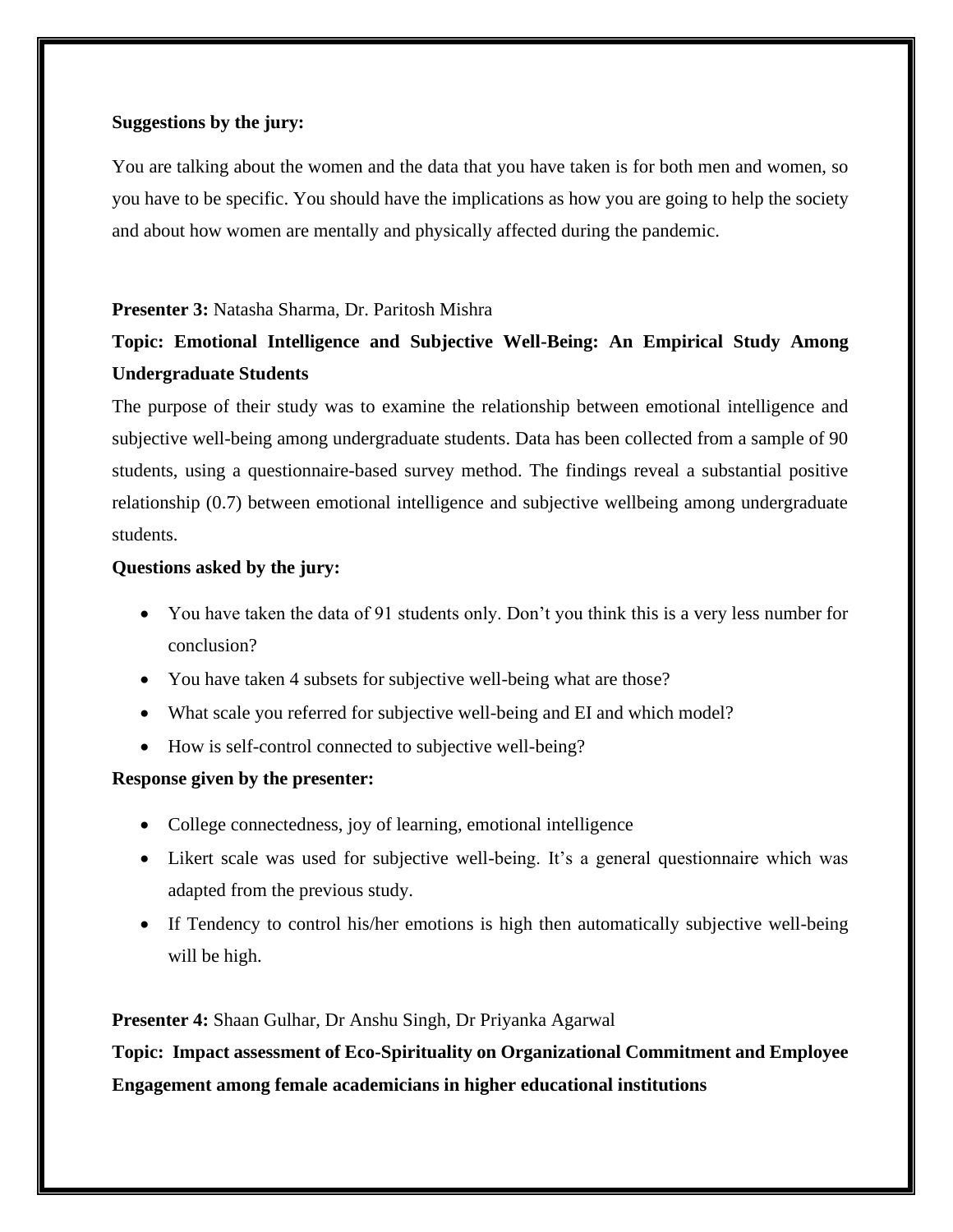The purpose of their study was to look at the link between eco-spirituality, organizational commitment, and employee engagement among female academicians in higher education institutions. The outcomes reveal that the connection model between employee engagement, commitment, and eco-spirituality happened both directly and indirectly, although such a link between employee engagement and eco-spirituality had never been assessed in prior studies.

#### **Questions asked by the jury:**

- You have applied confirmatory analysis. What were the factors?
- As far as the practical implementation. Do you think this concept is being practically implemented in the colleges now?

**Suggestions:** Establish difference between green HRM and eco spirituality. Do the justification with this. While you are studying go through the models for green HRM and eco spirituality and organisational commitment.

#### **Response given by the presenter:**

- Three categories were taken under which environmental factors were studied such as natural sunlight, green zone, garbage reduction, recycling, feeling connected to nature.
- If the colleges have fund, they are organising FDPs and putting in efforts.

#### **Presenter 5:** Priyanshi Sharma, Dr. Azra Ishrat

# **Topic: Role of HR In Sustaining Employee Motivation in Challenging Times with Special Reference to Pandemic**

Their paper is based on secondary data and was descriptive in nature. It first established the relationship between motivation and employee engagement supported by past studies and then focused on the ways to keep the employees motivated during pandemic in work from situation.

#### **Questions asked by the jury:**

- Respondents size is very less.
- Analysis that you have shown, is very different from review of literature.

#### **Response given by the presenter:**

• Study is to be extended and analytical part is also to be done in the future. This paper is still a work in progress.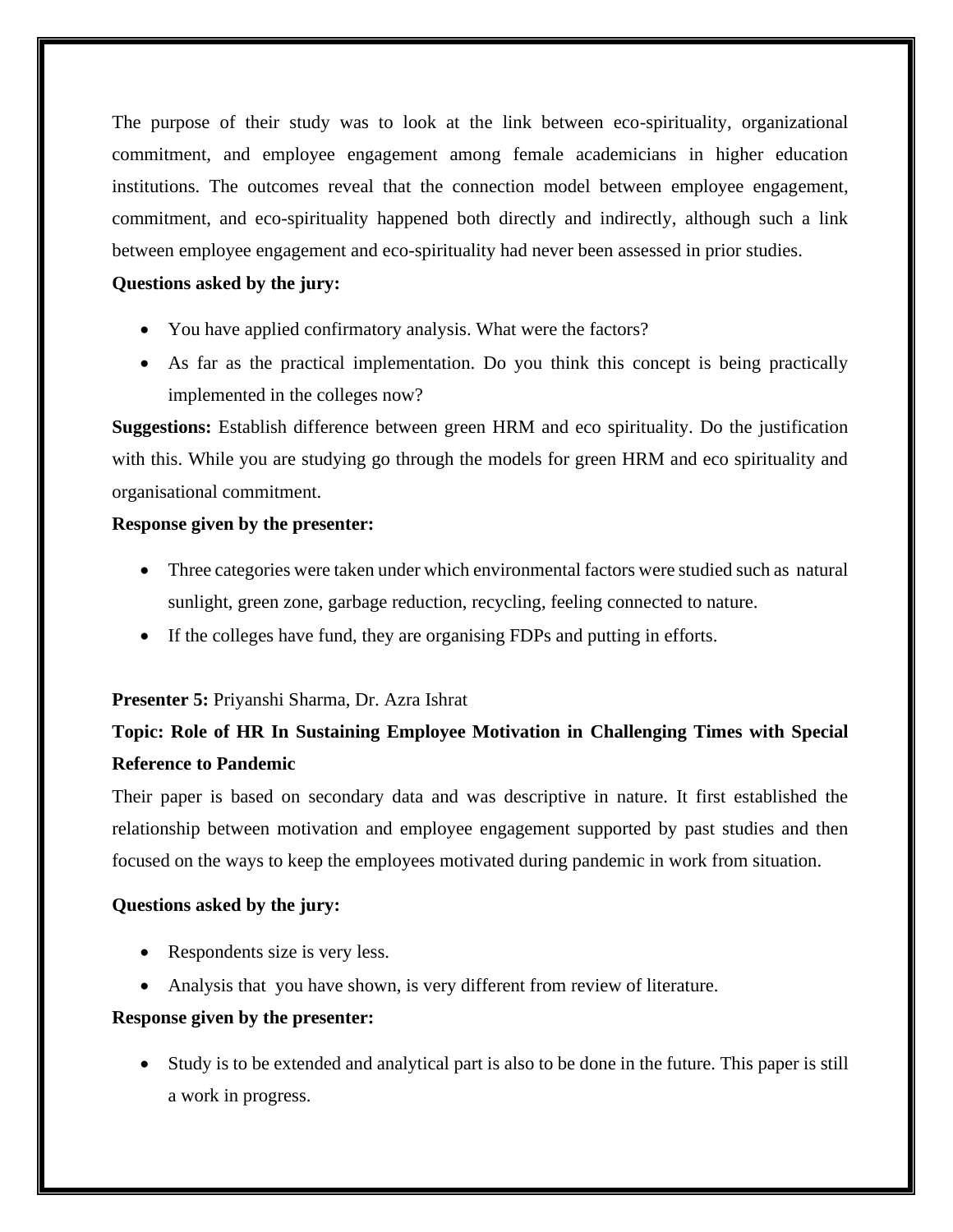#### **Presenter 6:** Taruna Tokas, Dr. Harminder Kaur Gujral

#### **Topic: The Millennialization of Indian Workplaces**

Their paper reviewed existing literature to capture the three major components of change – Use of technology in work, communication within the organisation and the nature of work that millennials prefer and provide implications to HR managers for enhancing professional excellence of employees and growth and development of organisations.

#### **Questions asked by the jury:**

- You have presented that millennials have a tendency to Quit? Did you read this in papers or were this your observation ?
- Suggestion: You can compare the previous workforce with the millennial workforce.

#### **Response given by the presenter:**

• Yes, the word being used is "job-hoping" and this is based on the review that has been done of the research papers that millennials have a tendency to quit.

#### **Presenter 7:** Alok Pratap Singh

#### **Topic**: **Role of Personal Resources in Work Engagement**

The study aimed to explore the association between psychological capital and work engagement in the light of the Job Demand-Resource (JD-R) model. According to their JD-R model, even if employees work in a tough working situation they can feel less stress if they have ample amount of job resources to help them. Data was collected using a convenient sampling method from 110 whitecollar employees working in private sectors. Correlation and Stepwise regression methods were used for the statistical analysis using R version 4.1.2.

#### **Questions asked by the jury:**

- Results of your study will be different in the pre covid era and post covid era?
- When you conduct final study on the basis of your pilot study, don't you think the results will be different?

#### **Response given by the presenter:**

- Yes the results will be different pre covid and post covid.
- The basis was to understand that the scales that we have made should be valid in the Indian context.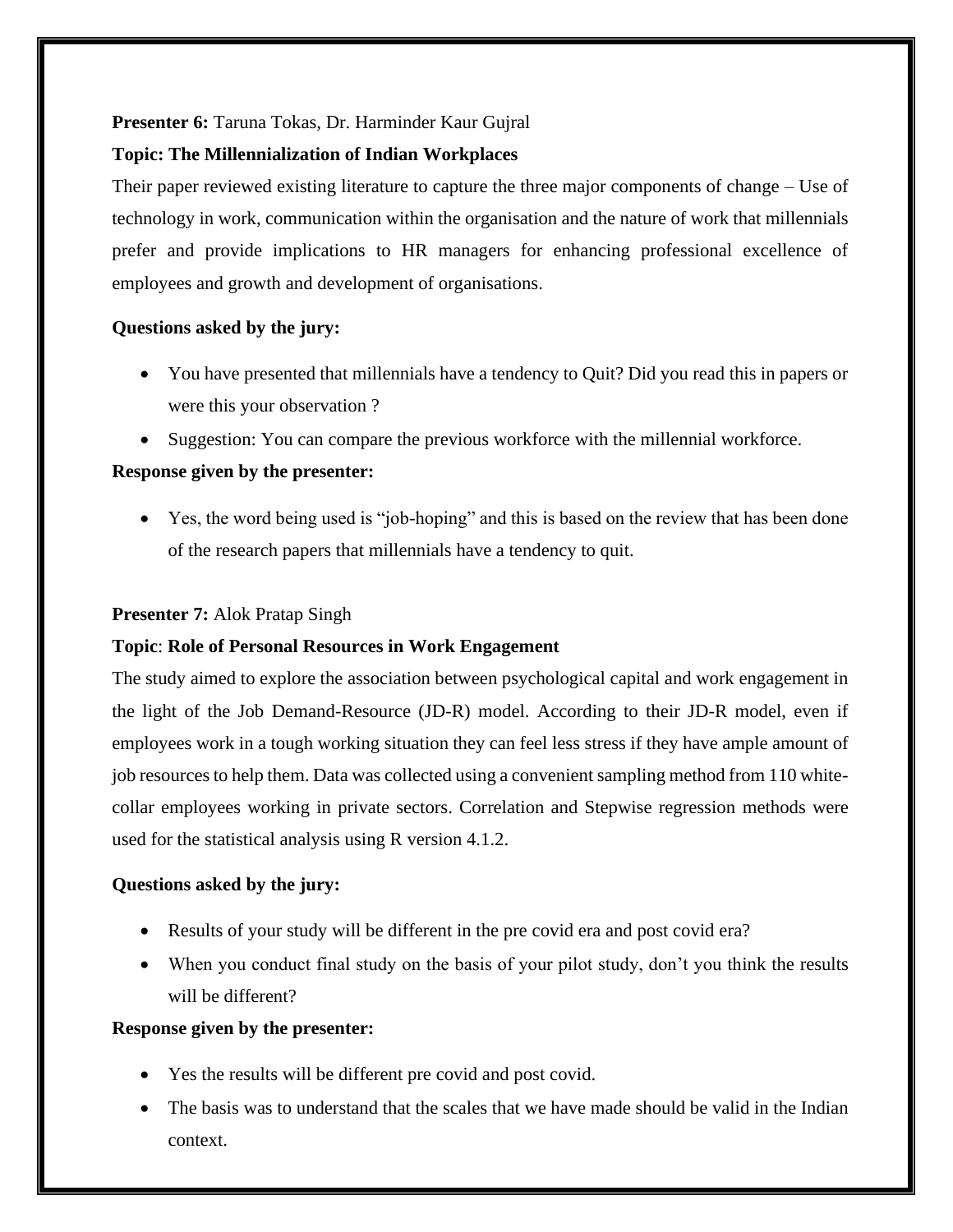• If the critical reviews will be done, the best variables will be taken, and the results will vary in the future.

#### **Presenter 8:** Swati Chawla, Dr. Puja Sareen, Dr. Sangeeta Gupta

# **Topic**: **An Empirical Analysis of factors influencing Employee Engagement in IT Sector during COVID 19**

Their study was conducted to extract all the employee engagement factors that have actually improved the employee's performance during the pandemic. Factor Analysis and Regression had been applied on a sample of 330 respondents, and the factors significantly influencing the engagement of employees are the organization's commitment, job safety and security, employee satisfaction, opinions and stability and set goals and objectives. They have tried to lay a foundation for investigating employee engagement amid pandemic and post-pandemic mainly in the IT sector.

#### **Questions asked by the jury:**

• Do you feel there is a difference in employee engagement practices before and after covid? Suggestions: This is not a new topic so you can do a comparative study on employee engagement practices pre and post pandemic.

#### **Response given by the presenter:**

• Yes! During pandemic employees were facing burnouts and struggling during pandemic, if any other pandemic struck us, we should care about the employees and make them happy. If they are coming back to office there should be ice breaking for making the transition seamless.

#### **Presenter 9:** Mansi Dudeja, Dr. Somesh Shukla

# **Topic**: **A Critical Review of Technology and its relationship with Employee performance and Organization culture**

The purpose of their review was to understand the relationship between technology, employee performance and work culture. It also takes into account the latest workplace challenges that emerged from the global pandemic. The conclusion was that technological tools are better for employees' performance and technology is the key to transform the service sector. The implication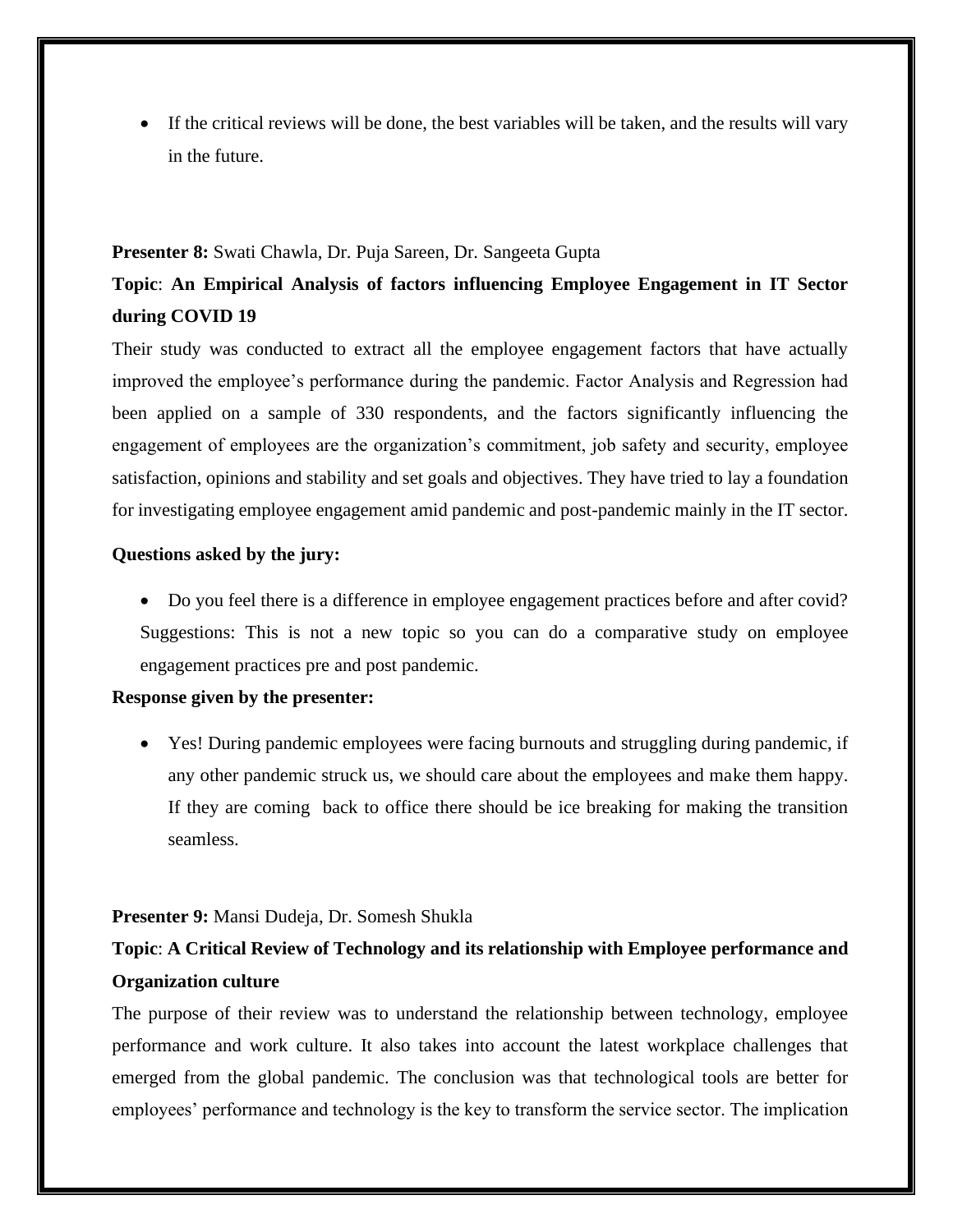is that it will provide incremental insights into the existing body of knowledge and provide future directions for research.

#### **Questions asked by the jury:**

- Were there any findings related to the demographic variables?
- Suggestions: You need to review more papers and do the systematic review.

Which scale are you going to follow in the technology, performance and culture? And what models will you be using? You should have a clear vision about which variables should be moderating and which should be mediating.

#### **Response given by the presenter:**

• No, there were no finding related to the demographic variables.

#### **Presenter 10:** Garima Vijh, Dr. Richa Sharma, Swati Agrawal

#### **Topic: Blockchain Technology Benefits in Human Resource Management**

Their paper explores the recent opportunities where the deployment and use of blockchain technology is likely to transform, in particular, the HRM domain. It also present the various application areas of the blockchain- enabled HRM sector. Their findings enabled blockchain and HRM experts to gather the important factors required to measure the perceived benefits of blockchain technology in HRM as a future development agenda and strive to mitigate the projected adoption hurdles in the service industry.

#### **Questions asked by the jury:**

- When you collected the responses, did you discuss with them the challenges that they are facing while implementing the block chain technology?
- Were there any barriers from employee side?

Suggestions: You are limiting yourself, why have you not talked about overall acquisition of the HR, you have only considered one factor. You should add some more factors from the HR functions.

#### **Response given by the presenter:**

• Yes , few of the challenges were: Lack of investment, particular training is required, funds that the employers have to put in training the employees.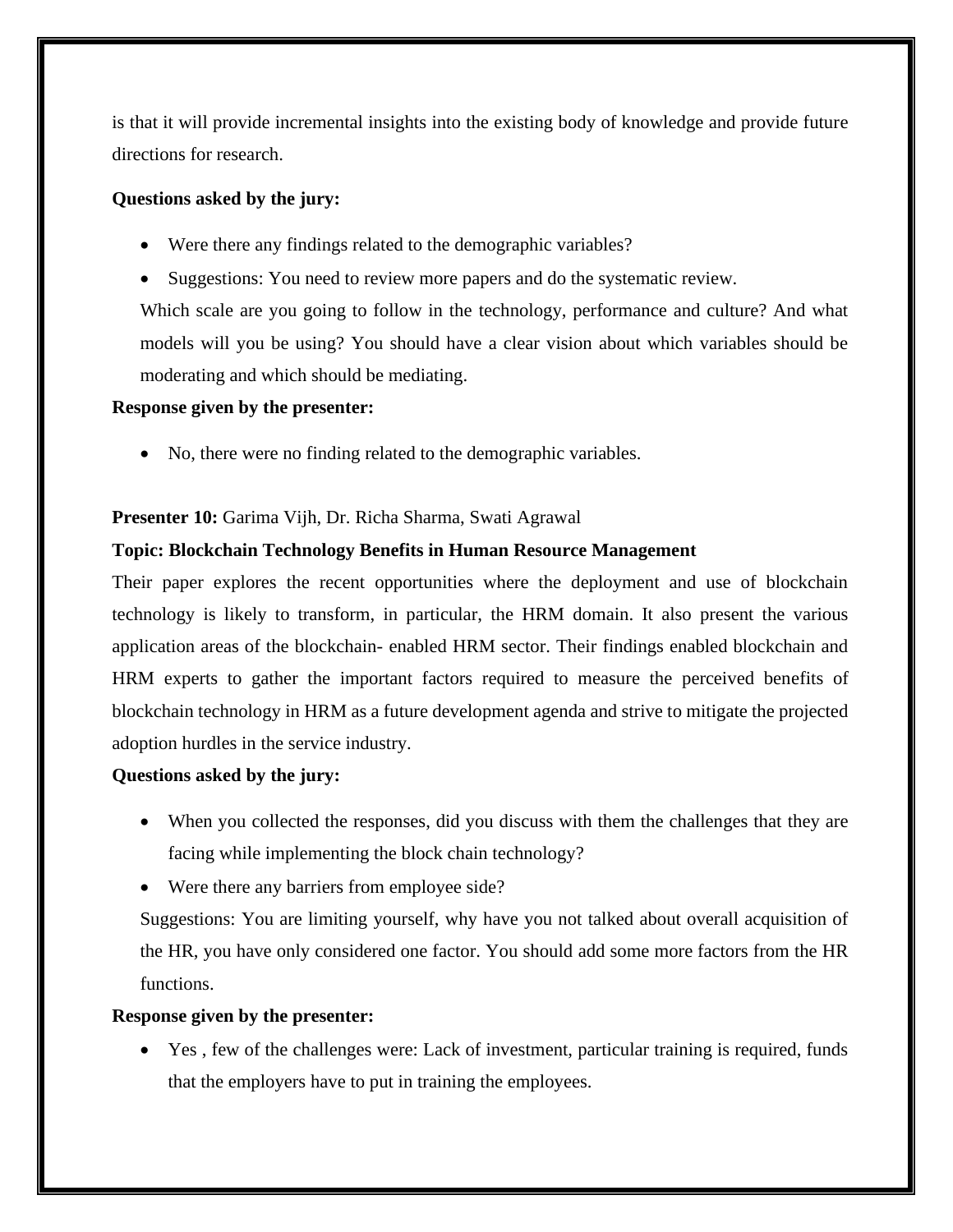• Yes, on the part of employees, one of the challenges were that blockchain technology is a complicated technology to understand, it includes complexities also.

#### **Presenter 11:** Mr. S. M. Kaunain Abidi, Dr. Azra Ishrat

#### **Topic: Challenges in Online Training During the Covid-19 Pandemic**

Their paper attempted to study the challenges faced in online training during Covid-19 Pandemic. Imparting online training during the covid-19 pandemic was a bigger challenge for the employers and trainers. Since it was and still continues to be mandatory to follow the norms and safety protocols of the pandemic for the employees and with that fulfilling the tasks of the organization remains a bigger challenge which is compulsory for the personal and professional growth of the employees and the organization.

#### **Questions asked by the jury:**

• Have you studied the impact of online training on performance?

Suggestions: The way that you have presented the presentations, it is not the way to give objectives and methodology. You have to frame research questions first and then you have to mention with the help of your research objectives these objectives are made.

You have to talk about people's observation and percentage of respondent for what? You need to have more clarity and focus for this study to be complete.

#### **Response given by the presenter:**

• The main focus of the study was online training during covid. Many organisations make their employees to train after every three months, and thus it was difficult to conduct such trainings in an online mode as compared to the offline mode that was being carried before pandemic.

#### **Presenter 12:** Ms Urvashi Mukim, Dr Jaideep Kaur

# **Topic: A Study of the Impact of Emotional Intelligence on Academic Achievement of Management Students**

Their study aimed at assessing the influence of each of the six elements that is self-awareness, selfmotivation, self-control management, interpersonal skills, conflict management and empathy on overall academic performance of the management students. Results of their study showed that the emotional intelligence has an impact on academic achievements of management students. It also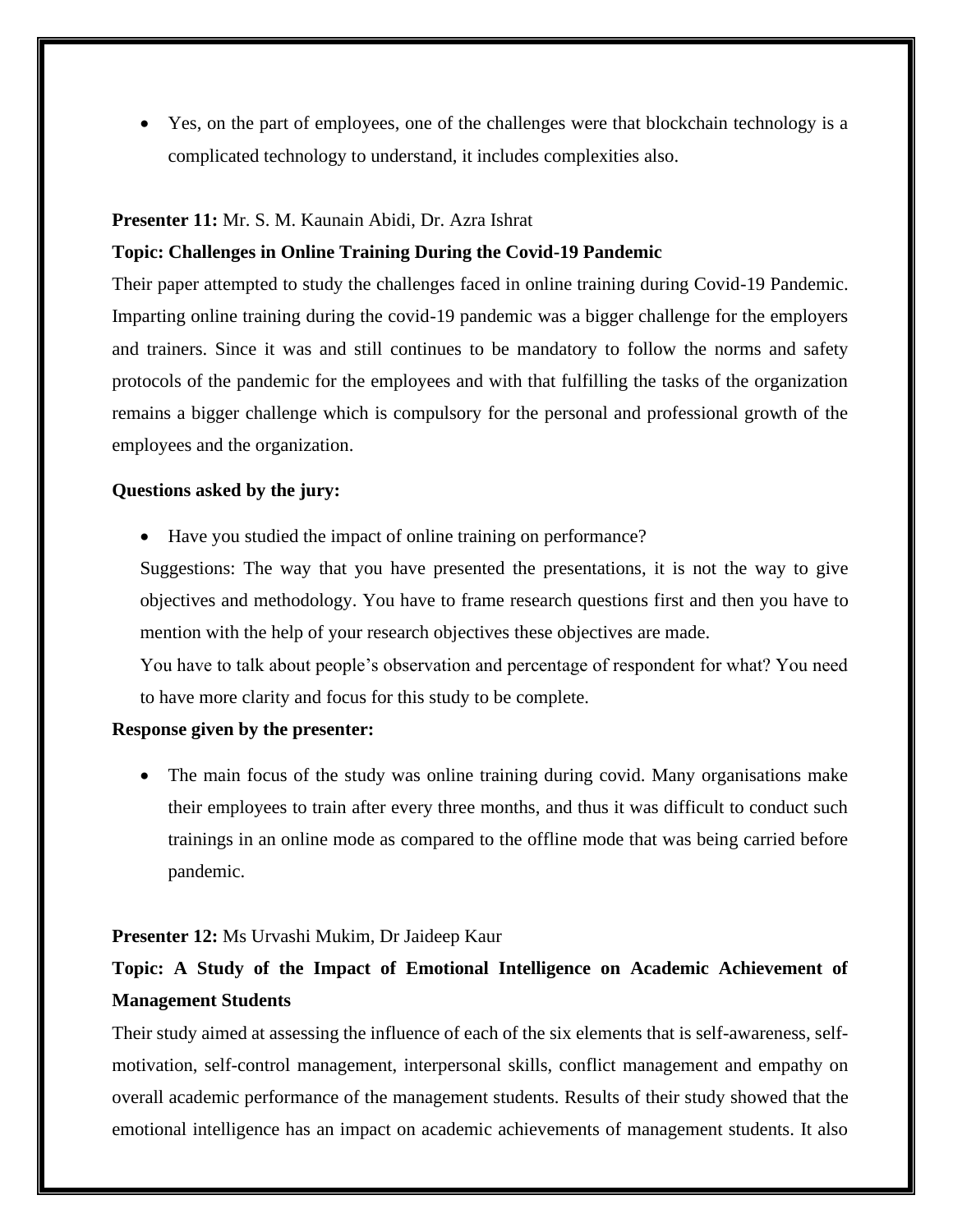showed that the elements of emotional intelligence present a great potential among management students in their academic achievements.

#### **Questions asked by the jury:**

- Have you done the analysis of demographic on the basis of course wise and UG or PG?
- You have not talked about emotional intelligence in the results even though you have mentioned this variable in objectives.
- From where did you get the factors of emotional intelligence?
- Why did you consider gender as a variable to study these things?
- Suggestions: You can study other variables also other than gender for basing the parameters.

#### **Response given by the presenter:**

- No, Overall study is done on the whole and one of the parameter is gender but the bifurcation is not done regarding UG or PG courses.
- The factors of emotional intelligence were extracted on the basis of review of literature.
- Gender is taken as one of the parameters and the whole study is not based on this particular parameter.

#### **Presenter 13:** Istadeva Mishra, Dr. Anshu Yadav, Dr. Shakti Prakash

#### **Topic: A comparative study on perceived stress during the work-from-home and after**

Their study aims at finding out the effect of virtual offices on employees' perceived stress. They have used the perceived stress scale to calculate stress levels in frontline staff and the managerial workforce in their study. It also finds contrasting observation that the managerial staff was more stressed during the work from home setting whereas the frontline staff felt relaxed during the same time and vice versa.

#### **Questions asked by the jury:**

- Which t-test you have applied?
- Did you follow any research design?

#### **Response given by the presenter:**

- Yes, Paired sampling t-test have been applied.
- Detailed study is to be done and then a research design will be applied.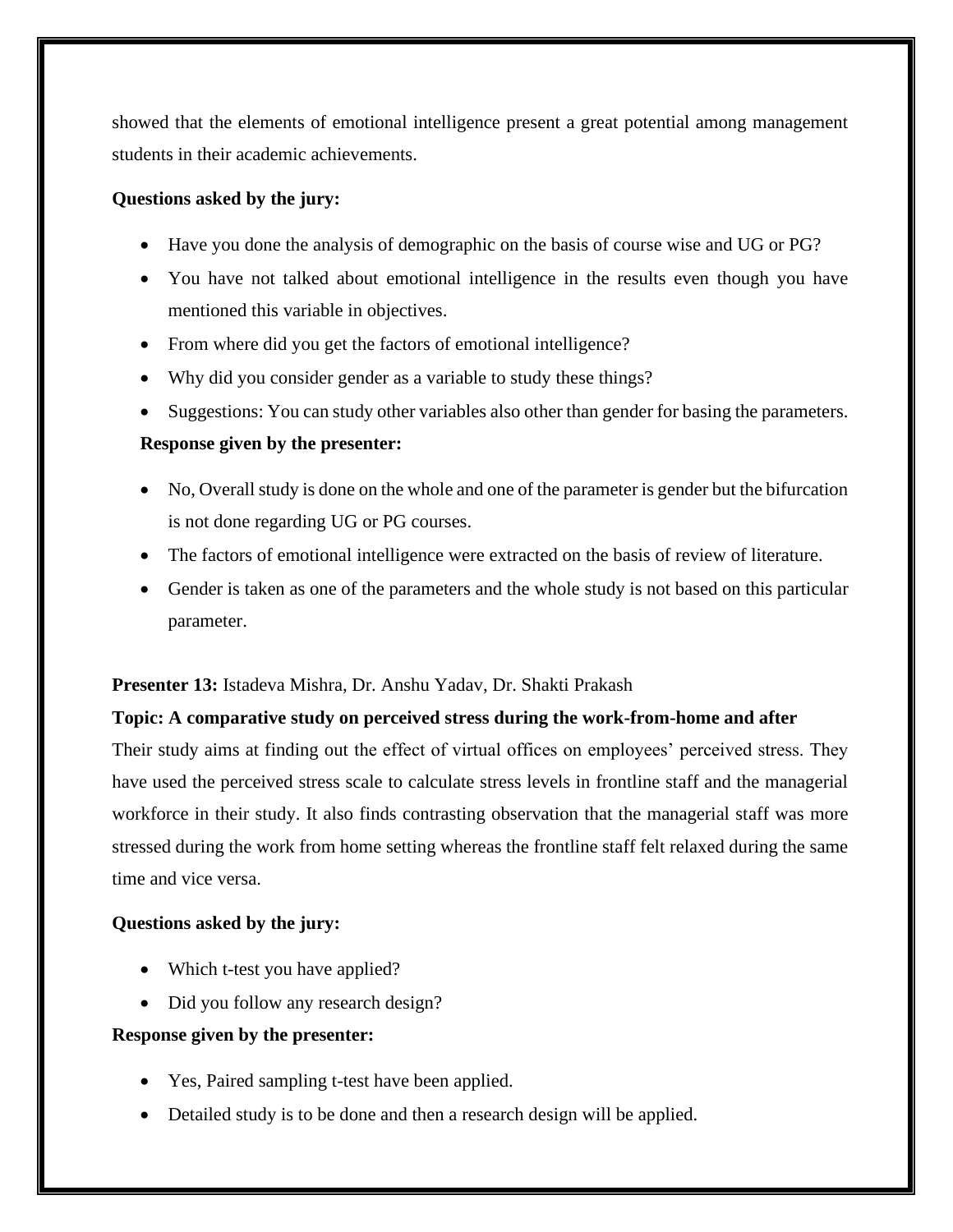#### **Concluding Remarks by Dr. Ritu Gandhi Arora and Dr. Rincku Sanjeev**

#### **Dr Ritu Gandhi Arora**

She congratulated all the participants and emphasised that the participants were thorough with their study. Pandemic has changed the face of HR completely, but these were the demand of the day. The conference was HR 5.0 is the demand for the day, practically implementation will be done and help employee and employer and help in enhancing the productivity and emotional intelligence.

#### **Dr. Rincku Sanjeev**

She congratulated the organising team for successfully organising such an opportunity for researchers. Wonderful interactions during the session. Thanked Dr. Chandranshu Sinha and Dr. Jaideep Kaur. She also Thanked the organising team for inviting and also the Emcees. She then emphasised her key takeaways from the conference that paradigm of researchers and students is very wide; majority of researchers made a mistake because they focus more on the LR and introduction, the researchers should be more focused on the results, implications and scope for the papers.

**Vote of thanks:** Dr. Chandranshu Sinha gave a vote of thanks to both the jury members. Dr. Jaideep Kaur proposed her heartful gratitude to director ABS, Chancellor and Vice-chancellor for their visionary ideas and motivation for organizing such events. She also proposed her vote of thanks to all the participants , organizing team, convener, co-convener, jury members and all the supporting staff of the 7th Global Leadership Research Conference.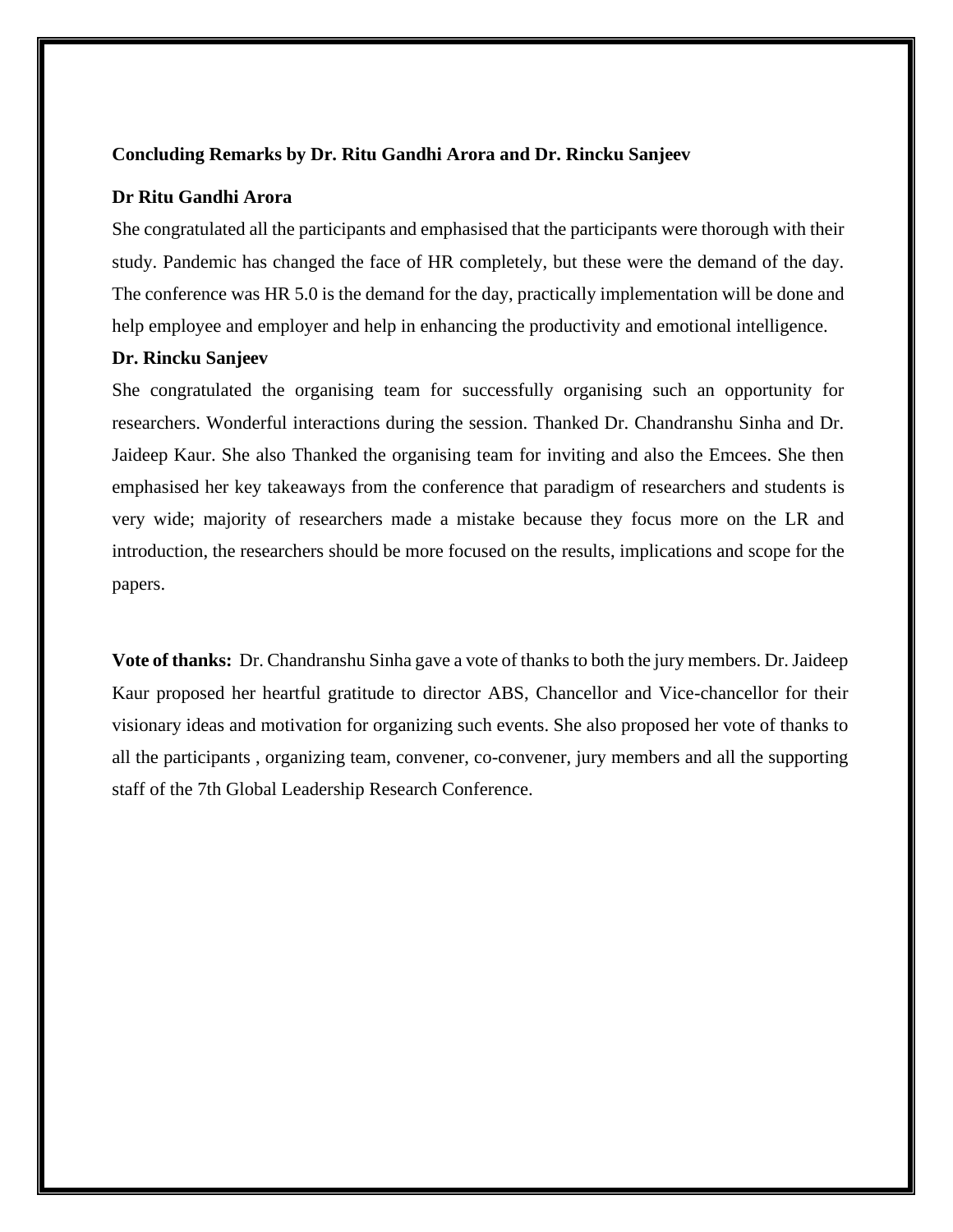

# AMITY UNIVERSITY

UTTAR PRADESH

**HR Forum**

**Theme: HR 5.0 for Managing Business Transitions: Agenda for the new normal Date: Friday, 18th February 2022** 

**Start Time: 14:00hrs End Time: 16:00hrs**

The Global Leadership Research Conference was organized by Amity Business School, Noida on 16th –18th February 2022 (Virtual Mode) on the theme Leading in the New Reality: Insights into Actions.

**Link for the session:** <https://youtu.be/4qV8b3-yEWw>

The post-lunch session of Day 3 began with the Human Resources Forum on Managing Business **Transitions** 

The main theme of the Human Resources track was 'HR 5.0 for Managing Business Transitions: Agenda for the new normal'. The topics covered in the session included various sub-themes like:

- Impact of covid-19 on people as well as organizaions,
- How to adapt to the new technological trends emerging today in the corporate world,
- Challenges of leadership in 2022, etc.

The Human Resources Forum began with giving the virtual sapling to all the dignitaries by Dean of Faculty of Management Studies and Director, ABS Dr. Sanjeev Bansal.

#### **Introduction of the speakers:**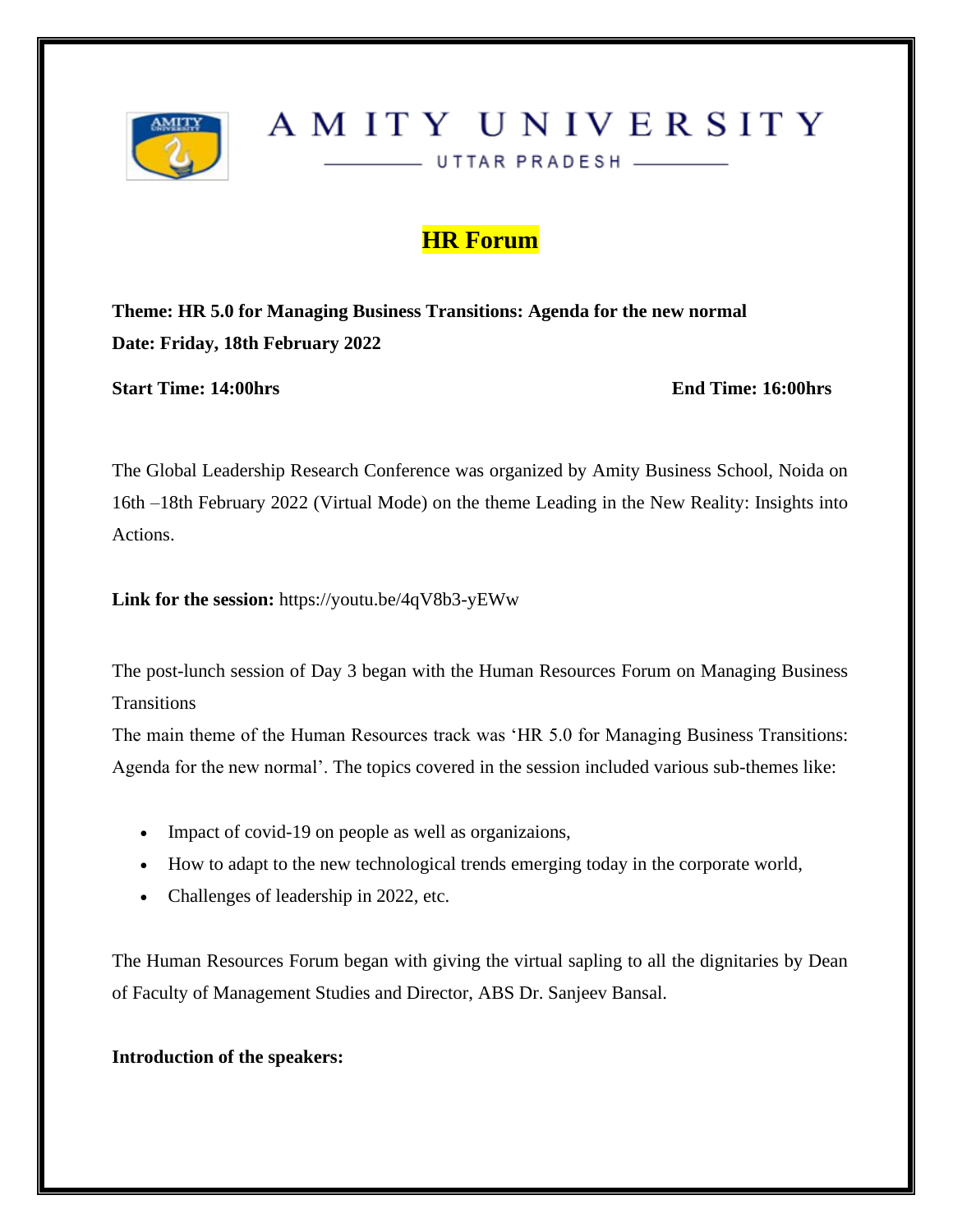Dr. Paritosh Mishra and Dr Shikha Mishra introduced the speakers to audience gathering regarding the human resource forum which was followed by welcome speech by Dr. Sanjeev Bansal, Dean FMS and Director of Amity Business School to the leaders from the industry and academicians. The session was facilitated by Dr. Paritosh Mishra with honoured panelists from all over the corporate industry which included: Dr. Tanaya Mishra, Mr. Debabrata Mohapatra, Ms. Nandini das Ghoshal, Ms. Jaishree Sharma & Mr. Rajeev Bhadauria. Dr. Paritosh Mishra introduced the theme of the topic and mentioned about several momentous challenges affecting the world during recent times.

The industry leaders were invited to provide their valuable opinions on the subject 'Managing Business Transitions: Agenda for the new normal"

#### **Speaker 1-** Dr. Tanaya Mishra, Global CHRO of Strides

She talked about working virtually, how to make oneself agile and about the 2 emerging themes these days which are artificial intelligence IoT (Internet of Things) and how we should draw up strategies corresponding to global diversity and cultural ethics. She also talked about how to build and learn from the virtual and real work environment, how not to let failures pull one down and how to keep oneself determined in demanding situations

**Speaker 2-** Mr. Debabrata Mohapatra, Vice President & Head (HR) of Schneider Electric India Pvt. Ltd.

He shared his insights on how covid has changed the working population, culture & atmosphere, how covid-19 has forced people as well as organizations to rethink and re-evaluate their strengths. He also gave remarks on how can one manage his/her team effectively as a leader and about the traits of extraversion & introversion of people. He also mentioned how to manage the transition into new normal by keeping the well-being & happiness of the employees in the middle and build capabilities, competencies & capacities for the emerging roles & technologies

**Speaker 3-** Ms. Nandini Das Ghoshal, Executive Director of ION consulting & Co-founder of the story of me Program

She talked about "The art of leadership in the new normal". She also shared her insights on the challenges of leadership in 2022, some of which she discussed were – The great resignation, absence of physical sense of organisation, and the burnout problem. She also talked about how the brain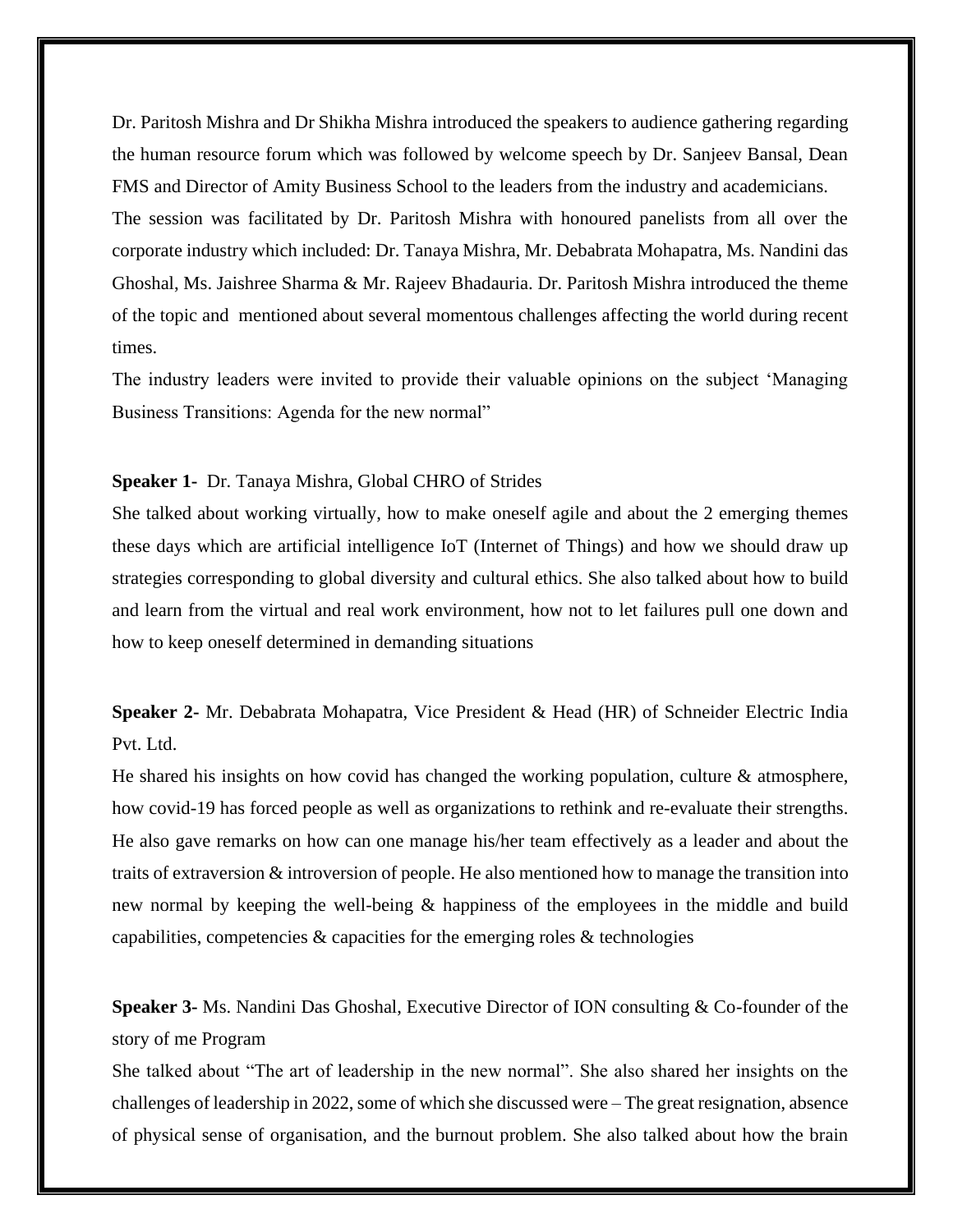functions as an organ for adaptation but also for relationships. She then went on to providing a few suggestions regarding how a leader can hone his art. Some of these suggestions included, to claim your fear, to understand the integrated system that you are, connect with self, etc. She also mentioned how leaders have revisited & realigned their strategies to the emerging business scenario so that organisations are able to manage these transitions

**Speaker 4-** Ms. Jaishree Sharma, Sr. Director & head – Talent Acquisition at Jubliant Pharova Ltd. She shared her view points on how to work in hybrid model, how to juggle work from home vice work for home, and how the interface between humans  $\&$  technology has further been accelerated during the pandemic. She also spoke regarding how employees now will have difficulty coming back to offline work mode and how they are craving flexibility more now. She also enlightened the audience on maintaining the human-to-human relationship in hybrid mode, as during covid-19, manager has been the sole point of contact between the employee and the organisation, how digital tools have now started to come into play with the help of which employees are able to know their teams, managers, and organisation better.

**Speaker 5-** Mr. Rajeev Bhadauria, the co-founder of My Transform, Ex-group Director (HR), JSPL & President (HR), ADAG

He enlightened the audience with his view points on how transitions in the new normal are taking place and what transitions need to take place, how transitioning from HR to Human being is now a necessary step these days. He also talked about the 5 sectoral foundations of the industry that are being disrupted and because of which non-linear accelerating changes are taking place. He also talked about how digital globalization is now taking the world and especially the tools of technology like IoT, machine learning etc. He also summed up the discourses given by previous speakers.

**Vote of thanks:** The vote of thanks was given by Dr. Shikha Mishra and she spoke about how the guests' inspiring words will be of immense importance in shaping young minds of the students and the panel members' enlightening view points on leadership in the new normal and how to convert the possibility of impossible into everything is possible. She also thanked the honorable Dean of Faculty of Management Studies and Director, ABS Dr. Sanjeev Bansal Sir and all others.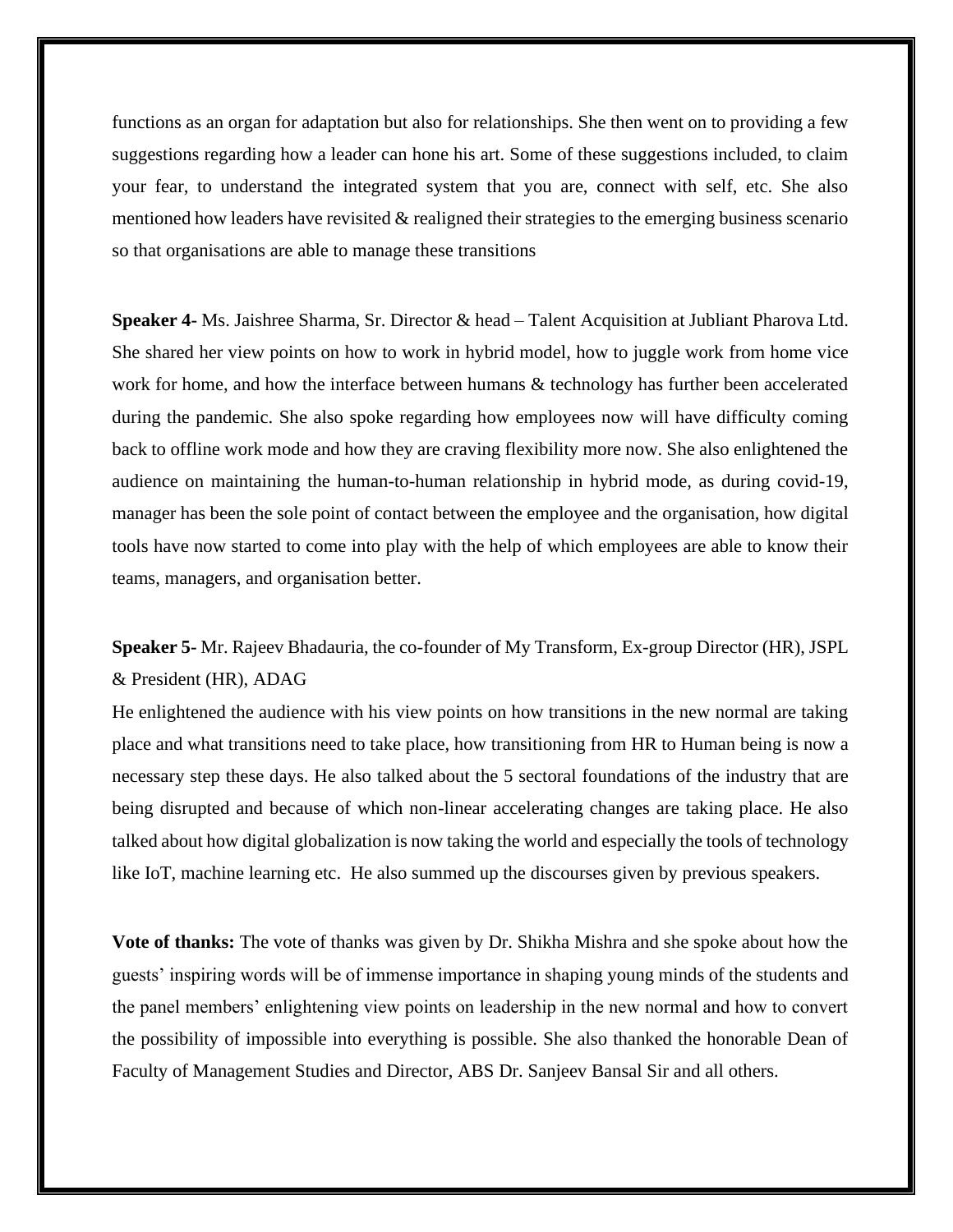

# AMITY UNIVERSITY

UTTAR PRADESH \_\_\_\_\_

# **VALEDICTORY SESSION**

# **Theme: Leading in the New Reality: Insights into Action Date: Friday, 18th February 2022**

#### **Start Time: 16:15hrs End Time: 18:00hrs**

The Global Leadership Research Conference was organized by Amity Business School, Noida on 16th –18th February 2022 (Virtual Mode) on the theme 'Leading in the New Reality: Insights into Actions'. The valedictory session of the same was conducted on 18<sup>th</sup> February 2022 at 4:15 p.m. to make the audience aware with the outcomes of the GLRC 2022 and the ABS Vision 2030 - Road Ahead.

#### **Link for the session: <https://virtualevents.amizone.net/glrc/>**

The session started with the introduction to Amity Business School and welcoming all to the Valedictory Session by Dr. Puja Sareen and Dr. Jaya Yadav followed by glimpses of GLRC 2022 & Outcomes and the ABS Vision 2030 - Road Ahead by Prof. (Dr.) Sanjeev Bansal, Dean FMS and Director ABS & Chairperson - GLRC 2022.

# **Glimpses of GLRC 2022 & Outcomes and the ABS Vision 2030 - Road Ahead by Prof. (Dr.) Sanjeev Bansal, Dean FMS and Director ABS & Chairperson - GLRC 2022**

Dr. Sanjeev Bansal started his deliberation with a quote by Rumi, "A wise man does not say every single thing he thinks, but thinks every single thing he says". He talked about how research is an integral part of the education system and focused on the importance of it for the survival of all. He then showcased the glimpses of the tracks and forums of GLRC 2022.

Dr. Puja Sareen then introduced Professor Martin Broad, Dean, Faculty of Business, Law and Digital Technologies, Director of the University of Winchester Business School, University of Winchester and played the video sent by him thanking Amity University for conferring Amity Excellence Award on him in GLRC 2021 and gave his best wishes. The session moved further with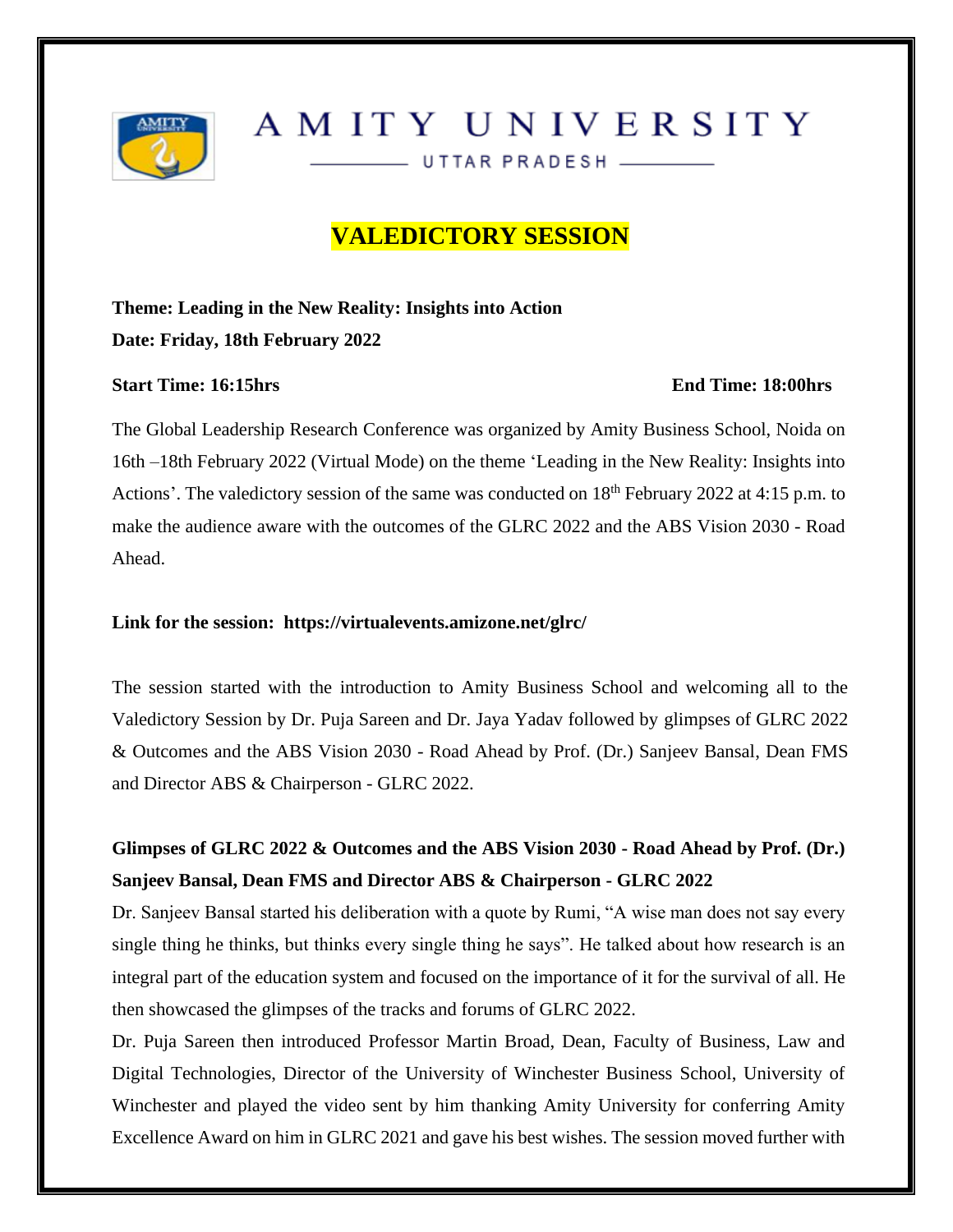the presentation of virtual sapling to all the guests and speakers of the session by Dr. Sanjeev Bansal and the introduction of Prof. (Dr.) Yong Wang for his deliberation by Dr. Vandana Ahuja.

## **Address by Prof. (Dr.) Yong Wang: Professor of Family Business and Entrepreneurship FoSS, University of Wolverhampton, United Kingdom.**

Prof. (Dr.) Yong Wang gave his deliberation on "Feeding the Fire of Entrepreneurship: Examining continuity of Family Business". Professor Wang talked about the key challenges against family businesses, some of which were conflict and governance, technology and digitization, and access to finance. He further discussed about the continuity of family business and its crucial role in the development of capitalism and gave key insights into further development and reorientation of family businesses.

Thereafter, Dr. Harminder Kaur Gujral introduces the Vice Chancellor of Amity University, Prof. (Dr.) Balwinder Shukla for her address.

#### **Address by Prof. (Dr.) Balwinder Shukla: Vice Chancellor of Amity University**

Dr. Shukla elaborated on the changes pandemic has brought upon the society and the industry now demands new skills and competencies. She further mentioned how business leaders found innovative ways to sustain in these difficult times and found new opportunities for their businesses. The businesses have also grown by restructuring, organizing, changing policies, new collaborations and integrating technology to the highest level. In the end, she mentioned that all this is necessary as the needs and demands of customers have changed.

Moving further with the session, Dr. Puja Sareen introduces Prof. Sandeep Verma for his speech.

# **Address by Prof. Sandeep Verma, Secretary of Science & Engineering Research Board (SERB)**

He advocated the use of science and technology for the humankind and also in times of unknown calamities. Along with this, he also mentioned the use of sensors, cyber security, IoT and Blockchain, India is catapulting into a nation where the right kind of heed is being placed on research and development. In his opinion, 2047 would be momentous for India because of unicorn startups and the schemes of the government to support these startups. He concluded his speech by giving information on the launching of centers in energy transformation and storage by the Government of India.

Thereafter, Mr. TN Mukundan introduces Mr. Ritesh Jain for sharing his thoughts with the audience.

**Address by Mr. Ritesh Jain, Vice President & Head of Corporate Strategy & Planning,**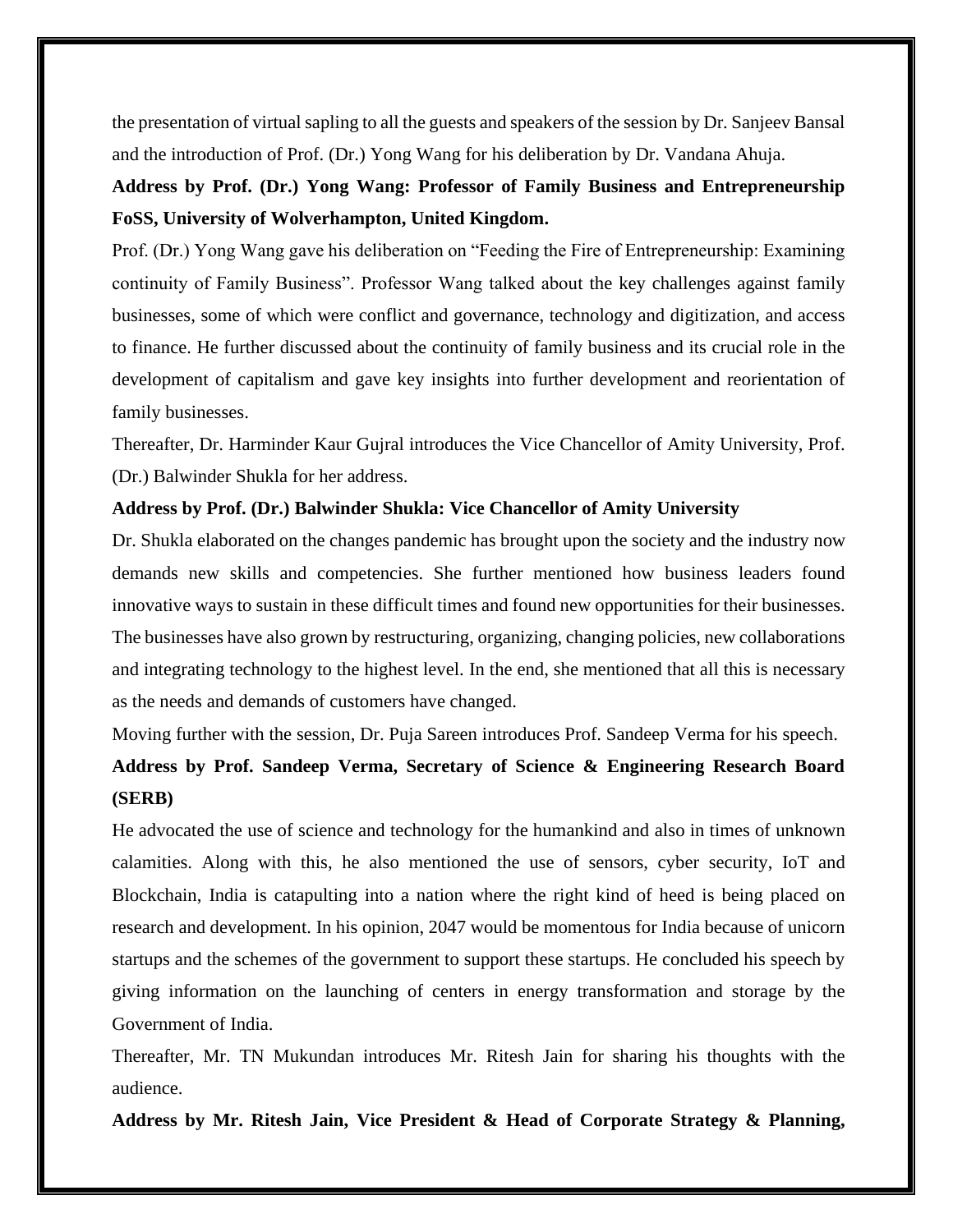#### **Reliance Retail Ltd. (Class of 1997)**

Being alumni of Amity Business School, Mr. Jain extended his gratitude towards ABS for providing this opportunity to him. He further shared his thoughts on the importance of data and as a researcher, how important it is to get into the insights of data. He recollected his contributions towards the society when he went on to make a no battery radio in collaboration with Philips and named it "Jawaan". He emphasized on the need of a strong headed attitude to act and react in tough situations and concluded by thanking Dr. Ashok K Chauhan for all the learning he received during his MBA days.

The session moved towards conferring **Amity Excellence Awards** to the following:

- **Prof. (Dr.) Yong Wang**, Professor of Family Business and Entrepreneurship FoSS, University of Wolverhampton, UK
- **Professor Marwan Izzeldin**, Associate Dean and Professor, Lancaster University Management School, University of Lancaster, UK
- **Mr. Tom Lowe**, Director, Centre for Student Engagement, University of Winchester, UK
- **Mr. Priyank Agarwal**, Vice President Strategy & Business Development Exicom Tele-Systems Ltd.
- **TRB Group**

All the awardees thanked Amity University and gave their acceptance speech.

Towards the end of the session, Dr. Sanjeev Bansal introduces the Founder President Dr. Ashok K Chauhan for his words of wisdom.

**Visionary Thoughts by Dr. Ashok K. Chauhan Founder President, Ritnand Balved Education Foundation (The Foundation of Amity Institutions and the sponsoring body of Amity Universities) & Chairman, AKC Group of Companies** 

Dr. Chauhan shared his journey of developing a keen interest in research and development. Further, he emphasized on the issues researched by Prof. Yong Wang that are focused on sustainability, entrepreneurship and family business. In his view, India would be a great innovator power as every crisis brings with it some unbelievable opportunities. Concluding his remarks, he encouraged students to dream and be ambitious and create opportunities through innovative and creative mindsets.

**Vote of thanks:** Lastly, to conclude the session, the vote of thanks was given by the Sr. GM & CRC Head, Dr. Kritika Dasgupta.